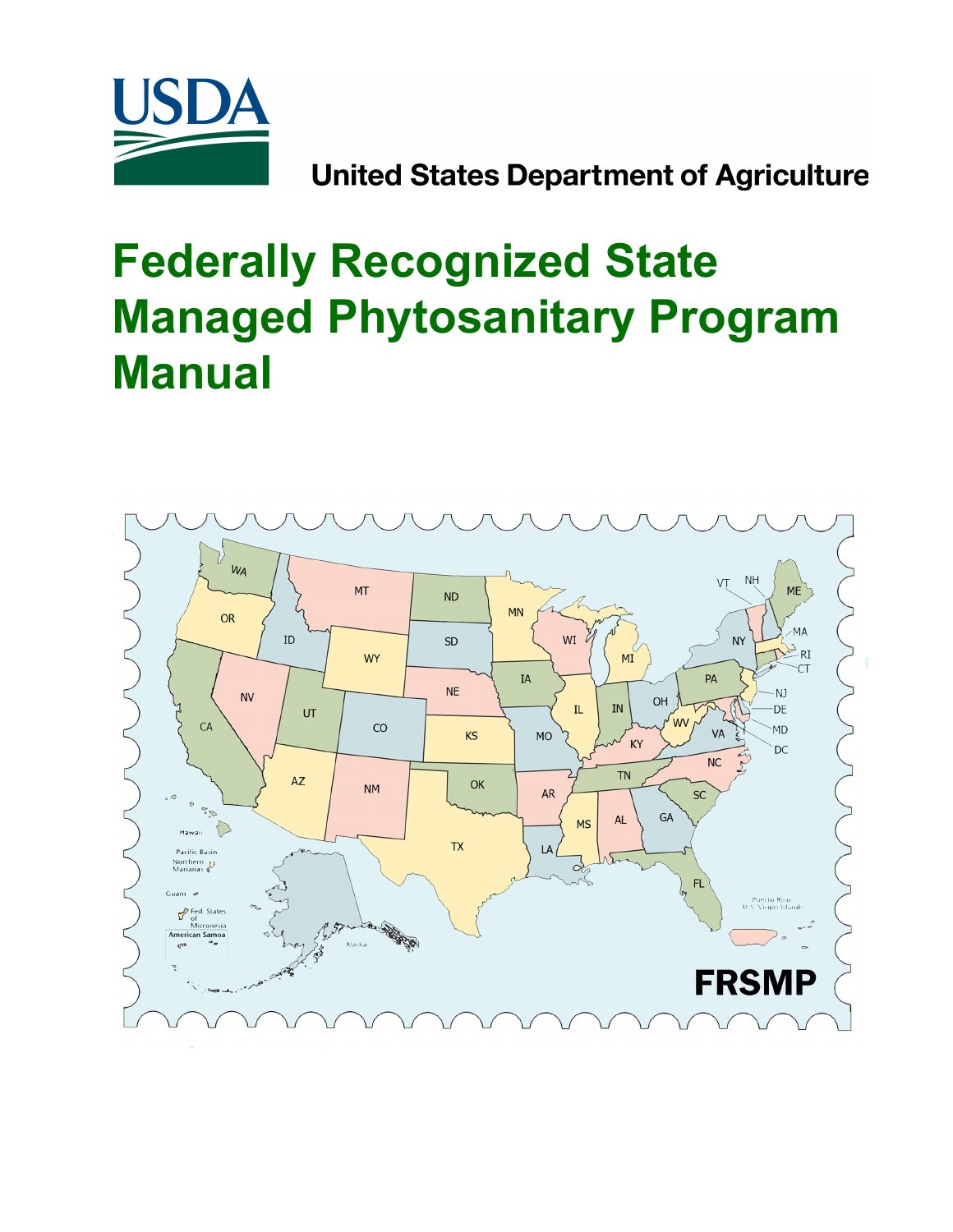Some processes, equipment, and materials described in this manual may be patented. Inclusion in this manual does not constitute permission for use from the patent owner. The use of any patented invention in the performance of the processes described in this manual is solely the responsibility of the user. APHIS does not indemnify the user against liability for patent infringement and will not be liable to the user or to any third party for patent infringement.

The U.S. Department of Agriculture (USDA) prohibits discrimination in all its programs and activities on the basis of race, color, national origin, age, disability, and where applicable, sex, marital status, familial status, parental status, religion, sexual orientation, genetic information, political beliefs, reprisal, or because all or part of any individual's income is derived from any public assistance program. (Not all prohibited bases apply to all programs). Persons with disabilities who require alternative means for communication of program information (Braille, large print, audiotape, etc.) should contact USDA's TARGET Center at (202) 720-2600 (voice and TDD). To file a complaint of discrimination, write to USDA, Director, Office of Civil Rights, 1400 Independence Avenue, SW., Washington, DC 20250-9410, or call (800) 795-3272 (voice) or (202) 720-6382 (TDD). USDA is an equal opportunity provider and employer.

When using pesticides, read and follow all label instructions.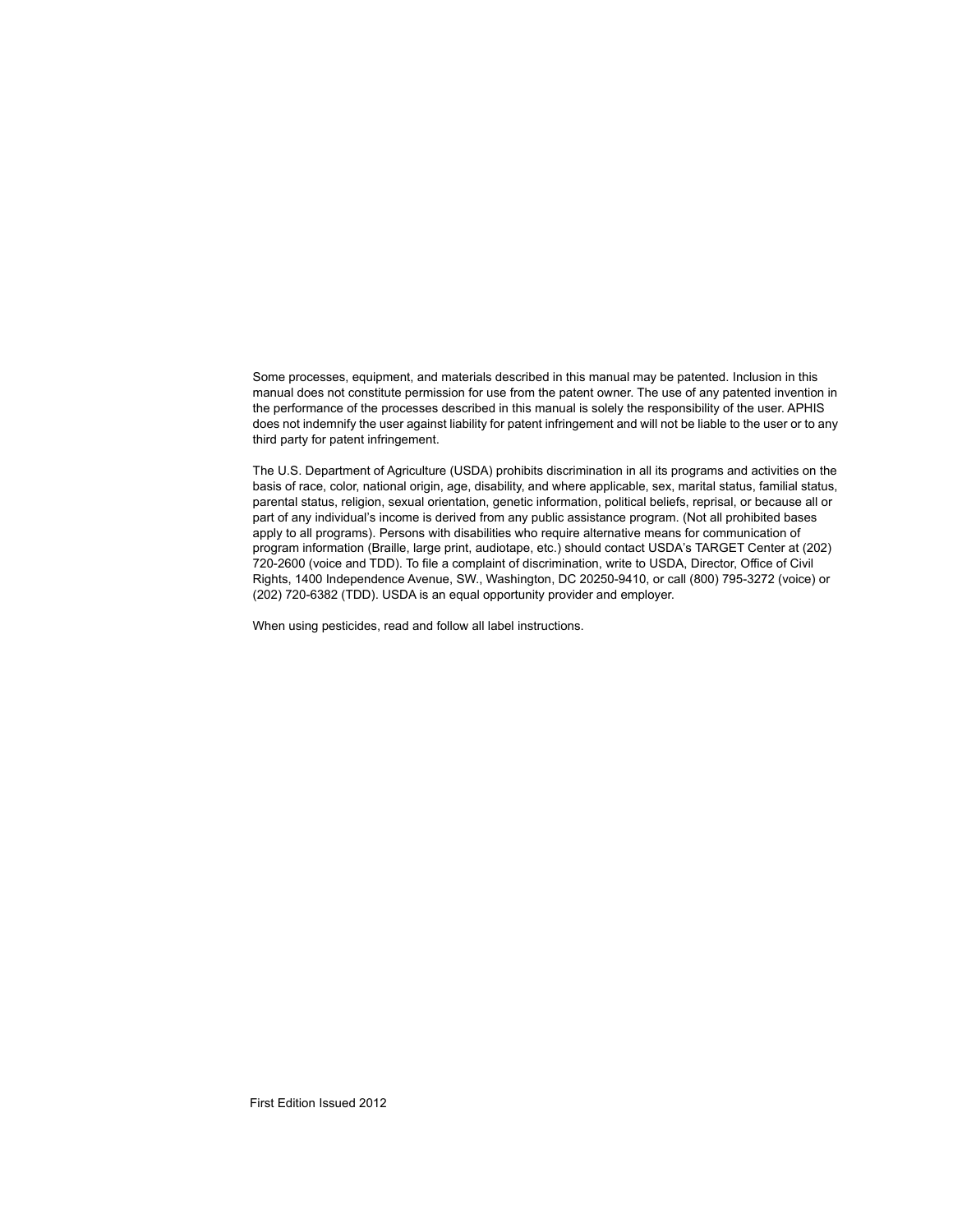## **Contents**

**FRSMP Program** 

> **[Figures](#page-4-0)** *LOF-1* **[Tables](#page-6-0)** *LOT-1* **[Introduction](#page-8-0)** *1-1* **[Policy](#page-12-0)** *2-1* **[Procedures](#page-20-0)** *3-1* **[Roles and Responsibilities](#page-26-0)** *4-1* **[Quality Assurance](#page-32-0)** *5-1* **[DEEP Process Guide for State Plant Regulatory Officials](#page-34-0)** *6-1* **[Appendix A](#page-38-0)** *A-1* **[Appendix B](#page-56-0)** *B-1* **[Appendix C](#page-58-0)** *C-1* **[Appendix D](#page-64-0)** *D-1* **[Appendix E](#page-70-0)** *E-1* **[Appendix F](#page-80-0)** *F-1* **[Appendix G](#page-82-0)** *G-1* **[Appendix H](#page-90-0)** *H-1* **[Glossary](#page-92-0)** *Glossary-1* **[Index](#page-96-0)** *Index-1*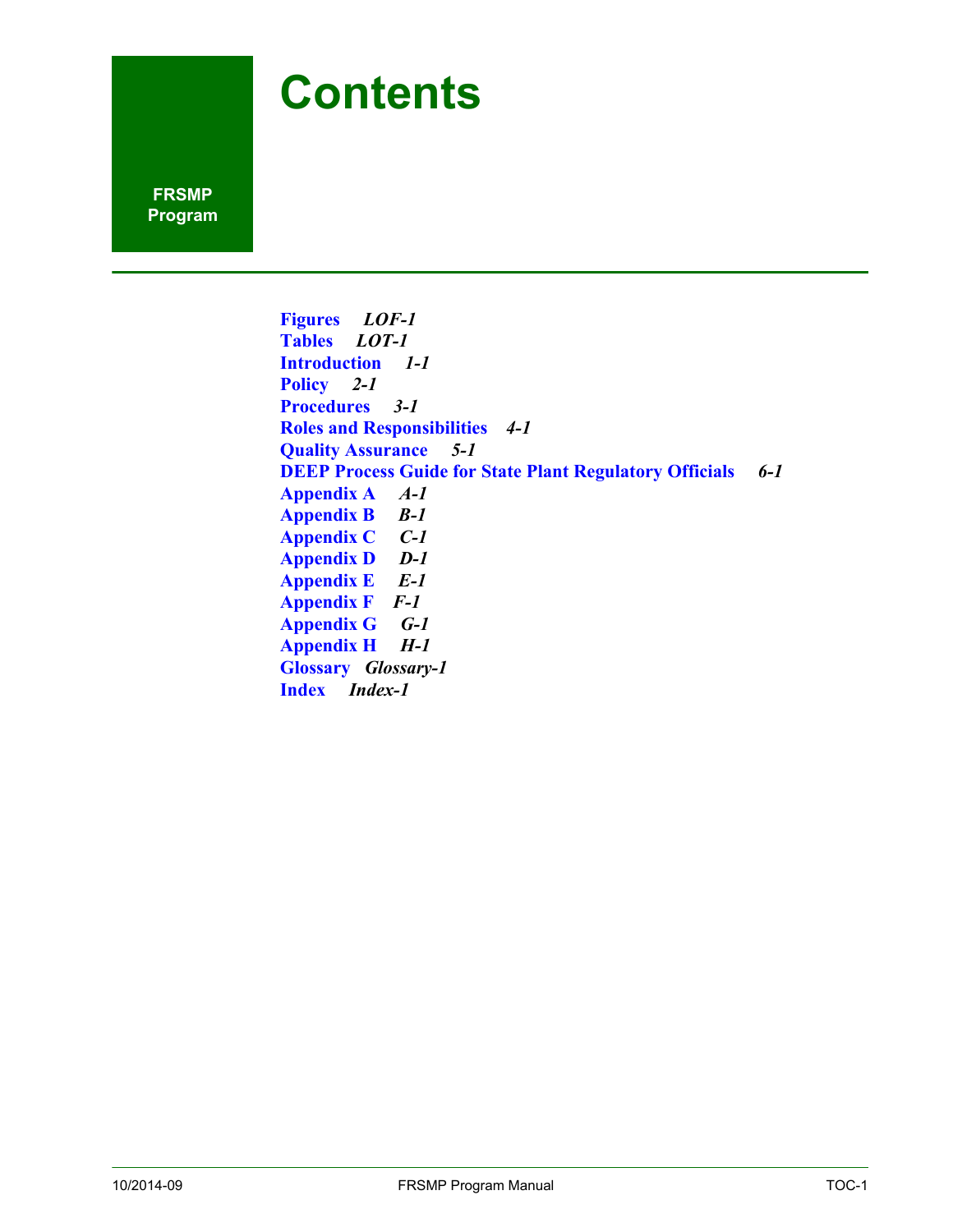**Contents**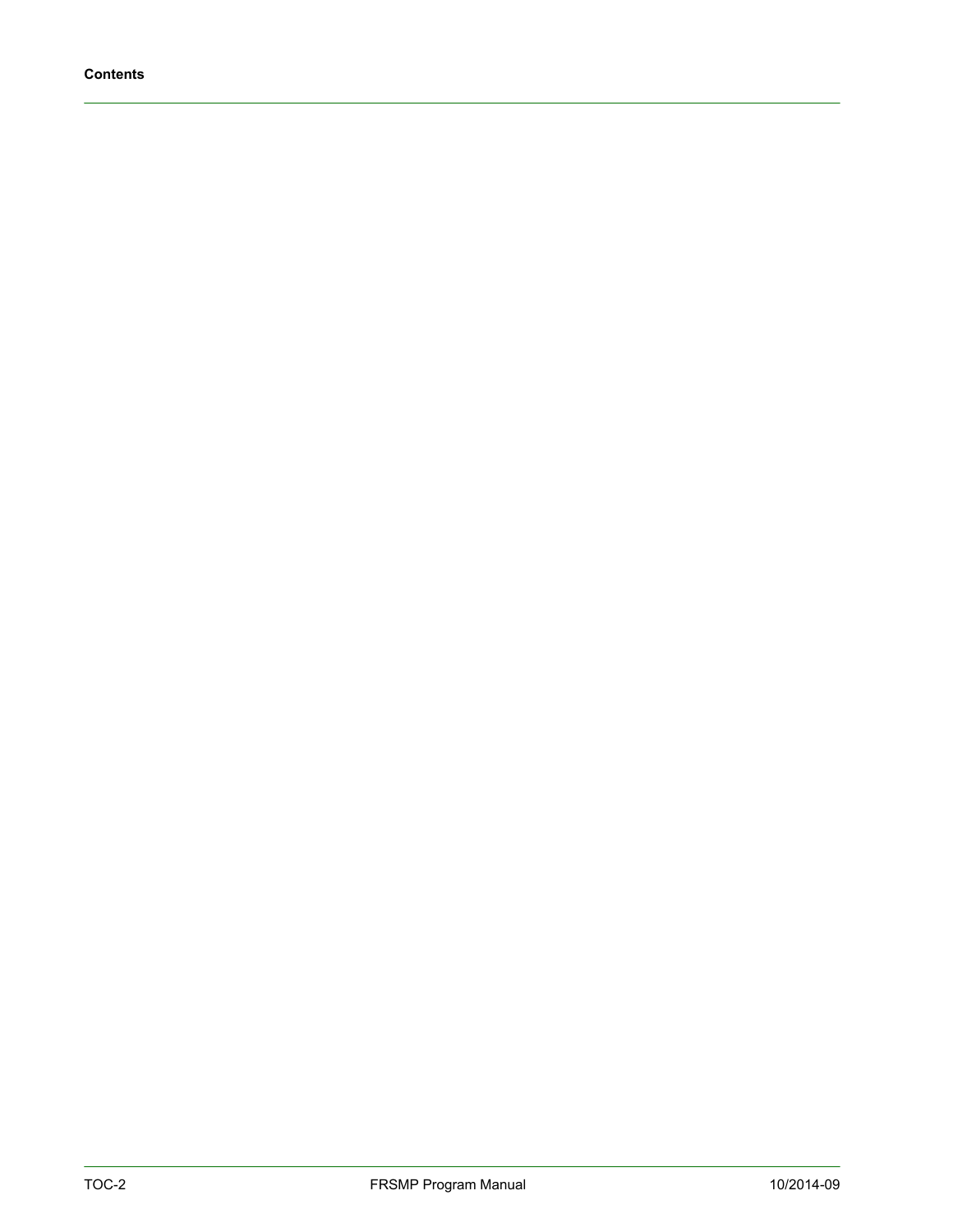# <span id="page-4-0"></span>**Figures**

**FRSMP Program** 

> [Figure A-1 FRSMP Cooperative Arrangement Template \(page 1\)](#page-42-0) *A-1-5* [Figure A-2 FRSMP Cooperative Arrangement Template \(page 2\)](#page-43-0) *A-1-6* [Figure A-3 FRSMP Cooperative Arrangement Template \(page 3\)](#page-44-0) *A-1-7* [Figure A-4 FRSMP Cooperative Arrangement Template \(page 4\)](#page-45-0) *A-1-8* [Figure A-5 FRSMP Cooperative Arrangement Template \(page 5\)](#page-46-0) *A-1-9* [Figure A-6 FRSMP Cooperative Arrangement Template \(page 6\)](#page-47-0) *A-1-10* [Figure A-7 FRSMP Cooperative Arrangement Template \(page 7\)](#page-48-0) *A-1-11* [Figure A-8 FRSMP Cooperative Arrangement Template \(page 8\)](#page-49-0) *A-1-12* [Figure A-9 FRSMP Cooperative Arrangement Template \(page 9\)](#page-50-0) *A-1-13* [Figure A-10 FRSMP Cooperative Arrangement Template \(page 10\)](#page-51-0) *A-1-14* [Figure A-11 Example of PPQ Form 518, Report of Violation](#page-54-0) *A-1-17* [Figure A-12 Example of PPQ Form 523, Emergency Action Notification](#page-55-0) *A-1-*

*18*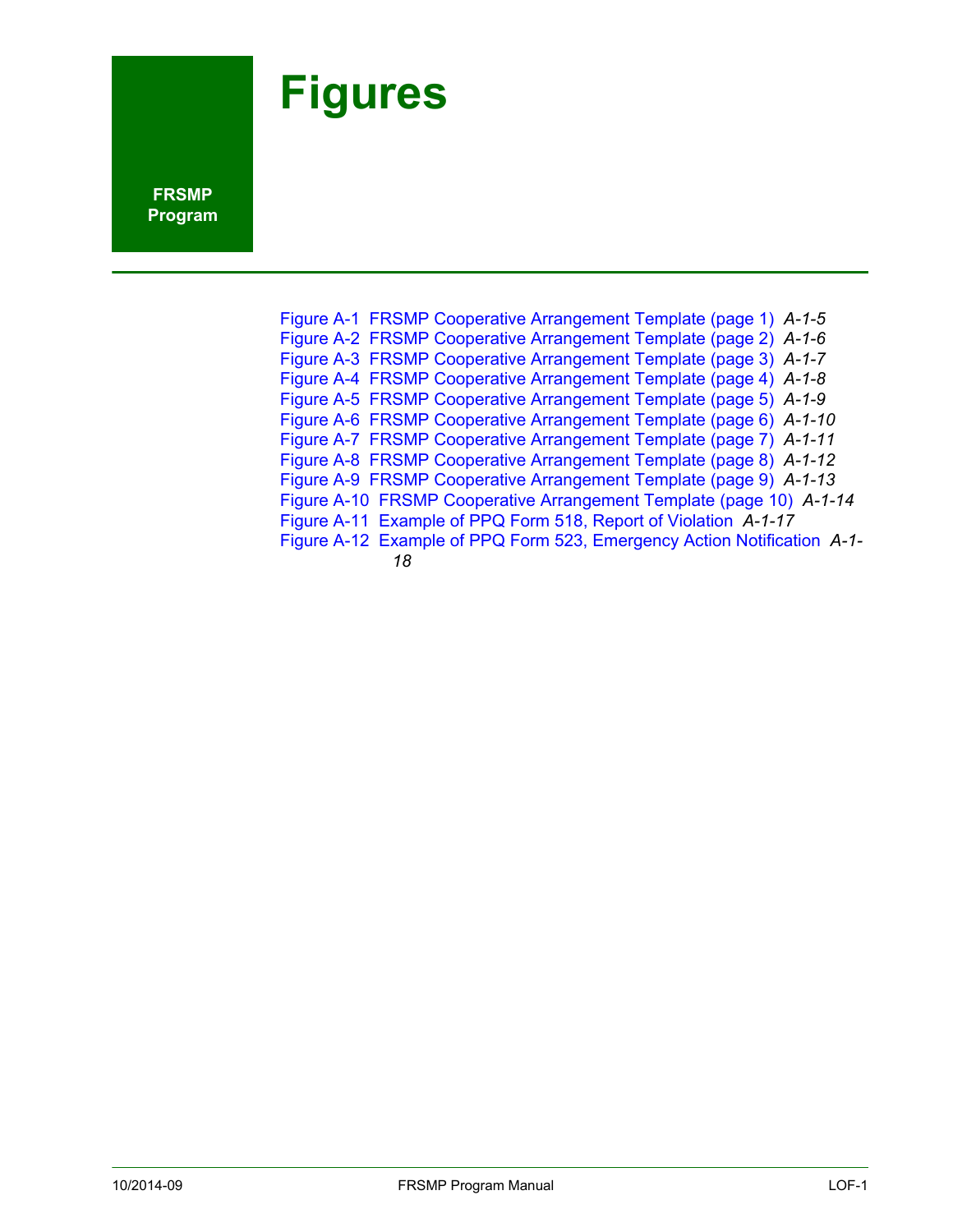**Figures**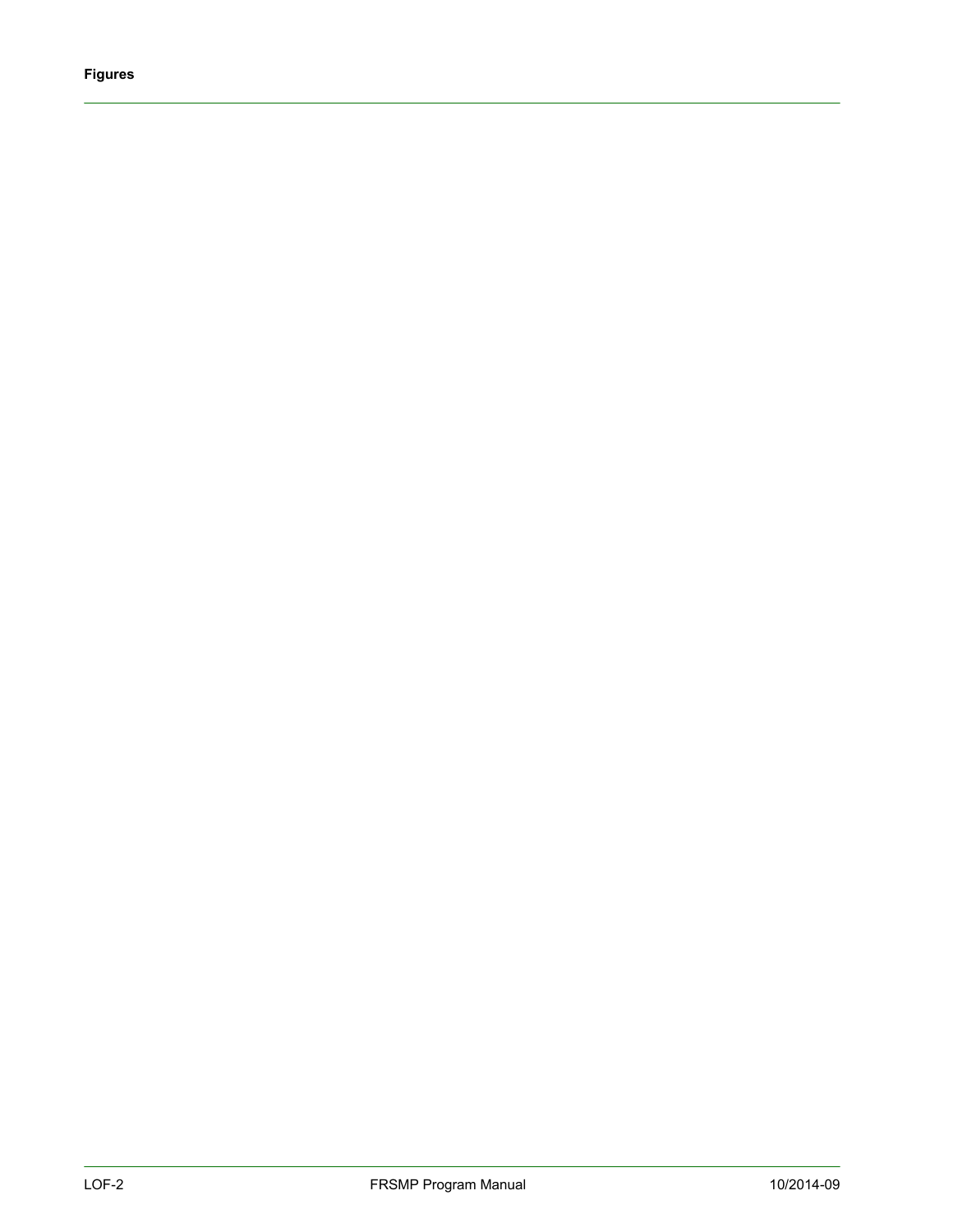<span id="page-6-0"></span>

**FRSMP Program** 

> [Table E-1FRSMP-OC-SN-PFA Relationships](#page-77-0) *E-8* [Table E-2FRSMP-SN-PFA Comparison](#page-79-0) *E-10* [Table F-1FRSMP Program Flow](#page-81-0) *F-2* [Table G-1General Information—Pest](#page-83-0) *G-2* [Table G-2General Information—Program](#page-84-0) *G-3* [Table G-3Presence](#page-85-0) *G-4* [Table G-4Possible Introduction Pathways](#page-86-0) *G-5* [Table G-5Maintenance/management/verification](#page-87-0) *G-6* [Table G-6Quarantine Regulations](#page-88-0) *G-7*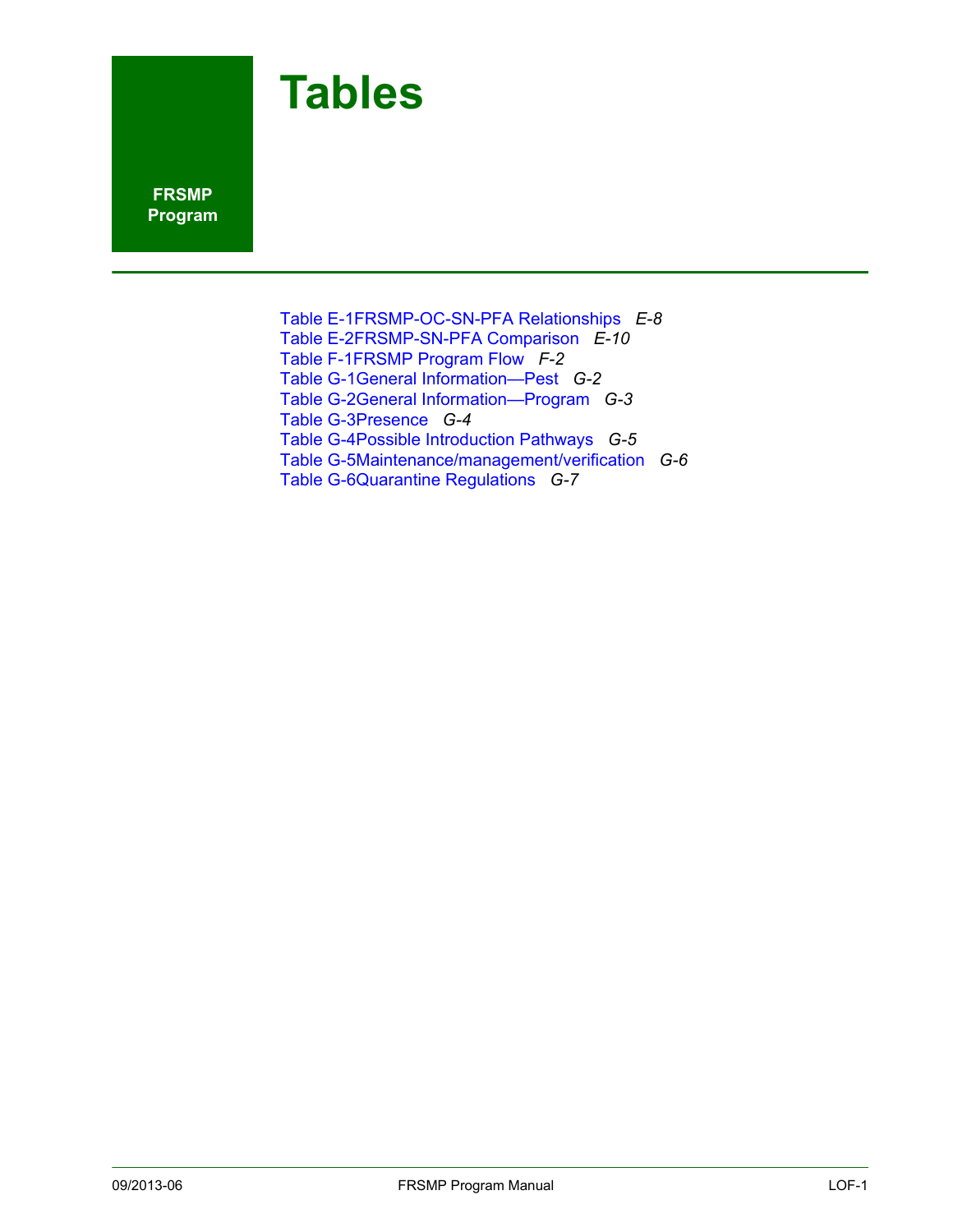**Tables**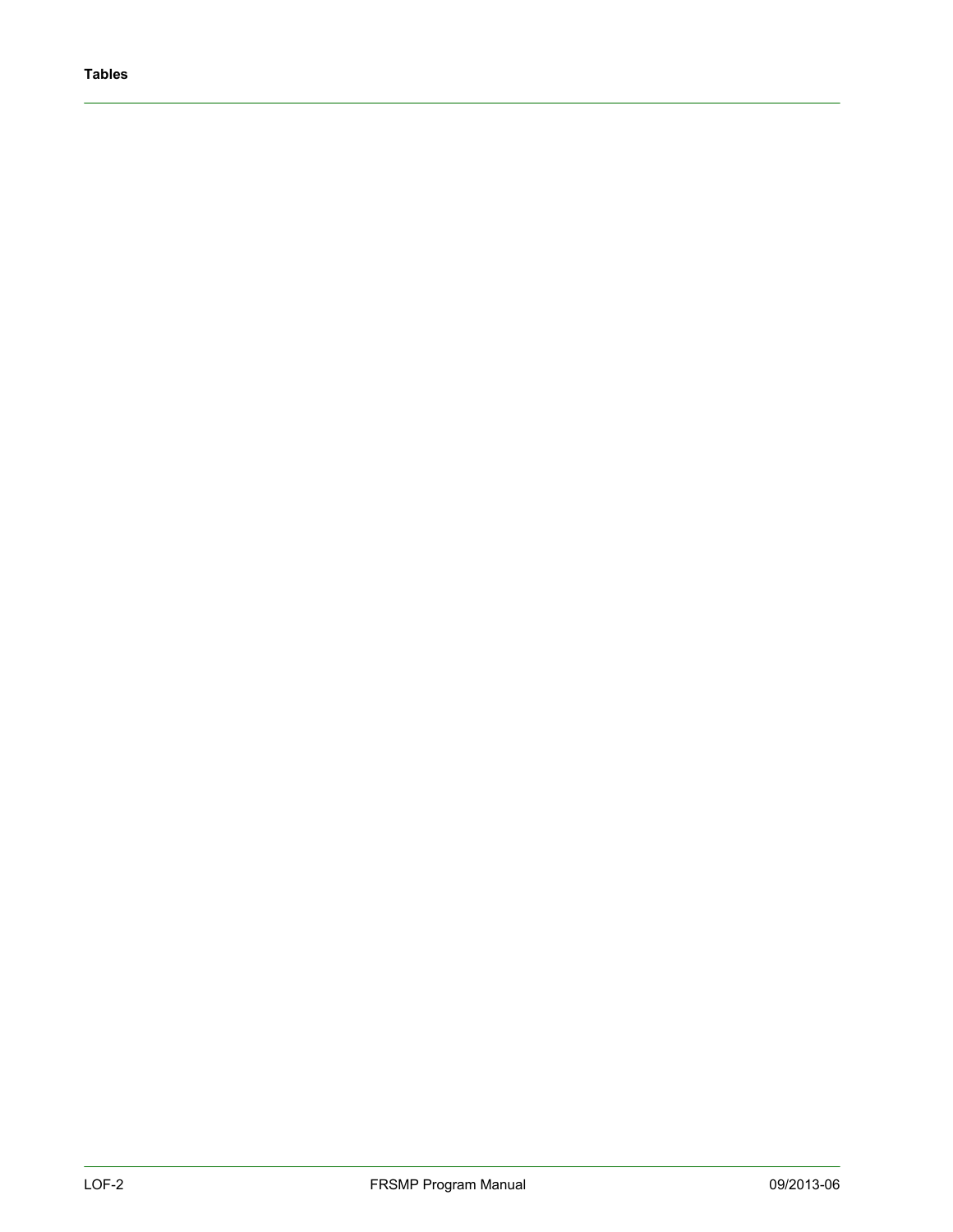

# <span id="page-8-0"></span>**Introduction**

## **Contents**

[Overview](#page-8-1) **1-1** [Definition](#page-8-2) **1-1** [Purpose](#page-9-0) **1-2** [Users](#page-9-1) **1-2** [Scope](#page-9-2) **1-2** [Authorities and Related Documents](#page-10-0) **1-3** [How to Use the Manual](#page-10-1) **1-3** [Keeping Your Manual Current](#page-10-2) **1-3** [Transmittals](#page-10-3) **1-3** [Knowing What's Revised](#page-10-5) **1-3** [Your Responsibilities](#page-10-4) **1-3** [Conventions](#page-11-0) **1-4** [Boldfacing](#page-11-1) **1-4** [Bullets](#page-11-2) **1-4** [Table of Contents](#page-11-3) **1-4** [Control Data](#page-11-4) **1-4** [Heading Levels](#page-11-5) **1-4** [Hypertext](#page-11-6) **1-4** [Numbering Scheme](#page-11-7) **1-4**

## <span id="page-8-1"></span>**Overview**

#### <span id="page-8-2"></span>**Definition**

[The International Standard for Phytosanitary Measures No. 5](https://www.ippc.int/sites/default/files/documents/20140214/ispm_05_en_2014-02-14cpm-8_201402141055--559.25%20KB.pdf) of the [International Plant Protection Convention \(IPPC\) d](https://www.ippc.int/)efines official control as "the active enforcement of mandatory phytosanitary regulations and the application of mandatory phytosanitary procedures with the objective of eradication or containment of quarantine pests or for the management of regulated non-quarantine pests." This definition refers to regulated pests in an importing country that are present but not widely distributed.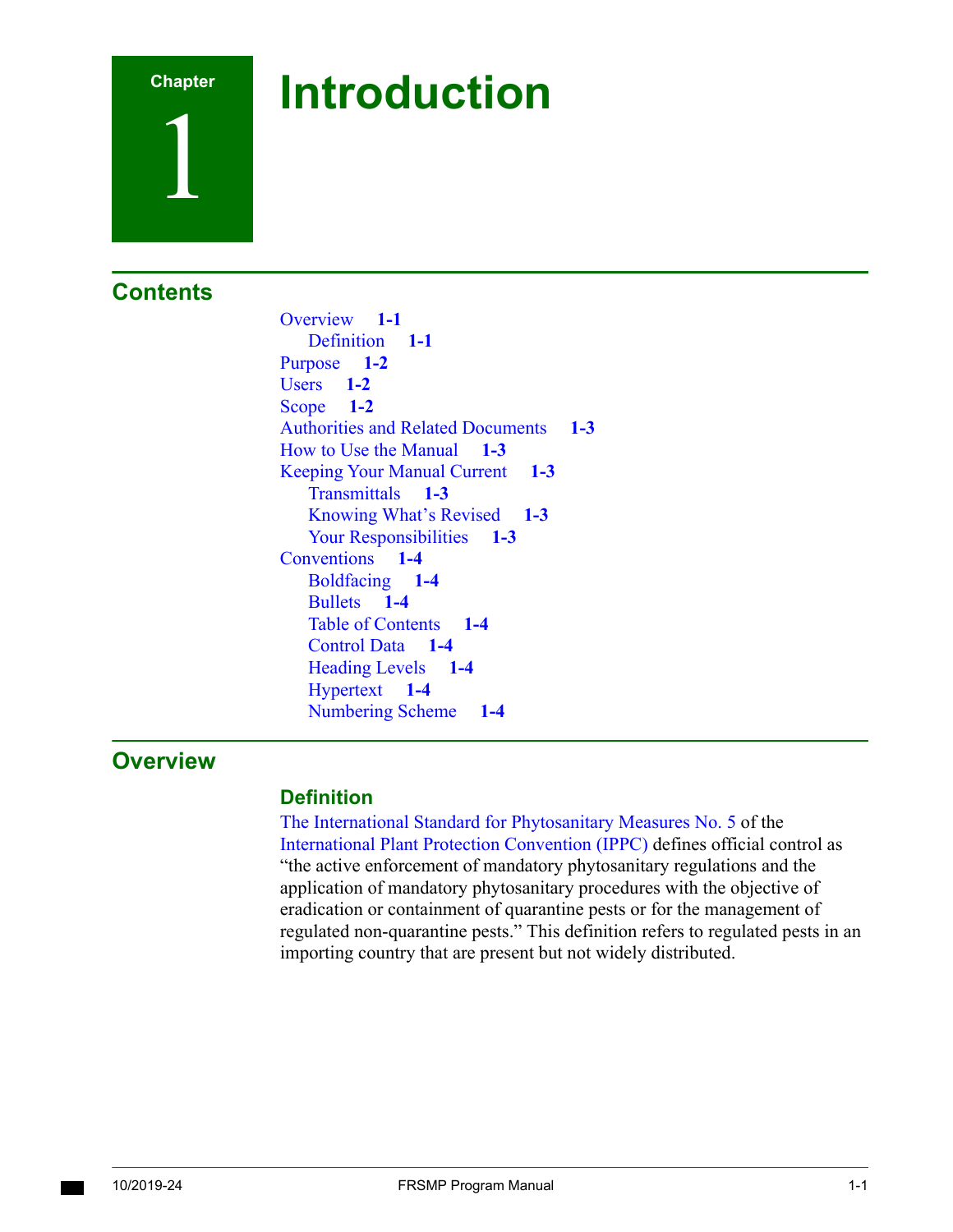USDA-APHIS-PPQ is basing the Federally Recognized State Managed Phytosanitary (FRSMP) Program on the guidelines for the application of official control as outlined in [ISPM No. 5](https://www.ippc.int/publications/glossary-phytosanitary-terms) Supplement No. 1. In addition to eradication and containment programs, USDA-APHIS-PPQ will recognize programs that exclude a pest based on the same criteria. States will be required to provide evidence that introduction of a pest presents an economic or environmental risk and that they take phytosanitary action domestically, thereby justifying equivalent action at ports of entry for the protection of the endangered area.

## <span id="page-9-0"></span>**Purpose**

The purpose of the FRSMP Program is for APHIS-PPQ to recognize State programs to eradicate, exclude, or contain any plant pest that is not eradicated or contained by APHIS-PPQ. Through this program, APHIS-PPQ will recognize State quarantines at ports of entry.

As per the guidance of the IPPC, shipments containing pests under recognized state management will be subject to equivalent phytosanitary requirements in domestic and foreign commerce.

## <span id="page-9-1"></span>**Users**

Users of the FRSMP Program Manual may include the following:

- State Plant Regulatory Officials
- Official Control Advisory Panel
- PPQ Policy Management Staff
- PPQ Field Operations Staff
- Department of Homeland Security, Customs and Border Protection personnel

## <span id="page-9-2"></span>**Scope**

This manual applies to the whole process that may be adapted and used by PPQ for the following:

- Recognition of State managed phytosanitary programs
- Detection of plant pests under recognized State management at ports of entry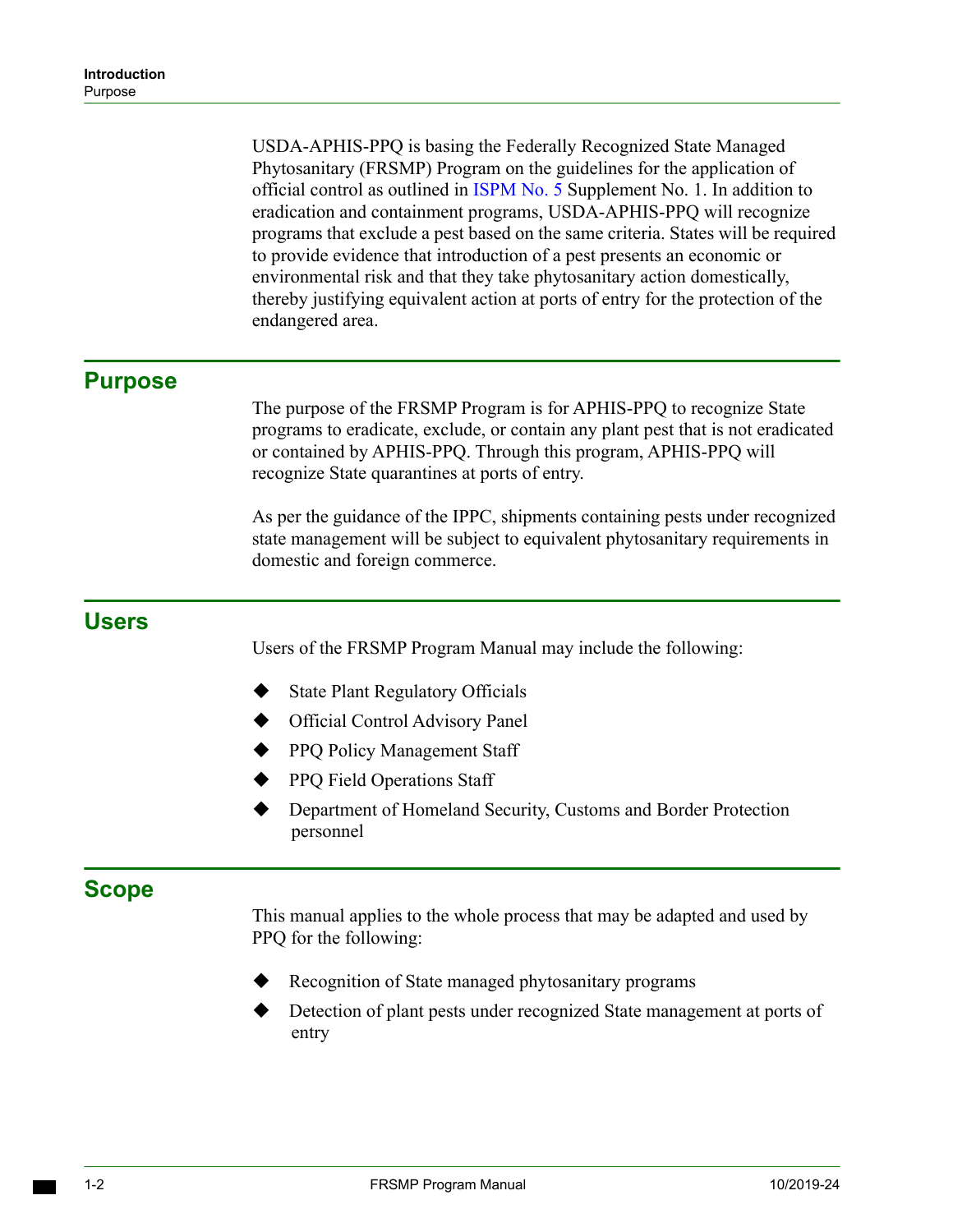## <span id="page-10-0"></span>**Authorities and Related Documents**

- [Manual for Agricultural Clearance](https://cbp.aphis.usda.gov/ppq/php/manual/mac.pdf) (Internal Use Only)
- Plant Inspection Stations Manual
- [Plant Protection Act 2000](http://www.aphis.usda.gov/brs/pdf/PlantProtAct2000.pdf)
- [PPQ Treatment Manual](http://www.aphis.usda.gov/import_export/plants/manuals/ports/downloads/treatment.pdf)
- [7 CFR 330.106](https://www.ecfr.gov/cgi-bin/text-idx?SID=29f17ec057571132c00f6e72bbd72af1&mc=true&node=pt7.5.330&rgn=div5)
- Job Aids
- [State laws and regulations](http://nationalplantboard.org/laws-and-regulations/)
- [International Plant Protection Convention](https://www.ippc.int/)
- [The World Trade Organization Agreement on the Application of Sanitary](http://www.wto.org/english/tratop_e/sps_e/spsagr_e.htm)  [and Phytosanitary Measures](http://www.wto.org/english/tratop_e/sps_e/spsagr_e.htm)

#### <span id="page-10-1"></span>**How to Use the Manual**

Review the contents of this manual to get a feel for the scope of material covered. Glance through the section that you'll be using, and familiarize yourself with the organization of the information.

Use the table of contents for each section to find the information you need. If the table of contents is not specific enough, then turn to the index to find the topic and its page number.

## <span id="page-10-2"></span>**Keeping Your Manual Current**

The most up-to-date version of the FRSMP Program Manual will always be available on line at the [PPQ Manuals Unit web site.](http://www.aphis.usda.gov/wps/portal/aphis/ourfocus/importexport?1dmy&urile=wcm%3apath%3a%2Faphis_content_library%2Fsa_our_focus%2Fsa_plant_health%2Fsa_manuals%2Fct_online_manuals)

#### <span id="page-10-3"></span>**Transmittals**

This manual and its subsequent revisions will be accompanied by transmittal announcements. These will be numbered consecutively— allowing you to know if you've missed something.

#### <span id="page-10-5"></span>**Knowing What's Revised**

Except for changes to the Index, revisions will be marked with change bars (vertical lines).

#### <span id="page-10-4"></span>**Your Responsibilities**

Read all revisions when you receive the transmittal announcement.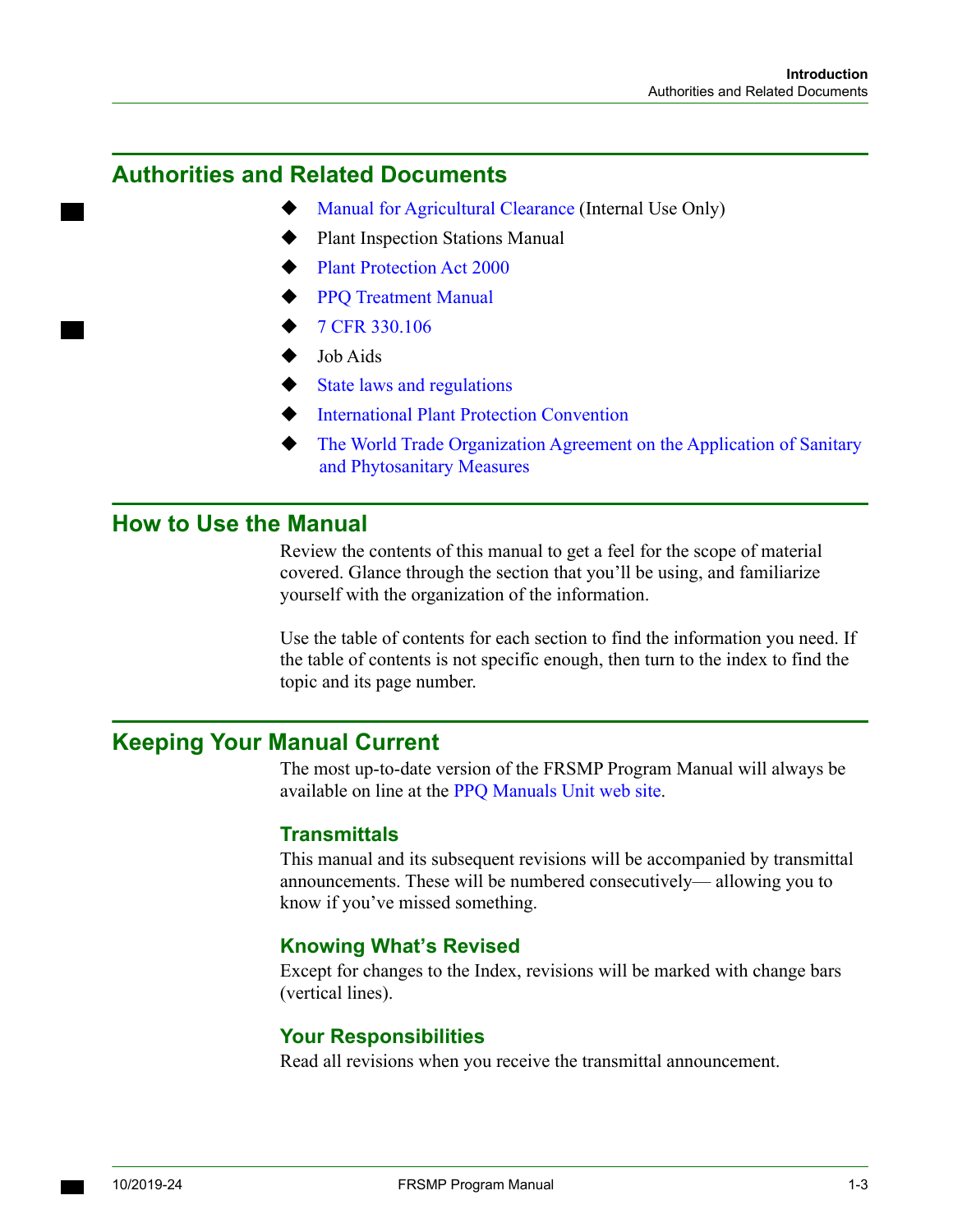## <span id="page-11-0"></span>**Conventions**

Conventions are established by custom and are widely recognized and accepted. Major conventions used in this manual follow.

#### <span id="page-11-1"></span>**Boldfacing**

Boldfaced type is used to highlight negative or important words throughout the manual. Examples of these words include: **not, do not, except, never, other than**.

#### <span id="page-11-2"></span>**Bullets**

Bulleted lists indicate that there is no order to the information listed.

## <span id="page-11-3"></span>**Table of Contents**

Chapter sections include a table of contents that lists the heading titles.

#### <span id="page-11-4"></span>**Control Data**

Information placed at the top and bottom of each page helps users to keep track of their location in the manual. At the top of the page is the chapter, section, and first-level heading. At the bottom of the page is the month, year, manual transmittal number, title, page number, and unit responsible for content.

## <span id="page-11-5"></span>**Heading Levels**

Each section contains three headings. The first heading is indicated by a horizontal line followed by the title which continues across both the left and right columns. The second heading is in the right-hand column with the text beginning below it. The third heading is in the left-hand column and used to easily scan topics.

#### <span id="page-11-6"></span>**Hypertext**

Blue colored hypertext indicates an active link to another section of the manual, E-mail address, or web site.

## <span id="page-11-7"></span>**Numbering Scheme**

A two-level numbering scheme is used to indicate pages, tables, and figures. The first number represents the chapter. The second number represents the page, table, or figure. This numbering scheme allows for easier updating and adding pages.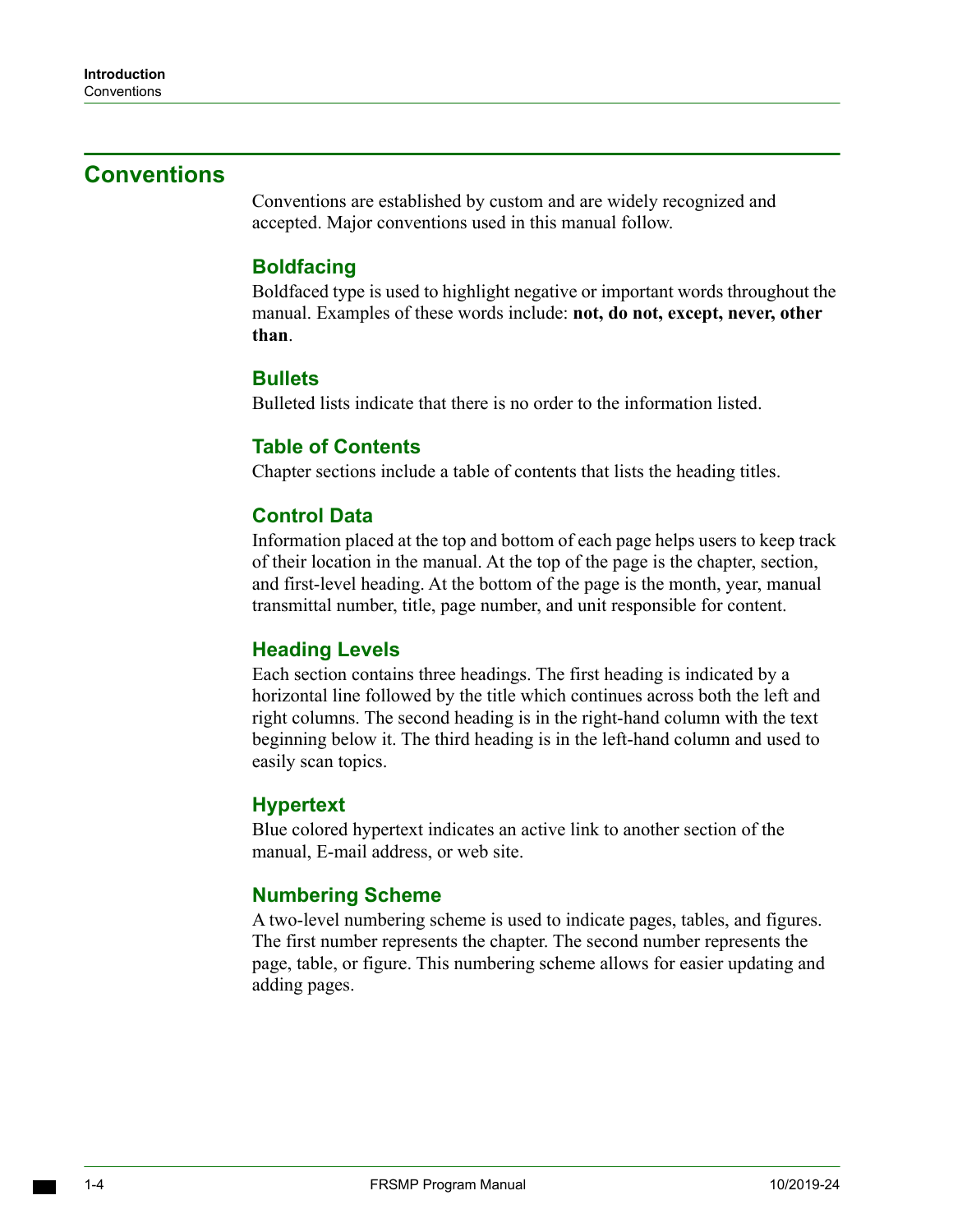## <span id="page-12-0"></span>**Policy**

## **Contents**

[Purpose](#page-12-1) **2-1** [Background](#page-13-0) **2-2** [Policy](#page-15-0) **2-4** [Definitions](#page-15-1) **2-4** [Process](#page-16-0) **2-5** [Alternate Petition Process for PPQ-initiated FRSMP Program Decisions](#page-16-1) **2-5** [Approved Programs](#page-17-0) **2-6** [Preclearance](#page-17-1) **2-6** [Cooperative Arrangement \(CA\)](#page-17-2) **2-6** [Provisional FRSMP Status](#page-17-3) **2-6** [Termination](#page-18-0) **2-7** [Notice to Industry and Trading Partners](#page-18-1) **2-7** [Inquiries](#page-18-2) **2-7**

## <span id="page-12-1"></span>**Purpose**

The purpose of this chapter is to communicate APHIS-PPQ's policy for the recognition of State managed phytosanitary programs. We are establishing this policy though regulatory authority provided by Section 411 and 414 of the [Plant Protection Act](http://www.aphis.usda.gov/brs/pdf/PlantProtAct2000.pdf) (PPA) (7 U.S.C. 7711) and to maintain a consistent safeguarding and trade policy by alignment with [International Standard for](https://www.ippc.int/publications/glossary-phytosanitary-terms)  [Phytosanitary Measures \(ISPM\) No. 5,](https://www.ippc.int/publications/glossary-phytosanitary-terms) Supplement No.1, Guidelines on the interpretation and application of the concepts of "official control" and "not widely distributed."

The purpose of the Federally Recognized State Managed Phytosanitary Program (FRSMP) is to provide federal recognition of official control programs implemented by States to eradicate or contain a plant pest that is otherwise not regulated through a federal domestic program by APHIS-PPQ. State-managed programs that exclude a pest from a State where it is not present and where economic or environmental harm would result from its introduction may also qualify for consideration.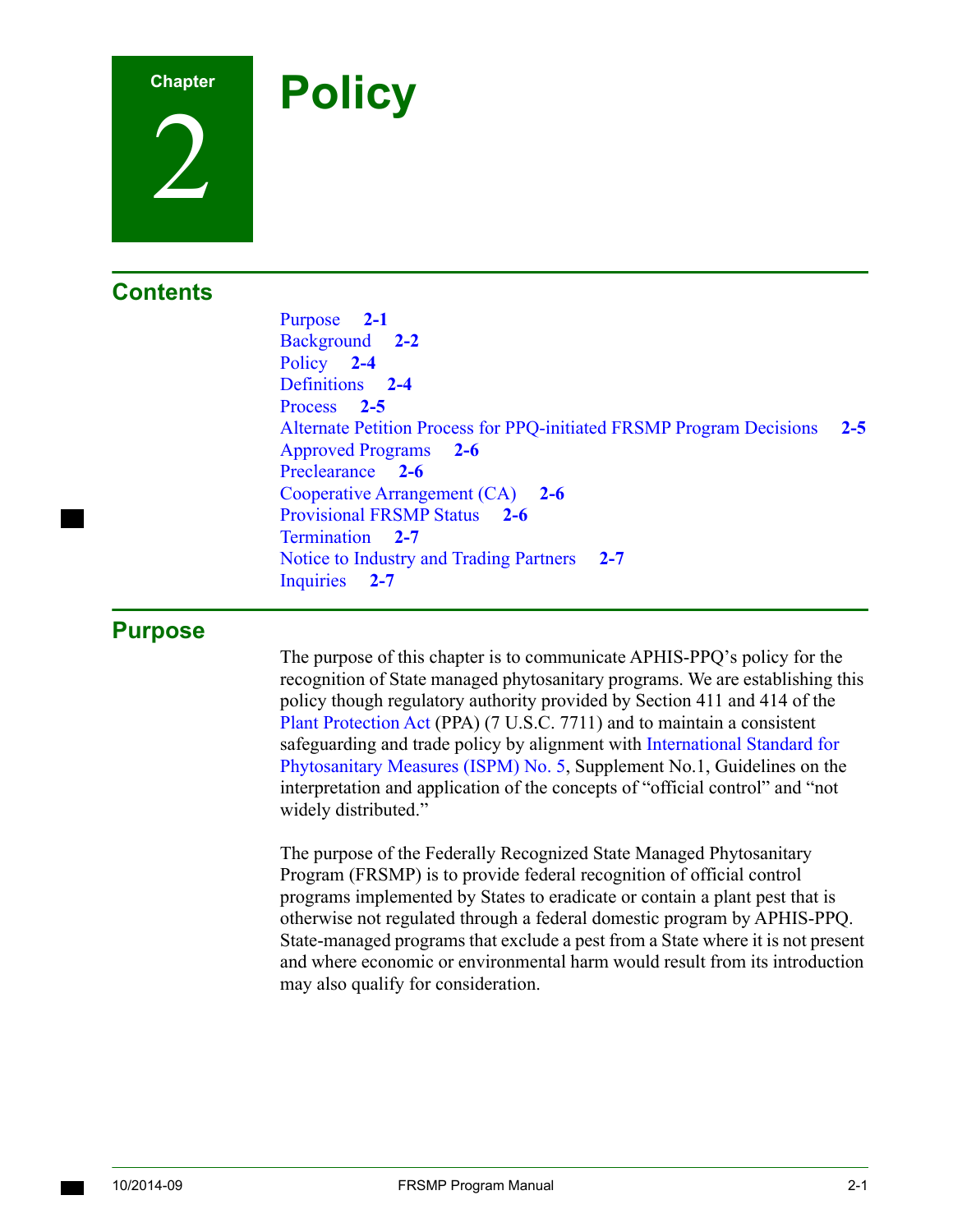## <span id="page-13-0"></span>**Background**

Under the Plant Protection Act, as amended (PPA, 7 U.S.C. 7701 et seq.), the Secretary of Agriculture is authorized to take such actions as may be necessary to prevent the introduction and spread of plant pests and noxious weeds within the United States. The Secretary has delegated this responsibility to the Administrator of the Animal and Plant Health Inspection Service (APHIS).

While the Secretary has the authority to regulate all plant pests, the Secretary has chosen to narrow the scope of the plant pests that require action at the U.S. ports of entry to be consistent with international obligations.

As a contracting party to the [International Plant Protection Convention](https://www.ippc.int/)   $(IPPC)^1$  $(IPPC)^1$ , the United States has agreed to observe the general and specific principles of the convention as they relate to international trade. One such general principle provides that "countries shall institute restrictive measures only where such measures are made necessary by phytosanitary considerations, to prevent the introduction of quarantine pests." Accordingly, there is an expectation on the part of other contracting parties to the IPPC (i.e., our trading partners) that APHIS would not exercise its authority under the PPA to prohibit or restrict the importation of a plant, plant product, or other article unless such action was necessary to prevent the introduction of a quarantine pest.

The IPPC's "[Glossary of Phytosanitary Terms](https://www.ippc.int/sites/default/files/documents/20140214/ispm_05_en_2014-02-14cpm-8_201402141055--559.25%20KB.pdf)" defines quarantine pest as "a pest of potential economic importance to the area endangered thereby and not yet present there, or present but not widely distributed and being officially controlled." While the first consideration ("a pest of economic importance … not yet present there") may be readily understood, the concept of "official control" is subject to further definition. Specifically, the IPPC defines official control as "The active enforcement of mandatory phytosanitary regulations and the application of mandatory phytosanitary procedures with the objective of eradication or containment of quarantine pests or for the management of regulated non-quarantine pests." A regulated non-quarantine pest is defined as a non-quarantine pest whose presence in plants for planting affects the intended use of those plants with an economically unacceptable impact and which is therefore regulated within the territory of the importing contracting party.

<sup>1</sup> The IPPC is recognized as the standard-setting body for international phytosanitary issues in the [World Trade Organization Agreement on the Application of Sanitary and Phytosanitary Measures.](http://www.wto.org/english/tratop_e/sps_e/spsagr_e.htm)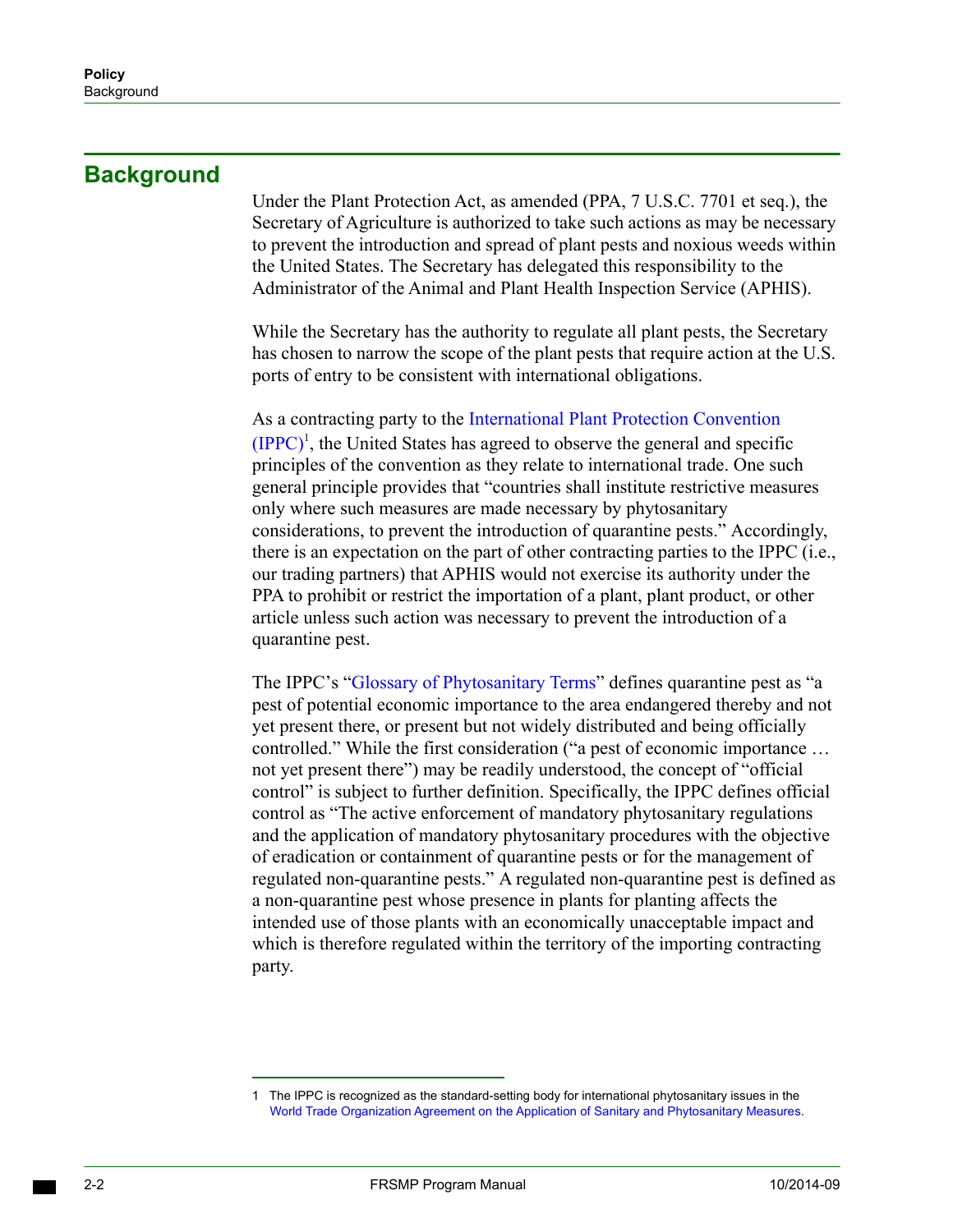Under the FRSMP Program, PPQ will be responsible for policies regarding port inspections that restrict commodities infested with a particular pest destined for protected States. State partners will be responsible for collaborating on a common program for each pest, establishing eradication, control, or exclusion programs and petitioning for federal recognition of those programs.

[7 CFR part 330.200](http://www.ecfr.gov/cgi-bin/text-idx?c=ecfr&SID=dd01409099bdaaefc1cf333905ae3868&rgn=div5&view=text&node=7:5.1.1.1.8&idno=7#7:5.1.1.1.8.2) et seq. requires a plant pest permit to be issued by APHIS before any pest may be imported into or moved interstate within the United States. [7 CFR part 330.106](http://www.ecfr.gov/cgi-bin/text-idx?c=ecfr&SID=dd01409099bdaaefc1cf333905ae3868&rgn=div5&view=text&node=7:5.1.1.1.8&idno=7#7:5.1.1.1.8.1.42.7) specifies that APHIS may take remedial measures at a port of entry if a plant pest is detected on a commodity and no such plant pest permit has been issued.

Upon implementation of the program, PPQ will regulate FRSMP Program pests at ports of entry under [7 CFR part 330.106.](http://www.ecfr.gov/cgi-bin/text-idx?c=ecfr&SID=dd01409099bdaaefc1cf333905ae3868&rgn=div5&view=text&node=7:5.1.1.1.8&idno=7#7:5.1.1.1.8.1.42.7) PPQ will enter into a Cooperative Arrangement (CA) with a State upon recognition of its program, to which subsequent FRSMP Program pests will be added. Phytosanitary requirements for interstate commerce into FRSMP States will be equivalent to those expected from foreign trading partners. Using the CA, APHIS will confer to a Federal Collaborator authority under sections 414 and 421 of the PPA. The CA will document the federal recognition of a state managed phytosanitary program and will formalize the relationship between APHIS and a recognized state partner. It will define responsibilities of both parties and designate a state cooperator as a "Federal Collaborator" with the responsibility to carry out federal actions in very specific defined circumstances relative to the federal role in the recognized phytosanitary program. APHIS **does not** confer any authority under the Plant Protection Act not specifically outlined in the CA and is not conferring authority under any other statute administered by APHIS, including the authority to establish and collect fees.

When a pest is detected at a U.S. port of entry, APHIS-PPQ will establish complementary regulatory policies to prevent movement of the pest in imported commodities and/or conveyances arriving in States where a FRSMP Program is in place for that pest. APHIS-PPQ will also consider programs that exclude a pest from a State where it is not present, and where economic or environmental harm would result from its introduction. This additional consideration is supported by the [ISPM No. 5](https://www.ippc.int/publications/glossary-phytosanitary-terms) Supplement 1 Guidelines on the interpretation and application of the concepts of "official control" and "not widely distributed" under "Requirements," which states "…official control includes restrictions related to movement into and within the protected area(s) including measures applied at import."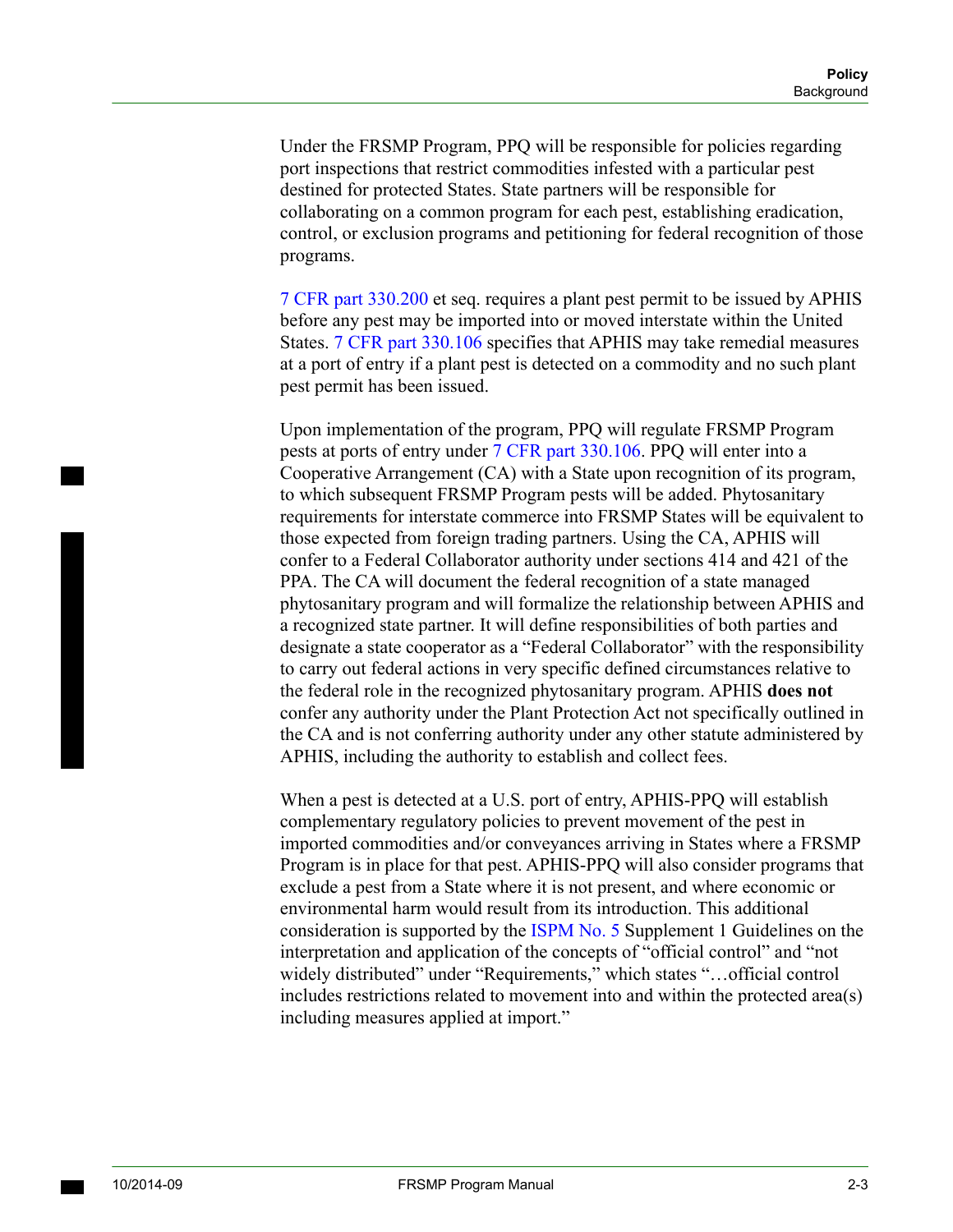Any State(s) that can justify that they would be economically or environmentally endangered by the introduction of a particular pest can apply for the designation "protected area" if the pest is not present or if present, is being officially contained or eradicated. APHIS-PPQ has discretionary authority to recognize State phytosanitary programs under the [Plant Protection](http://www.aphis.usda.gov/brs/pdf/PlantProtAct2000.pdf)  [Act of 2000](http://www.aphis.usda.gov/brs/pdf/PlantProtAct2000.pdf) (PPA). The [International Plant Protection Convention](https://www.ippc.int/) (IPPC) includes provisions for the implementation of official control programs (eradication or containment) by sub-national authorities such as States, provided such programs are officially authorized and audited by the National Plant Protection Organization (NPPO). APHIS-PPQ is the NPPO for the United States.

Following initial implementation of the program, APHIS intends to amend 330.200 et seq. to establish a general plant pest permit for all FRSMP pests. The list of FRSMP pests covered by this permit, and the restrictions upon their movement within the United States, will be maintained online. Following establishment of such a permit, whenever we approve an additional State petition for a FRSMP pest, we will amend the general permit accordingly. This permit, which we will issue pursuant to Section 411 of the PPA, will provide an additional regulatory structure to codify actions taken by APHIS under the FRSMP program.

## <span id="page-15-0"></span>**Policy**

For recognition of FRSMP programs, PPQ intends to accept petitions (one common petition for each pest) from interested States, review the petitions, and make decisions based on the established criteria and standards. PPQ will notify the States of the decision. If PPQ accepts the FRSMP program, PPQ will establish a policy to take action at U. S. ports of entry for such pests arriving in a State with a FRSMP program for that pest. PPQ will regulate pests in federally recognized programs to the State level at ports of entry. PPQ will continue its policy to take action on pests that are pending review under the FRSMP Program, but this status will change when:

- 1. An FRSMP program is established and recognized,
- 2. States have expressed no interest in a FRSMP program, or
- 3. States are unable to establish an FRSMP program that meets international requirements and PPQ cannot justify continued action.

## <span id="page-15-1"></span>**Definitions**

Refer to the [Glossary](#page-92-0) for definitions.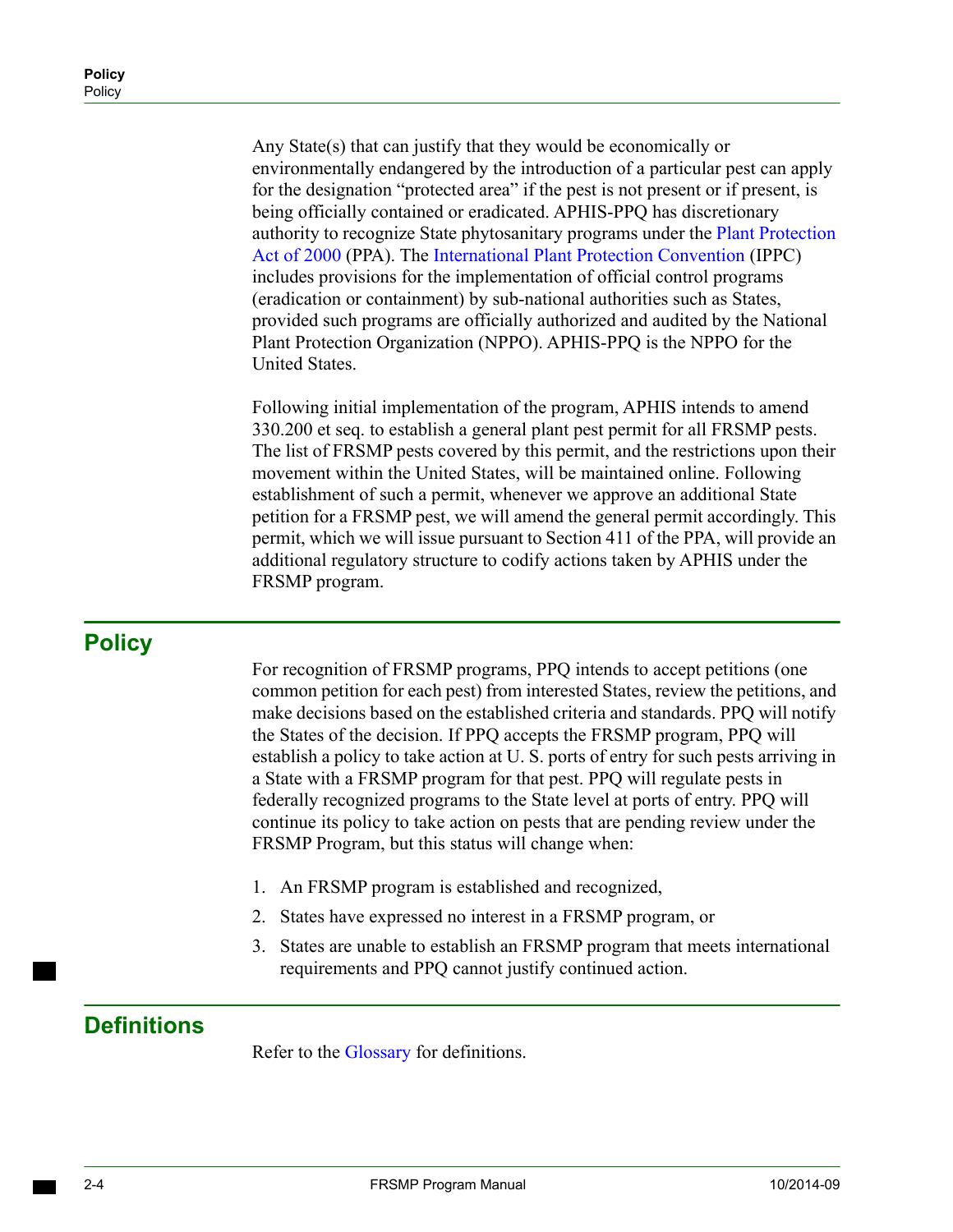## <span id="page-16-0"></span>**Process**

Refer to the following topics:

- Petition Guidelines
- [Official Control Advisory Panel Charter](#page-58-1)
- [Quality Assurance Guidelines](#page-25-0)
- [FRSMP Program Process at Ports of Entry](#page-81-1)

## <span id="page-16-2"></span><span id="page-16-1"></span>**Alternate Petition Process for PPQ-initiated FRSMP Program Decisions**

The PPQ FRSMP Program Coordinator will identify actionable pests that may be considered for State managed phytosanitary programs because they have been established in the United States, are not widely distributed, and are not under official control by APHIS-PPQ. Within the PPA, section 414 authorizes the Secretary to hold, seize, quarantine, treat, apply other remedial measures to, destroy, or otherwise dispose of any plant, plant pest, noxious weed, biological control organism, plant product, article, or means of conveyance that, among other things, is moving into the United States and that the Secretary has reason to believe is infested with a plant pest or noxious weed at the time of the movement. Under this authority, consignments of imported articles are inspected at the port of entry to determine whether plant pests are associated with them and, if so, prescribe remedial measures as described in the Act. APHIS typically refers to such measures as "taking action" at the port of entry to prevent a plant pest from being introduced into or further disseminated within the United States. Pests that are subject to such actions are referred to as "actionable pests." PPQ will continue to take action for pests with limited distribution under this authority.

PPQ will reconsider the actionable status of these pests pending a decision for a State managed phytosanitary program by presenting pest risk information to the National Plant Board periodically throughout the year. If no State Plant Regulatory Official (SPRO) is interested in a state-managed phytosanitary program, action will no longer be taken at ports of entry for that pest. When a State or States indicate interest in a phytosanitary program for a particular pest, the pest will remain actionable until APHIS-PPQ and the interested States have concluded analyses leading to a FRSMP petition.

If none of the States petition for a FRSMP program, PPQ will stop taking action on that pest at ports of entry.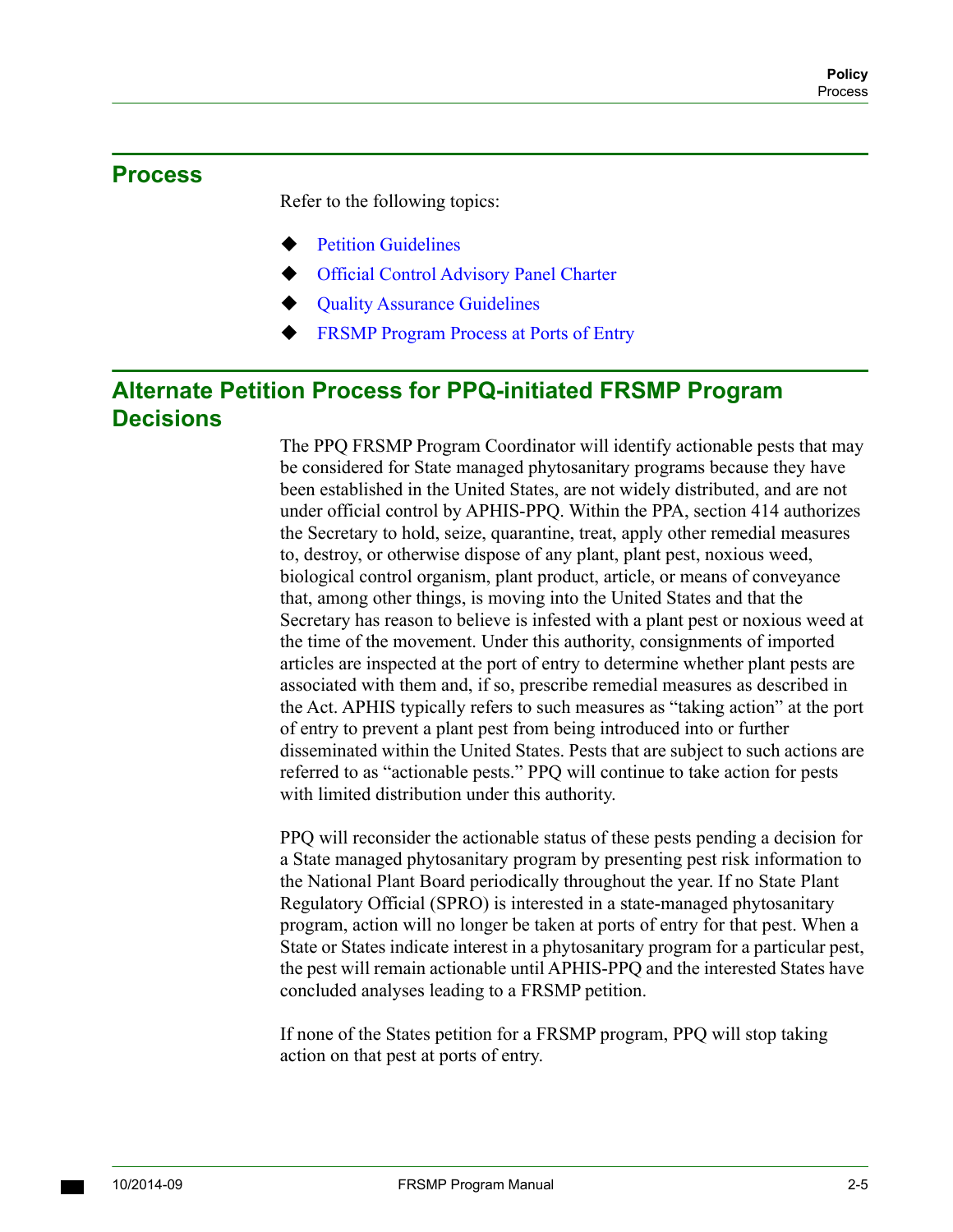## <span id="page-17-0"></span>**Approved Programs**

Approved programs will be subject to audit/monitoring requirements. State Departments of Agriculture will assure program data is entered into the appropriate database and will be required to submit annual reports.

## <span id="page-17-1"></span>**Preclearance**

PPQ Preclearance Work Plans will include options for remedial action when a FRSMP Program pest is detected upon inspection in the exporting country.

## <span id="page-17-2"></span>**Cooperative Arrangement (CA)**

Upon approval of a petition, program States (Cooperators) will enter into a CA with USDA-APHIS-PPQ. The CA will define the terms under which the States and PPQ will take action on FRSMP Program pests and mitigation methods to be applied.

States may join an existing FRSMP pest program through a petition agreeing to established terms.

## <span id="page-17-3"></span>**Provisional FRSMP Status**

Under the authority of the Plant Protection Act, USDA APHIS has the discretion to implement "provisional" FRSMP program status for a phytosanitary pest upon receipt and preliminary review of a State's FRSMP petition. If USDA APHIS decides to implement provisional FRSMP program status for a phytosanitary pest, USDA APHIS may require remedial action on that pest when detected arriving in, or that is destined to, the petitioning State(s) during the period that USDA APHIS is finalizing its review of that State's FRSMP petition. However, Federal Collaborator status will not be conferred to a petitioning state agency until the petition is formally approved, which means no federal authority will be delegated to a state to act upon the proposed FRSMP Program pest during the pest's "provisional" status.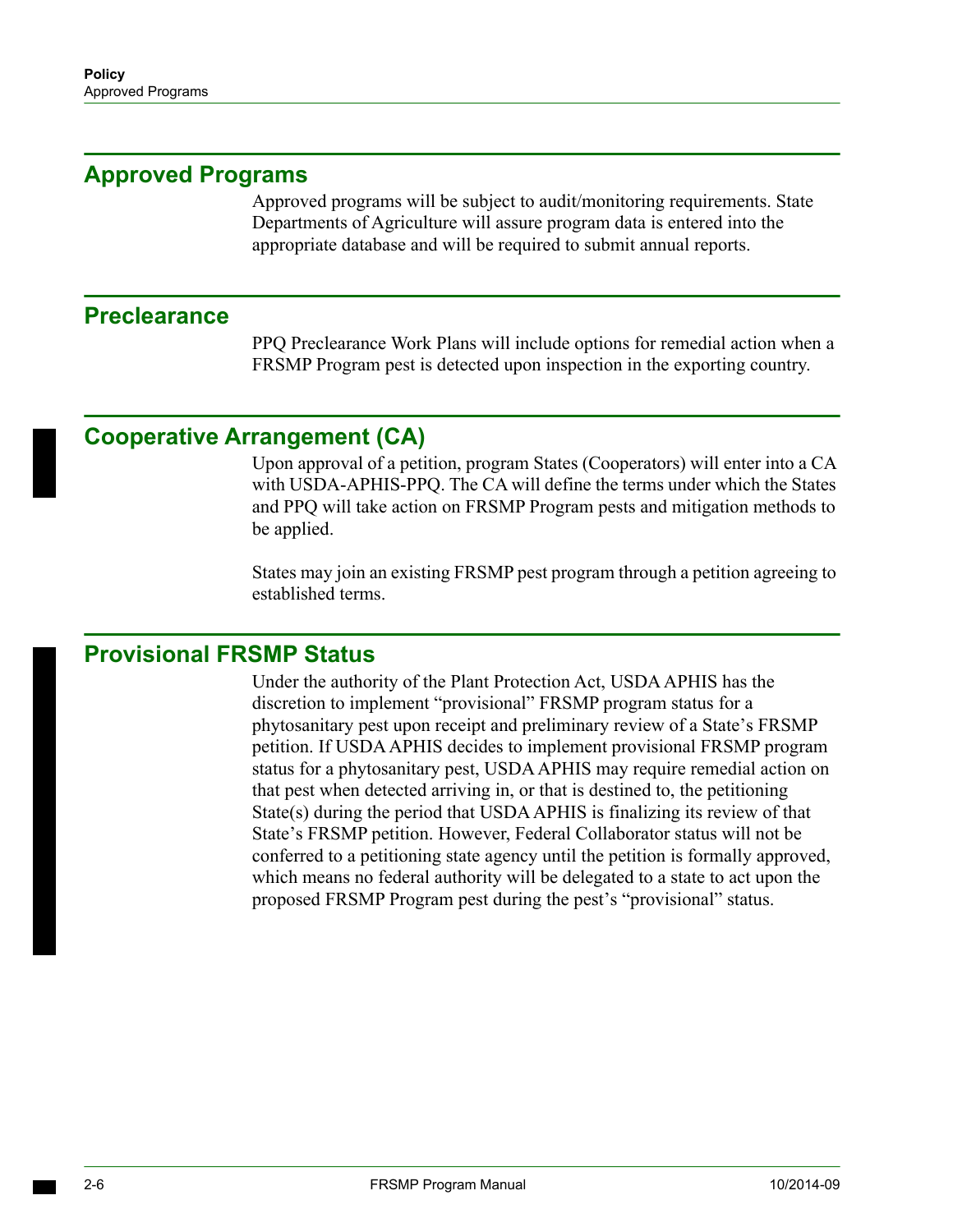The "provisional" FRSMP program status for a phytosanitary pest will not exceed sixty days from the implementation of that "provisional" status unless APHIS determines it should be extended and the requesting state wants such status extended. Likewise, APHIS may determine at any time that the "provisional" status be extended or withdrawn as necessary. For example, APHIS may extend a "provisional" status when a State is requested to submit subsequent information regarding their specific FRSMP petition. A "provisional" status may be withdrawn if the petition is denied, when a State notifies USDA APHIS of its intent to withdraw from the petition process, when a State fails to complete the petition within the agreed upon time schedule, or a State no longer wants APHIS to take any control action against a specific phytosanitary pest.

## <span id="page-18-0"></span>**Termination**

- States shall notify the FRSMP Program Coordinator of a decision to terminate an approved program
- APHIS PPQ may terminate Federal recognition of a program for nonperformance after discussions with State Partners

## <span id="page-18-1"></span>**Notice to Industry and Trading Partners**

When PPQ's FRSMP Program becomes operational, PPQ will submit a Federal Register Notice, followed by a World Trade Organization Notice. The APHIS Stakeholder Registry will provide notification of new approved petitions to those subscribed as requesting notices of official control/FRSMP. PPQ will also issue a SPRO Letter. PPQ will post all programs and related information to the public on the [FRSMP Program Web site.](https://www.aphis.usda.gov/aphis/ourfocus/planthealth/plant-pest-and-disease-programs/frsmp/!ut/p/z1/04_iUlDg4tKPAFJABpSA0fpReYllmemJJZn5eYk5-hH6kVFm8X6Gzu4GFiaGPu6uLoYGjh6Wnt4e5mYGzr5m-l76UfgVFGQHKgIA-d8Ulw!!/) State programs will be identified as for containment, eradication, or exclusion in order to indicate pest presence or absence.

## <span id="page-18-2"></span>**Inquiries**

Direct inquiries to [FRSMP@aphis.usda.gov](mailto:FRSMP@aphis.usda.gov)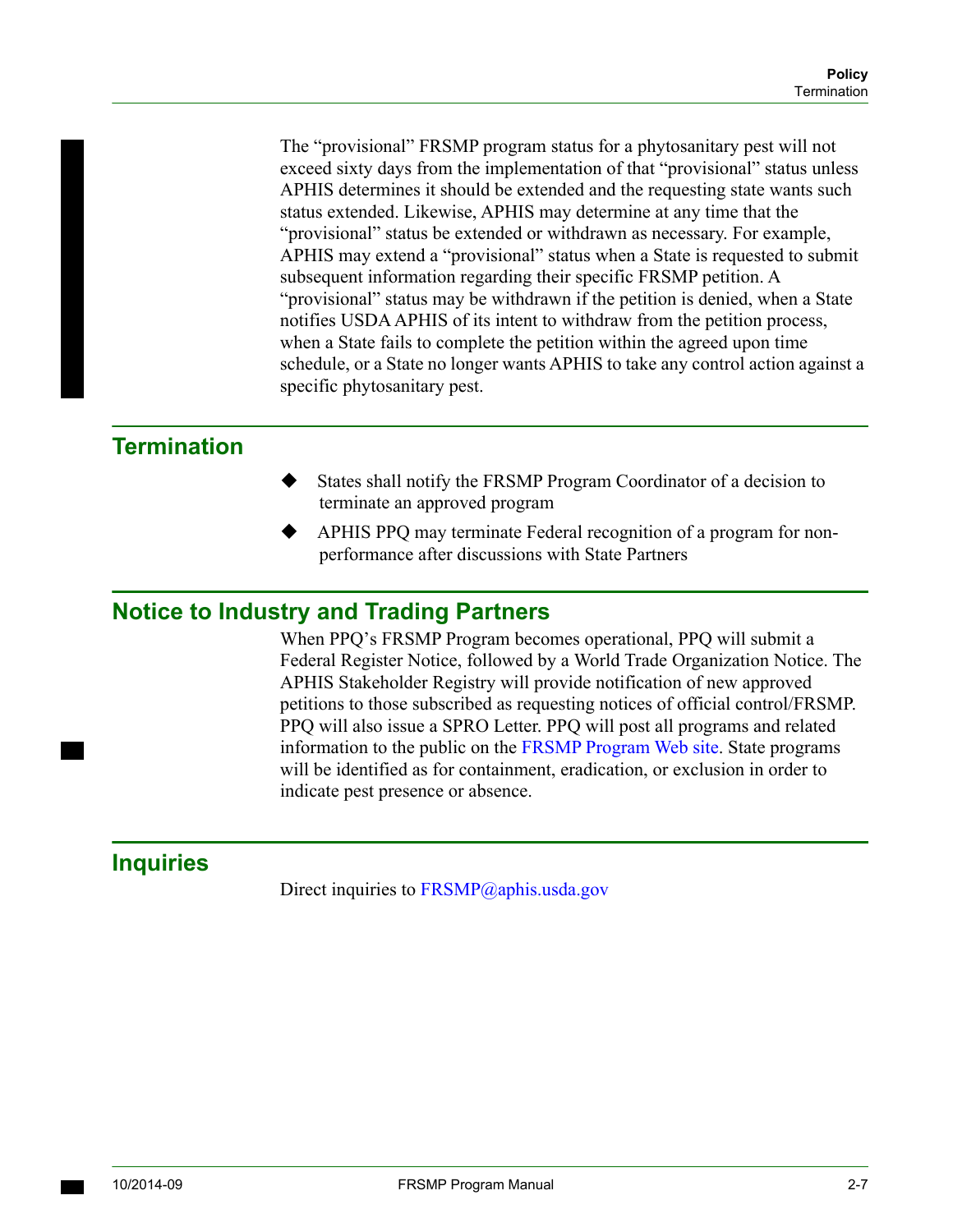**Policy** Inquiries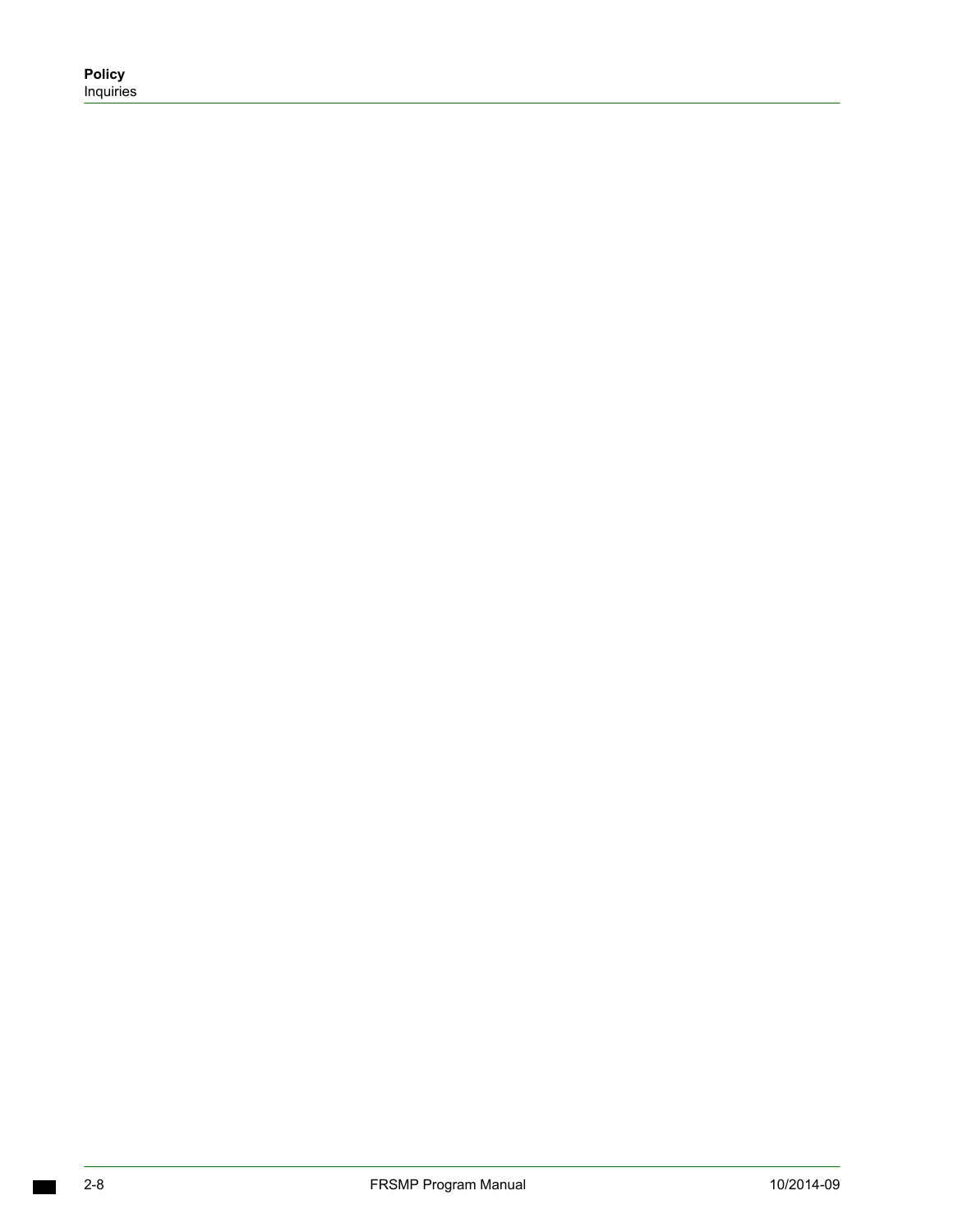3

## <span id="page-20-0"></span>**Procedures**

## **Contents**

[Steps for Completing a FRSMP Program Petition](#page-20-1) **3-1** [Petition Guidelines](#page-21-0) **3-2** [International Framework](#page-21-1) **3-2** [Regulatory Conditions For Implementation](#page-22-0) **3-3** [Petition Procedures for Quarantine Pests](#page-23-0) **3-4** [Where to Send a Petition](#page-24-0) **3-5** [Administrative Requirements](#page-24-1) **3-5** [Criteria Used to Evaluate the Petition](#page-24-2) **3-5** [Port of Entry Guidelines](#page-25-1) **3-6** [Quality Assurance Guidelines](#page-25-2) **3-6** [Audit/Review Guidelines](#page-25-3) **3-6** [Program Termination](#page-25-4) **3-6** [Definitions](#page-25-5) **3-6**

## <span id="page-20-1"></span>**Steps for Completing a FRSMP Program Petition**

- 1. The State Plant Regulatory Official (SPRO) will notify the National Plant Board (NPB), who will canvas for other interested SPROs and notify the originating SPRO of potential partners.
- 2. The originating SPRO will partner with other interested SPROs and collaborate on a common petition<sup>1</sup>.
- 3. APHIS will accept regional or multi-state applications based on the template of the sponsor state, with supporting information that is unique to each state joining the sponsor.
- 4. The originating SPRO will submit the completed petition to the NPB.
- 5. The NPB will forward the petition to the Plant Protection and Quarantine (PPQ) Deputy Administrator and the FRSMP Program ([FRSMP@aphis.usda.gov\)](mailto:FRSMP@aphis.usda.gov).

<sup>1</sup> For emergency situations, the originating SPRO should contact the NPB President. The NPB will work with originating SPRO to fast track a petition on a case by case basis depending on the circumstances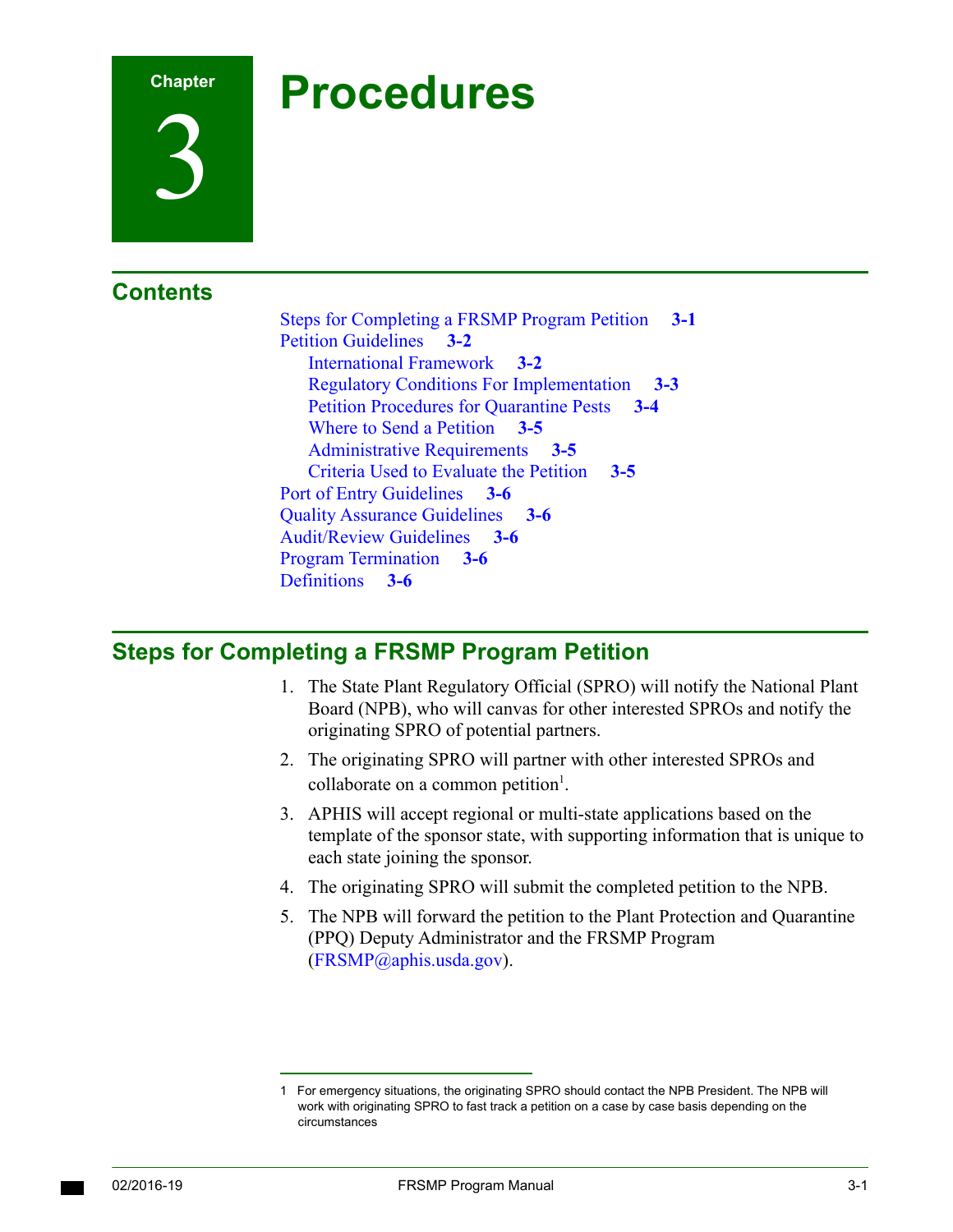For SPROs to join an existing FRSMP program, there are two options:

- 1. Agree to follow detection and control process in a recognized petition, submitting addendum with new parts relevant to joining state (absence or limited distribution, potential pathways of introduction, potential economic/environmental impact, state regulations).
- 2. In addition to adding the above information, renegotiate detection and control terms, with approval from participating recognized parties.

## <span id="page-21-0"></span>**Petition Guidelines**

These guidelines describe procedures established by the Animal and Plant Health Inspection Service, Plant Protection and Quarantine (APHIS-PPQ) to petition the Agency for official recognition of State-level plant pest regulations and associated actions. This program contributes to the accomplishment of USDA-APHIS Mission Priority #1 to strengthen safeguarding systems domestically and in other countries, and Mission Priority #3 to facilitate safe agricultural trade through effective management of sanitary and phytosanitary issues, as stated in the APHIS Strategic Plan (2007-2012).

#### <span id="page-21-1"></span>**International Framework**

As a member of the [World Trade Organization \(WTO\)](http://www.wto.org/) the U.S. agrees to observe the provisions of WTO agreements, including the [Agreement on the](http://www.wto.org/english/tratop_e/sps_e/spsagr_e.htm)  [Application of Sanitary and Phytosanitary Measures \(the SPS Agreement\)](http://www.wto.org/english/tratop_e/sps_e/spsagr_e.htm). APHIS-PPQ is the U.S. Agency with primary responsibility for the implementation of phytosanitary measures. As such, PPQ is also responsible for provisions of the Agreement related to phytosanitary measures, including those implemented in the U.S. by other than the national government. PPQ's role in this regard is to ensure that these entities comply with relevant provisions of the Agreement and do not take measures which are, directly or indirectly, inconsistent with the provisions of the Agreement. Further clarification of the role of PPQ under the SPS Agreement is provided by the [International Plant Protection Convention \(IPPC\)](https://www.ippc.int/) and associated international standards. The IPPC is specifically identified by the SPS Agreement as holding the responsibility for standard setting associated with phytosanitary measures.

Under the IPPC's International Standards for Phytosanitary Measures [ISPM](https://www.ippc.int/publications/glossary-phytosanitary-terms)  [No. 5,](https://www.ippc.int/publications/glossary-phytosanitary-terms) Supplement No.1, a national government or a National Plant Protection Organization (NPPO) should establish or recognize Official Control under appropriate legislative authority. The national government or NPPO should perform, manage, supervise, or at minimum, audit/review the Official Control program and ensure its enforcement. Agencies other than the NPPO may be responsible for aspects of official control programs, and certain aspects of official control programs may be the responsibility of sub-national authorities.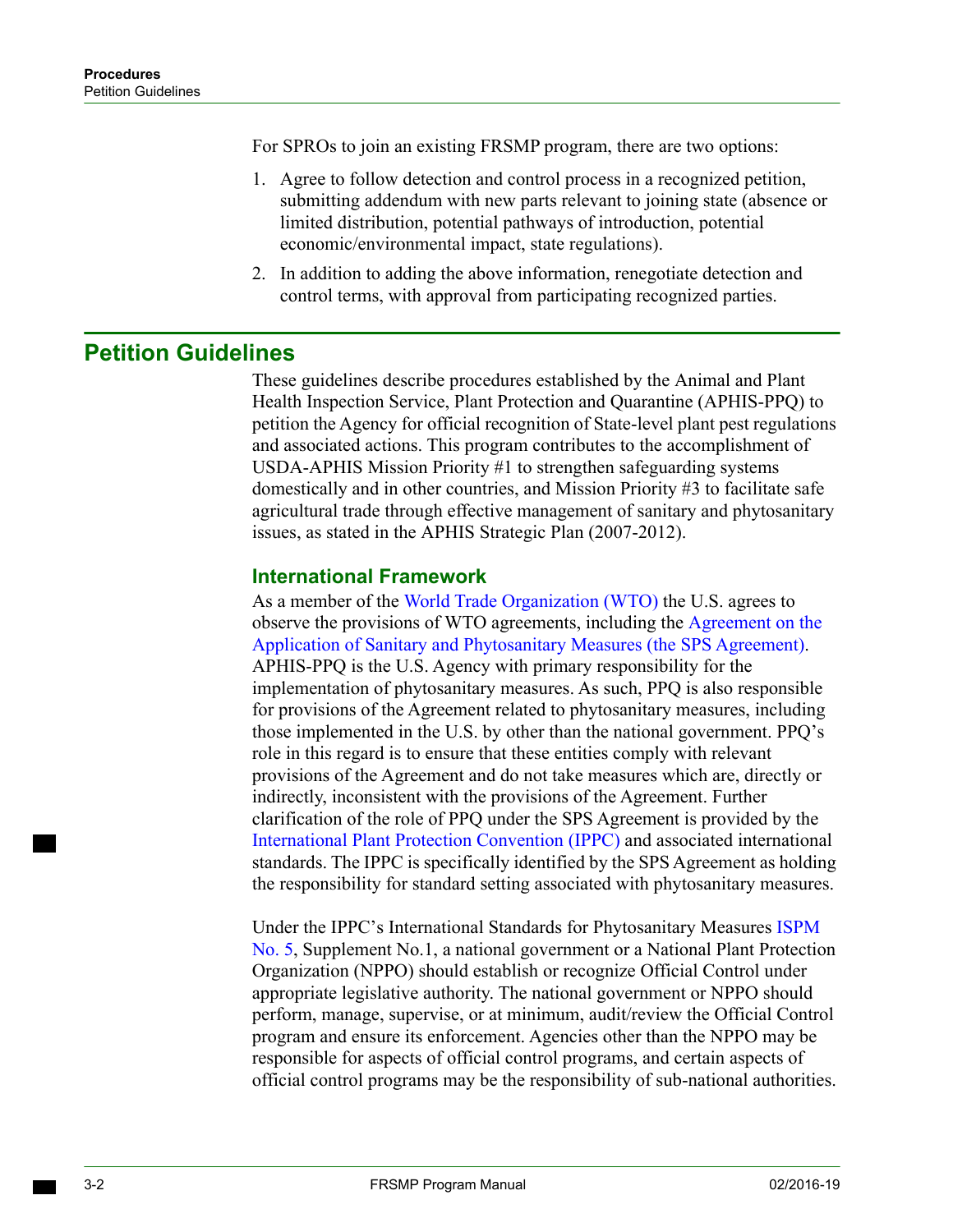## <span id="page-22-0"></span>**Regulatory Conditions For Implementation**

APHIS-PPQ has the primary authority and responsibility for phytosanitary measures associated with preventing the introduction and spread of exotic plant pests. In instances where a plant pest has become established in the United States but APHIS-PPQ decides not to take regulatory actions or establish regulatory programs, States may take actions and establish programs domestically. APHIS-PPQ can officially recognize these programs as the basis for taking regulatory actions at ports of entry which are consistent with the intent of the State-managed program.

There are two situations where States may apply for Federal recognition of their phytosanitary programs. When APHIS-PPQ does not regulate a plant pest of limited distribution in the United States:

- 1. A State that has that pest within its own borders may implement procedures to contain or eradicate the plant pest or to contain the plant pest within its borders.
- 2. A State **without** that pest may implement procedures to exclude the pest in order to prevent the risk of introduction of the plant pest within its borders.

Should a trading partner challenge APHIS-PPQ's import requirements based on the presence of a regulated pest in the United States, APHIS-PPQ may encourage a State where that pest occurs to establish a State Managed Phytosanitary Program. Such a program recognized by APHIS-PPQ can provide the justification for consistent actions against the same pest when found with imports at ports of entry.

Without Federal recognition of a State Managed Phytosanitary Program, the pest's regulatory status when found with imports may change from actionable to non-actionable, i.e. no action will be taken if the pest is detected at ports of entry. Establishing a State Managed Phytosanitary Program that is officially recognized by APHIS-PPQ ensures that action will be taken at ports of entry if the imported article is destined to a recognized State and avoids potential discrimination claims by trading partners.

To obtain a program's designation as a FRSMP Program, States (through the National Plant Board) must petition APHIS-PPQ to recognize their established or proposed programs to exclude, eradicate or contain a regulated plant pest.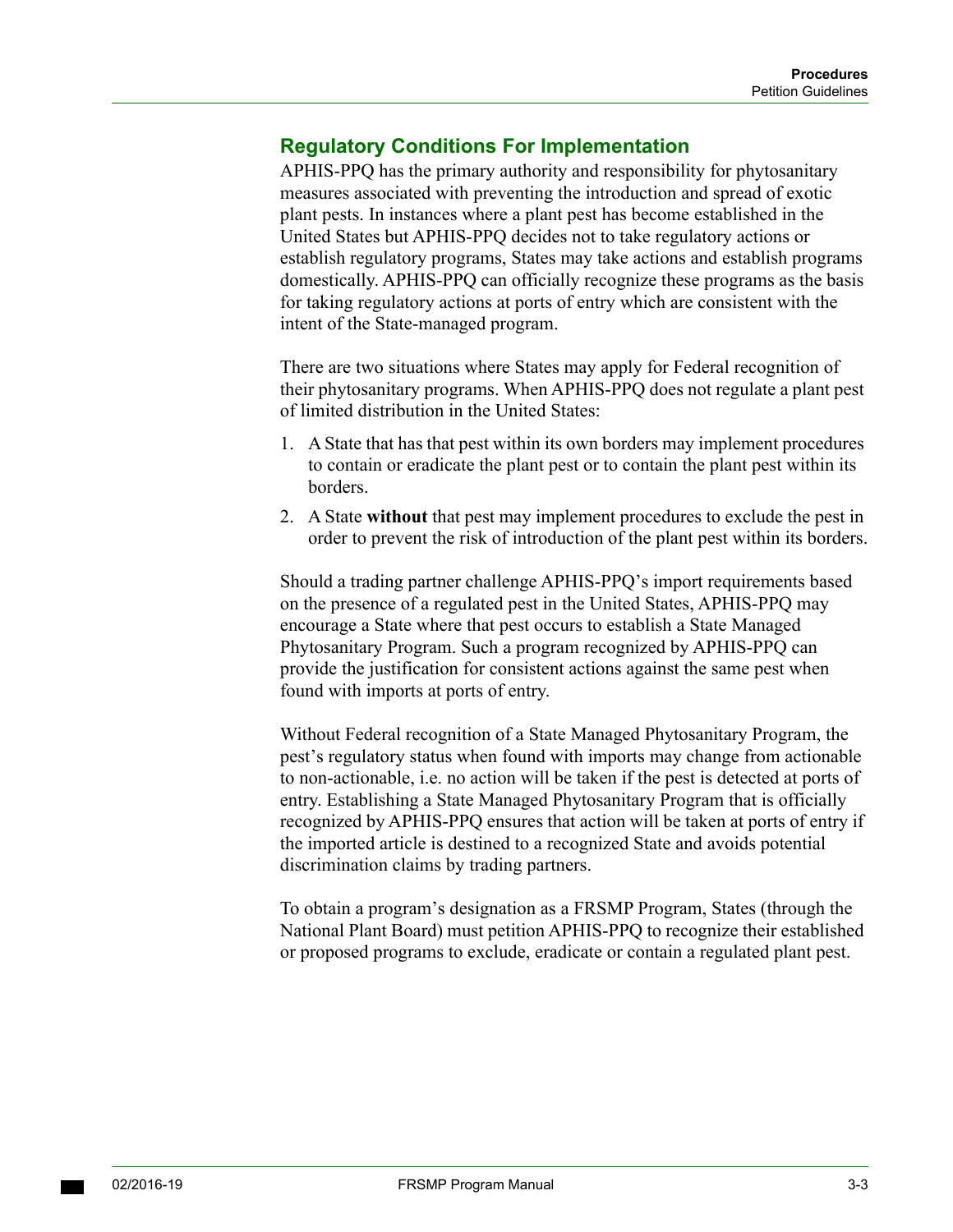#### <span id="page-23-0"></span>**Petition Procedures for Quarantine Pests**

The State should provide the following supporting information and documentation:

#### **Presence**

Evidence that the pest does not exist in the State, or if it does exist, that it is being contained or there are programs in place for eradication. Include appropriate survey data, define the infested area(s), endangered area(s), and protected area(s), and the procedures used for establishing containment (including exclusion) or eradication.

#### **Possible Entry and Establishment**

Evidence that the pest could enter and become established in the State, or if it already exists in the state, that it could become widespread.

#### **Economic/Environmental Harm**

Evidence that the pest could cause economic and/or environmental harm in the State.

#### **Maintenance/Verification**

A description of the State actions used to maintain and monitor for pest freedom, limit distribution, or containment (including exclusion) including a description of monitoring programs.

#### **Quarantine Regulations**

A copy of the State, local or tribal quarantine regulations that provide for enforcement of the appropriate programs.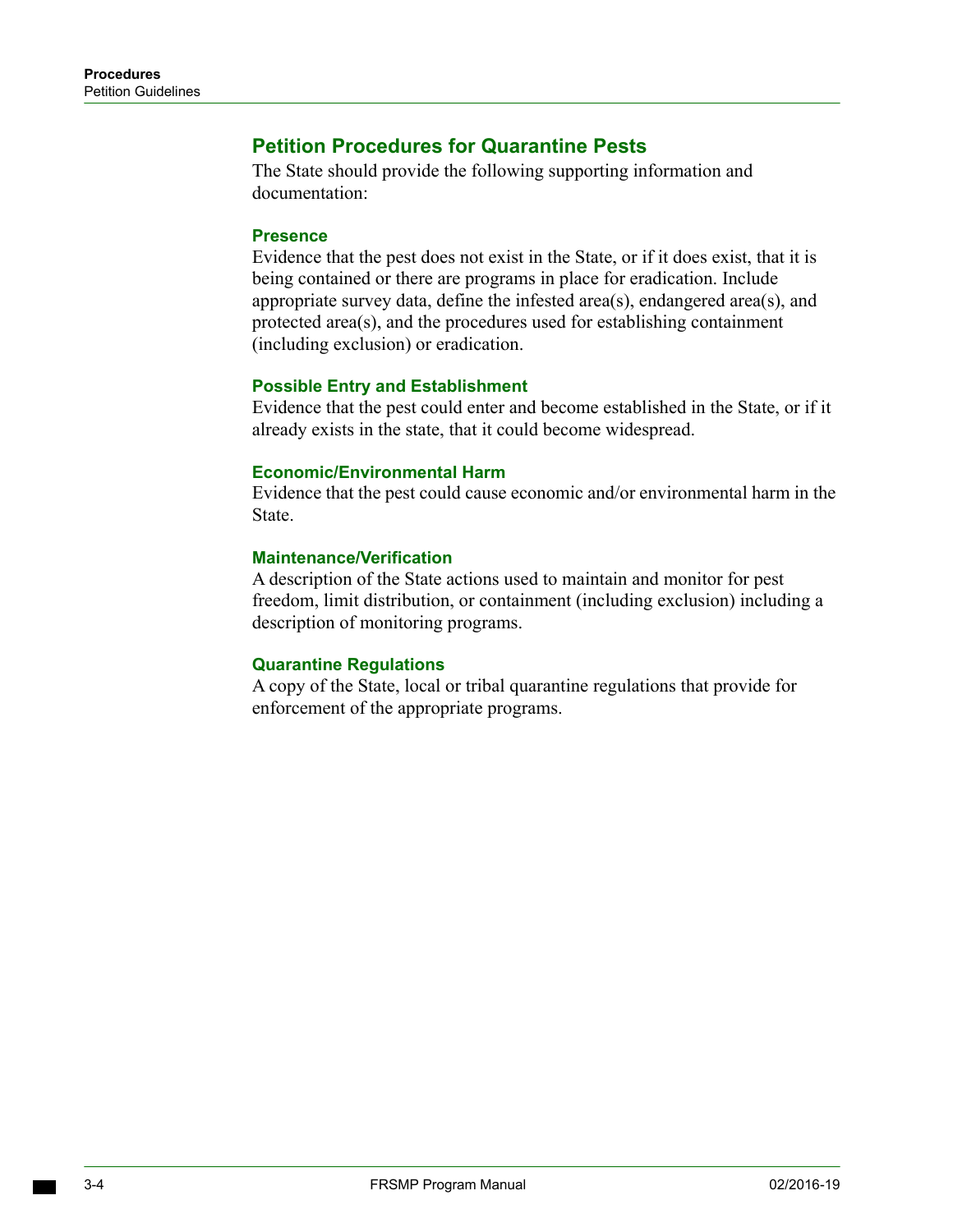## **Petition Procedures for Regulated Non-Quarantine Pests (RNQP)**

The State should provide the following supporting information and documentation.

#### **Economic Harm/Vulnerability**

Evidence that a particular pest could cause significant harm to plants for planting if the pest was not managed through a certification program.

#### **Quarantine Regulations/Testing**

Evidence that the State has regulatory authority and a program established to manage the levels of the pest in plants for planting that are the hosts for the pest and a copy of the State, local or tribal quarantine regulations that provide for the enforcement of a management program, and testing protocols. Provide a description of recent State actions taken under these regulations and the testing protocols used in the program.

#### **Management/Verification**

A description of State actions to manage the level and/or verify producers' management of pest in the plants for planting, where the pest is maintained below a level that can affect production, health, or marketability of plants for planting and cause an unacceptable economic impact to those plants.

#### <span id="page-24-0"></span>**Where to Send a Petition**

Please send your Petitions for Federal recognition of a state managed phytosanitary program for both quarantine and regulated non-quarantine pests, or your questions regarding the program, to [FRSMP@aphis.usda.gov](mailto:FRSMP@aphis.usda.gov).

#### <span id="page-24-1"></span>**Administrative Requirements**

APHIS-PPQ will require State Plant Regulatory Officials, to commit, in writing, the willingness to allocate resources necessary to implement and maintain the program. State Plant Regulatory Officials will identify the State's authority by citing the relevant regulations. State Plant Regulatory Officials will provide a description of how to implement the program, such as surveys, inspections, and compliance agreements.

#### <span id="page-24-2"></span>**Criteria Used to Evaluate the Petition**

Refer to [Appendix D](#page-64-0) for criteria for the recognition of State-managed phytosanitary programs.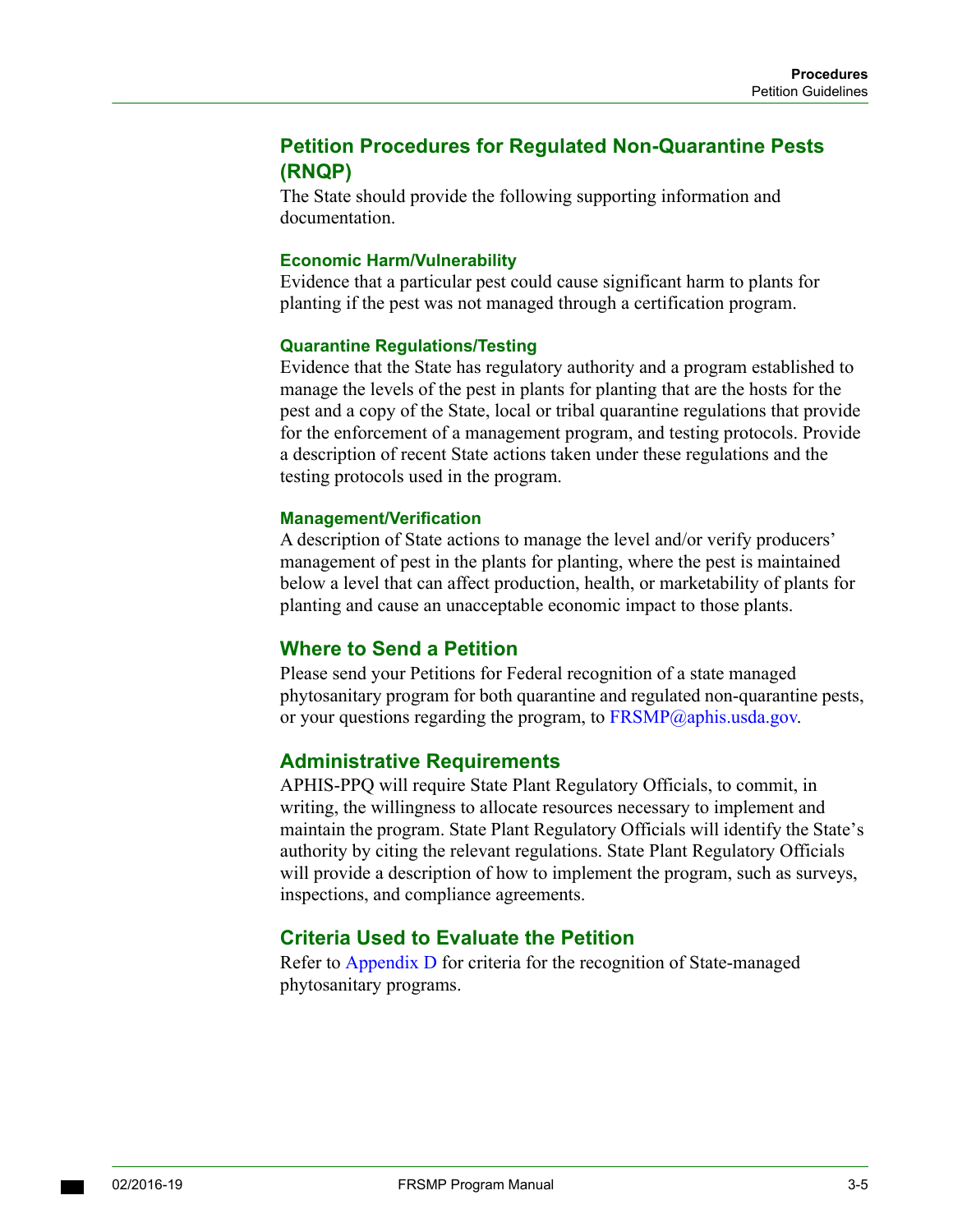## <span id="page-25-1"></span>**Port of Entry Guidelines**

Refer to the [Manual for Agricultural Clearance](https://cbp.aphis.usda.gov/ppq/php/manual/mac.pdf) and the Plant Inspection Stations Manual.

## <span id="page-25-2"></span><span id="page-25-0"></span>**Quality Assurance Guidelines**

Refer to Chapter 5, [Quality Assurance on page 5-1.](#page-32-0)

#### <span id="page-25-3"></span>**Audit/Review Guidelines**

APHIS-PPQ will audit programs every three years for survey and monitoring in order to confirm compliance. Any non-compliance must be addressed appropriately.

## <span id="page-25-4"></span>**Program Termination**

Programs may be terminated for these reasons:

- Cancellation by States
- Noncompliance

## <span id="page-25-5"></span>**Definitions**

Refer to the [Glossary](#page-92-0) for definitions.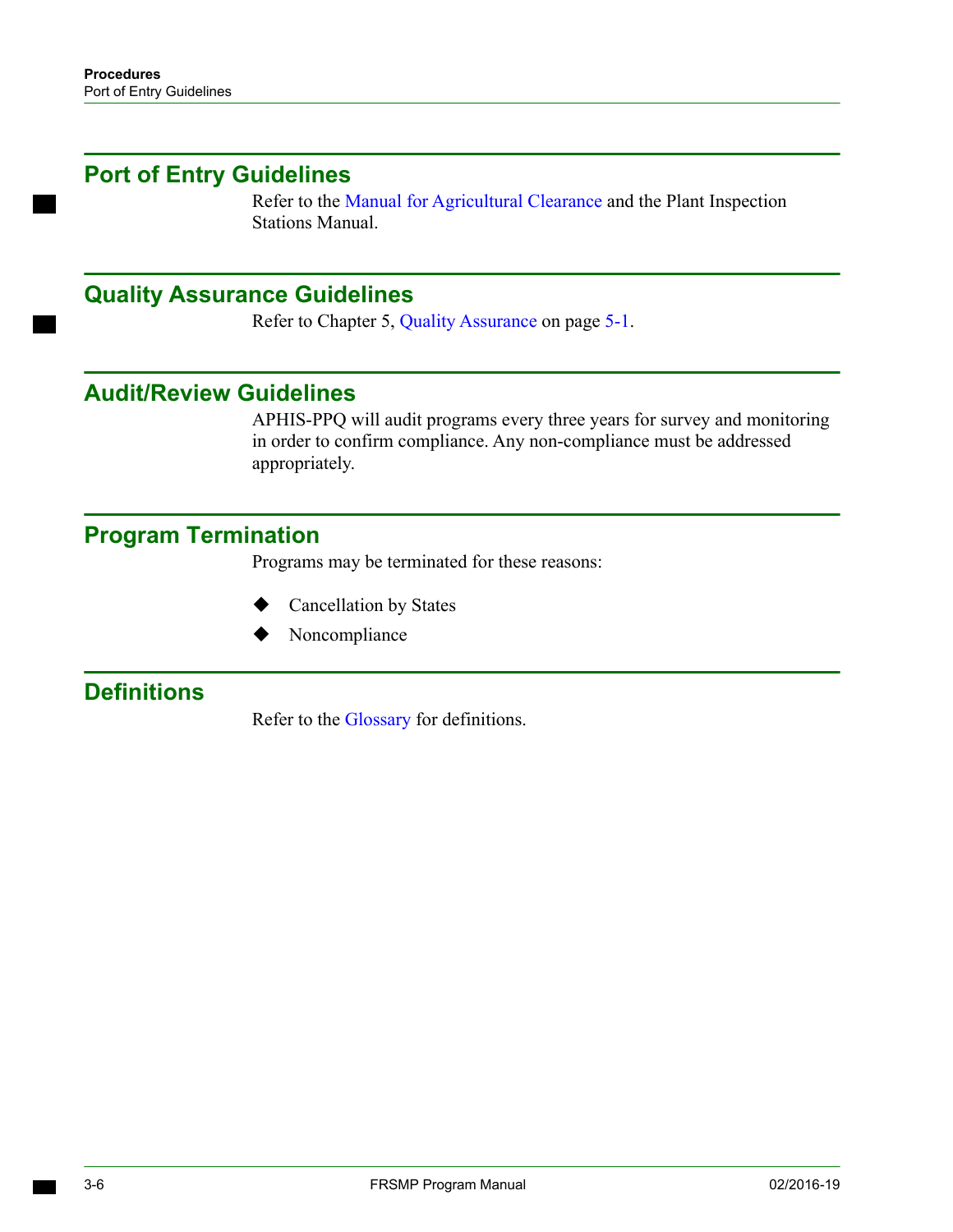# <span id="page-26-0"></span>**Roles and Responsibilities**

## **Contents**

**Chapter**

4

[Center for Plant Health Science and Technology \(CPHST\)](#page-26-1) **4-1** [Customs and Border Protection \(CBP\)](#page-26-2) **4-1** [Export Services \(ES\)](#page-27-0) **4-2** [Information Services & Manuals Unit \(ISMU\)](#page-27-1) **4-2** [International Phytosanitary Standards Group](#page-27-2) **4-2** [National Coordinator](#page-27-3) **4-2** [National Identification Services \(NIS\)](#page-28-0) **4-3** [National Operations Manager](#page-28-1) **4-3** [National Plant Board \(NPB\)](#page-28-2) **4-3** [Phytosanitary Issues Management \(PIM\)](#page-28-3) **4-3** [Plants for Planting Import and Policy](#page-29-0) **4-4** [PPQ Deputy Administrator](#page-29-1) **4-4** [PPQ Identifiers](#page-29-2) **4-4** [PPQ Officers](#page-29-3) **4-4** [Professional Development Center \(PDC\)](#page-29-4) **4-4** [State Plant Health Directors \(SPHDs\)](#page-30-0) **4-5** [State Plant Regulatory Officials \(SPROs\)](#page-31-0) **4-6** [Federal Collaborators](#page-31-1) **4-6**

## <span id="page-26-1"></span>**Center for Plant Health Science and Technology (CPHST)**

- Share risk information as available and as requested
- ◆ Evaluate proposed pests for environmental/economic risk
- $\blacklozenge$  Evaluate and report on pests for the collaborative PPQ/NPB effort Deregulation Evaluation of Established Pests (DEEP) process
- Review petition as OCAP member
	- **❖** Recommend approval or denial

## <span id="page-26-2"></span>**Customs and Border Protection (CBP)**

- Inspect commodities as per [Manual for Agricultural Clearance](https://cbp.aphis.usda.gov/ppq/php/manual/mac.pdf) (MAC)
- Process interceptions as per MAC
- Take action as per MAC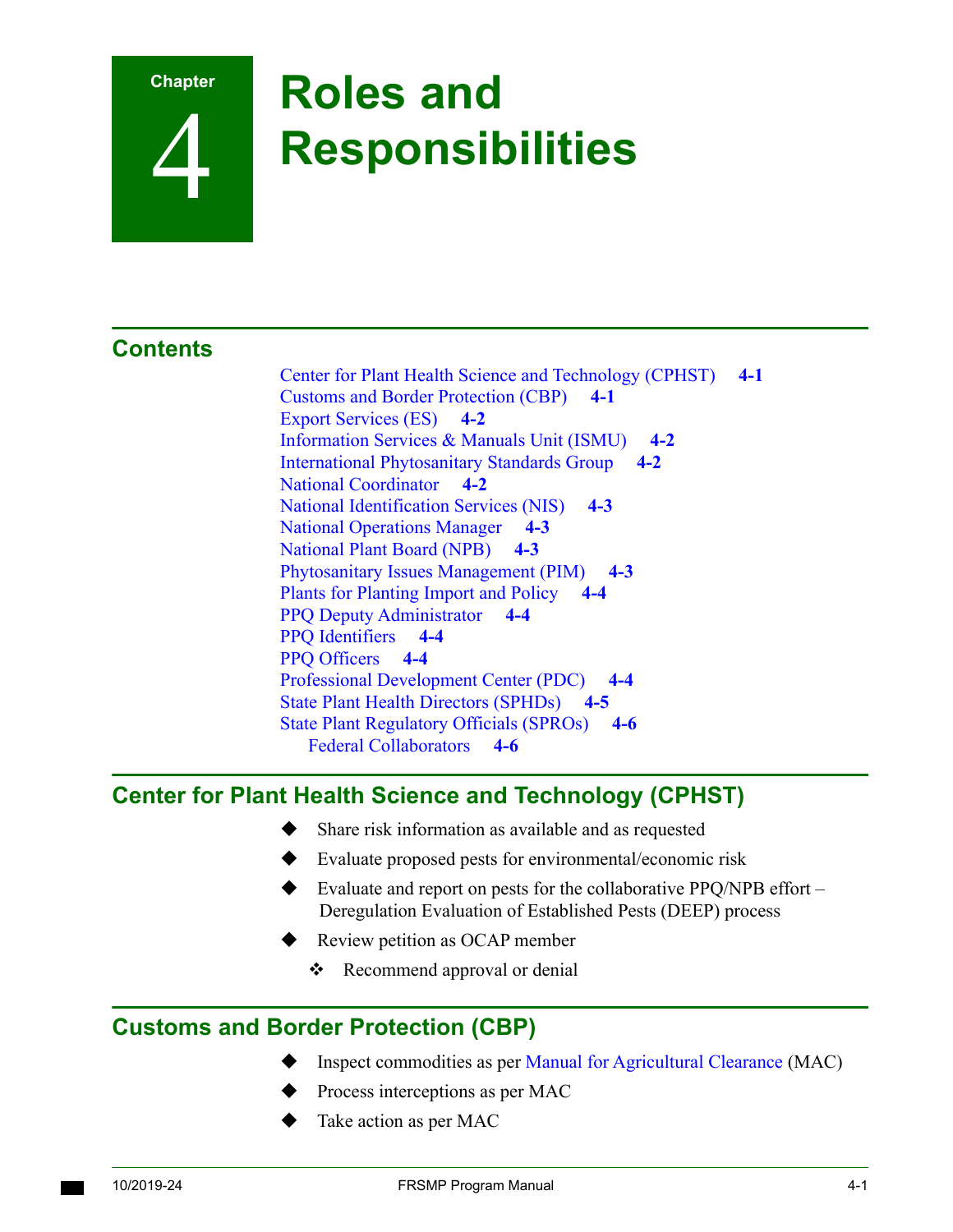## <span id="page-27-0"></span>**Export Services (ES)**

Evaluate a proposed pest for export concern

## <span id="page-27-1"></span>**Information Services & Manuals Unit (ISMU)**

- Maintain FRSMP Program Manual
- Update [MAC,](https://cbp.aphis.usda.gov/ppq/php/manual/mac.pdf) Plant Inspection Stations Manual, [Treatment Manual](http://www.aphis.usda.gov/import_export/plants/manuals/ports/downloads/treatment.pdf), and other manuals or job aids relative to FRSMP Program revisions

## <span id="page-27-2"></span>**International Phytosanitary Standards Group**

Collaborate on issues involving FRSMP Program and [International Plant](https://www.ippc.int/)  [Protection Convention](https://www.ippc.int/) (IPPC)[/North American Plant Protection](http://www.nappo.org/)  [Organization](http://www.nappo.org/) (NAPPO)

## <span id="page-27-3"></span>**National Coordinator**

- Consultation
	- Obtain information for State Plant Regulatory Official (SPRO) for a potential FRSMP Program pest, if contacted
	- Discuss suitability for FRSMP Program with SPRO, if contacted
- Track and propose potential FRSMP Program pests whose quarantine status requires re-evaluation
- Work with ISMU to update FRSMP Program manual and other relevant manuals
- Coordinate the processing of petitions
- Review petition as Official Control Advisory Panel (OCAP) chair
- Recommend approval or denial
- Obtain and maintain audit results
- Communicate and coordinate pest and program information within PPQ, with other APHIS/USDA/Federal groups, and stakeholders in State Departments of Agriculture, industry, academia, and non-governmental organizations
	- ❖ Coordinate with CPHST and ES to determine economic and environmental risk categorization for potential FRSMP Program pests
	- Coordinate with CPHST and NIS to present pests for National Plant Board concurrence in the DEEP process
	- **◆** Field importer questions concerning FRSMP Program as needed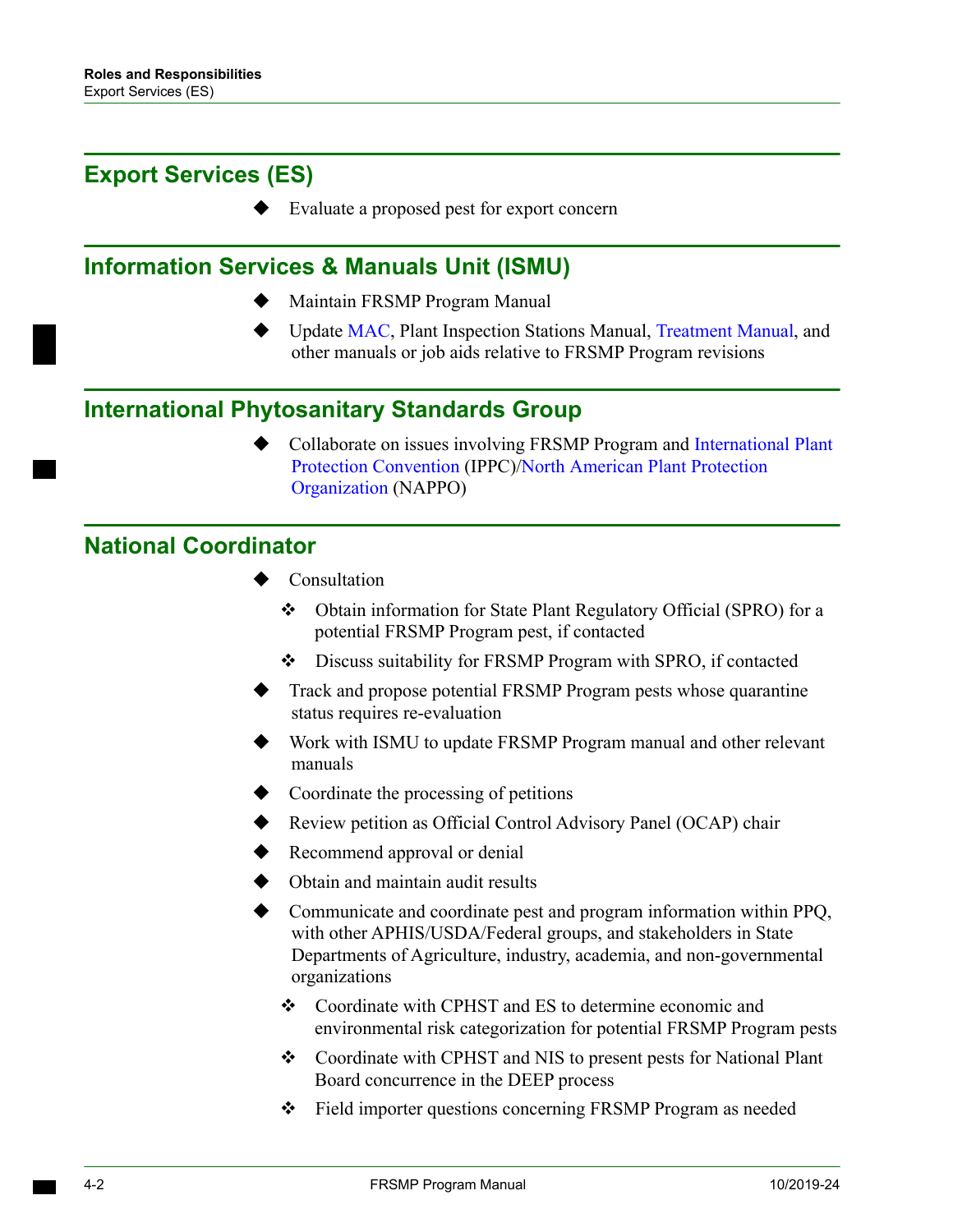## <span id="page-28-0"></span>**National Identification Services (NIS)**

- Provide port of entry information on pests
- Consult with SPROs as requested
- Review petitions as OCAP member
- ◆ Recommend approval or denial
- Field importer questions concerning FRSMP Program as needed

## <span id="page-28-1"></span>**National Operations Manager**

- Consultation
	- Obtain information for SPRO for a potential FRSMP Program pest, if contacted
	- $\bullet$  Discuss suitability for FRSMP Program with SPRO, if contacted
- Review petition as Official Control Advisory Panel (OCAP) member
	- **❖** Recommend approval or denial
- Oversee audit of a recognized program
	- Join periodic site visits, as determined
	- Review program records
	- Consult with National Coordinator
- Cooperate with States on actions needed on commodities that may still be in foreign commerce, as per terms of the Cooperative Arrangement

## <span id="page-28-2"></span>**National Plant Board (NPB)**

- Consultation
	- Discuss/assist in evaluation of a candidate pest
- Clearing house role
	- When approached by SPRO interested in a program for a pest, solicit interest from members
	- When approached by PPQ to evaluate a pest for FRSMP Program or to decline to regulate, solicit interest from members

## <span id="page-28-3"></span>**Phytosanitary Issues Management (PIM)**

Identify trade concerns to National Coordinator for follow up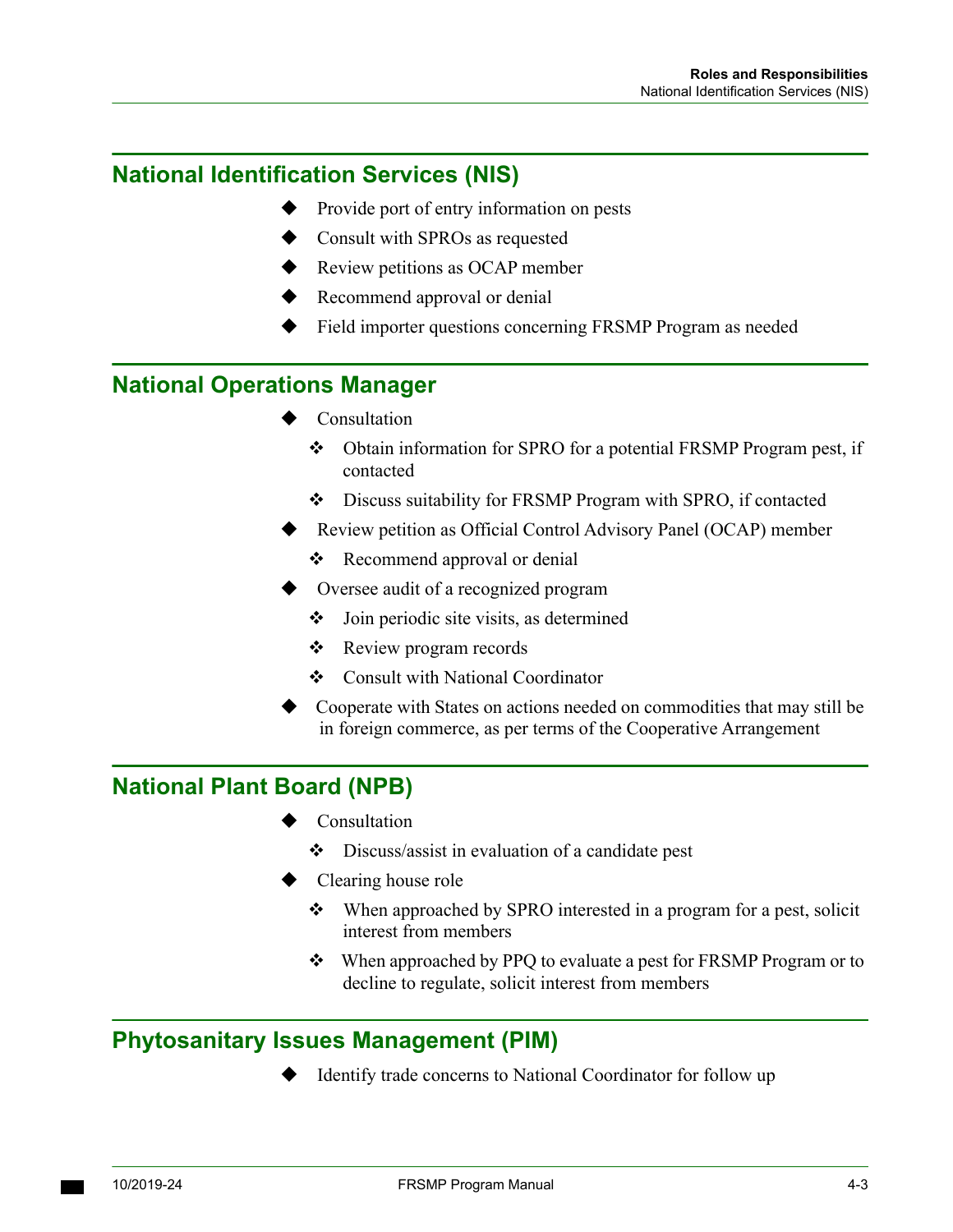## <span id="page-29-0"></span>**Plants for Planting Import and Policy**

- Review proposed and final FRSMP pest lists to determine if there are any impacts on PRAs/market access requests that are currently in development
- Determine whether actions may be needed on PRAs from the past (which support existing market access)

## <span id="page-29-1"></span>**PPQ Deputy Administrator**

- Review OCAP recommendation
- Approve or deny an evaluated petition

## <span id="page-29-2"></span>**PPQ Identifiers**

- Inform CBPAS or PPQO that pest has FRSMP Status
- Communicate to CBPAS or PPQO the list of participating States that the importer must avoid or redirect (available at [http://www.aphis.usda.gov/](http://www.aphis.usda.gov/frsmp) [frsmp](http://www.aphis.usda.gov/frsmp))
- Advise CBPAS or PPQO that CFR regulation for EAN block 16 is [7 CFR 330.106](http://www.ecfr.gov/cgi-bin/text-idx?SID=53be906958f8276c9d73556b22e278a9&node=7:5.1.1.1.8&rgn=div5#7:5.1.1.1.8.1.42.7)

## <span id="page-29-3"></span>**PPQ Officers**

- Check target shipment ID numbers when in the marketplace in relevant program States, as assigned by SPHD
	- If target shipment ID found, issue Emergency Action Notification (EAN), notify SPHD
- If any inspection results in interception of a FRSMP program pest in a FRSMP program State, notify SPHD

## <span id="page-29-4"></span>**Professional Development Center (PDC)**

- Instruct CBP participants on FRSMP Program in CBP Agricultural Quarantine Inspection Training
- Instruct PPQ participants on FRSMP Program in position related training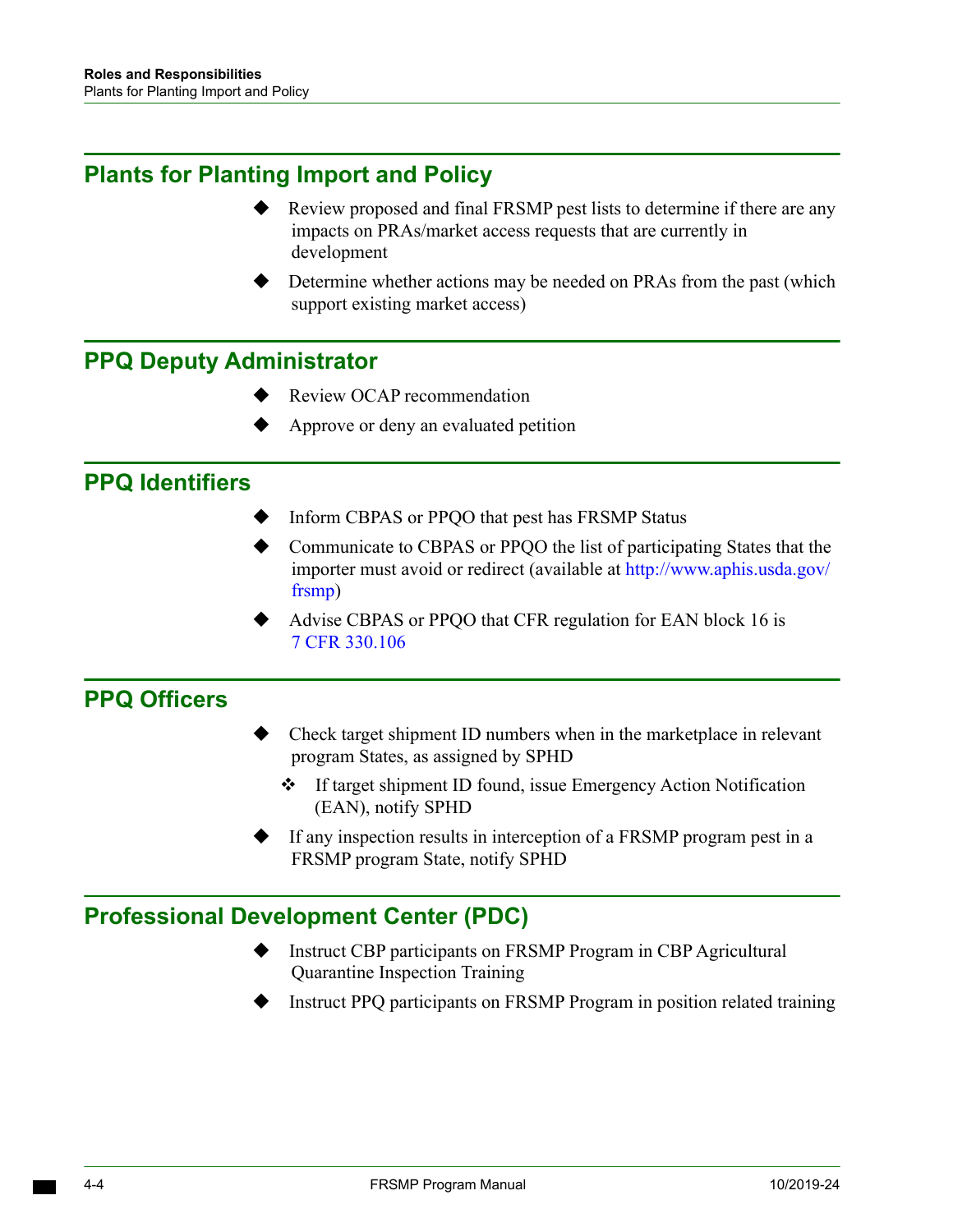## <span id="page-30-0"></span>**State Plant Health Directors (SPHDs)**

- Consultation
	- Obtain information for SPRO for a potential FRSMP Program pest, if contacted
	- $\bullet$  Discuss suitability for FRSMP Program with SPRO, if contacted
	- Consult with tribal nations as needed
- Assist National Coordinator with audit of a recognized program
	- Join periodic site visits, as requested
	- ❖ Assist in the review of program records, as requested by Field **Operations**
	- Consult with National Coordinator, as requested
- Act as Authorized Departmental Officer's Designated Representative (ADODR) for the Cooperative Arrangement with program States
- Notify SPRO, Field, and National Coordinator if pest is detected by SITC or other PPQ field staff
	- If in domestic commerce, PPQ role is ended
	- ◆ Work in conjunction with Federal Collaborator as needed on commodities that may still be in foreign commerce, as per terms of the Cooperative Arrangement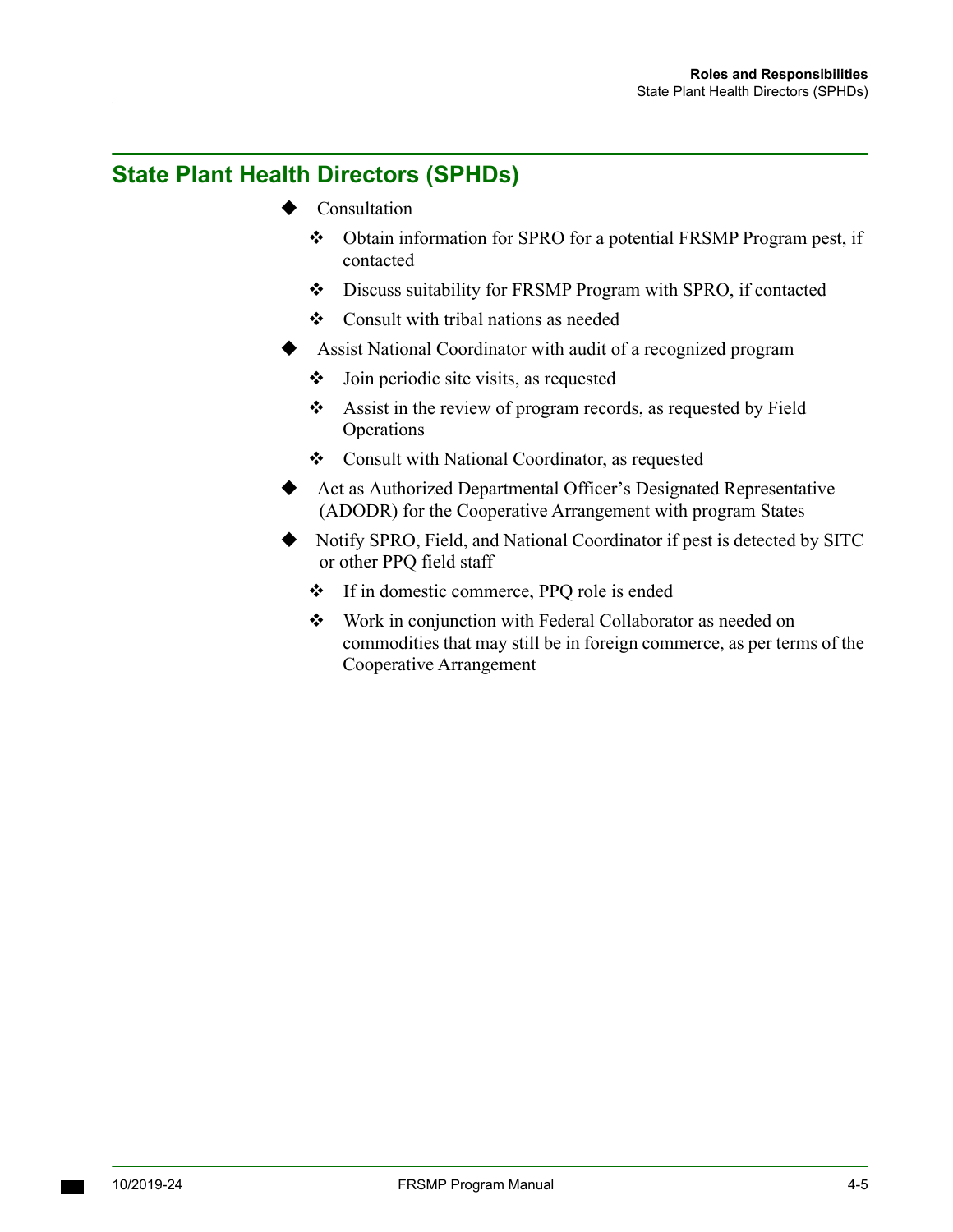## <span id="page-31-0"></span>**State Plant Regulatory Officials (SPROs)**

- Decide what pest to consider
- Evaluate the pest for a State-managed program
- Contact Plant Protection and Quarantine (PPQ) staff for discussion or to request information if desired – for example:
	- State Plant Health Director
	- National Operations Manager
	- National Identification Services
	- ◆ National Coordinator for Official Control
- ◆ Consult with Regional Plant Board/National Plant Board/Tribes
- Collaborate with other SPROs
- Design a State-managed program, conscious of non-discrimination & equivalency requirements for material moving in foreign trade
- Complete a petition
- $\blacklozenge$  Manage a recognized program
- Serve as or appoint Federal Collaborator
- Assure reporting requirements to PPQ are met

#### <span id="page-31-1"></span>**Federal Collaborators**

See the [Statement of Work for Federal Collaborators on page A-15](#page-52-0).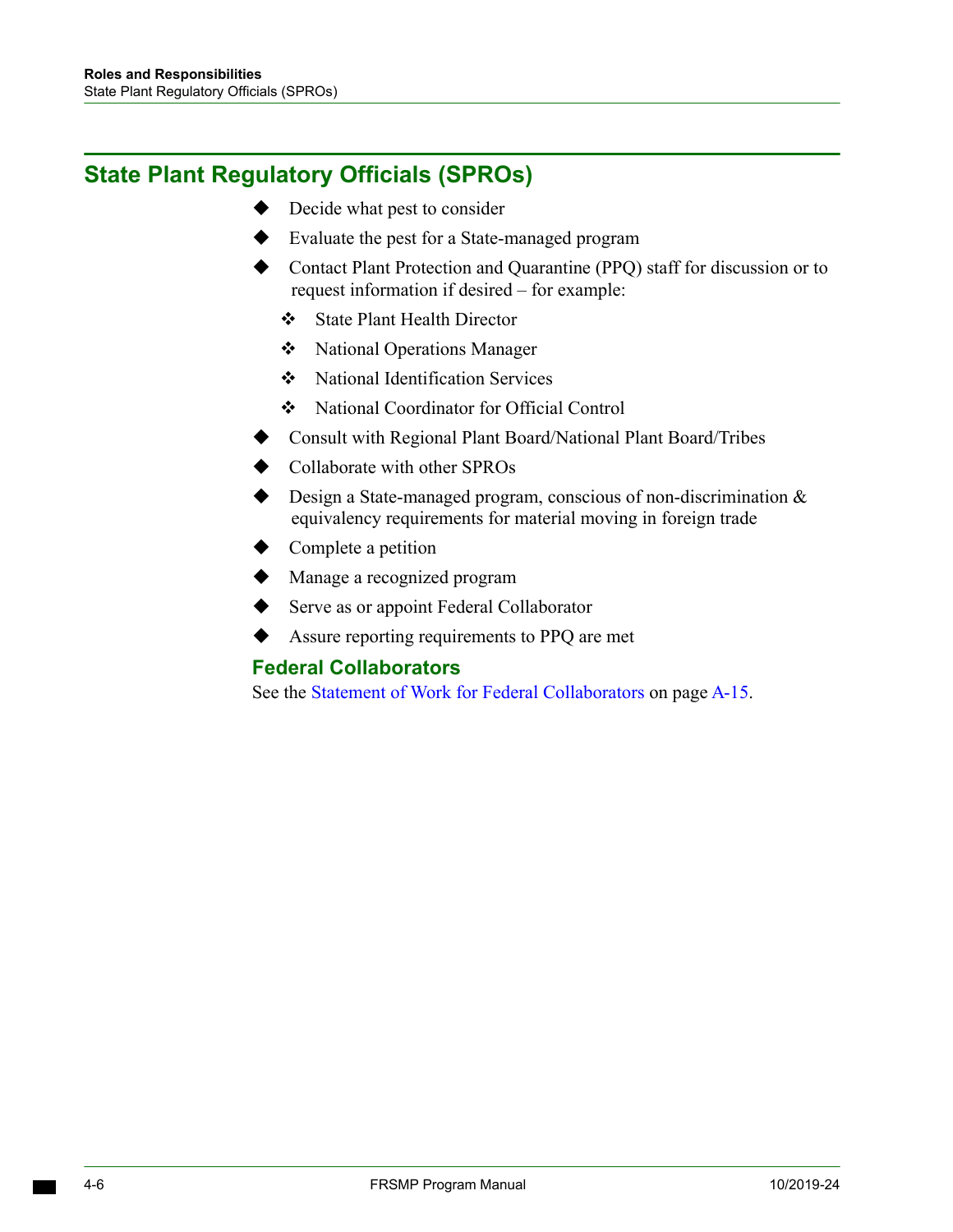## **Chapter**

# <span id="page-32-0"></span>5 **Quality Assurance**

**Contents**

[Domestic Agricultural Quarantine Inspection \(AQI\) Review Process](#page-32-1) **5-1** [State Plant Health Directors \(SPHDs\) in FRSMP Program States Receive](#page-32-2)  [Advisory](#page-32-2) **5-1** [SPHD Delegates to Supervisor](#page-32-3) **5-1** [Supervisor Evaluates Workload](#page-32-4) **5-1** [Port of Entry AQI Review Process](#page-33-0) **5-2** [State Plant Health Directors \(SPHDs\) in FRSMP Program States and](#page-33-1)  [National Coordinator Receive Advisory](#page-33-1) **5-2** [National Coordinator Compares Pest ID and EAN Records](#page-33-2) **5-2**

## <span id="page-32-1"></span>**Domestic Agricultural Quarantine Inspection (AQI) Review Process**

The Domestic AQI Review Process for the Federally Recognized State Managed Phytosanitary (FRSMP) Program is described below.

## <span id="page-32-2"></span>**State Plant Health Directors (SPHDs) in FRSMP Program States Receive Advisory**

- 1. The Data Management and Analysis Program (DMA) generates a canned report/advisory.
- 2. The report/advisory goes to the SPHDs of States with FRSMP Program for pests that have entered the U.S. The report/advisory should be automatically generated to all intended recipients so as not to rely on email.

#### <span id="page-32-3"></span>**SPHD Delegates to Supervisor**

The SPHD may evaluate and assign directly or delegate that task.

- 1. In cooperation with the State, the SPHD will consider the importance of the pest to that State.
- 2. The SPHD or supervisor will consider the PPQ workload.

## <span id="page-32-4"></span>**Supervisor Evaluates Workload**

- 1. The SPHD/supervisor evaluates the workload for his/her staff.
- 2. Each SPHD/supervisor in each office in each FRSMP State location makes an independent decision relevant to his/her particular staff.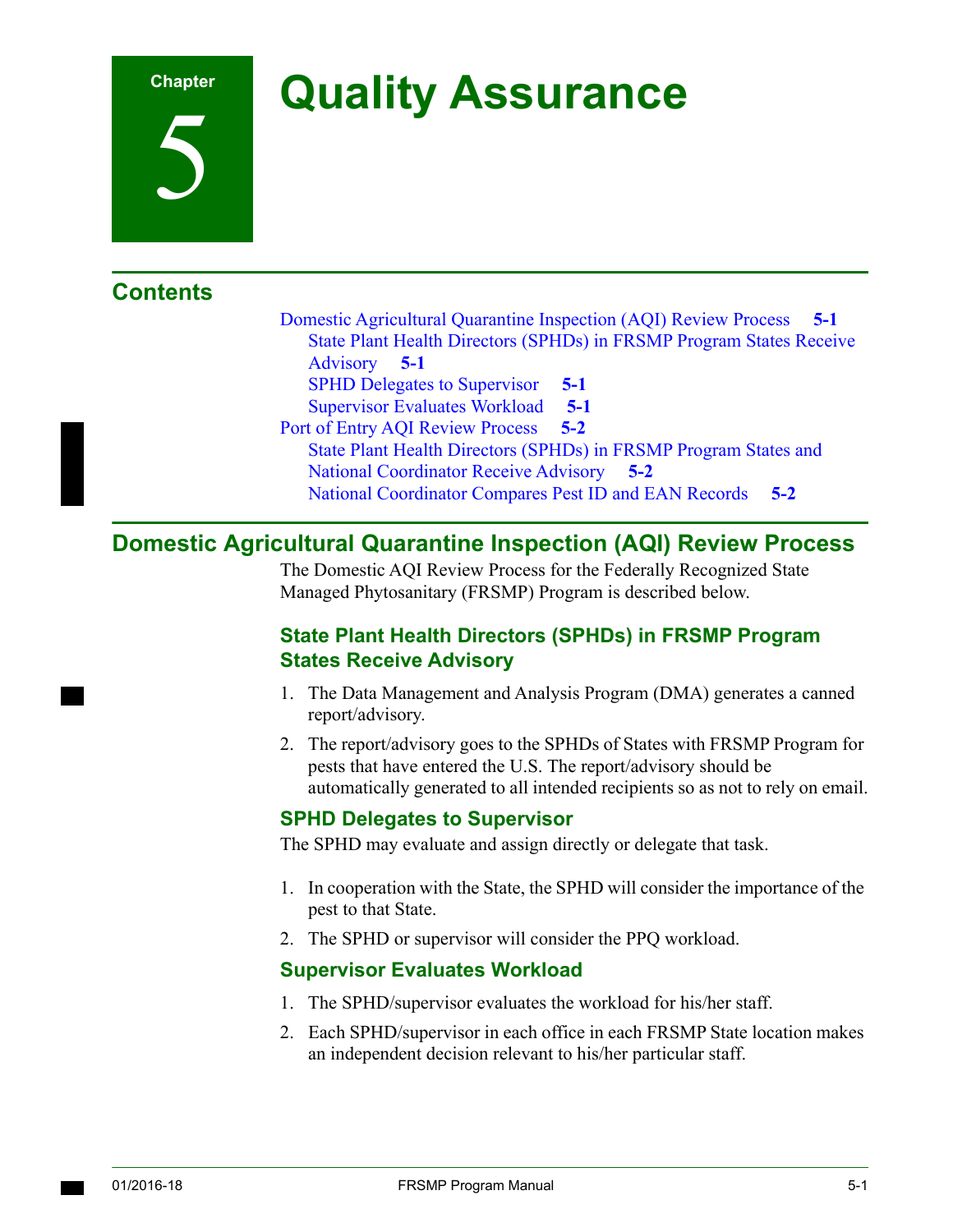3. The SPHD or supervisor may take into account a daily assignment that may be in markets or nurseries where officers could easily add on the task, checking the advisory in places they are already assigned.

After evaluating staffing levels and current assignments, the supervisor will decide to:

- **Not** check for FRSMP advisory, **or**
- Assign the advisory to officers

If the supervisor assigns the advisory to officers, the following considerations apply:

- The supervisor may assign officer to "be on the lookout" for the FRSMP ID information in the advisory
- The supervisor reports negative/positive result to SPHD chain and HQ (simple email is satisfactory)
- A positive find requires an Emergency Action Notification (EAN) and is reported to the SPHD for follow-up
- The SPHD will refer the situation to the SPRO for action

## <span id="page-33-0"></span>**Port of Entry AQI Review Process**

The Port of Entry AQI Review Process for the Federally Recognized State Managed Phytosanitary (FRSMP) Program is described below.

## <span id="page-33-1"></span>**State Plant Health Directors (SPHDs) in FRSMP Program States and National Coordinator Receive Advisory**

- 1. The Data Management and Analysis Program (DMA) generates a canned report/advisory.
- 2. The report/advisory goes to the SPHDs of States with FRSMP Program for pests that have entered the U.S. The report/advisory should be automatically generated to all intended recipients so as not to rely on email.

#### <span id="page-33-2"></span>**National Coordinator Compares Pest ID and EAN Records**

- 1. National Coordinator compares number of Pest ID database records against EAN database records.
- 2. National Coordinator identifies gaps between the two databases
- 3. National Coordinator reviews Pest ID records and looks for notes in Remarks section that explain the discrepancy.
- 4. National Coordinator communicates findings to the National Operations Manager/PEQ Coordinator and the SPHD of the State with the FRSMP Program.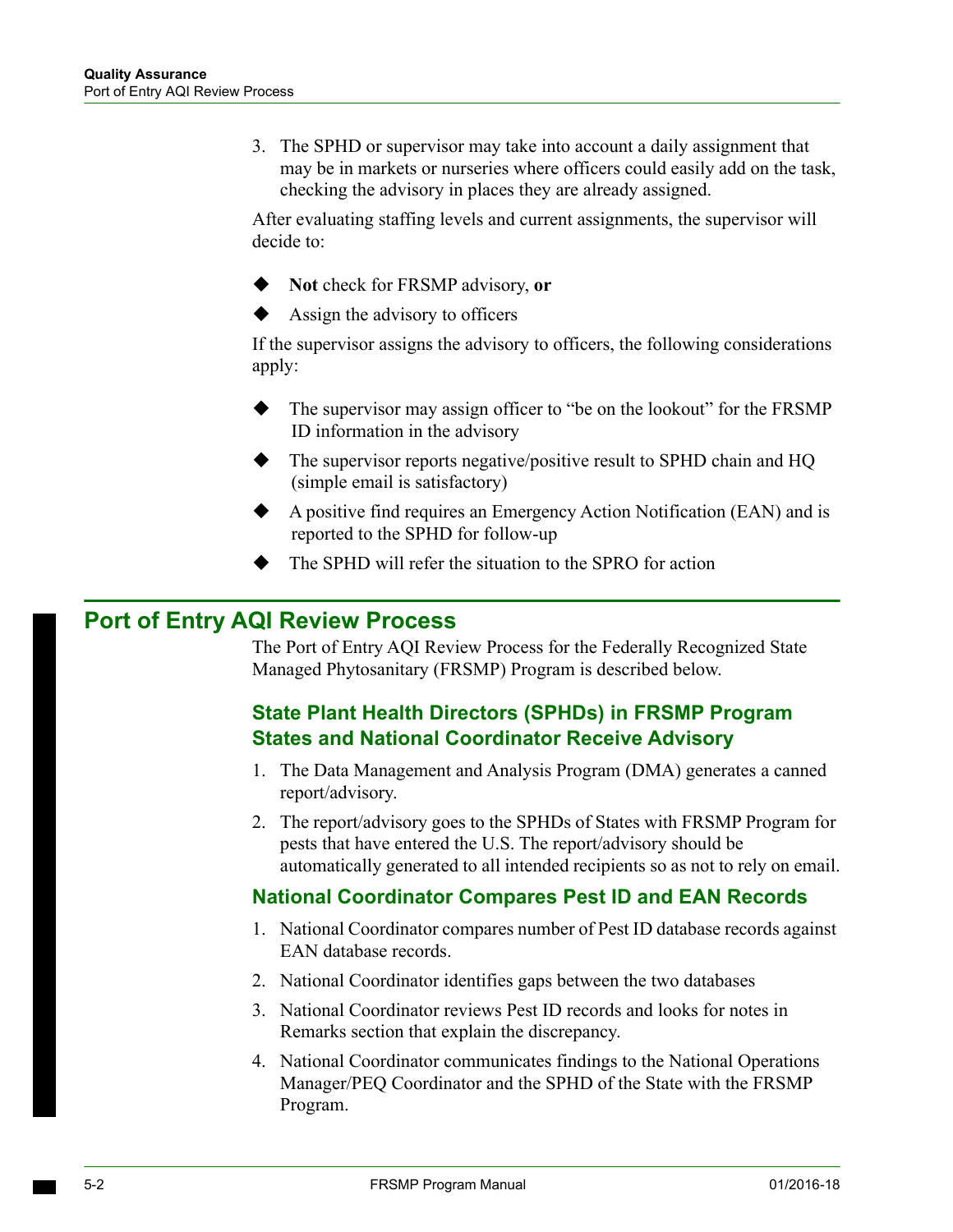

# <span id="page-34-0"></span>**DEEP Process Guide for State Plant Regulatory Officials**

## **Contents**

[Introduction](#page-34-1) **6-1** [Process](#page-34-2) **6-1** [DEEP Review Pests](#page-35-0) **6-2** [Bang for the Buck](#page-35-1) **6-2** [Submitting Documentation](#page-35-2) **6-2** [Concurrence with Re-categorization to Non-actionable at Ports of Entry](#page-36-0) **6-3**

## <span id="page-34-1"></span>**Introduction**

The DEEP (Deregulation Evaluation of Established Pests) process is described in the APHIS-PPQ FRSMP [Policy](#page-12-0) chapter as an alternate petition process, initiated by PPQ (see **[page 2-5](#page-16-2)**). APHIS-PPQ is seeking to harmonize import and interstate commerce requirements for these pests to ensure that actions taken at ports of entry are consistent with actions taken domestically for the same pests and pathways.

## <span id="page-34-2"></span>**Process**

APHIS-PPQ will send eight or more DEEP reports to the National Plant Board President and Executive Secretary approximately 3 times a year, close to January 1, April 1, and October 1. The number of pests and how often we present them may vary based on how many qualify for the process at the time of each submission period. The pests have been reviewed and evaluated by APHIS-PPQ's Export Services before being analyzed for biology, distribution, and economic and environmental risk by the Center for Plant Health Science & Technology's Plant Epidemiology and Risk Analysis Laboratory. National Identification Service provides a port of entry report which contains statistics requested by the National Plant Board's Board of Directors for all interceptions in foreign commerce going back 5 years.

The requested turn-around time for a response is 60 days. The National Plant Board leadership distributes the DEEP reports for your review, collects your responses if any, and replies to APHIS-PPQ.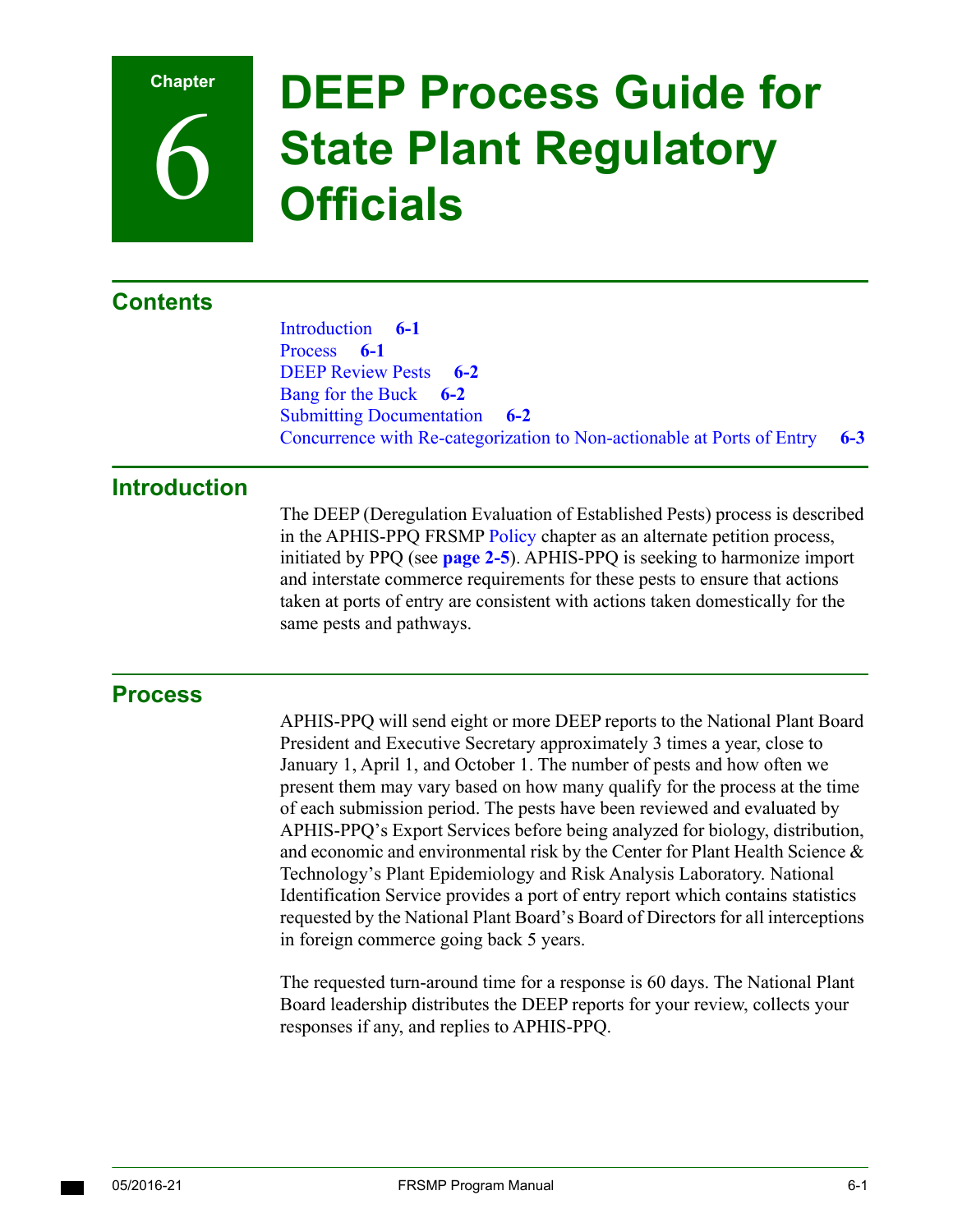## <span id="page-35-0"></span>**DEEP Review Pests**

DEEP review pests are pests that APHIS-PPQ has decided not to regulate domestically. APHIS-PPQ has made the decision not to establish regulatory programs for certain established pests, but they remain actionable for a period of time as PPQ evaluates the distribution and impact of the pests, and considers the potential for domestic measures, including FRSMP Programs. Based on the agriculture and economics of your state, and the feasibility of applying effective exclusionary measures, you may determine that a FRSMP Program is appropriate for your State. The FRSMP Program Manual contains guides to assist you in determining if the FRSMP Program is the right choice for your State. See Appendix  $E -$  [Analysis Aid for States.](#page-70-1) After the DEEP review concludes, States will have an open period of fourteen months to petition for a FRSMP program (two months to declare intent to petition and twelve months to submit petition). Pests will remain actionable at ports of entry during this period.

## <span id="page-35-1"></span>**Bang for the Buck**

A major consideration whether the FRSMP Program is right for your State is whether a particular pest is ever detected at ports of entry (see **[page E-4](#page-73-0)**). The benefit States receive from participating in the FRSMP Program is protection at ports of entry. If that benefit is never realized, it would **not** behoove States to inconvenience themselves with the extra requirements and expense of the FRSMP Program. States may wish to independently establish external quarantines to address any potential domestic pathways.

## <span id="page-35-2"></span>**Submitting Documentation**

If you believe APHIS-PPQ overlooked critical information to the decision not to regulate a DEEP review pest, we ask you to submit documentation. If you are presented with a DEEP review for a pest that you believe is incomplete or incorrect, it is necessary that you send PPQ specific comments and documentation to support revision and a reassessment.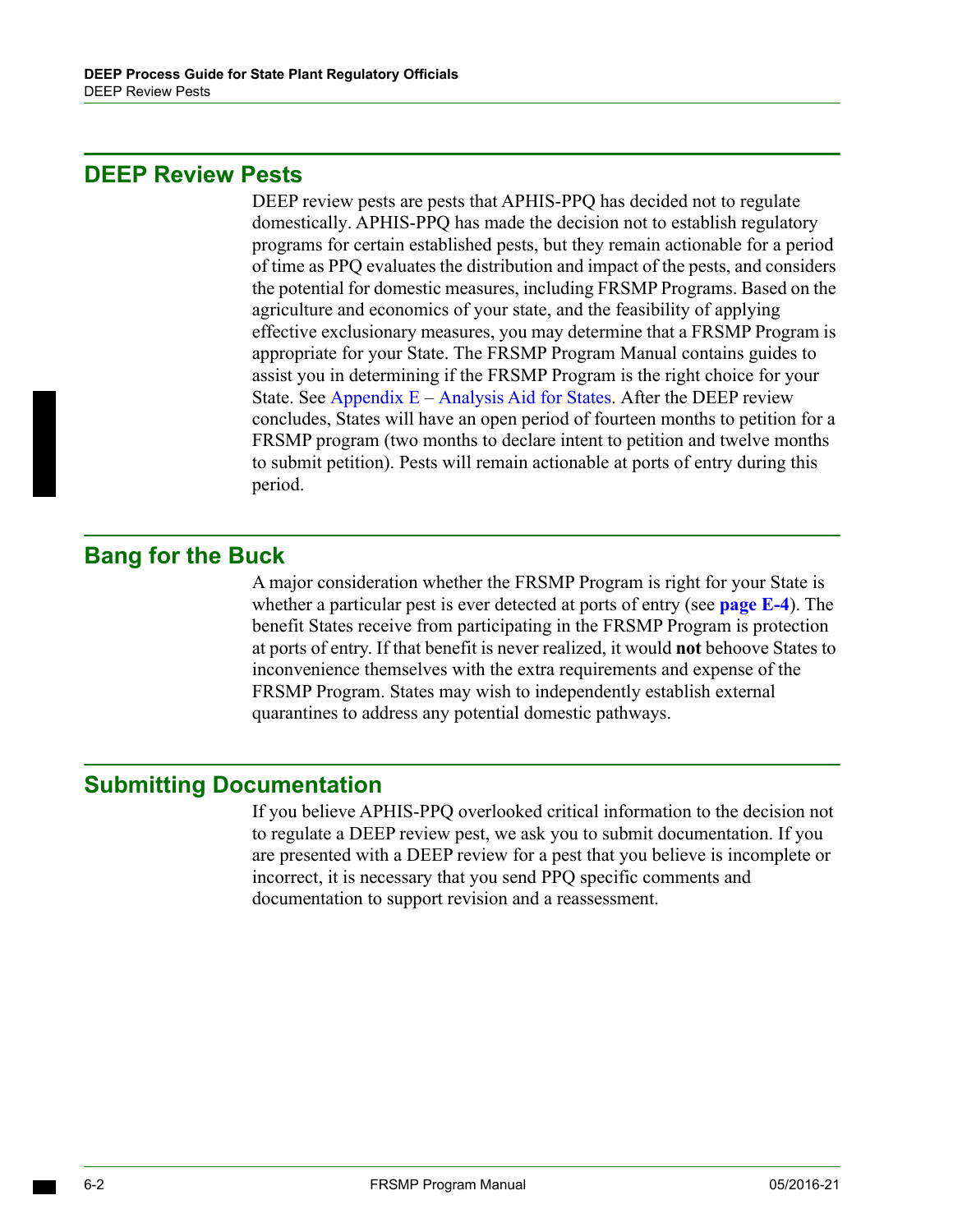## **Concurrence with Re-categorization to Non-actionable at Ports of Entry**

When you review the port of entry statistics at the end of each DEEP report, you will see among other things how often a pest is detected and how often it is destined to your state. If your state is under no risk from this foreign pathway, you may concur with the re-categorization to non-actionable. You may then wish to establish or continue your domestic quarantine for the pest. If the pathway changes and federal agents begin to detect the pest in foreign commerce, you may decide to petition for the FRSMP Program. Again, refer to **[page E-4](#page-73-0)** for further guidance on interpreting these statistics.

## **Federal Register Notice dated 11/13/2013 Docket 2013-27132**

Refer to the Federal Notice [Evaluation of Established Plant Pests for Action at](https://www.federalregister.gov/articles/2013/11/13/2013-27132/evaluation-of-established-plant-pests-for-action-at-ports-of-entry)  [Ports of Entry](https://www.federalregister.gov/articles/2013/11/13/2013-27132/evaluation-of-established-plant-pests-for-action-at-ports-of-entry) for detailed information.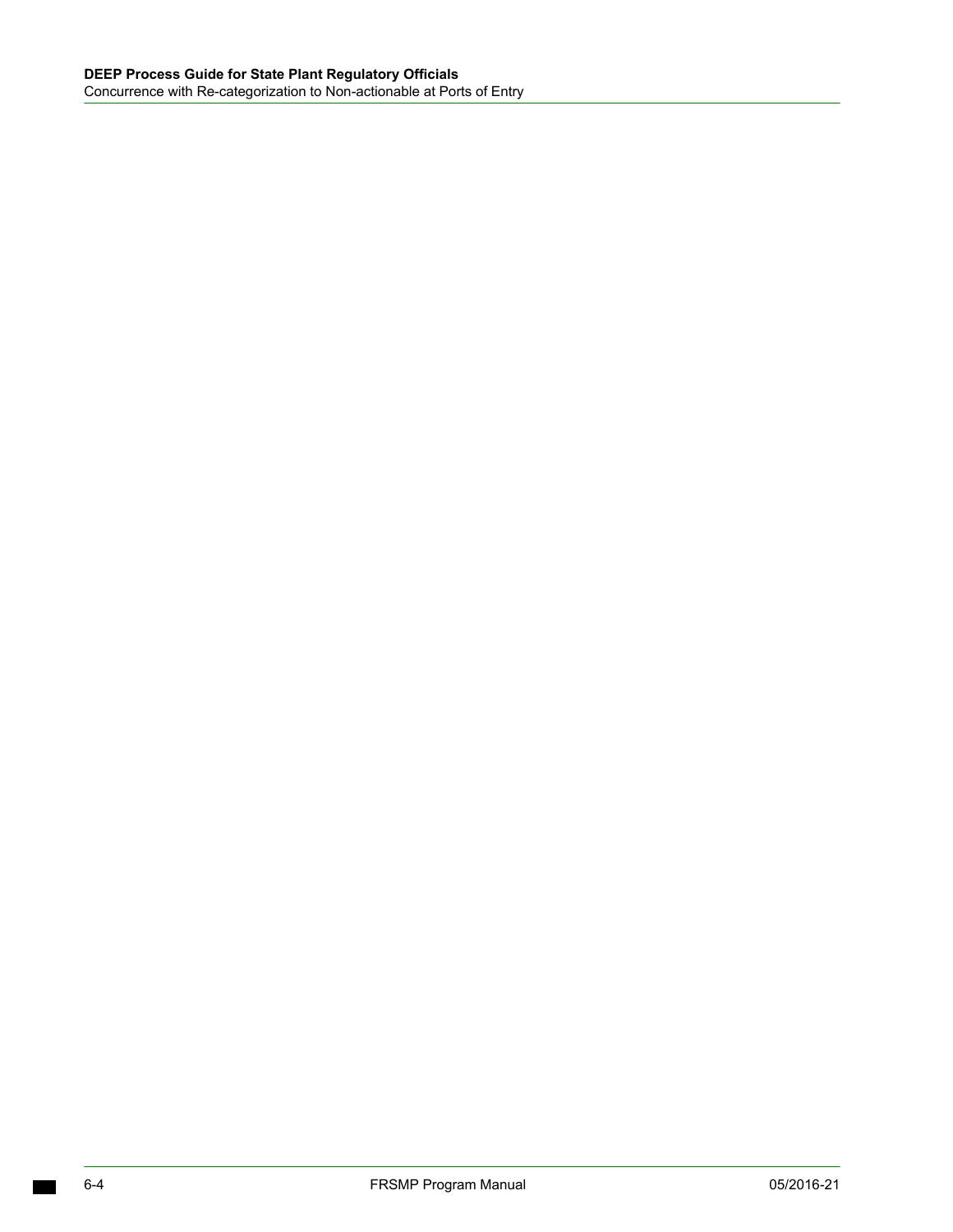

# A **Appendix A**

*Forms, Worksheets, and Templates*

## **Contents**

[USDA/APHIS National Plant Board Federally Recognized State Managed](#page-39-0)  [Phytosanitary Program Petition Worksheet](#page-39-0) **A-2** [FRSMP Cooperative Arrangement Template](#page-42-0) **A-5** [Statement of Work for Federal Collaborators](#page-52-0) **A-15** [PPQ Form 518, Report of Violation](#page-54-0) **A-17** [PPQ Form 523, Emergency Action Notification](#page-55-0) **A-18**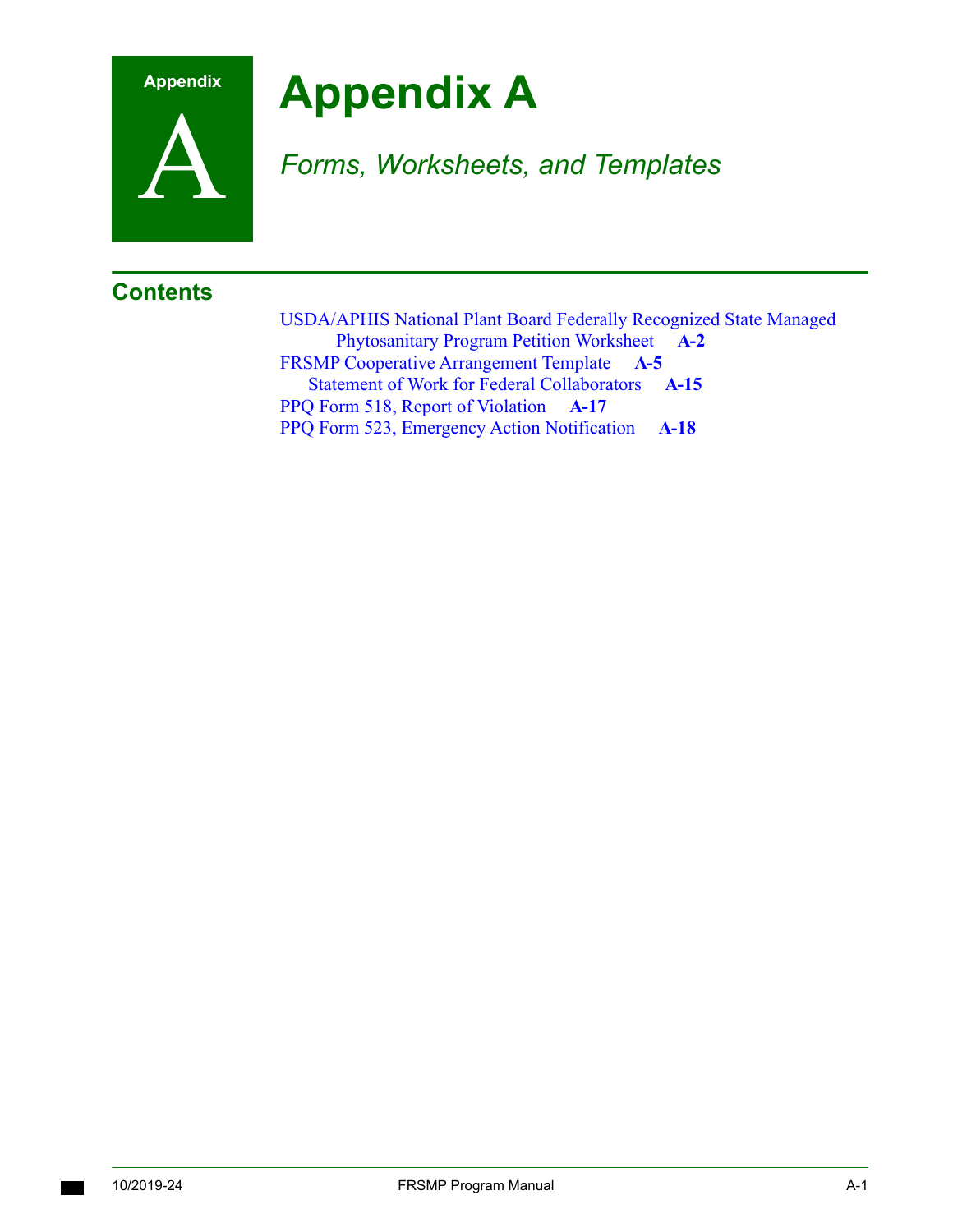## <span id="page-39-0"></span>**USDA/APHIS National Plant Board Federally Recognized State Managed Phytosanitary Program Petition Worksheet**

**Scientific Name:** Order/Family: Common Name(s): Synonym(s):

### **Domestic distribution (may collaborate with PPQ on this section):**

- Provide a list of states where your pest occurs in states in the United States. Use the [IPPC](https://www.ippc.int/) definition of establishment, which is: "Perpetuation, for the foreseeable future, of a **pest** within an **area** after **entry** [FAO, 1990; revised FAO, 1995; IPPC, 1997; formerly **established**]."
- Provide references.

### **Potential pathways of introduction (may collaborate with PPQ on this section):**

- Provide information on any means (e.g., importation of a host, interstate trade, smuggling, natural spread, a hurricane) that would allow the continued introduction of the pest into the State, or further facilitate the pest's introduction to the State.
- Provide references.

| Foreign Pathway (material intercepted as general or permit cargo) |             |        |          |                                    |                                      |
|-------------------------------------------------------------------|-------------|--------|----------|------------------------------------|--------------------------------------|
| Host                                                              | Imported as | Origin | Quantity | <b>Destination</b><br><b>State</b> | <b>Consumption</b><br>or Propagation |
|                                                                   |             |        |          |                                    |                                      |

| <b>Domestic Pathway</b> |             |                        |                  |
|-------------------------|-------------|------------------------|------------------|
| <b>Host</b>             | Imported as | <b>State of Origin</b> | <b>Notations</b> |
|                         |             |                        |                  |
|                         |             |                        |                  |

- Data to determine federal inspection equivalence
	- $\bullet$  Does a phytosanitary certificate requirement exist, which exceeds a 1-2% port of entry inspection rate?
	- $\cdot$  If not, provide evidence of interstate inspections to equal or exceed 1-2%

| Inspection rates       |                       |               |                             |               |                               |
|------------------------|-----------------------|---------------|-----------------------------|---------------|-------------------------------|
| <b>Infested States</b> | # Shipments<br>Host 1 | # Inspections | # Shipments<br>Host 2, etc. | # Inspections | Total #<br><b>Inspections</b> |
|                        |                       |               |                             |               |                               |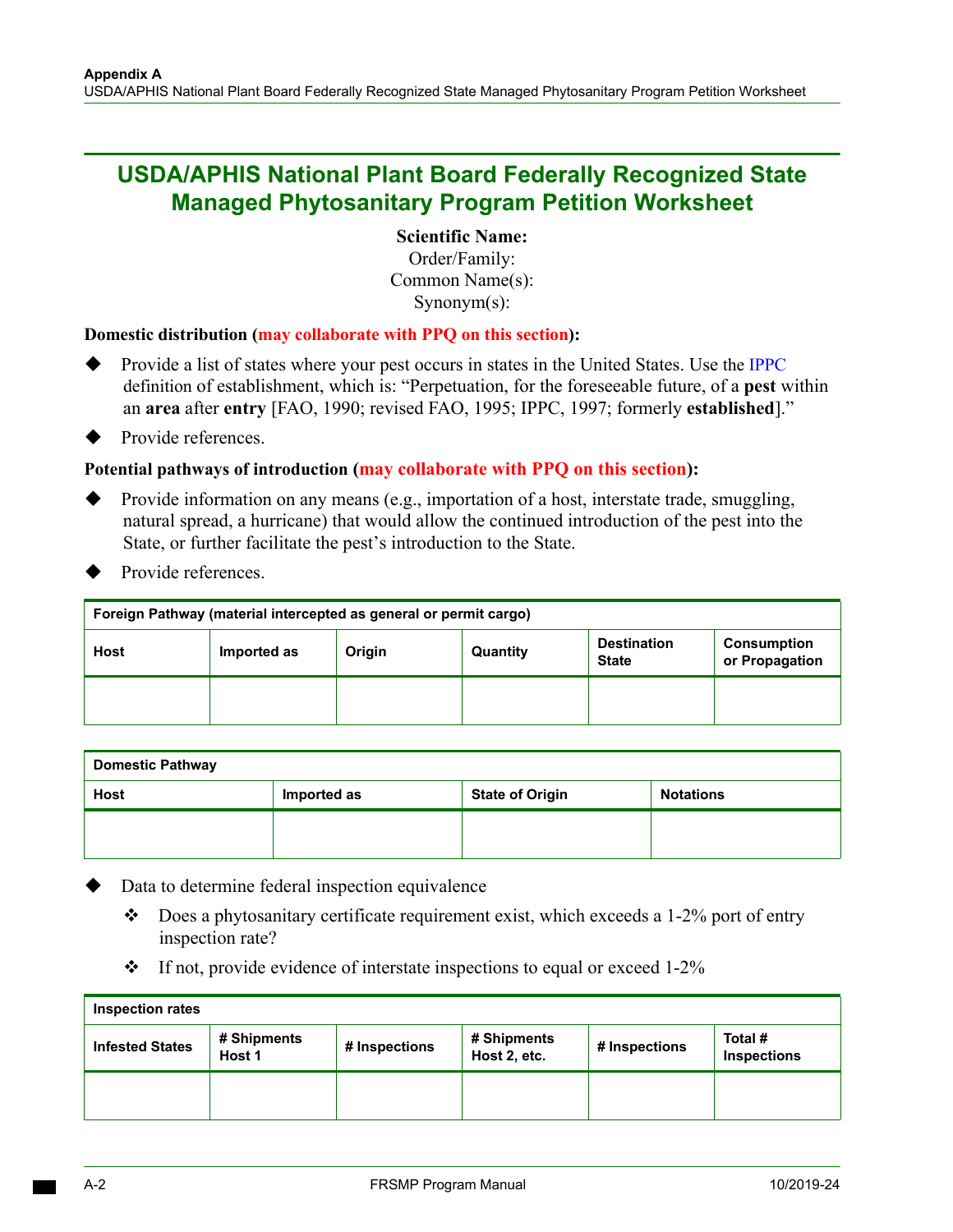### **Potential economic/environmental impacts (may collaborate with PPQ on this section):**

- Provide a list of hosts that are of importance to your State.
- Describe the potential economic and/or environmental impacts as they apply to your state, including the economic value of impacted crops and host acreage. Check the [National Agricultural](http://www.nass.usda.gov/)  [Statistics Service](http://www.nass.usda.gov/) for the latest U.S. value of production.
- Consider the following questions for economic impact:
	- \* Is the pest likely to attack federally listed threatened or endangered plants? Check the U.S. Fish and Wildlife Service's [Threatened and Endangered Species System](http://ecos.fws.gov/tess_public/) (TESS).
	- $\cdot \cdot$  Is the pest likely to reduce or eliminate a native plant that plays a major role in maintaining or defining a native ecosystem (i.e., a keystone species)? Refer to [ISMP No. 5](https://www.ippc.int/publications/glossary-phytosanitary-terms) Supplement No. 2 of the IPPC Glossary of Phytosanitary Terms (Attachment 1) and section 2.3 of [ISPM](https://www.ippc.int/en/publications/639/)  [No. 11](https://www.ippc.int/en/publications/639/) (Attachment 2) for further guidance.
- Provide references.

| Value   |
|---------|
|         |
| Acreage |

**Regulatory Program Workplan:** This section will be incorporated into Appendix A of the Cooperative Arrangement between APHIS and the your State upon recognition of your petition.

**Special instructions for multi-state petitions:** It is necessary that one harmonized workplan be submitted that all participating states will follow as minimum.

- Describe the phytosanitary requirements, interstate inspection procedures, surveillance and control methods or other related actions that will be used in your state regulatory program.
- Describe quality assurance activities that support the state phytosanitary requirements or regulations.
- ◆ Describe your response plan should the pest be detected.
- APHIS **does not** confer any authority under the Plant Protection Act not specifically outlined in the Cooperative Arrangement and is not conferring authority under any other statute administered by APHIS, including the authority to establish and collect fees. Indicate your source of funding to support these activities.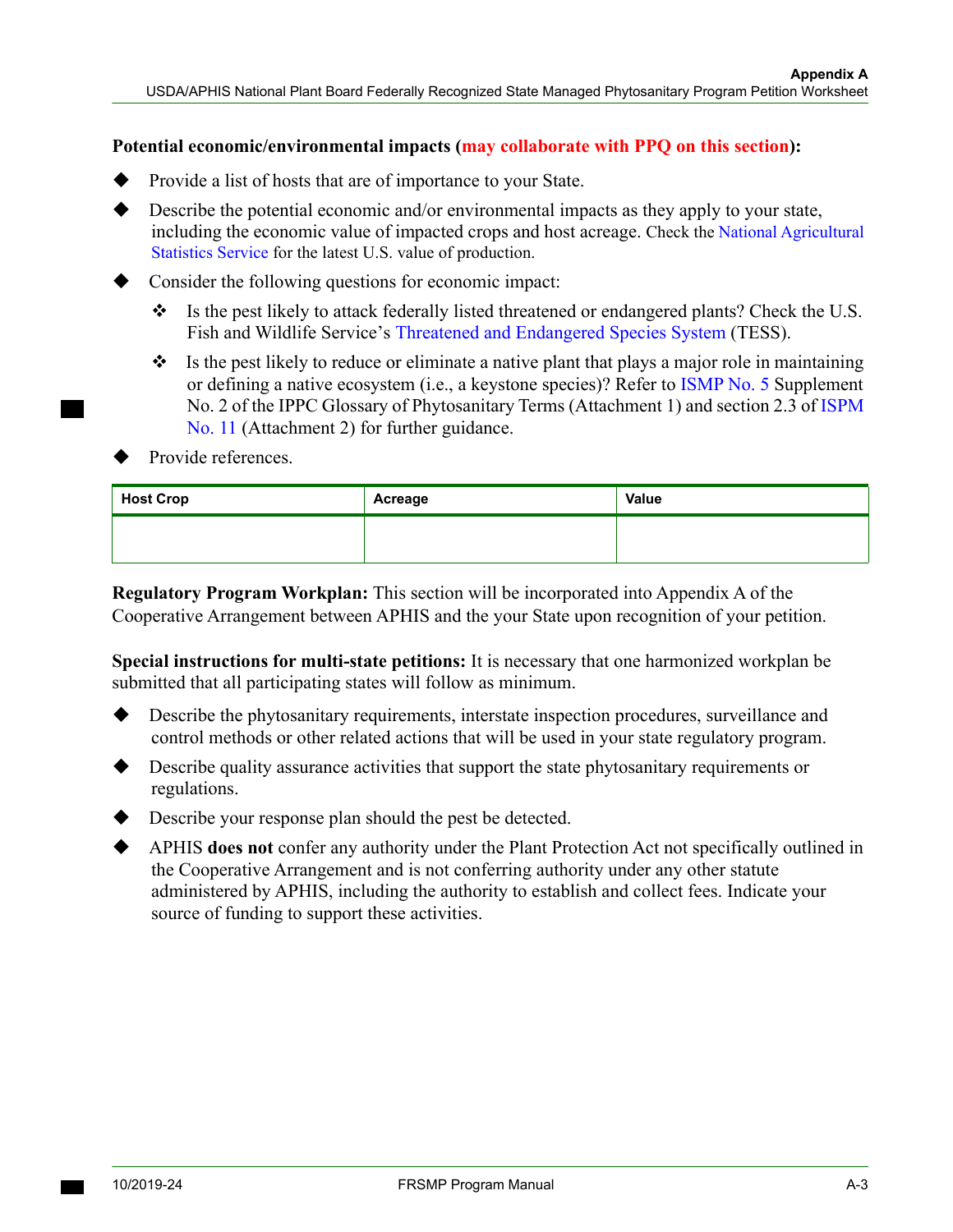| Workplan <sup>1</sup>                                                                                                                                  |                                    |                                                                                                                      |
|--------------------------------------------------------------------------------------------------------------------------------------------------------|------------------------------------|----------------------------------------------------------------------------------------------------------------------|
| <b>Exterior Quarantine</b>                                                                                                                             |                                    |                                                                                                                      |
| Cite State statute and summarize                                                                                                                       |                                    |                                                                                                                      |
| <b>Interstate Inspection</b>                                                                                                                           |                                    |                                                                                                                      |
| Phyto requirements                                                                                                                                     |                                    |                                                                                                                      |
| Audit protocol                                                                                                                                         |                                    |                                                                                                                      |
| Inspection protocol                                                                                                                                    |                                    |                                                                                                                      |
| Inspection sites: entry points, fields, distributions centers, etc.                                                                                    |                                    |                                                                                                                      |
| <b>Quality Assurance activity</b>                                                                                                                      |                                    |                                                                                                                      |
| <b>Surveillance</b>                                                                                                                                    |                                    |                                                                                                                      |
|                                                                                                                                                        |                                    |                                                                                                                      |
| <b>Traps</b>                                                                                                                                           | <b>Field/Commodity Inspections</b> | <b>Other</b>                                                                                                         |
|                                                                                                                                                        |                                    |                                                                                                                      |
|                                                                                                                                                        |                                    |                                                                                                                      |
|                                                                                                                                                        |                                    |                                                                                                                      |
|                                                                                                                                                        |                                    |                                                                                                                      |
|                                                                                                                                                        |                                    |                                                                                                                      |
| Response plan if pest is detected                                                                                                                      |                                    |                                                                                                                      |
|                                                                                                                                                        |                                    |                                                                                                                      |
| Annual Reporting: Summary of activities/results                                                                                                        |                                    |                                                                                                                      |
| (e.g. number of interstate shipments inspected; number of interstate shipments mitigated for the pest; what mitigation<br>visual inspections, results) |                                    | was used. Examples for Surveillance: number traps set, number traps set in counties bordering infested areas, number |

1 For mulit-state petitions, compose one unified workplan outlining minimum activities - e.g. for Exterior Quarantine - All states require treatment and/or certification of regulated hosts, in addition to the following requirements and regulation of host material.

### **State/local/Tribal phytosanitary regulations:**

- Provide a copy of the State/local/Tribal mandatory quarantine regulations associated with pest management programs, testing protocols (if applicable), and other related actions recently taken to maintain pest freedom or contain pest distribution for the specific pest in this FRSMP petition.
- If **no** State/local/Tribal regulations are currently in place, what steps are being taken to establish State-based regulations?

**Funding statement:** Indicate your source of funding for program activities.

**Author(s):** Type the names of all authors, contact information such as phone number and email, and their affiliation.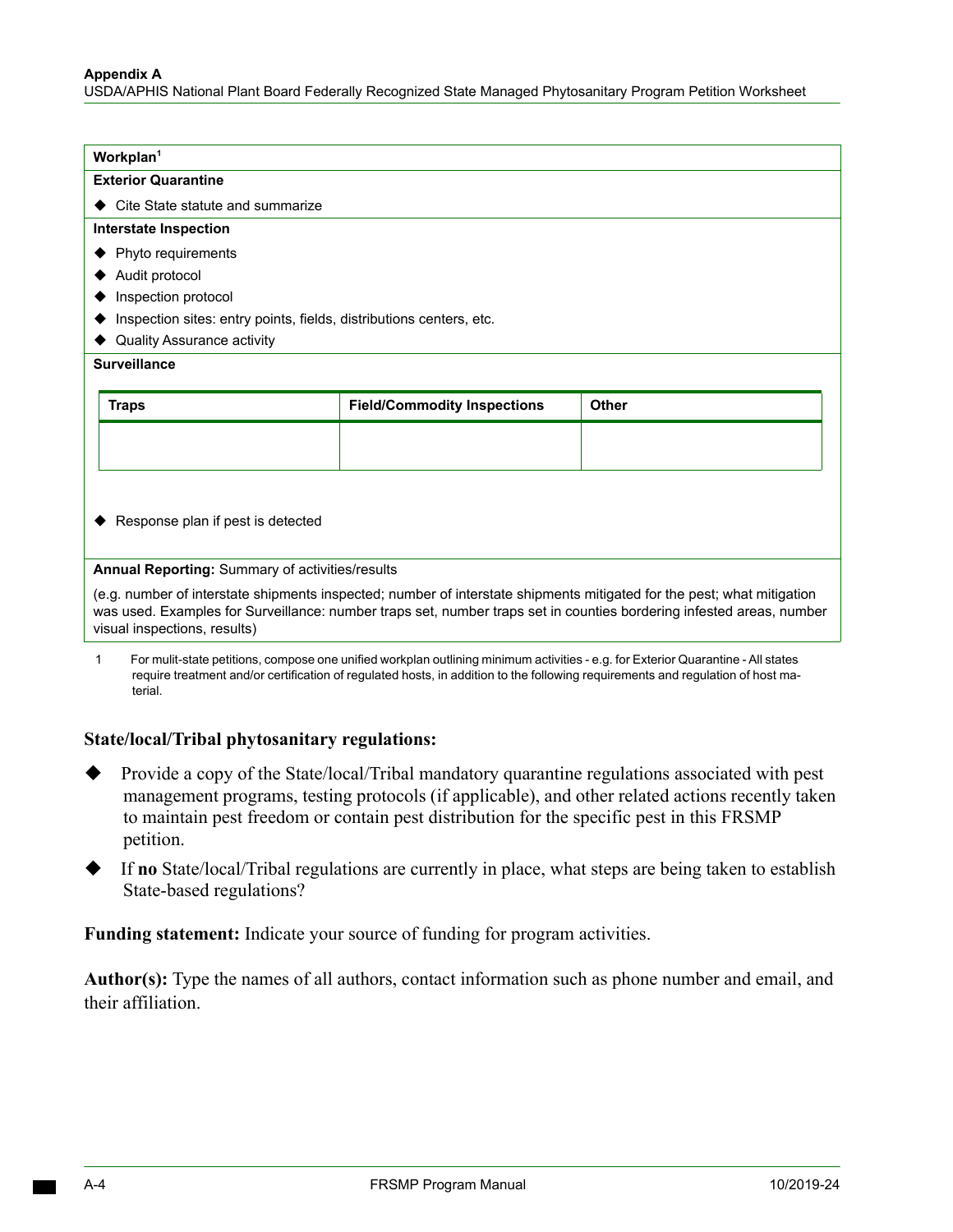## <span id="page-42-0"></span>**FRSMP Cooperative Arrangement Template**

### **XX-XXXX-XXXX**-AT

### **NOTICE OF COOPERATIVE ARRANGEMENT BETWEEN THE (***Insert State Agency Name***)**

**AND THE**

### **UNITED STATES DEPARTMENT OF AGRICULTURE (USDA) ANIMAL AND PLANT HEALTH INSPECTION SERVICE (APHIS) PLANT PROTECTION AND QUARANTINE (PPQ)**

#### **ARTICLE 1 –PURPOSE**

The purpose of this Cooperative Arrangement is for APHIS-PPQ to formally provide Federal recognition of *[Insert State Agency name*]'s State-managed phytosanitary program for the control of all pests listed in Appendix A of this Arrangement, and to delegate authority to [*Insert State Agency Name*] as a Federal collaborator to assist the USDA, APHIS in the administration and enforcement of such federal laws to restrict the entry and movement of foreign commerce infested with such federally recognized pest(s). APHIS-PPQ and [*Insert State Agency name*] intend to collaborate to ensure that equivalent mitigation measures are applied to agricultural imports and domestic regulated articles for the purpose of harmonization of both domestic and international commerce into and throughout the United States.

For the purpose of providing Federal authority to the [*Insert State Agency name*] to act as a Federal collaborator(s) pursuant to the Talmadge-Aiken Act of 1962 (7 U.S.C. 450), and as a Federal collaborator, to take official action on the movement of foreign commerce moving into or throughout the State of [*Insert State name*], this Cooperative Arrangement delegates the following specific USDA, APHIS-PPQ authorities, namely, sections 414, and 422 of the Plant Protection Act, 7 U.S.C. § 7701 *et seq*. (PPA) and the specific APHIS safe guarding regulations promulgated thereunder to such Federal collaborator(s) as described in this Arrangement.

### **ARTICLE 2 - BACKGROUND**

APHIS-PPQ has implemented a program for the Federal Recognition of State Managed Phytosanitary (FRSMP) programs which establishes a process for States to petition APHIS-PPQ for Federal recognition of State-managed phytosanitary programs developed to exclude, eradicate or contain plant pests of limited distribution within the United States that APHIS is not currently regulating or is considering to no longer regulate under a Federal program.

Once a State-managed phytosanitary program for a particular plant pest receives Federal recognition, USDA, APHIS and the U.S. Department of Homeland Security, Customs and Border Control (CBP) may continue to or may begin to take Federal control actions at the United States ports of entry if this plant pest is intercepted in a consignment of imported goods. The

Page **1** of **10**

**Figure A-1 FRSMP Cooperative Arrangement Template (page 1)**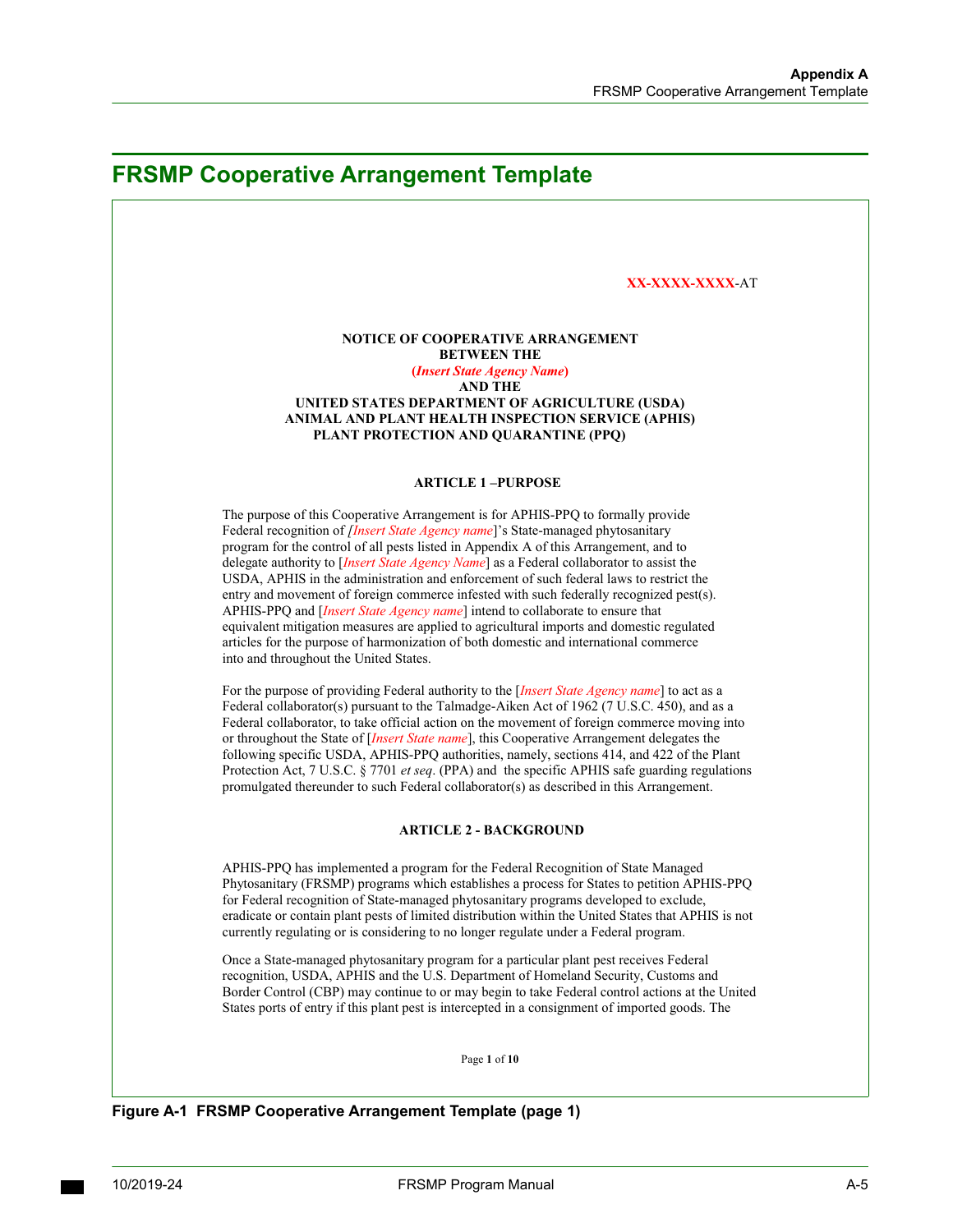Federal collaborator, in partnership with APHIS-PPQ, will be authorized to take official action on a pest interception within its State using the authority provided under this Arrangement and the PPA.

### **ARTICLE 3 - AUTHORITIES**

Under the Talmadge-Aiken Act (7 USC § 450), the Secretary of Agriculture may enter into cooperative arrangements with States, in order to avoid duplication of functions, facilities, and personnel, and to attain closer coordination and greater effectiveness and economy in administration of Federal and State laws and regulations, to assist the Secretary in the administration and enforcement of such Federal laws and regulations to the extent and in the manner deemed appropriate in the public interest.

Under the Plant Protection Act, as amended, (7 USC §§ 7701 et. seq.) (PPA), the Secretary of Agriculture is authorized to issue regulations and orders to prevent, detect, control, eradicate, suppress, or retard the spread of plant pests or noxious weeds into or within the United States and to cooperate with other Federal agencies or entities, States or political subdivisions of States, national governments, local governments of other nations, domestic or international organizations, domestic or international associations, and other persons to carry out the purposes of the PPA.

### **ARTICLE 4 – DELEGATION OF LIMITED AUTHORITIES**

USDA, APHIS-PPQ delegates to the [*Insert State Agency name*] the authority to control the movement of FRSMP program pests listed in Appendix A within the State of [*Insert State name*] and to hold, seize, quarantine, treat, apply other remedial measures to destroy, or otherwise dispose of the FRSMP program pests as authorized under section 414 of the PPA and to gather and compile information and conduct any investigations considered necessary for the enforcement of the PPA under section 422. APHIS does not confer any authority under the PPA not specifically referenced in this Cooperative Arrangement, nor does it confer any authority under any other statute administered by USDA, APHIS, including the authority to establish and collect fees.

### **ARTICLE 5 –STATE RESPONSIBILITIES**

The State agrees to/that:

- 1. (a) Designate, in writing, a mutually agreeable authorized State representative (State Representative) who shall be responsible for collaboratively administering the activities conducted under this Arrangement.
	- (b) Notify APHIS-PPQ in writing if the State Representative vacates his/her position.

(c) The State Representative will designate authorized State employees to assist in the administration of activities under this Arrangement.

Page **2** of **10**

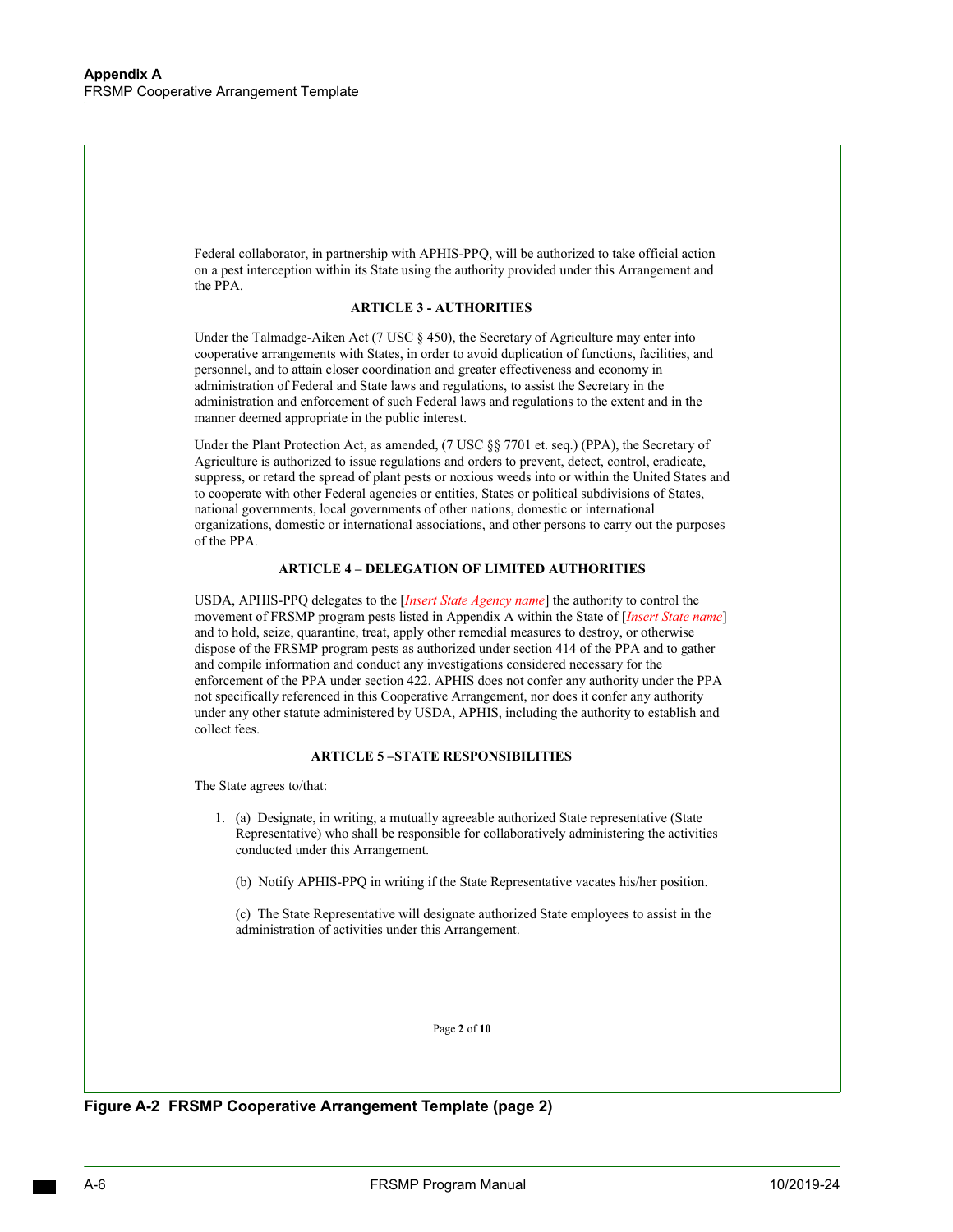

**Figure A-3 FRSMP Cooperative Arrangement Template (page 3)**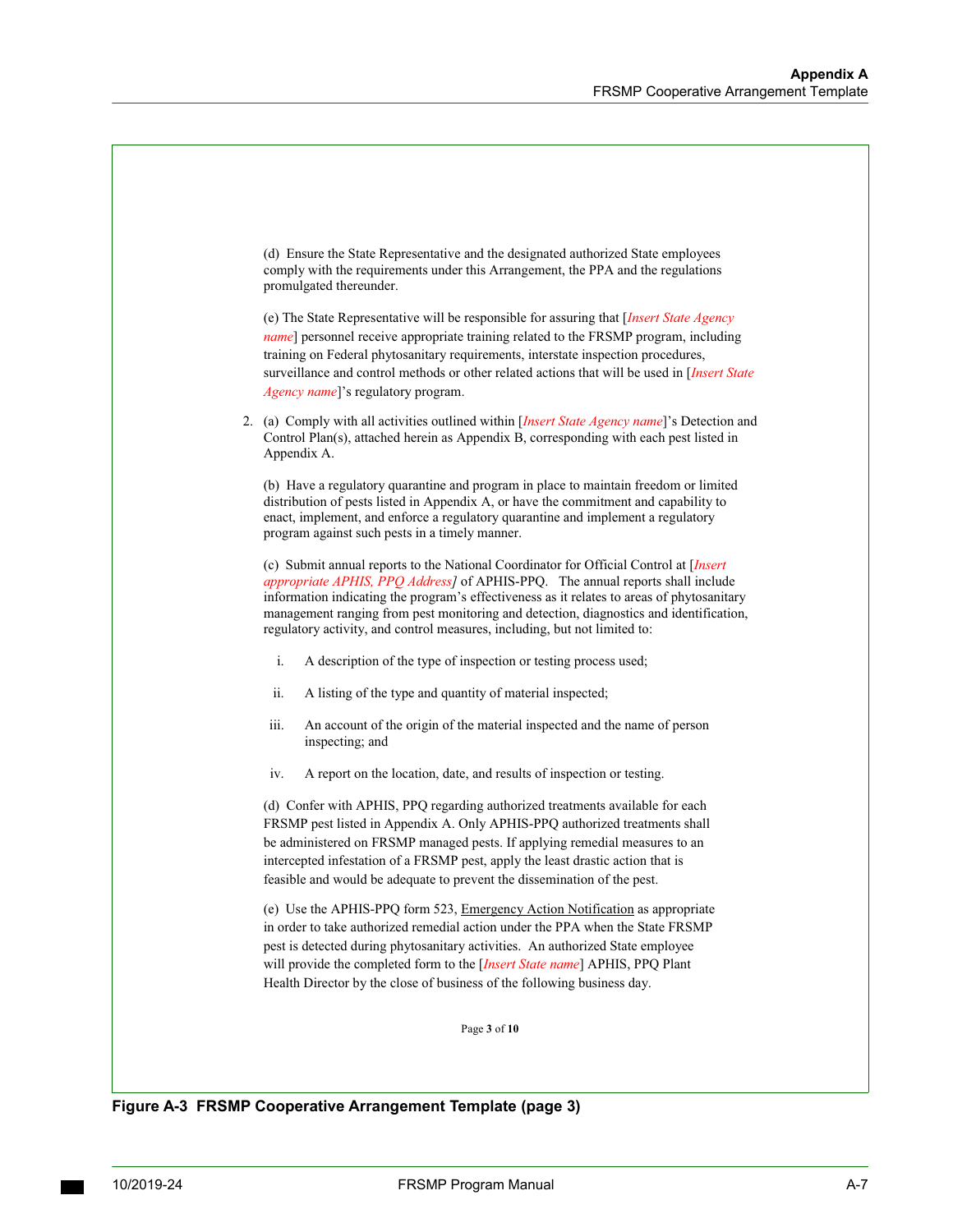(f) Use the APHIS-PPQ form 518, Report of Violation to document violations of the PPA for unauthorized movement of FRSMP managed pests into or within [*Insert State name*]. An authorized State employee should collect statements, photographs, and any other physical evidence appropriate to properly document the violation.

(g) Promptly forward all documentation to APHIS-PPQ, including, but not limited to, the completed Form 518, an inspector's statement, photographs and other physical evidence, and any and all other information collected or produced by the State regarding the violation.

(h) Ensure all authorized State employees and the State Representative are available for purposes of Federal enforcement actions for FRSMP program violations, including, but not limited to, permitting State employees to assist USDA and/or the U.S. Department of Justice in any civil or criminal action against a violator, being available for and providing testimony, participating in hearing preparations, providing documentation for investigatory and hearing purposes, and any other activity for purposes of legal enforcement of the FRSMP program.

(i) Allow APHIS-PPQ to periodically inspect the State performance under the Federal delegations provided by this Cooperative Arrangement to determine compliance with approved [*Insert State name*] Detection and Control Plan(s) and the requirements under the PPA and the regulations promulgated thereunder.

(j) Provide all requested information for purposes of APHIS-PPQ's audit requirements.

(k) When connected to the USDA-APHIS network or hosting APHIS information and/or information systems, comply with the federal, USDA, and APHIS security and privacy requirements to protect APHIS information and information systems against cyber threats and unauthorized intrusions as required by the Federal Information Security Management Act of 2002 (FISMA) and Privacy Act of 1974. Specific USDA guidelines are outlined in the USDA Cyber Security Manual Series 3500 which can be located at: http://www.ocio.usda.gov/policy-directives-records-forms/directives-categories#3500. In accordance with the USDA Departmental Manual (DM) 3525, "USDA Internet Use and E-Mail Security," the Recipient will not download any material (i.e., pictures, movies, or music files) bearing a copyright nor access any material defined as inappropriate in these regulations and directives. Additionally, the Recipient agrees that any of its personnel that are given access to the APHIS network, any systems on the APHIS network, or any personnel using APHIS-owned or funded computer equipment will take any APHIS required security and privacy training.

Page **4** of **10**

**Figure A-4 FRSMP Cooperative Arrangement Template (page 4)**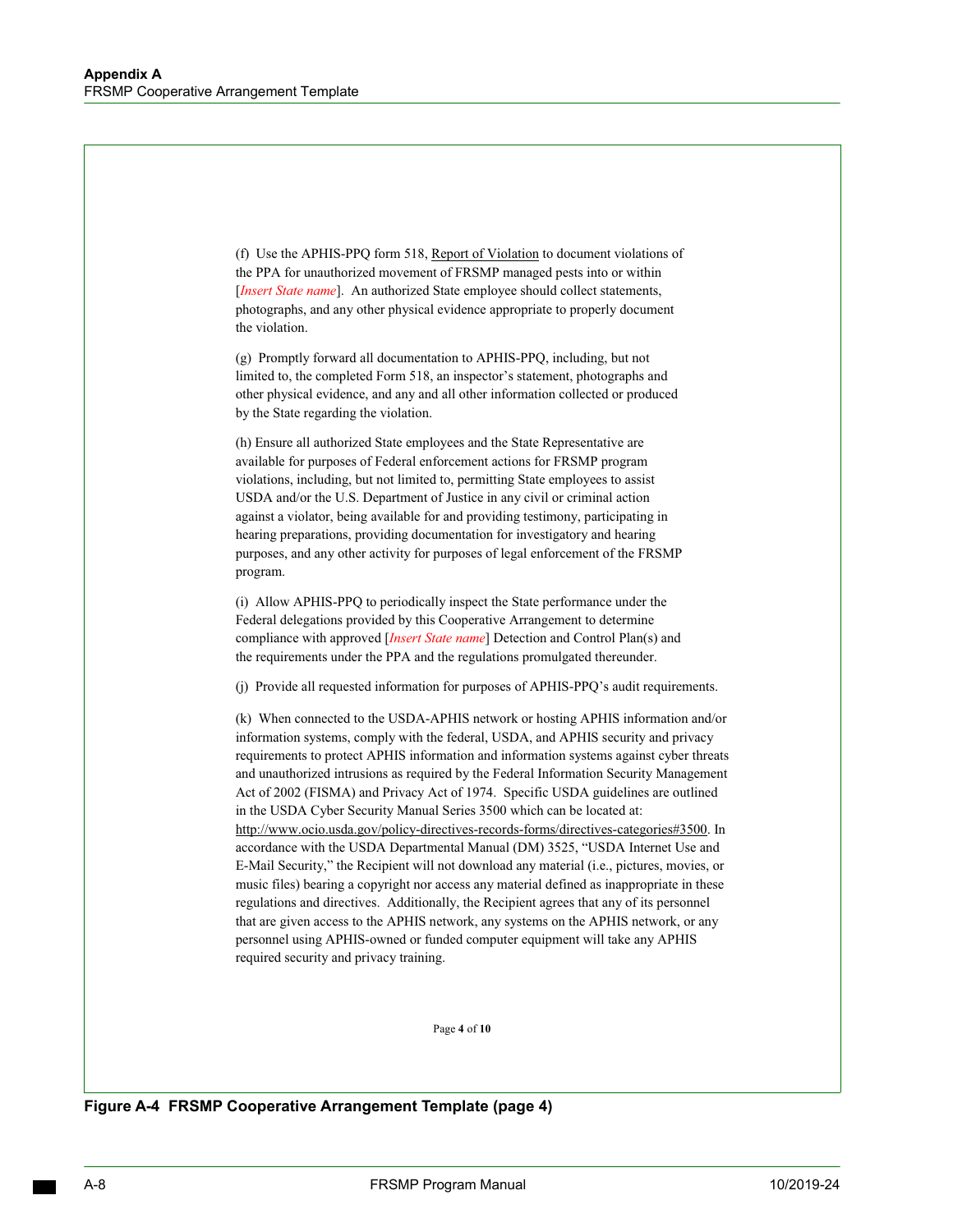APHIS security and privacy requirements can be found in the APHIS Information System Security Handbook (ISSP) located at:

http://inside.aphis.usda.gov/mrpbs/library/downloads/APHIS3140.pdf. APHIS follows USDA's processes which are based on the National Institute of Standards and Technology (NIST) special publications such as NIST Special Publication (SP) 800-37.

(l) Work with the appropriate APHIS Program Unit's Information Systems Security Manager to ensure compliance with the FISMA assessment and authorization (A&A) requirements for APHIS information and information systems. The Recipient must follow USDA/APHIS A&A guidelines and standards described in the USDA six step risk management framework process guide located at: USDA Six Step Risk Management Framework (RMF) Guide. The guide is based on applicable National Institute of Standards and Technology (NIST) publications such as, NIST SP 800 – 37, "Guide for Applying the Risk Management Framework to Federal Information Systems"; and, NIST SP 800 – 53, "Recommended Security Controls for Federal Information Systems."

#### **ARTICLE 6 – APHIS RESPONSIBILITIES**

APHIS-PPQ agrees to/that:

1. Designate, in writing, an APHIS-PPQ Authorized Representative who shall be responsible for collaboratively administering the activities conducted under this Arrangement.

2. Conduct periodic site inspections/reviews of [*Insert State Agency name*]'s phytosanitary programs and FRSMP activities conducted under this Arrangement.

3. Every three (3) years, conduct audits of [*Insert State Agency name*]'s phytosanitary program(s) for the FRSMP program pest(s) authorized under this Arrangement.

4. Collect and review annual reports provided by the [*Insert State Agency name*] on FRSMP pest program activities and accomplishments.

5. Collaborate with the State Representative on legal enforcement actions documented by the [*Insert State Agency name*] for violations under the FRSMP program.

### **ARTICLE 7 -MUTUAL RESPONSIBILITIES**

The State and APHIS-PPQ mutually agree to/understand that:

1. Mutually satisfactory Detection and Control Plan(s) developed by the State and APHIS for each agreed upon pest are incorporated into this Arrangement by reference and attached as Appendix B.

2. All State employees conducting remedial actions under this Cooperative Arrangement MUST be trained on, be familiar with, and have a working knowledge of the delegated PPA regulatory authorities for the FRSMP program. APHIS-PPQ will provide such training materials

Page **5** of **10**

**Figure A-5 FRSMP Cooperative Arrangement Template (page 5)**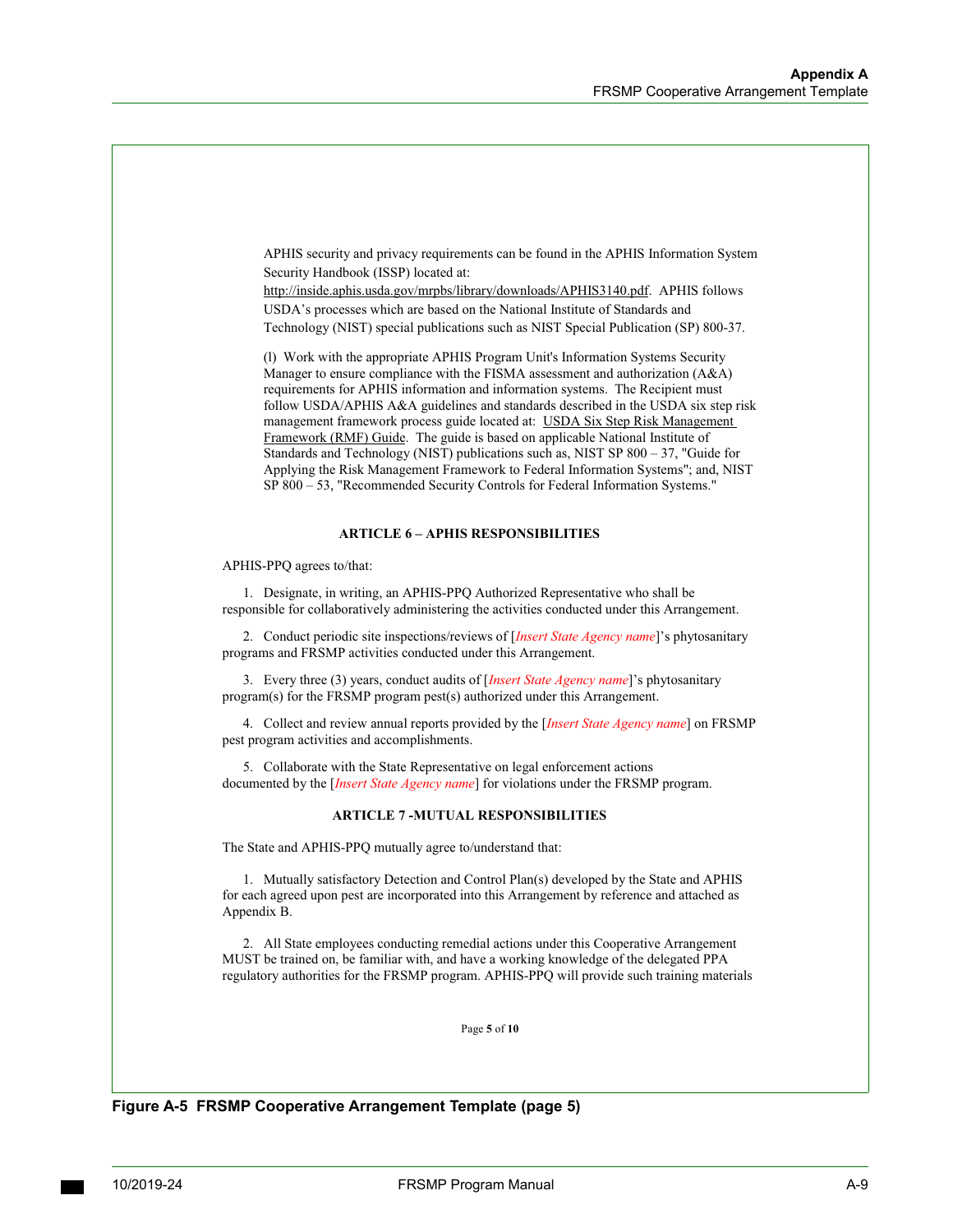necessary regarding the PPA, the applicable regulations and all additional information necessary for purposes of complying with the terms of this Arrangement. The State Representative and State employees acting under this Arrangement must use all training material provided by APHIS for purposes of conducting proper training under this Arrangement.

Page **6** of **10**

**Figure A-6 FRSMP Cooperative Arrangement Template (page 6)**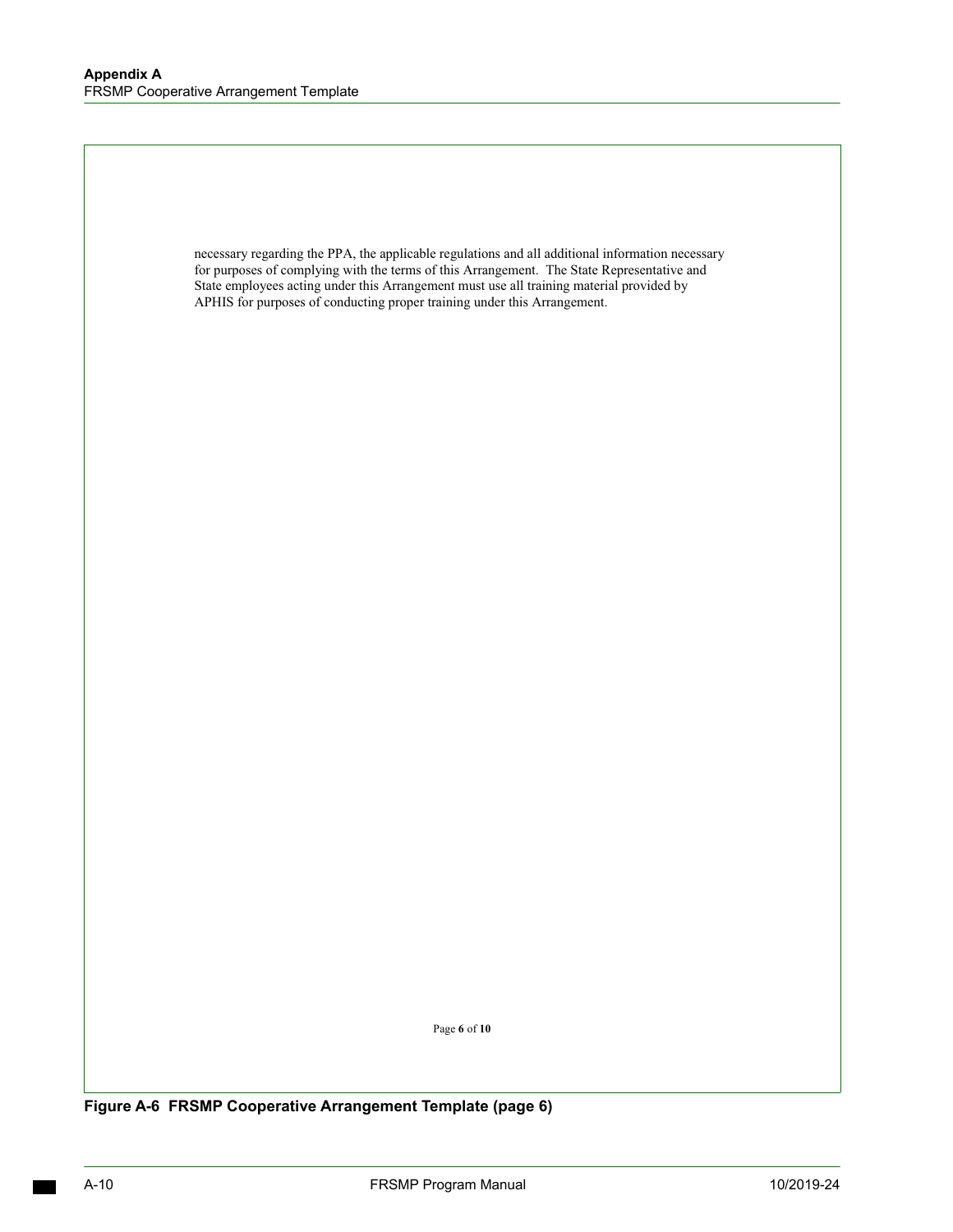### **ARTICLE 8 - DATA SHARING AND RESPONSIBILITIES**

1. Data to be Shared: The Parties to this Arrangement agree to provide plant protection and quarantine data to each other. The data to be provided to each Party by the other Party includes, but is not limited to, plant protection and quarantine surveys, diagnostic information, detection activities, inspection reports, and pest interception data. Each Party is responsible for transmitting the provided data to its own authorized employees, cooperators, and contractors as applicable and necessary, in order to carry out responsibilities under their respective plant health authorities. Each Party agrees that it will ensure, to the extent provided by applicable laws and regulations, that data provided by the other party is not released to anyone that is not authorized to receive it.

2. Data Utilization: The Parties agree that the provided data will only be used in the administration and enforcement of each Party's respective plant health laws and regulations. Data provided by the parties under this Cooperative Arrangement may be used to ensure compliance with their respective plant health laws and regulations; to respond to domestic plant pest and disease emergencies, interceptions, and trace backs; to enhance delivery of pest exclusionary programs and activities; to support pest surveying activities; to develop quarantines and other appropriate measures for pest management and mitigation; to implement or improve international pre-clearance and/or pest eradication programs and activities, pest risk assessments, phytosanitary trade support, and the issuance of plant protection and quarantine permits; and to develop, in cooperation with Federal research agencies, new and improved methods, techniques and procedures for use in cooperative plant protection and quarantine programs and activities. Each party agrees that it will ensure that the provided data is used only for purposes specified in this Arrangement and only in a manner consistent with the provisions of the Plant Protection Act.

3. Data Restrictions: The State agrees and acknowledges that the data provided by APHIS pursuant to this Cooperative Arrangement is solely APHIS data and as such is or may be subject to the confidentiality provisions of Section 1619 of the Food, Conservation, and Energy Act of 2008, 7 USC § 8791, (Section 1619) and the Privacy Act of 1974 and also agrees to safeguard such confidentiality and prohibit any unauthorized access to the data provided by APHIS as required by Section 1619. The State further agrees and acknowledges that if Section 1619 does apply to some or all of the APHIS provided data, that pursuant to Section 1619, the State is bound to and will comply with Section 1619 (copy attached as Appendix C) and related APHIS guidance. The State understands that it may not release any of the data provided by APHIS since it is Federal Government data and it agrees to refer any and all requests for the data provided by APHIS, not otherwise authorized to be released under this Cooperative Arrangement and applicable Federal laws and regulations, to:

> USDA, APHIS Legislative and Public Affairs Freedom of Information and Privacy Act Office 4700 River Rd. Unit 50, Riverdale, MD 20737 Telephone: (301) 851-4102

> > Page **7** of **10**

**Figure A-7 FRSMP Cooperative Arrangement Template (page 7)**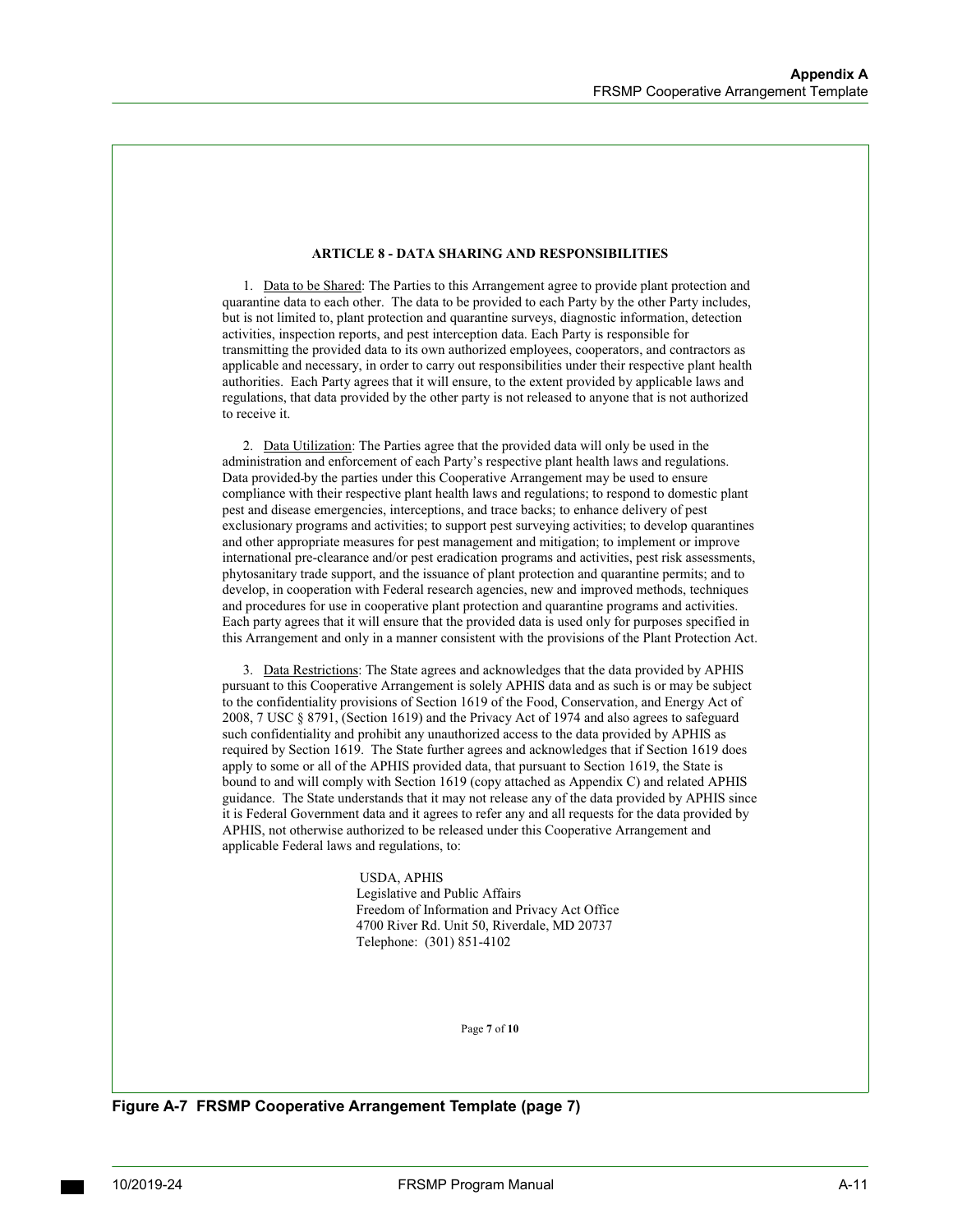Additionally, the State agrees that it will, if requested by APHIS, enter into a separate written Arrangement with APHIS to protect from release or disclosure any data provided by APHIS that is subject to Section 1619.

### **ARTICLE 9 – STATEMENT OF NO FINANCIAL OBLIGATION**

1. This Arrangement defines the basis on which the Parties will cooperate, and does not constitute a financial obligation or serve as a basis for incurring expenditures. Each Party is solely responsible for providing all salaries, equipment, and other requirements and needs for its respective employees and must handle and expend its own funds. Any and all expenditures from Federal funds by APHIS made in conformity with activities conducted under this Arrangement must be in compliance with USDA rules and regulations, and in each instance based upon appropriate financial documentation. Expenditures made by the *[Insert State Agency name]* will be in accordance with its laws and regulations.

2. The responsibilities assumed by each of the cooperating Parties are contingent upon funds being available from which the expenditures legally may be made.

3. Activities conducted under this Cooperative Arrangement that may result in exchange, transfer, reimbursement, off-setting, or any other means of moving funds from one Party to the other are not authorized under the terms of this Arrangement. All such activities shall be documented and supported by separate financial documentation in compliance with all applicable Federal and State laws and regulations.

4. This Arrangement and any continuation thereof shall be contingent upon the availability of funds appropriated by the Congress of the United States. It is understood and agreed that any monies allocated for purposes covered by this Arrangement shall be expended in accordance with its terms and the manner prescribed by the fiscal regulations and/or administrative policies of the party making the funds available.

#### **ARTICLE 10 - LIMITATIONS OF AUTHORITY**

Authority conveyed under this Arrangement authorizing Federal collaborator status is limited to the pests identified in Appendix A of this Cooperative Arrangement and the attached Detection and Control Plan(s) in Appendix B. If other pests are intercepted, the State agrees not to act under this conveyed Federal authority and will notify APHIS-PPQ to determine if Federal action is necessary and appropriate.

### **ARTICLE 11** - **NO PRIVATE RIGHT OF ACTION CREATED**

This intra-governmental Cooperative Arrangement is not intended to and does not create or confer any rights, privileges, or benefits for any private person or party.

Page **8** of **10**

**Figure A-8 FRSMP Cooperative Arrangement Template (page 8)**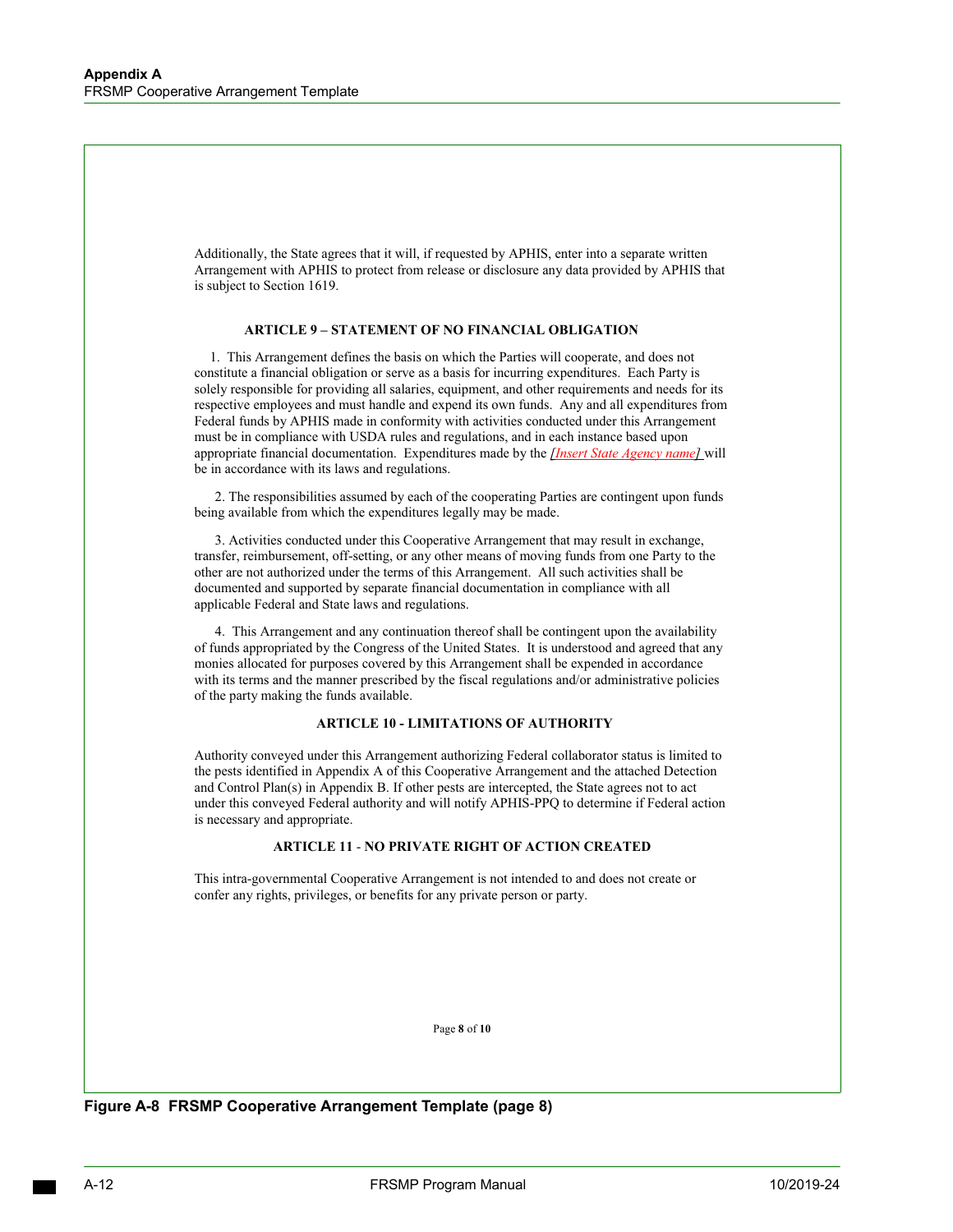### **ARTICLE 12- LIABILITIES**

APHIS assumes no liability for any actions or activities conducted by a State and its employees under this Cooperative Arrangement except to the extent the recourse or remedies are provided by Congress under the Federal Tort Claims Act (28 U.S.C. 1346(b), 2401(b), 2671-2680).

### **ARTICLE 13 - SEVERABILITY CLAUSE**

Nothing in this Cooperative Arrangement is intended to conflict with current laws or regulations or the directives of USDA. If a term of this Arrangement is inconsistent with such authority, then that term shall be invalid, but the remaining terms and conditions of this agreement shall remain in full force and effect.

### **ARTICLE 14 – MISCELLANEOUS**

1. The Parties to this Cooperative Arrangement shall comply with all Federal statutes, regulations, and directives relating to nondiscrimination and that may apply to the cooperative activities conducted under the auspices of this Arrangement.

2. No member of or delegate to Congress or resident commissioner shall be admitted to any share or part of this Arrangement or to any benefit to arise there from, unless it be made with a corporation for its general benefit.

### **ARTICLE 15 – DURATION AND AMENDMENTS**

This Cooperative Arrangement shall become effective upon the date of final signature, and shall remain in effect for 5 years. This Arrangement and its attached Appendices A and B may be modified, amended or renewed upon mutual agreement of the Parties in writing. State's requests for modification of a Detection and Control Plan in Appendix B shall be submitted, in writing, to APHIS-PPQ for consideration not less than 30 days in advance of the desired effective date, unless otherwise authorized by both Parties.

#### **ARTICLE 16 - TERMINATION**

State participation in the FRSMP Program may be terminated, effective immediately, if one of the following conditions occurs:

- 1. State requests to withdraw from the FRSMP program;
- 2. Failure to submit annual reports;
- 3. Failure to pass an APHIS-PPQ audit;
- 4. Failure to act within the limited delegated authority of the PPA;
- 5. Failure to restrict the limited delegated authority to FRSMP program pest(s); or
- 6. Any other violation(s) of this Arrangement.

Page **9** of **10**

**Figure A-9 FRSMP Cooperative Arrangement Template (page 9)**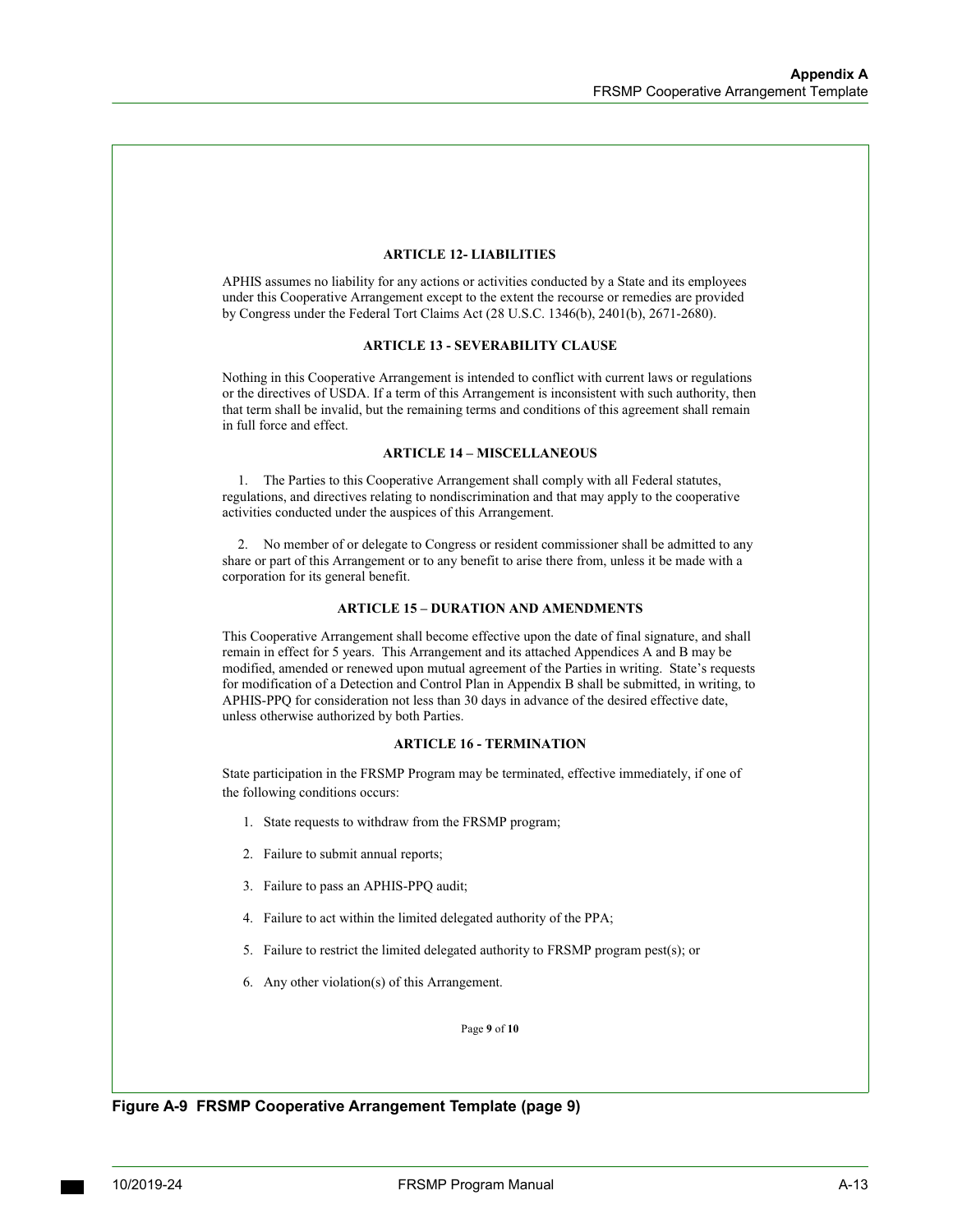| shall have no delegation of legal rights to appeal such decision.                                                          | Upon notice of termination by APHIS-PPQ Deputy Administrator, the State may request<br>reconsideration of the termination decision through the FRSMP Coordinator, with copy to their<br>designated APHIS contact. The final termination decision by APHIS-PPQ Deputy Administrator |
|----------------------------------------------------------------------------------------------------------------------------|------------------------------------------------------------------------------------------------------------------------------------------------------------------------------------------------------------------------------------------------------------------------------------|
| (Insert State Agency Name)                                                                                                 |                                                                                                                                                                                                                                                                                    |
| <b>Type Name/Title of Signatory</b>                                                                                        | Date                                                                                                                                                                                                                                                                               |
| UNITED STATES DEPARTMENT OF AGRICULTURE,<br>ANIMAL AND PLANT HEALTH INSPECTION SERVICE,<br>PLANT PROTECTION AND QUARANTINE |                                                                                                                                                                                                                                                                                    |
| <b>Type Name/Title of Signatory</b>                                                                                        | Date                                                                                                                                                                                                                                                                               |
|                                                                                                                            |                                                                                                                                                                                                                                                                                    |
|                                                                                                                            |                                                                                                                                                                                                                                                                                    |
|                                                                                                                            |                                                                                                                                                                                                                                                                                    |
|                                                                                                                            |                                                                                                                                                                                                                                                                                    |
|                                                                                                                            |                                                                                                                                                                                                                                                                                    |
|                                                                                                                            |                                                                                                                                                                                                                                                                                    |
|                                                                                                                            | Page 10 of 10                                                                                                                                                                                                                                                                      |

**Figure A-10 FRSMP Cooperative Arrangement Template (page 10)**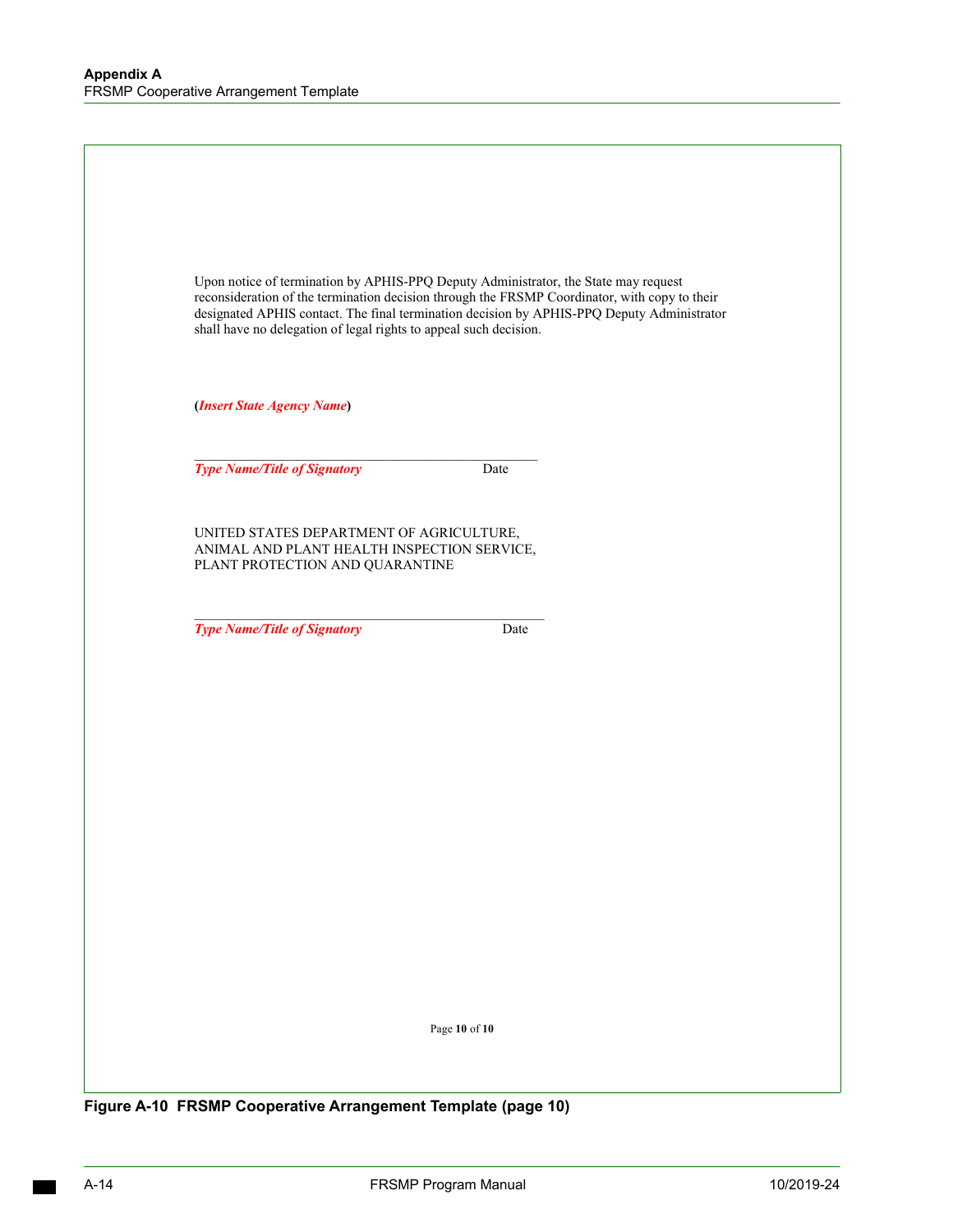## <span id="page-52-0"></span>**Statement of Work for Federal Collaborators**

### **Introduction**

Federal Collaborators are individuals who have specialized plant health skills that APHIS requires to complete specialized program activities, complete APHIS training, or perform APHIS-sanctioned duties. The Plant Protection Act of 2000 (PPA) authorizes the Secretary to cooperate with the States or political subdivisions thereof, domestic or international organizations or associations, and individuals to carry out the programs of the PPA. APHIS does not pay the Federal Collaborator a salary, but may compensate for travel and other expenses. The activities being performed may be covered by a Memorandum of Understanding, Cooperative Agreement, Cooperative Arrangement, work plan or other agreement instrument between APHIS and the State or Tribe. Assignments are characterized by requirements for a thorough working knowledge and alertness to potentially harmful pests and plants; the exercise of judgment and experience involved in the application and interpretation of rules, regulations, and laws in recommending or determining courses of action.

### **Duties**

The incumbent provides effective cooperation between parties to protect the nation's agricultural, horticultural, timber, plant, and other resources from damage caused by plant pests or noxious weeds. For example:

- 1. Defines roles and responsibilities of the parties in the inspection and monitoring of post-entry quarantine sites and the monitoring and enforcement of importer compliance with post-entry quarantine requirements.
- 2. Defines roles and responsibilities of the parties in the monitoring and enforcement of importer compliance with Federally Recognized State Managed Phytosanitary Program requirements.
- 3. Cooperatively participates in the performance of phytosanitary export certification of plant and plant products.
- 4. Establishes harmonized standards to control the spread of disease through State certification programs for seed potatoes.
- 5. Participates in PPQ Federal Pesticide Certification Plan to purchase and apply restricted use pesticides.
- 6. Participates in activities such as military preclearance, pest survey activities and weed eradication activities.

May perform in a temporary duty capacity duties similar to those described above in connection with Emergency Programs operations.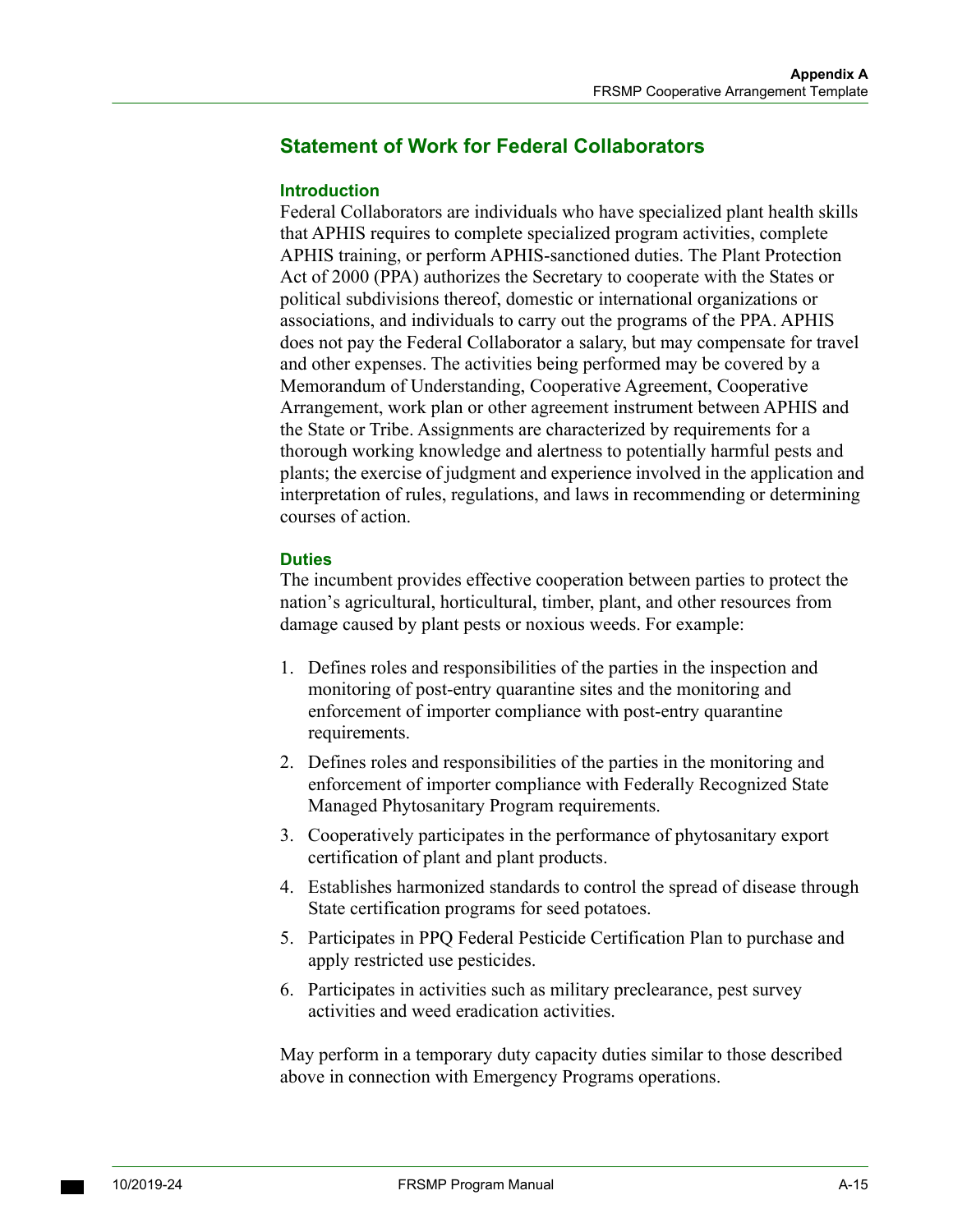The incumbent has wide latitude for planning and scheduling the assigned work. PPQ may review work by occasional spot checks, and review of work reports submitted by the incumbent.

Interagency contacts typically include the staff officers, and pest management professionals within PPQ. Contacts also include officials in other Federal agencies, State, County, Tribal, and local officials, extension personnel, high ranking State department and agricultural administrators, organized farm groups, individual farm owners, cooperators, stakeholders, contractors, and others in similar positions in related agencies or in private groups.

### **Other Considerations**

Authorities for this position are 5 CFR 213.2012(k), 5 CFR 213.104 and 7 USC 2225.

(This statement of work cites the primary and typical but not all-inclusive duties of the position.)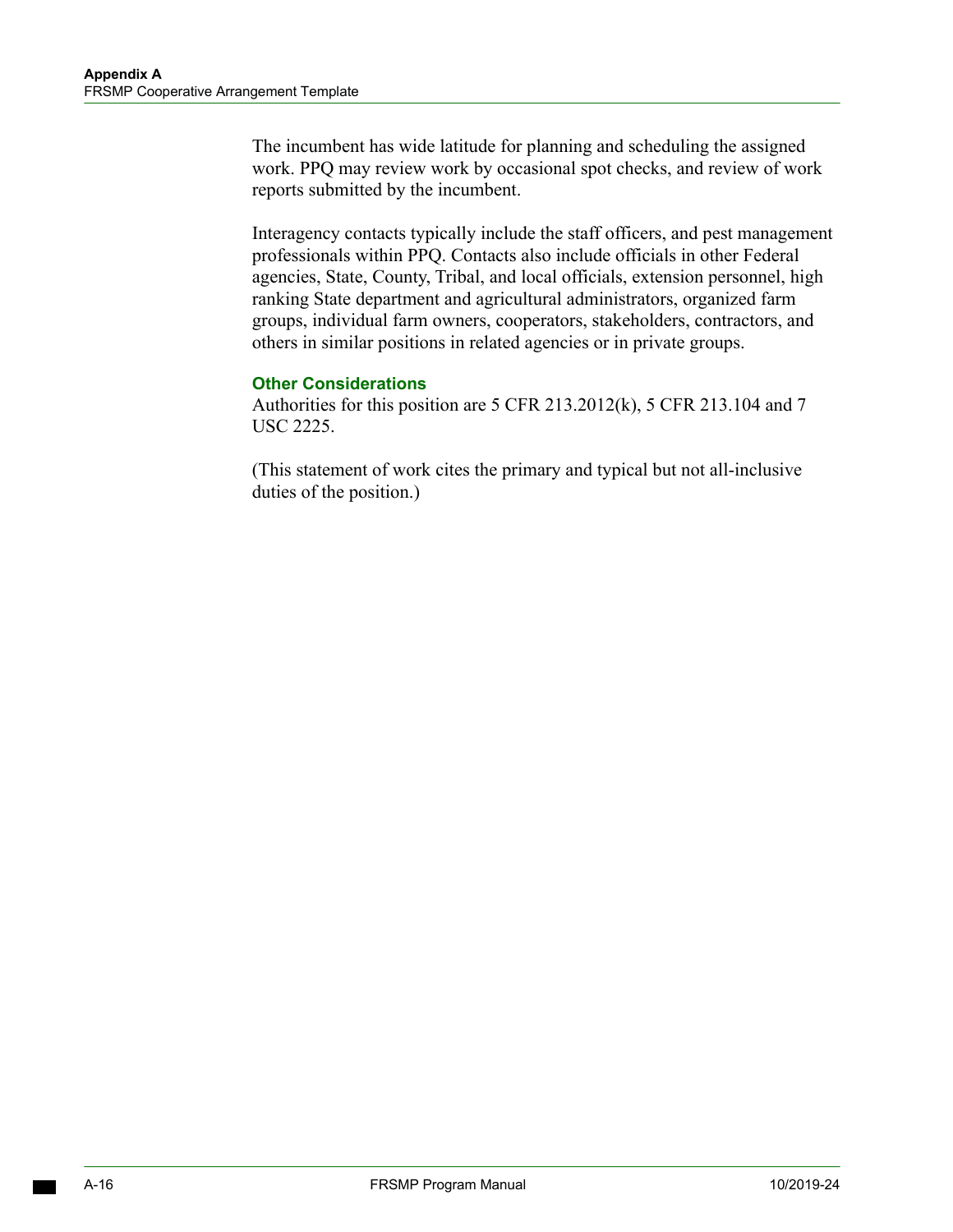# <span id="page-54-0"></span>**PPQ Form 518, Report of Violation**

| According to the Paperwork Reduction Act of 1995, an agency may not conduct or sponsor, and a person is not required to respond to, a collection<br>of information unless it displays a valid OMB control number. The valid OMB control number for this information collection is 0579-0088. The time<br>required to complete this information collection is estimated to average 1 hour per response, including the time for reviewing instructions, searching<br>existing data sources, gathering and maintaining the data needed, and completing and reviewing the collection of information. |                                                                                                                                                      | <b>OMB Approved</b><br>0579-0088<br>EXP: 02/2020                            |
|--------------------------------------------------------------------------------------------------------------------------------------------------------------------------------------------------------------------------------------------------------------------------------------------------------------------------------------------------------------------------------------------------------------------------------------------------------------------------------------------------------------------------------------------------------------------------------------------------|------------------------------------------------------------------------------------------------------------------------------------------------------|-----------------------------------------------------------------------------|
| <b>U.S. DEPARTMENT OF AGRICULTURE</b><br>ANIMAL AND PLANT HEALTH INSPECTION SERVICE                                                                                                                                                                                                                                                                                                                                                                                                                                                                                                              | <b>VIOLATION NO.</b>                                                                                                                                 |                                                                             |
| PLANT PROTECTION AND QUARANTINE<br><b>REPORT OF VIOLATION</b>                                                                                                                                                                                                                                                                                                                                                                                                                                                                                                                                    | 1. DATE VIOLATION DISCOVERED                                                                                                                         | 2. VIOLATED REGULATION OR COMPLIANCE<br><b>AGREEMENT</b>                    |
| 3. WHERE INTERCEPTED (city or port, and state; also county if<br>domestic)                                                                                                                                                                                                                                                                                                                                                                                                                                                                                                                       | 4. ORIGIN OF ARTICLE (include county, if<br>domestic)                                                                                                |                                                                             |
| 5. ARTICLE MOVED IN VIOLATION OF<br><b>REGULATIONS</b>                                                                                                                                                                                                                                                                                                                                                                                                                                                                                                                                           | 6. IDENTITY OF ARTICLE (Serial No., Waybill No., Description,<br>etc.)                                                                               |                                                                             |
| 7. NAME AND BUSINESS ADDRESS OF VIOLATOR (shipper, caterer, cleaner, garbage handler,<br>servicing agent, broker, ship's agent, etc. Identify which.)                                                                                                                                                                                                                                                                                                                                                                                                                                            | 8. VIOLATOR HAD<br>COMPLIANCE<br>$\Box$ YES<br>AGREEMENT?<br>9. IF NO, WAS VIOLATOR AWARE OF REGULATION?<br>I YES<br>IF "YES,"HOW INFORMED AND WHEN? | PERMIT?<br>YES<br>$\blacksquare$ NO<br>$\Box$ NO<br>$\vert$ NO<br>I UNKNOWN |
| 10. NAME AND BUSINESS ADDRESS OF<br>CARRIER                                                                                                                                                                                                                                                                                                                                                                                                                                                                                                                                                      | 11. WAS CARRIER AWARE OF REGULATION?<br>I YES<br>IF "YES," HOW INFORMED AND WHEN?                                                                    | $\Box$ NO<br>UNKNOWN                                                        |
| 12. IDENTITY OF CARRIER<br>PLANE AIRCRAFT NUMBER<br><b>FLIGHT NUMBER</b>                                                                                                                                                                                                                                                                                                                                                                                                                                                                                                                         | 13. NAME AND BUSINESS ADDRESS OF CONSIGNEE                                                                                                           |                                                                             |
| SHIP FLAG<br><b>NAME</b>                                                                                                                                                                                                                                                                                                                                                                                                                                                                                                                                                                         |                                                                                                                                                      |                                                                             |
| ROAD VEHICLE LICENSE NUMBER                                                                                                                                                                                                                                                                                                                                                                                                                                                                                                                                                                      |                                                                                                                                                      |                                                                             |
| 14. DISPOSITION OF PEST RISK (i.e., articles named in Item 5 were fumigated, destroyed,<br>etc.)                                                                                                                                                                                                                                                                                                                                                                                                                                                                                                 |                                                                                                                                                      |                                                                             |
| 15. REMARKS (attach additional sheet, if needed)                                                                                                                                                                                                                                                                                                                                                                                                                                                                                                                                                 |                                                                                                                                                      |                                                                             |
|                                                                                                                                                                                                                                                                                                                                                                                                                                                                                                                                                                                                  |                                                                                                                                                      |                                                                             |
| 16. VIOLATOR OR CARRIER'S STATEMENT OF VIOLATION (attach additional sheet, if needed. Identify who gave<br>statement.)                                                                                                                                                                                                                                                                                                                                                                                                                                                                           |                                                                                                                                                      |                                                                             |
| 17. OFFICER'S STATEMENT: The officer must attach a detailed, signed, and dated statement stating how the action violated the regulations or compliance agreement cited in Item 2. It must fully<br>describe the facts of the violation from discovery through disposition of pest risk including when, who, what, and where.                                                                                                                                                                                                                                                                     |                                                                                                                                                      |                                                                             |
| 18. SIGNATURE OF INITIATING OFFICER<br>UNIT                                                                                                                                                                                                                                                                                                                                                                                                                                                                                                                                                      | 19. PRINTED NAME OF OFFICER AND WORK                                                                                                                 | 20. DATE REPORT COMPLETED                                                   |
| 21. OFFICER IN CHARGE COMMENTS (attach additional sheet, if needed)                                                                                                                                                                                                                                                                                                                                                                                                                                                                                                                              |                                                                                                                                                      |                                                                             |
| LIST PREVIOUS VIOLATIONS                                                                                                                                                                                                                                                                                                                                                                                                                                                                                                                                                                         |                                                                                                                                                      |                                                                             |
|                                                                                                                                                                                                                                                                                                                                                                                                                                                                                                                                                                                                  |                                                                                                                                                      |                                                                             |
| <b>RECOMMENDATIONS</b>                                                                                                                                                                                                                                                                                                                                                                                                                                                                                                                                                                           |                                                                                                                                                      |                                                                             |

**Figure A-11 Example of PPQ Form 518, Report of Violation**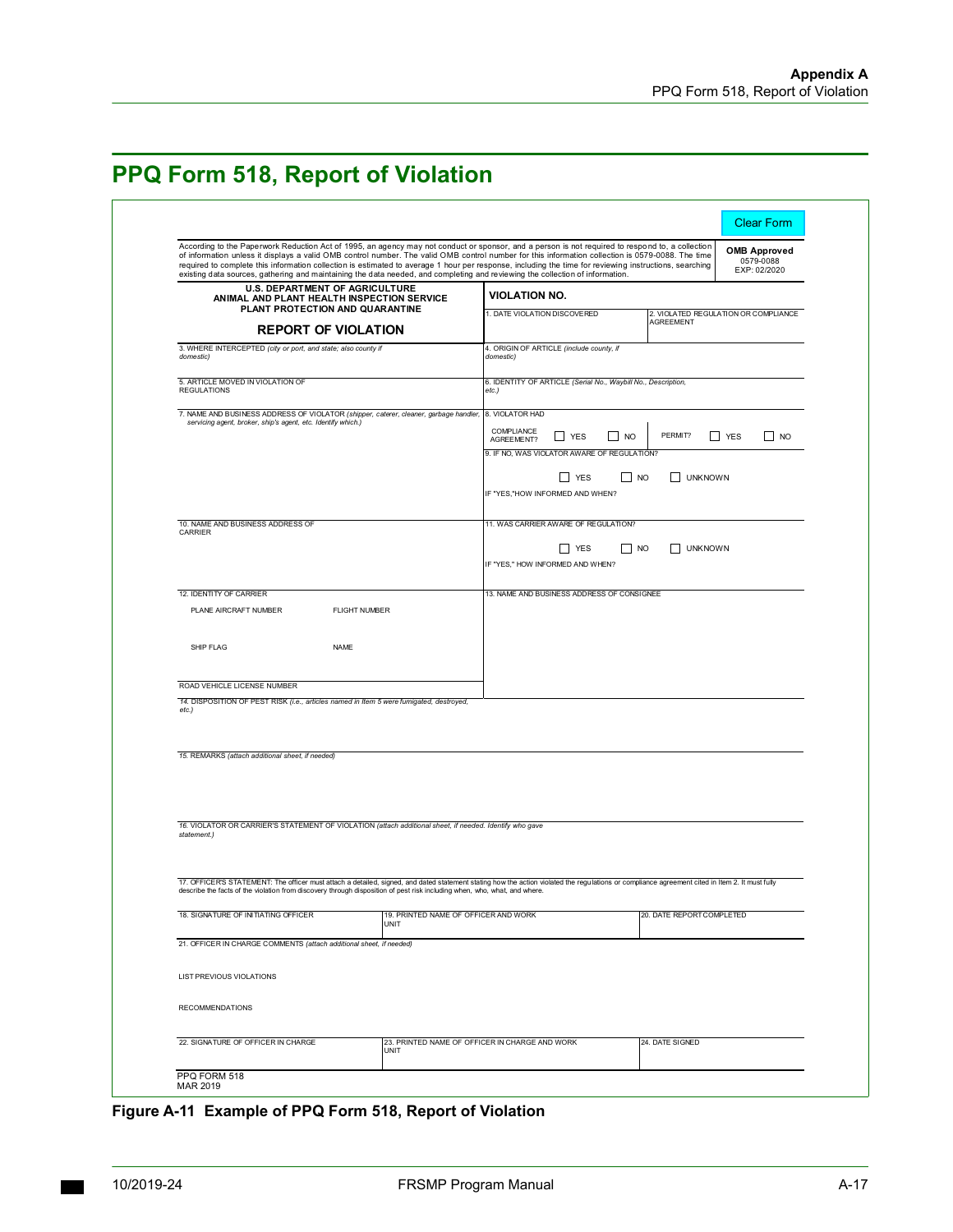<span id="page-55-0"></span>

|  |  |  | <b>PPQ Form 523, Emergency Action Notification</b> |
|--|--|--|----------------------------------------------------|
|  |  |  |                                                    |

| U.S. DEPARTMENT OF AGRICULTURE                                                                                                                                                                                                                                                                                                  | SERIAL NO.                                                                    |                       |
|---------------------------------------------------------------------------------------------------------------------------------------------------------------------------------------------------------------------------------------------------------------------------------------------------------------------------------|-------------------------------------------------------------------------------|-----------------------|
| ANIMAL AND PLANT HEALTH INSPECTION SERVICE<br>PLANT PROTECTION AND QUARANTINE                                                                                                                                                                                                                                                   | 1. PPQ LOCATION                                                               | 2. DATE ISSUED        |
| <b>EMERGENCY ACTION NOTIFICATION</b>                                                                                                                                                                                                                                                                                            |                                                                               |                       |
| 3. NAME AND QUANTITY OF ARTICLE(S)                                                                                                                                                                                                                                                                                              | 4. LOCATION OF ARTICLES                                                       |                       |
|                                                                                                                                                                                                                                                                                                                                 | 5. DESTINATION OF ARTICLES                                                    |                       |
| 6. SHIPPER                                                                                                                                                                                                                                                                                                                      | 7. NAME OF CARRIER                                                            |                       |
|                                                                                                                                                                                                                                                                                                                                 | 8. SHIPMENT ID NO.(S)                                                         |                       |
| 9. OWNER/CONSIGNEE OF ARTICLES                                                                                                                                                                                                                                                                                                  | 10. PORT OF LADING                                                            | 11. DATE OF ARRIVAL   |
| Name:                                                                                                                                                                                                                                                                                                                           | 12. ID OF PEST(S), NOXIOUS WEEDS, OR ARTICLE(S)                               |                       |
| Address:                                                                                                                                                                                                                                                                                                                        |                                                                               |                       |
|                                                                                                                                                                                                                                                                                                                                 | 12a. PEST ID NO.                                                              | 12b. DATE INTERCEPTED |
|                                                                                                                                                                                                                                                                                                                                 | 13. COUNTRY OF ORIGIN                                                         | 14. GROWER NO.        |
| PHONE NO.<br>FAX NO.                                                                                                                                                                                                                                                                                                            | 15. FOREIGN CERTIFICATE NO.                                                   |                       |
| TAX ID NO.<br>SS NO.                                                                                                                                                                                                                                                                                                            | 15a. PLACE ISSUED                                                             | 15b. DATE             |
|                                                                                                                                                                                                                                                                                                                                 |                                                                               |                       |
| AFTER RECEIPT OF THIS NOTIFICATION, ARTICLES AND/OR CARRIERS HEREIN DESIGNATED MUST NOT BE MOVED EXCEPT AS DIRECTED BY<br>AN AGRICULTURE OFFICER. THE LOCAL OFFICER MAY BE CONTACTED AT:<br>16. ACTION REQUIRED<br>TREATMENT:<br>RE-EXPORTATION:                                                                                |                                                                               |                       |
| <b>DESTRUCTION:</b>                                                                                                                                                                                                                                                                                                             |                                                                               |                       |
| OTHER:                                                                                                                                                                                                                                                                                                                          |                                                                               |                       |
| Should the owner or owner's agent fail to comply with this order within the time specified below, USDA is authorized to recover from the owner or<br>agent cost of any care, handling, application of remedial measures, disposal, or other action incurred in connection with the remedial action,<br>destruction, or removal. |                                                                               |                       |
| 17. AFTER RECEIPT OF THIS NOTIFICATION COMPLETE SPECIFIED ACTION 18. SIGNATURE OF OFFICER:<br>WITHIN (Specify No. Hours or No. Days):                                                                                                                                                                                           |                                                                               |                       |
|                                                                                                                                                                                                                                                                                                                                 | ACKNOWLEDGMENT OF RECEIPT OF EMERGENCY ACTION NOTIFICATION                    |                       |
| SIGNATURE AND TITLE:                                                                                                                                                                                                                                                                                                            | I hereby acknowledge receipt of the foregoing notification.<br>DATE AND TIME: |                       |
|                                                                                                                                                                                                                                                                                                                                 | 19. REVOCATION OF NOTIFICATION                                                |                       |
| <b>ACTION TAKEN:</b>                                                                                                                                                                                                                                                                                                            |                                                                               |                       |

**Figure A-12 Example of PPQ Form 523, Emergency Action Notification**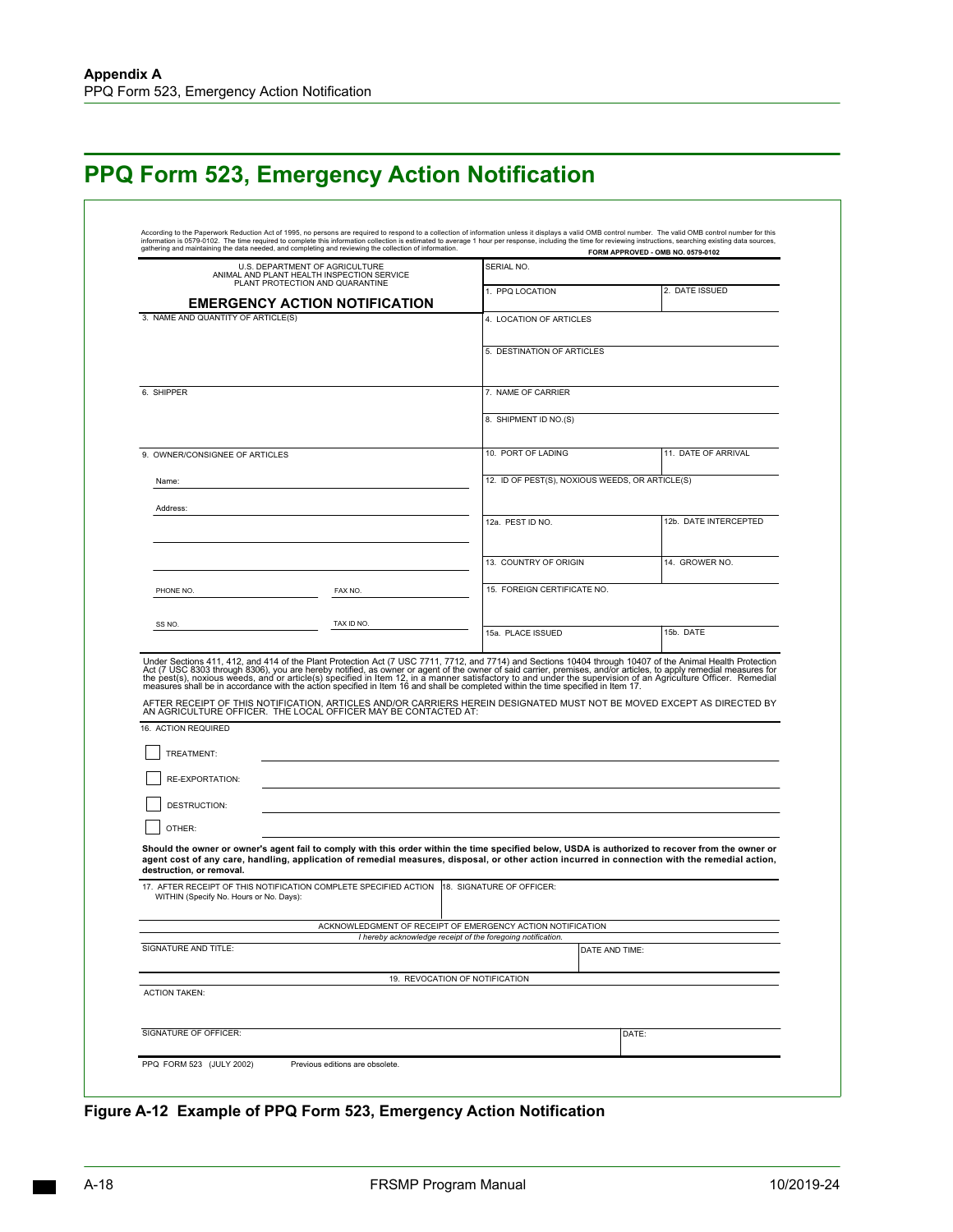# **Appendix**

# B **Appendix B**

*Federally Recognized State Managed Phytosanitary Programs/Links to State Program Websites*

# **Links**

Potato/Tomato Psyllid, *Bactericera cockerelli* [\(www.freshfromflorida.com/](www.freshfromflorida.com/frsmp) [frsmp\)](www.freshfromflorida.com/frsmp)

Bagrada Bug, *Bagrada hilaris* [\(www.freshfromflorida.com/frsmp\)](www.freshfromflorida.com/frsmp)

Allium leafminer, *Phytomyza gymnostoma*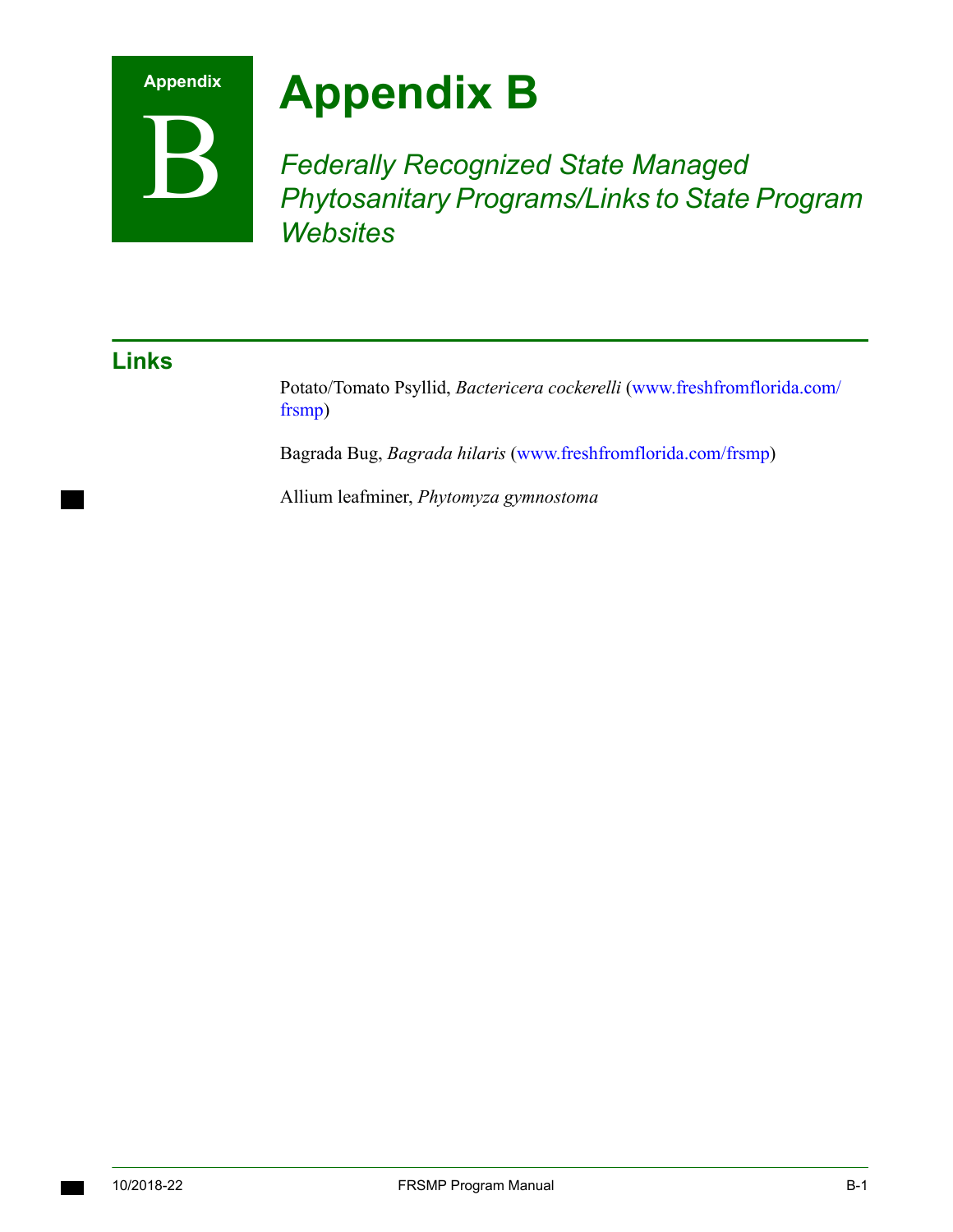**Appendix B** Links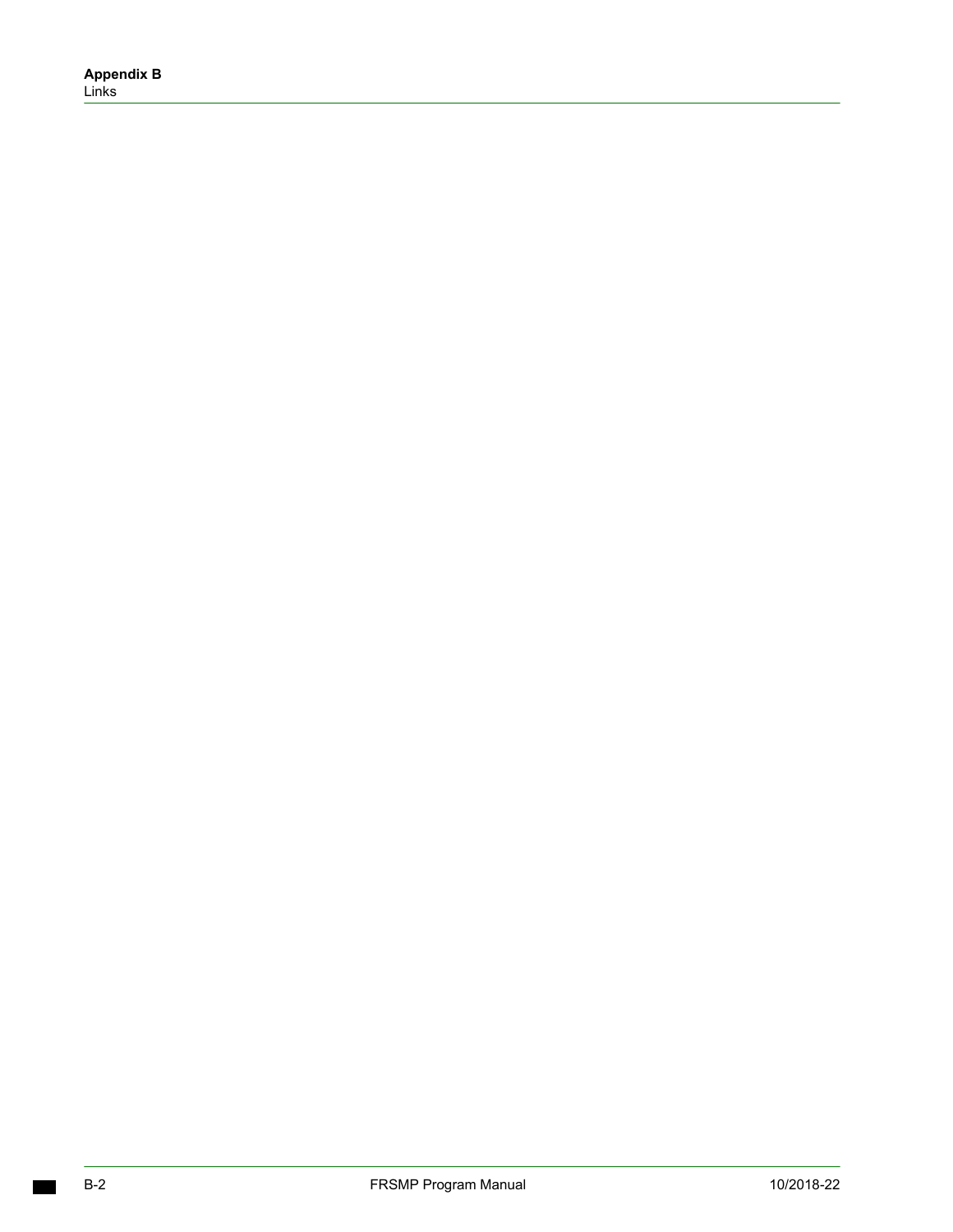### **Appendix**

# C **Appendix C**

# *Official Control Advisory Panel Charter*

## **Contents**

[Article I—Preamble](#page-58-0) **C-1** [Article II—Definitions](#page-60-0) **C-3** [Article III—Purpose](#page-60-1) **C-3** [Article IV—PPQ Policy for Recognizing State Managed Phytosanitary](#page-61-0)  [Programs](#page-61-0) **C-4** [Article V— Panel Members](#page-61-1) **C-4** [Section 1. Panel Members](#page-61-2) **C-4** [Section 2. General Duties](#page-62-2) **C-5** [Section 3. Eligibility](#page-62-3) **C-5** [Section 4. Officer Designated Alternates](#page-62-4) **C-5** [Article VI—Operations](#page-62-0) **C-5** [Article VII—Meetings](#page-62-1) **C-5** [Article VIII—Quorum](#page-63-0) **C-6** [Decision Making](#page-63-2) **C-6** [Last Revision](#page-63-1) **C-6**

## <span id="page-58-0"></span>**Article I—Preamble**

APHIS-PPQ's Federally Recognized State Managed Phytosanitary Program (FRSMP) is an administrative mechanism that addresses the application of phytosanitary procedures for plant pests that are not widely distributed in the country and that APHIS-PPQ does not regulate. It includes "Official Control" which the International Plant Protection Convention (IPPC) defines as "the active enforcement of mandatory phytosanitary regulations and the application of mandatory phytosanitary procedures with the objective of eradication or containment of quarantine pests or for the management of regulated non quarantine pests." The FRSMP Program also applies to State managed exclusion programs when an endangered State protects itself from the domestic introduction of a pest established in another state.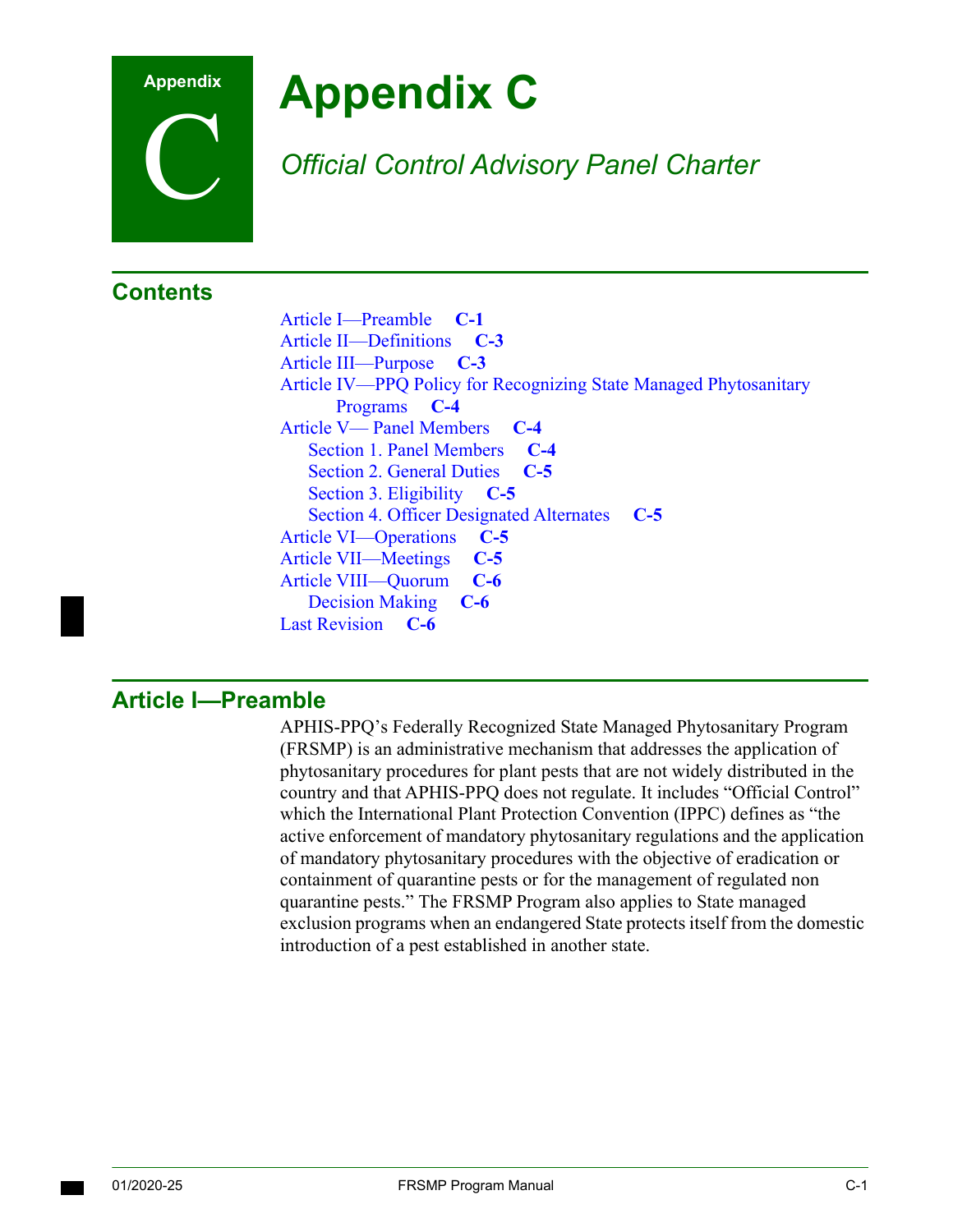As a member of the [World Trade Organization \(WTO\)](http://www.wto.org/) the U.S. agrees to observe the provisions of WTO agreements, including the [Agreement on the](http://www.wto.org/english/tratop_e/sps_e/spsagr_e.htm)  [Application of Sanitary and Phytosanitary Measures \(the SPS Agreement\)](http://www.wto.org/english/tratop_e/sps_e/spsagr_e.htm). APHIS-PPQ is the U.S. Agency with primary responsibility for the implementation of phytosanitary measures. As such, PPQ is also responsible for provisions of the Agreement related to phytosanitary measures, including those implemented in the U.S. by other than the national government. PPQ's role in this regard is to ensure that these entities comply with relevant provisions of the Agreement and do not take measures which are, directly or indirectly, inconsistent with the provisions of the Agreement. Further clarification of the role of PPQ under the SPS Agreement is provided by the [International Plant Protection Convention \(IPPC\)](https://www.ippc.int/) and associated international standards. The IPPC is specifically identified by the SPS Agreement as holding the responsibility for standard setting associated with phytosanitary measures.

Under the IPPC's International Standards for Phytosanitary Measures [\(ISPM\)](https://www.ippc.int/publications/glossary-phytosanitary-terms)  [No. 5,](https://www.ippc.int/publications/glossary-phytosanitary-terms) Supplement No.1, a national government or a National Plant Protection Organization (NPPO) should establish or recognize Official Control under appropriate legislative authority. The national government or NPPO should perform, manage, supervise, or at minimum, audit/review the Official Control program and ensure its enforcement. Agencies other than the NPPO may be responsible for aspects of official control programs, and certain aspects of official control programs may be the responsibility of sub-national authorities.

In furtherance of APHIS-PPQ's commitment to [ISPM No. 5](https://www.ippc.int/publications/glossary-phytosanitary-terms) and the [WTO SPS](http://www.wto.org/english/tratop_e/sps_e/spsagr_e.htm)  [Agreement](http://www.wto.org/english/tratop_e/sps_e/spsagr_e.htm), the Agency has worked cooperatively with the plant pest regulatory agencies of each of the States and Territories, as well as the [National](http://www.nationalplantboard.org/)  [Plant Board \(NPB\)](http://www.nationalplantboard.org/), to develop guidelines for the Agency's recognition of State-level phytosanitary management activities, such as State-managed official control programs in conformity with international guidelines. In support of this effort, APHIS-PPQ has established the Official Control Advisory Panel (OCAP) to identify, maintain, and, when necessary, update criteria used by the Agency and States to determine which pests are appropriate for the FRSMP Program and whether State-level actions are sufficient to be recognized by the Agency in its capacity as NPPO. To that end, this Charter establishes the purpose and associated roles and responsibilities of the OCAP in support of the Federally Recognized State Managed Phytosanitary Program.

This Charter is a living document that is open for revision as determined necessary by OCAP consensus.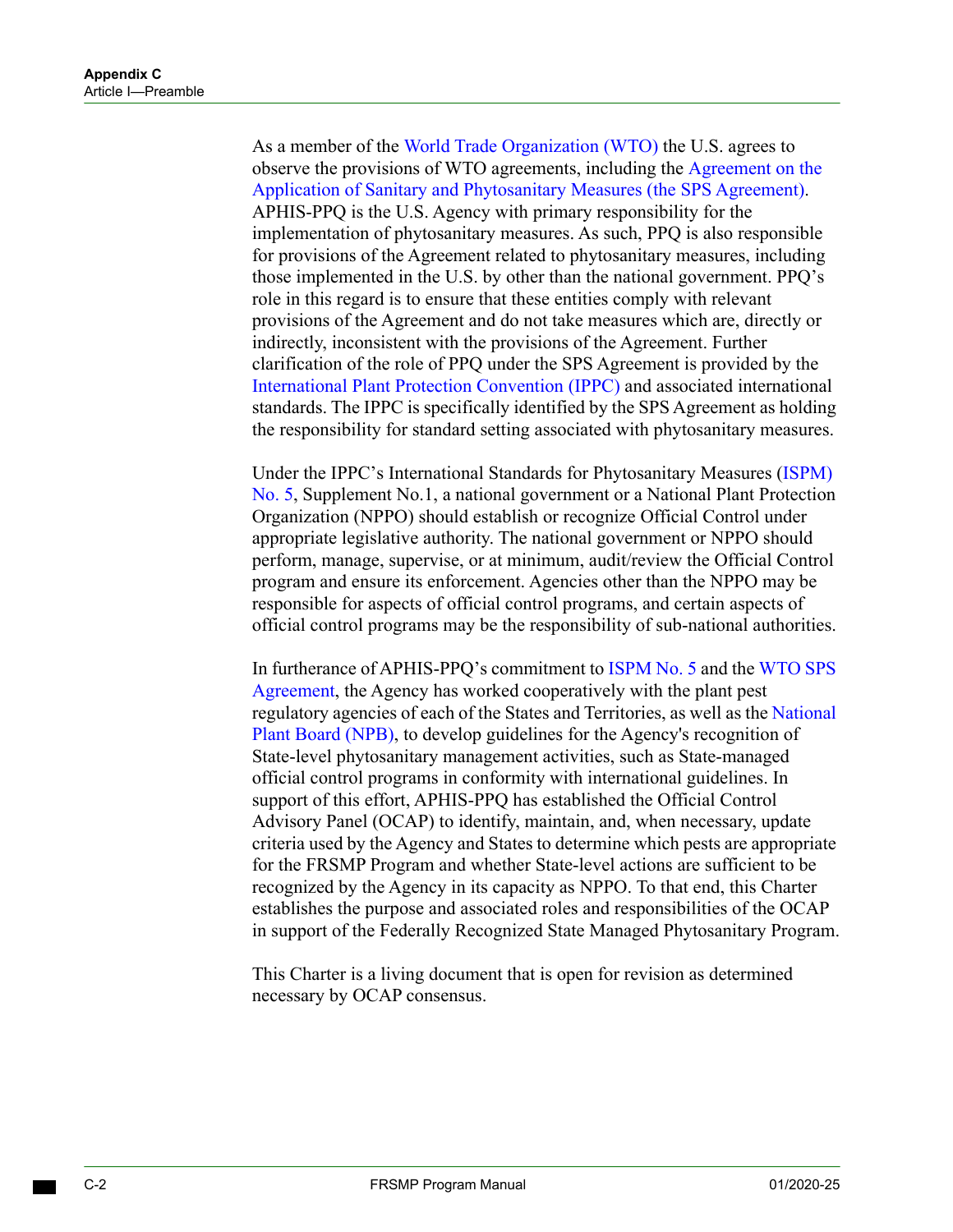## <span id="page-60-0"></span>**Article II—Definitions**

**Official Control.** The active enforcement of mandatory phytosanitary regulations and the application of mandatory phytosanitary procedures with the objective of eradication or containment of quarantine pests or for the management of regulated non-quarantine pests [\[ISPM No. 5](https://www.ippc.int/publications/glossary-phytosanitary-terms)].

**Quarantine Pest.** A pest of potential economic importance to the area endangered thereby and not yet present there, or present but not widely distributed and being officially controlled [FAO, 1990; revised FAO, 1995; IPPC 1997].

**Regulated Non-Quarantine Pest.** A non-quarantine pest whose presence in plants for planting affects the intended use of those plants with an economically unacceptable impact and which is therefore regulated within the territory of the importing contracting party [IPPC 1997].

**Sponsor.** Individual or entity that organizes and is committed to the development of a product, program or project [BusinessDictionary.com]. For the FRSMP Program, the sponsor is responsible for coordinating and leading communication and planning among interested SPROs. The initiating SPRO may sponsor the final petition or defer that role to another participating SPRO. The sponsoring State will be identified in the title of the program - i.e. The Federally Recognized State Managed Phytosanitary Program for "Pest A" Sponsored by the State of "B."

## <span id="page-60-1"></span>**Article III—Purpose**

To obtain the designation as an FRSMP program, a State or States have the option to petition APHIS-PPQ to recognize their established or proposed Statemanaged phytosanitary program targeting a plant pest or pests that are not regulated at the Federal level. The OCAP will develop and use technical criteria to evaluate petitions from States requesting Federal recognition of State managed phytosanitary programs for plant pests and make the appropriate determination based upon the merits of the petition.

Specifically, the OCAP will:

- Develop and maintain criteria for recognizing a State-managed phytosanitary program
- Assess the technical feasibility of each petition for recognition of State managed phytosanitary programs
- Identify, as necessary, points within the petition where the National Coordinator for Official Control must seek clarification or revisions from sponsoring State in order to appropriately evaluate the petition's merits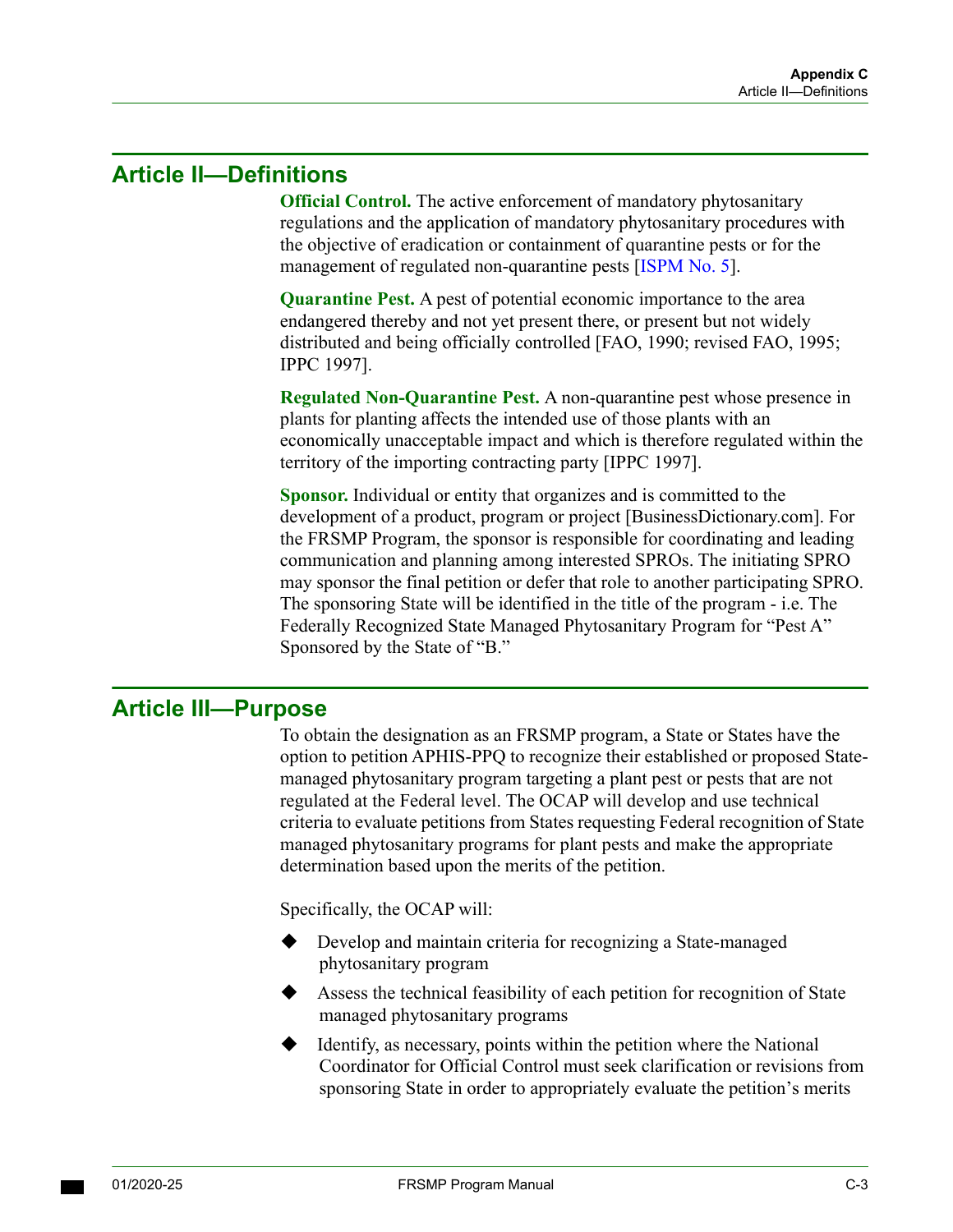- Recommend approval or denial of the petition to the PPQ Deputy Administrator through the Assistant Deputy Administrator for Emergency and Domestic Programs
- Convene OCAP and experts to evaluate new information associated with existing State phytosanitary programs to determine if the program remains valid or needs to be altered or terminated
- Determine equivalent action at ports of entry relative to phytosanitary requirements for interstate commerce
- Describe State's specific program reporting requirements relative to approved maintenance program

# <span id="page-61-0"></span>**Article IV—PPQ Policy for Recognizing State Managed Phytosanitary Programs**

To implement a formal Federal recognition program for State managed Phytosanitary Programs, PPQ intends to accept petitions from the State(s), review the petitions, and make decisions-in consultation with the petitioning State(s)-based on established criteria and standards. If PPQ federally recognizes the State's program, PPQ will continue to take action at the U.S. ports of entry for such pests associated with commodities destined to the affected State(s). PPQ will also continue to take action on pests that are under consideration for state managed phytosanitary programs until 1) PPQ in consultation with relevant States has determined that a phytosanitary program is unnecessary or impossible; 2) PPQ and States have agreed that it is not feasible to establish and maintain a program; or 3) States have expressed no interest in continuing a program.

# <span id="page-61-1"></span>**Article V— Panel Members**

### <span id="page-61-2"></span>**Section 1. Panel Members**

The panel members shall consist of designees as follows:

- 1. Ad hoc members e.g. former OCAP members
- 2. Field Operations Representative (National Operations Manager)
- 3. National Coordinator for Official Control
- 4. National Identification Services Director or unit delegate
- 5. National Plant Board (NPB) Representative
- 6. Pest Management (PM) Director or unit delegate
- 7. Science and Technology Representative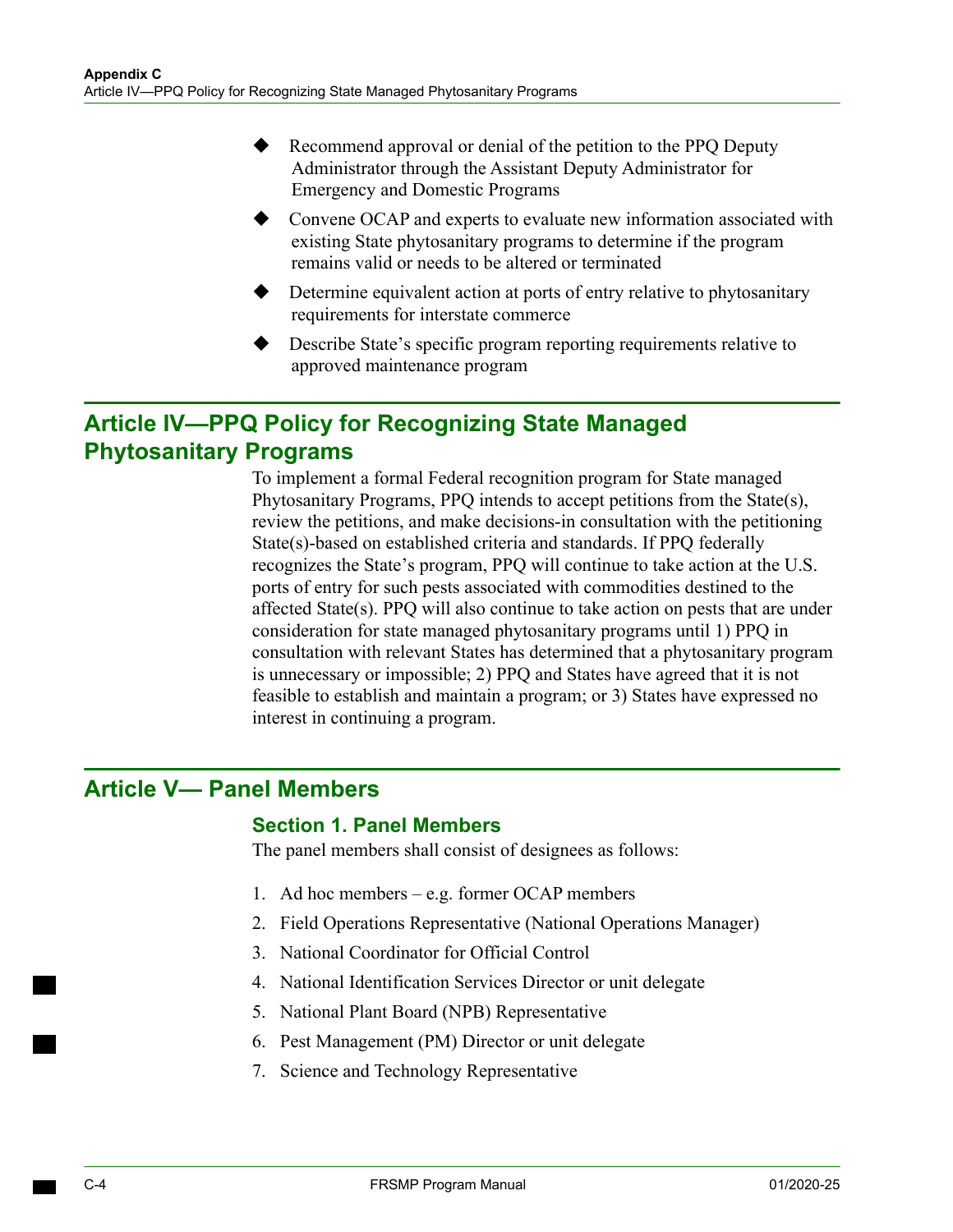### <span id="page-62-2"></span>**Section 2. General Duties**

Provide scientific expertise, field operations expertise, and regulatory expertise for the purpose of developing, maintaining, and using technical criteria for recognizing State managed phytosanitary programs or, as needed by the National Coordinator for Official Control, addressing other areas relevant to the Federally Recognized State Managed Phytosanitary Program where subject matter expert advice may be useful. Report significant developments from OCAP meetings and communications to pertinent personnel within the PPQ division the member or designee represents. Is responsible for ensuring that OCAP associated tasks are carried out, as needed, within the PPQ division the member of designee represents.

### <span id="page-62-3"></span>**Section 3. Eligibility**

Members of OCAP shall be permanent PPQ employees with scientific, field operations, and/or regulatory expertise. The National Plant Board member shall be a permanent State Department of Agriculture employee with scientific, field operations, and/or regulatory expertise.

### <span id="page-62-4"></span>**Section 4. Officer Designated Alternates**

Members shall designate an alternate to attend in their absence who is qualified and capable of participating and contributing to meetings and petition evaluations. All designated alternates will meet the provisions specified in Sections 2 and 3 of this Article.

## <span id="page-62-0"></span>**Article VI—Operations**

The National Coordinator for Official Control will be responsible for assuring that members of the OCAP receive States petitions for review. The National Coordinator for Official Control will arrange meetings/conference calls/email communication among the panel members to perform the review. The OC Coordinator will review recommendations for approval/denial with the Plant Health Programs Office of the Executive Director before forwarding to the PPQ Deputy Administrator.

## <span id="page-62-1"></span>**Article VII—Meetings**

The OCAP will meet/convene at the call of the National Coordinator for Official Control.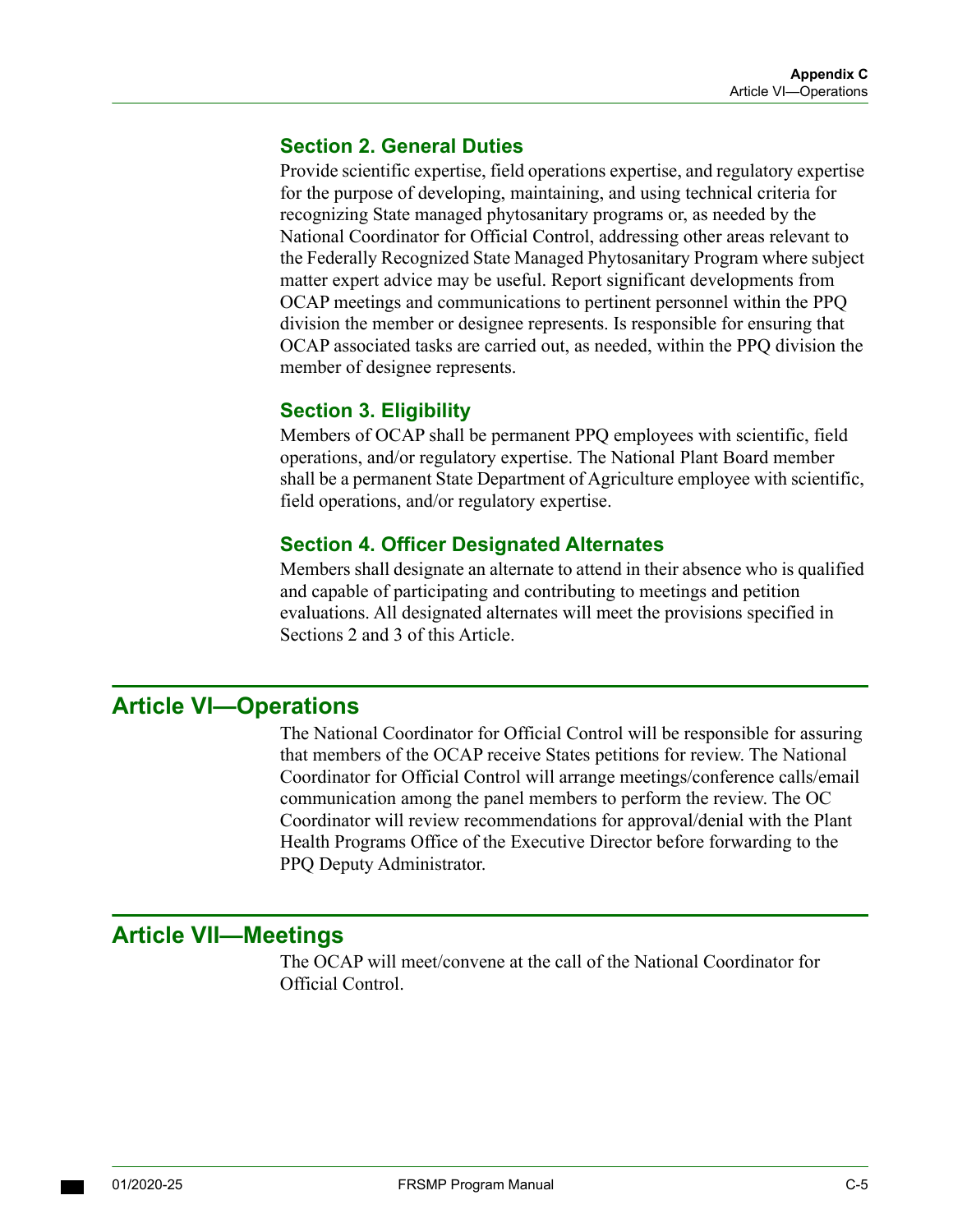## <span id="page-63-0"></span>**Article VIII—Quorum**

The group will achieve consensus with participation from at least one representative from Plant Health Programs, Science & Technology, and Field Operations.

### <span id="page-63-2"></span>**Decision Making**

OCAP decisions will be based on collaboration and consensus among the members. For the purposes of the OCAP, consensus is defined as the cooperative development of a decision with OCAP members working together toward a decision that is consented to by all members constituting a quorum. Full consent does not mean that everyone is completely satisfied with the final outcome, but that the decision is acceptable enough that all OCAP members agree to support the OCAP in choosing it. Full consent is only achieved when all OCAP members constituting a quorum agree or accept the decision. In the event that consensus cannot be reached on a petition evaluation or other significant matter, the issue will be elevated to the PPQ Leadership Team for consideration and resolution with all areas of OCAP member disagreement clearly noted.

## <span id="page-63-1"></span>**Last Revision**

Revisions to this OCAP Charter were approved by consensus Friday, November 12, 2010, by members of the OCAP meeting. Revisions to this OCAP Charter were added to reflect updates to the PPQ organizational structure on November 3, 2014, by the National Coordinator for Official Control. Revisions to the composition of the OCAP (Article V-Panel Members) were effected on November 16, 2015 to update PPQ structure and ensure a smooth transition when OCAP members change. Revisions to the composition of the OCAP allowing directors to delegate a member of their unit to serve on the panel and to remove the names of the original charter approvers were effected in January 2020.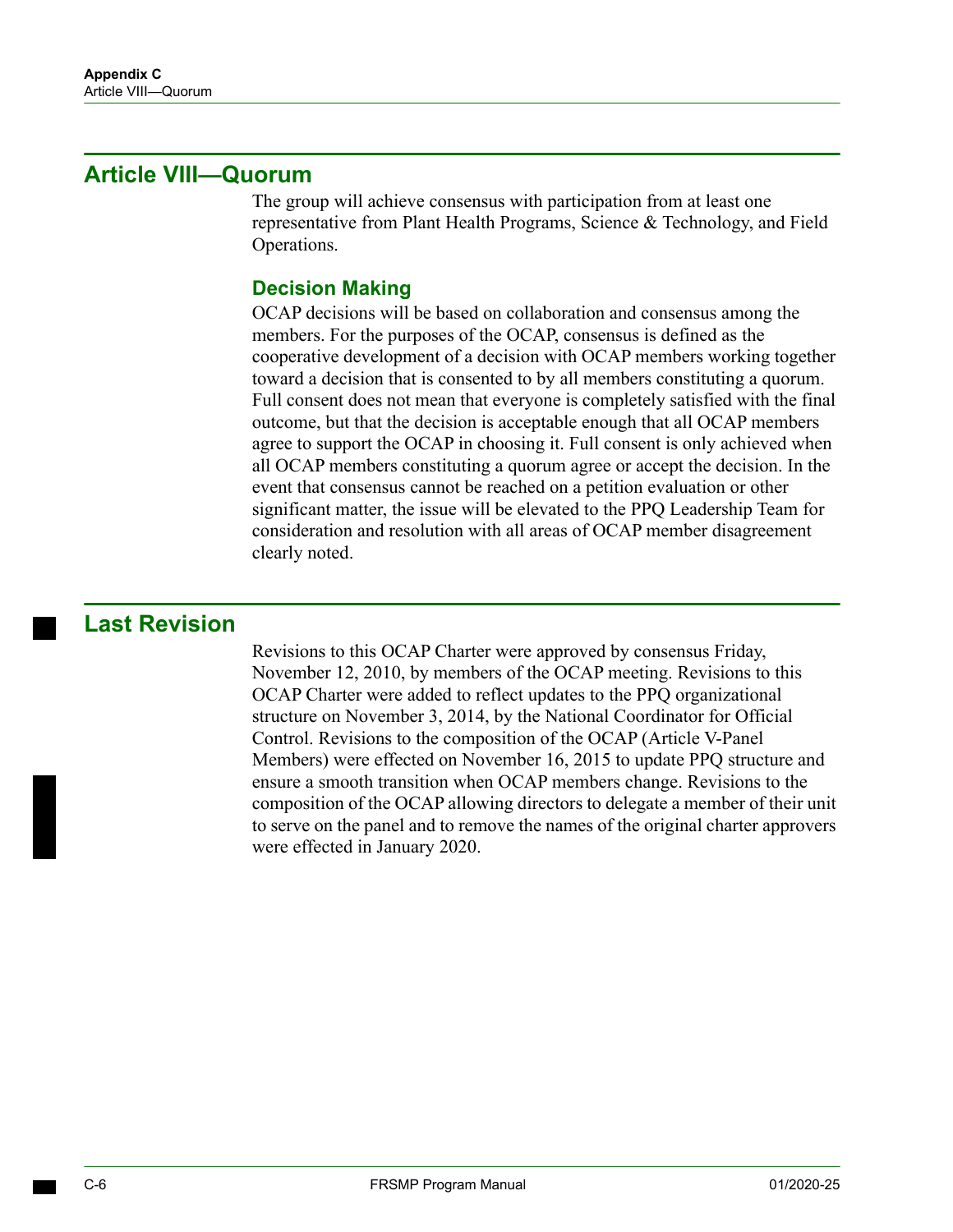# **Appendix D**

*OCAP Criteria for Federal Recognition of a State-managed Phytosanitary Program*

# **Contents**

**Appendix**

| <b>Introduction D-1</b>                                               |
|-----------------------------------------------------------------------|
| Criteria <b>D-2</b>                                                   |
| I: The Petitioning State(s) Demonstrate that a Pest of Consequence is |
| Under a Phytosanitary Program D-2                                     |
| II: The Petitioning State(s) Must Have or Be Able to Obtain Legal     |
| Authority to Act on the Pest D-3                                      |
| III: Technically Sound Exclusion/Containment/Eradication is Possible  |
| $D-4$                                                                 |
| <b>Failure to Meet the Criteria</b><br>$D-5$                          |

# <span id="page-64-0"></span>**Introduction**

The following criteria will be used by the Plant Protection and Quarantine (PPQ) program of the U.S Department of Agriculture's Animal and Plant Health Inspection Service to evaluate State petitions for Federal recognition of State-managed phytosanitary programs. Petitions will be reviewed by PPQ's Official Control Advisory Panel (OCAP) to ensure that the criteria are satisfactorily met. If OCAP determines that a petitioning State(s) meet the criteria based upon the review, the State's petition is eligible for approval by PPQ. Subsequently, PPQ will seek to enter into a cooperative arrangement with the State(s), formally providing Federal recognition of the State-managed phytosanitary program and terms to allow the State(s) to legally act to prevent the entry of a specified plant pest via domestic commerce and coordinate with PPQ to prevent the entry of these pests via foreign commerce. PPQ, specifically the OCAP, will collaborate with States to ensure that equivalent mitigation measures are applied to imports and the domestic movement of regulated articles.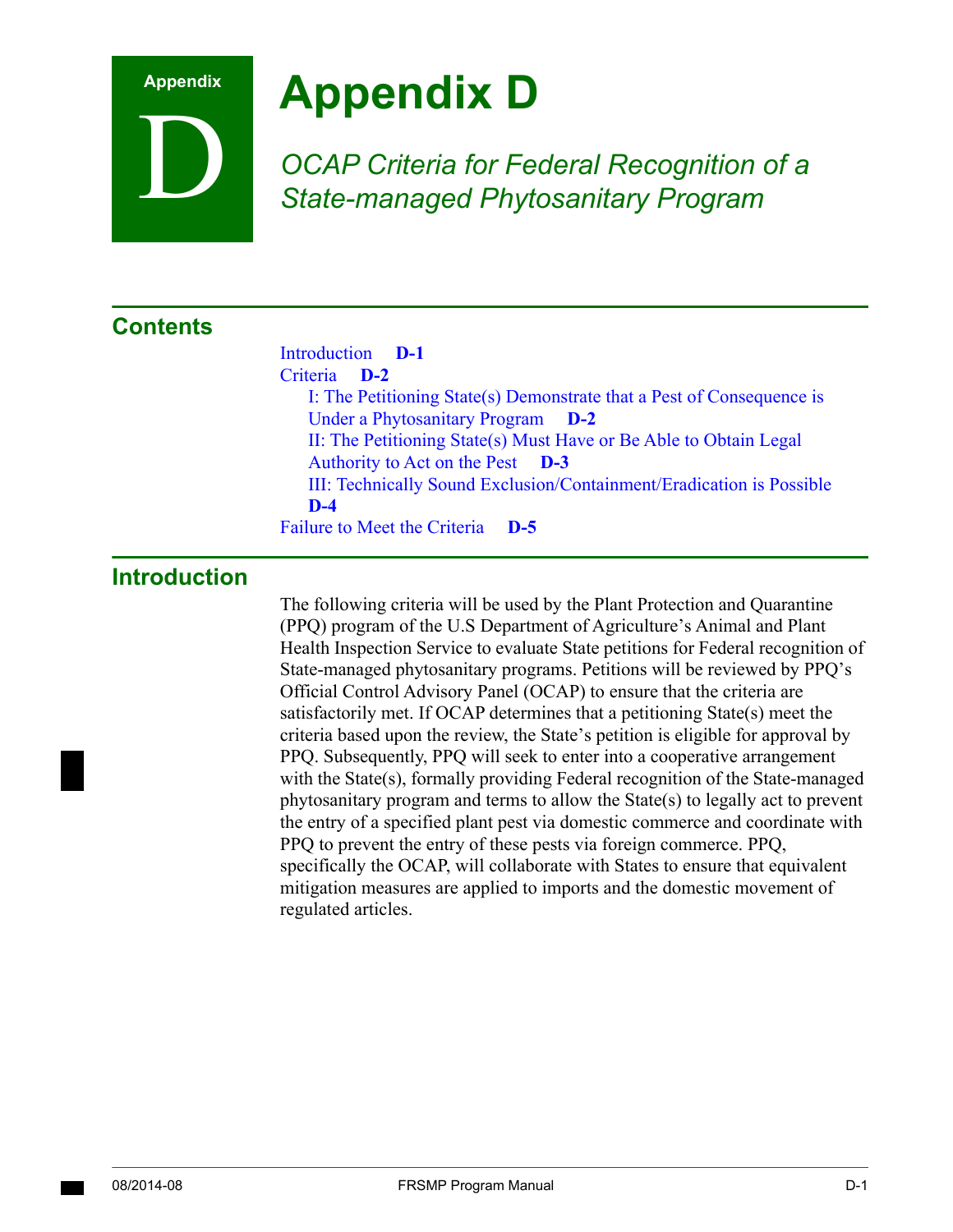# <span id="page-65-1"></span>**Criteria**

## <span id="page-65-0"></span>**I: The Petitioning State(s) Demonstrate that a Pest of Consequence is Under a Phytosanitary Program**

The petition should include reasonable evidentiary documentation demonstrating that:

- 1. The area of the State(s) to be protected under the FRSMP Program is either pest-free or the pest population is under an appropriate level of phytosanitary management
- 2. The pest can potentially establish (survive if introduced, as applicable) in the State(s)
- 3. The pest can potentially cause significant economic and/or environmental damage in the State(s)
- 4. It is technically feasible to exclude, eradicate, and/or contain the pest with phytosanitary measures

Reasonable evidentiary documentation can include, but is not limited to, any of the following examples of documents that may be available:

- Pest data sheets
- Pest risk analyses (PRA)
- ◆ Comprehensive pest surveillance data
- ◆ State inspection reports
- ◆ Port interception data
- National Agricultural Pest Information System (NAPIS) data
- Global Pest and Disease Database (GPDD) and CABI documentation
- Scientific and academic literature

Some of this documentation may be maintained by the State and some may be obtained by the State from PPQ or other appropriate sources. Evidence may be developed by the State or in collaboration with PPQ.

The petitioning  $State(s)$ , upon providing reasonable evidentiary documentation deemed adequate to allow PPQ to approve a petition for Federal recognition of a State-managed phytosanitary program, may specifically be required, as needed, by PPQ to conduct pest surveillance to provide necessary supplemental evidentiary documentation. When such a specific pest surveillance program is necessary, it will be conducted in good faith by the State(s) in a timely manner and with sufficient rigor, which will be determined by PPQ in consultation with the State(s).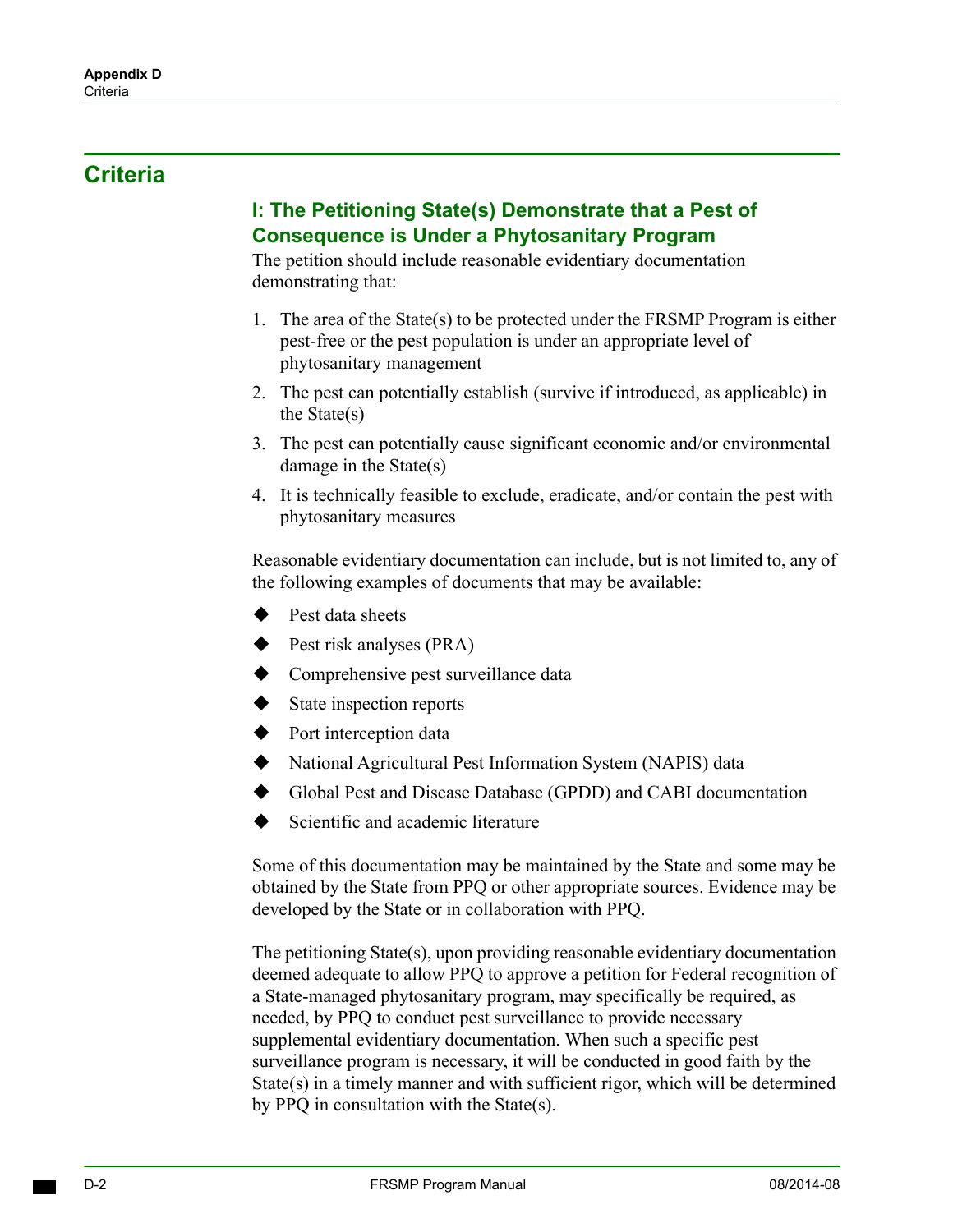More generally, to monitor Federal recognition of a State-managed phytosanitary program, PPQ will further require that all State(s) submit periodic supplementary surveillance documentation following the approval of a petition over a duration that will be specified in the subsequent memorandum of understanding between PPQ and the petitioning State(s).

What constitutes an appropriate level of phytosanitary management will be addressed in the following sections of this document.

## <span id="page-66-0"></span>**II: The Petitioning State(s) Must Have or Be Able to Obtain Legal Authority to Act on the Pest**

The petition should provide evidence that State regulatory authority exists to restrict activities and articles that facilitate the movement of non-quarantine pests or quarantine pests that are not under domestic quarantine. This can be demonstrated by indicating that the State(s):

- Have a regulatory quarantine in place to maintain pest freedom or limit pest distribution
- Establish an inspection program targeting arriving interstate host shipments
- Have the commitment and capability to enact, implement, and enforce a regulatory quarantine in a timely manner

In those cases when State(s) have a regulatory quarantine in place, the petition should provide a copy of the State or local (as well as tribal if applicable) mandatory quarantine regulations associated with pest management programs, testing protocols (if applicable), and other related actions recently taken to maintain pest freedom or contain pest distribution.

PPQ will accept petitions for Federal recognition of a State-managed phytosanitary program from State(s) that have the general authority and capability to enact a pest quarantine regulation, but do not currently have specific regulatory quarantine measures in place to address the pest of concern. In these cases, PPQ will provide the petitioning State(s) up to one year to put a pest-specific regulatory program in place. State(s) can request additional time to enact a pest specific regulatory quarantine contingent upon demonstrating to PPQ that their efforts are being conducted in good faith.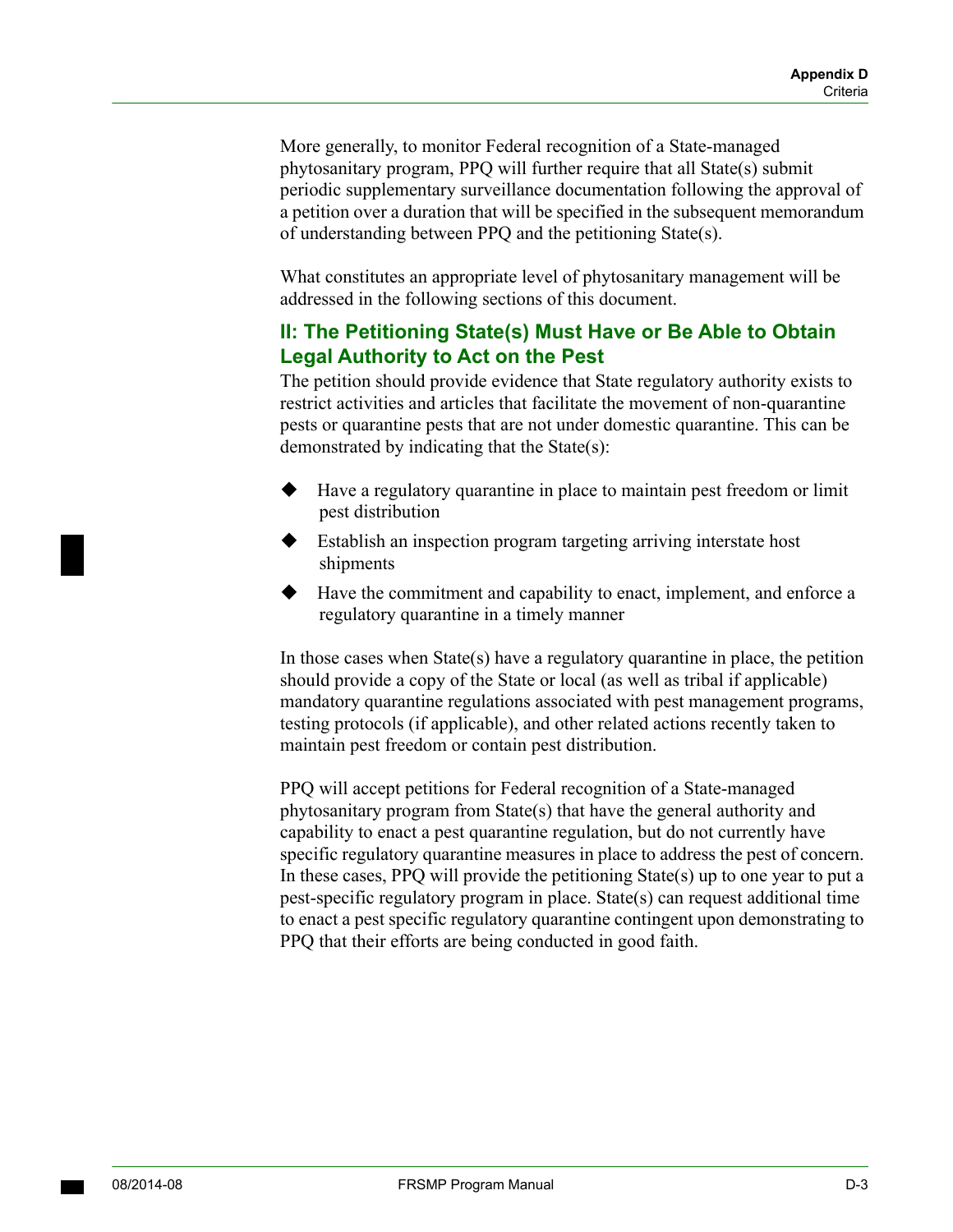### <span id="page-67-0"></span>**III: Technically Sound Exclusion/Containment/Eradication is Possible**

State-managed phytosanitary programs should meet the following criteria:

- Mitigation measures are the least restrictive needed to assure adequate protection
- A process exists to regularly evaluate the feasibility of mitigation measures and demonstrate evidence of effectiveness (quality assurance)
- Annual reports are provided to PPQ showing evidence of the program's effectiveness as it relates to areas of phytosanitary management (ranging from pest monitoring and detection, diagnostics and identification, regulatory activity, and control measures). Upon initiation of a federally recognized State managed phytosanitary program, PPQ will provide guidance to the State(s) as to what information the annual report should contain. For example, in relation to phytosanitary inspection and testing, the following kind of information would be particularly significant in reporting the program's effectiveness:
	- $\triangle$  A description of the type of inspection or testing process used
	- ❖ A listing of the type and quantity of material inspected
	- $\triangle$  An account of the origin of the material inspected and the name of person inspecting
	- $\triangle$  A report on the location, date, and results of inspection or testing
- States must be able to define and describe their programs and provide supporting documentation including such items as compliance agreements, auditing reports, maps defining the regulated areas, and marketing statistics
- All relevant and significant pathways are addressed with a 1-2% inspection rate attained (or other rate comparable to Federal port of entry  $inspections<sup>1</sup>$ )
- Appropriate diagnostic capability is demonstrated

<sup>1</sup> To calculate the inspection rate for program reporting purposes, States will have to provide and update periodically a reasonable estimate of volume of significant hosts entering the State and originating from States infested with the FRSMP pest.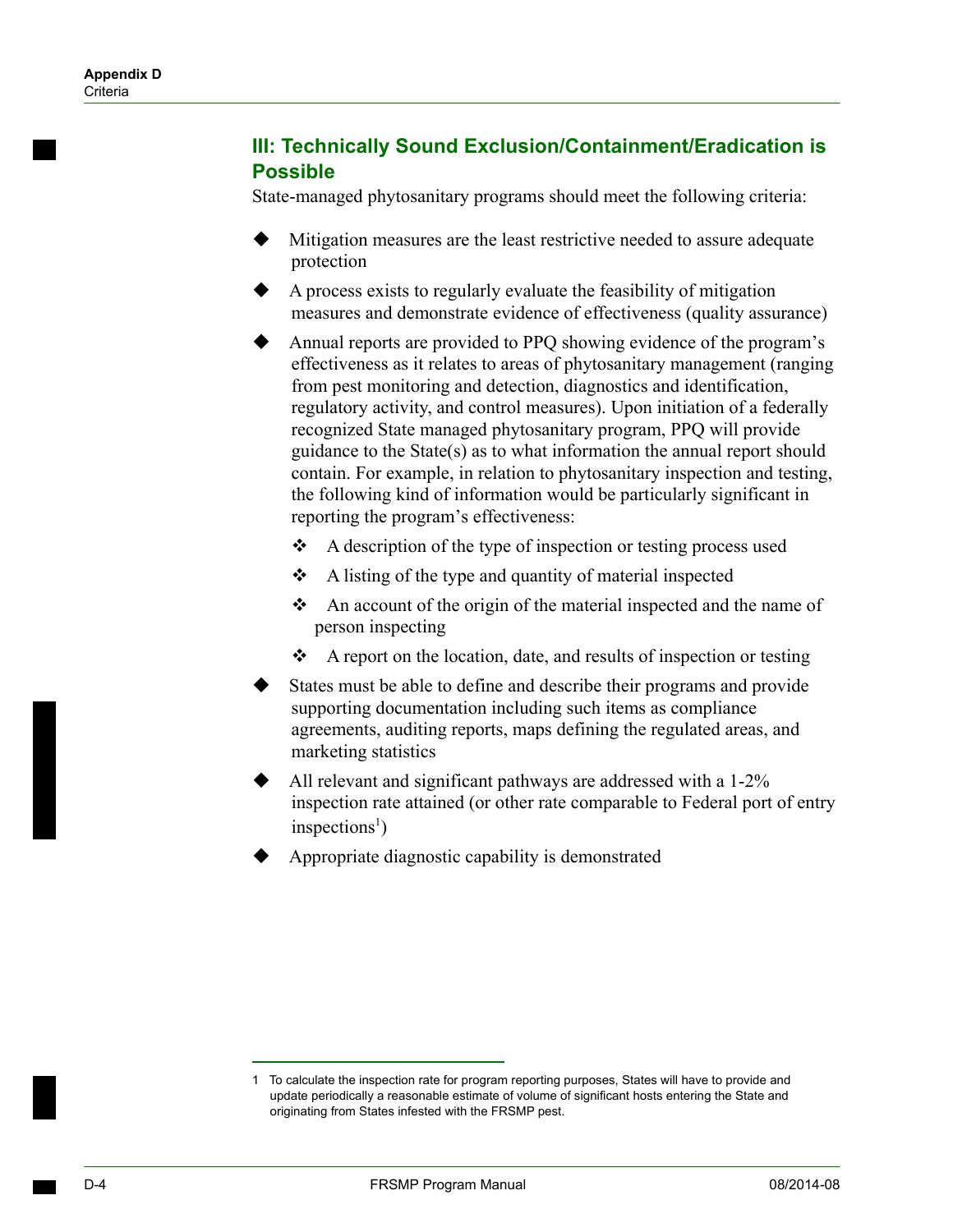## <span id="page-68-0"></span>**Failure to Meet the Criteria**

Any State petition that fails to meet part or all of the criteria above will be rejected by PPQ. A previously rejected petition may be resubmitted if the petitioning State(s) can revise it to provide the reasonable evidentiary documentation necessary to meet all of the criteria for Federal recognition of a State-managed phytosanitary program.

While PPQ's approval of a State(s) petition will result in a federally recognized State-managed phytosanitary program, this program will be monitored and any changes in the pest's status or failure to meet requirements that result in the criteria no longer being met will result in PPQ reconsidering the status of the federally recognized State-managed phytosanitary program.

*NOTE: The criteria above are open to future revision, as needed by determination of the PPQ OCAP, to ensure the best possible, science-based evaluation of petitions for Federal recognition of State-managed phytosanitary programs.*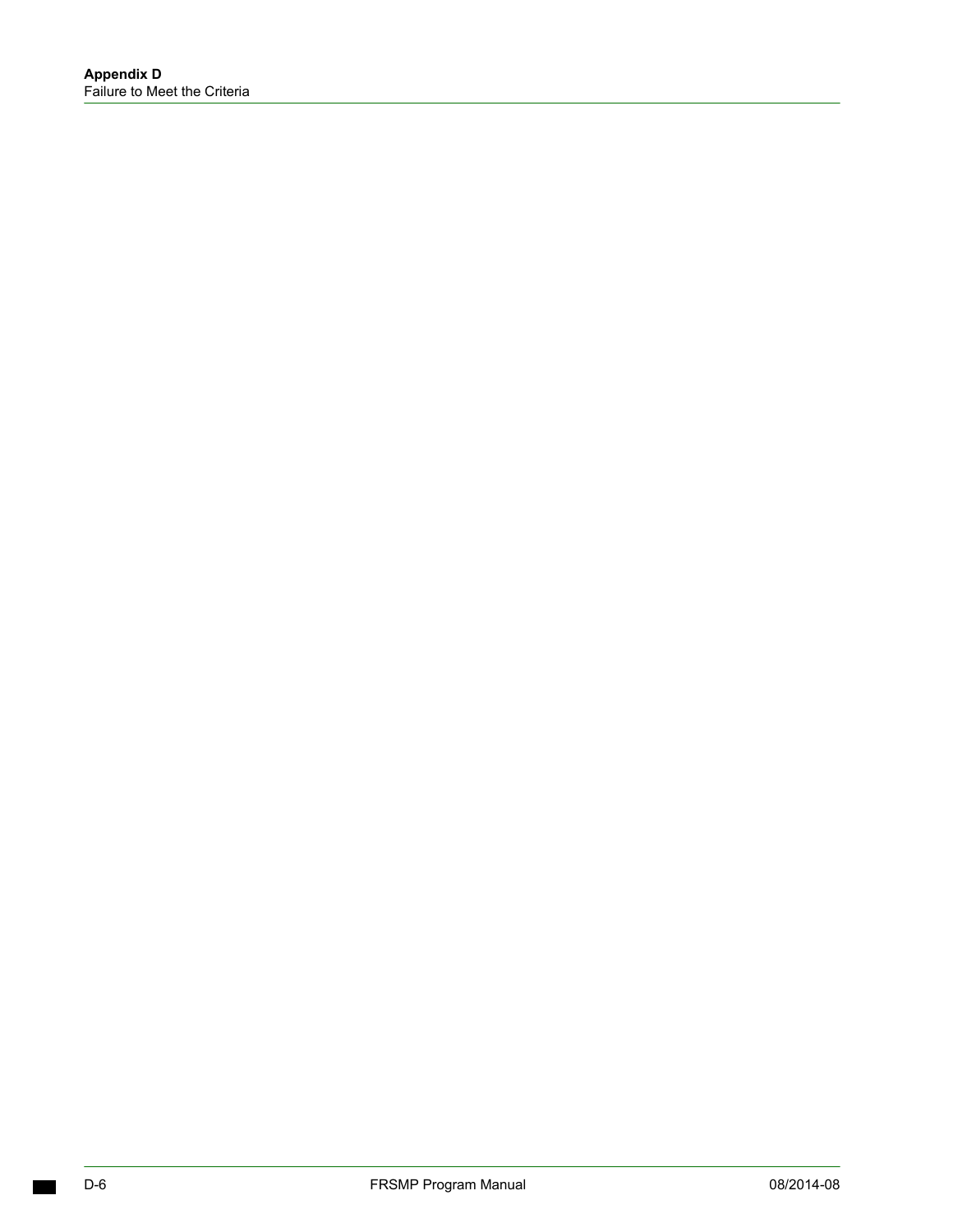# E **Appendix E**

# *Analysis Aid for States*

**Contents**

**Appendix**

[Evaluation of Pests for USDA's Federally Recognized State Managed](#page-70-0)  [Phytosanitary \(FRSMP\) Program](#page-70-0) **E-1** [PPQ Regulated Pest](#page-70-1) **E-1** [Distribution of Pest](#page-70-2) **E-1** [Port of Entry Considerations](#page-71-0) **E-2** [Technical Containment/Eradication Capabilities](#page-72-0) **E-3** [Export Considerations](#page-72-1) **E-3** [Guidelines for Interpreting Pest Interception Records](#page-73-1) **E-4** [FRSMP Pest Interception Data](#page-74-0) **E-5** [Comparing FRSMP to Programs that Seem Similar](#page-76-0) **E-7** [FRSMP Program versus the Special Need Request versus Pest Free Areas](#page-78-0)  **[E-9](#page-78-0)**

# <span id="page-70-0"></span>**Evaluation of Pests for USDA's Federally Recognized State Managed Phytosanitary (FRSMP) Program**

## <span id="page-70-1"></span>**PPQ Regulated Pest**

1. Does APHIS PPQ regulate this pest under a federal domestic quarantine?

Yes - **Does not** qualify for FRSMP.

| <b>EXAMPLES</b> | $\blacklozenge$ The State of California has an active role in addressing the response to<br>light brown apple moth, but a Federal quarantine is in place, which dis-<br>qualifies this pest for consideration for a FRSMP program. |
|-----------------|------------------------------------------------------------------------------------------------------------------------------------------------------------------------------------------------------------------------------------|
|                 | Some examples of pests that may be established in the U.S. but not<br>widely distributed and not under a Federal quarantine are Thrips<br>palmi, hemlock wooly adelgid, banana moth, and the fungal disease<br>Fusicoccum luteum.  |

## <span id="page-70-2"></span>**Distribution of Pest**

2. Is the pest established somewhere in the United States?

No - **Does not** qualify for FRSMP.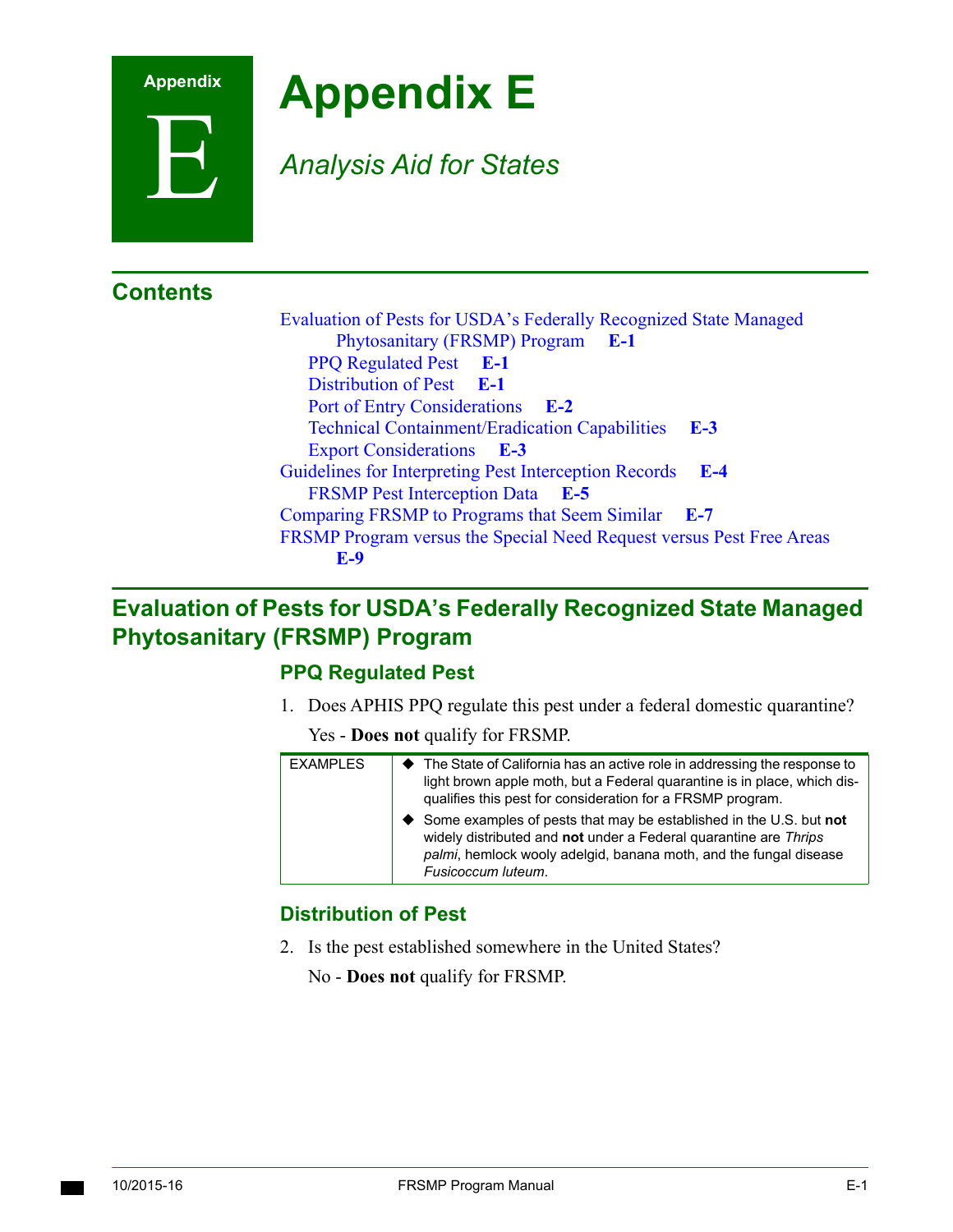| <b>EXAMPLES</b> | $\blacklozenge$ Chrysanthemum white rust has appeared in the U.S. on several occa-<br>sions and been eradicated each time. It is <b>not</b> considered to be offi-<br>cially established in the U.S. If APHIS PPQ decided to stop taking<br>regulatory action, this pest would not be a candidate unless it is con-<br>sidered present somewhere in the U.S. |
|-----------------|--------------------------------------------------------------------------------------------------------------------------------------------------------------------------------------------------------------------------------------------------------------------------------------------------------------------------------------------------------------|
|                 | ♦ Chilli thrips is an example of a pest APHIS PPQ does not regulate that<br>may be present in the United States, with detections in Florida, Texas,<br>and Louisiana.                                                                                                                                                                                        |

## <span id="page-71-0"></span>**Port of Entry Considerations**

3. Can the pest be detected upon inspection?

No - **May not** qualify for FRSMP

| EXAMPLES | $\blacklozenge$ Blueberry scorch virus <b>may not</b> manifest symptoms for one to two<br>years and there is currently no practical diagnostic procedure for<br>detection of the disease in the absence of symptoms.  |
|----------|-----------------------------------------------------------------------------------------------------------------------------------------------------------------------------------------------------------------------|
|          | ♦ Swede midge is so small it can escape detection.                                                                                                                                                                    |
|          | Visual inspection for Hosta Virus X is not adequate; detection is usually<br>dependent on conducting a diagnostic test. Some States may deter-<br>mine that requirement is too expensive or logistically challenging. |

4. Is the pest intercepted at ports of entry?<sup>1</sup>

### No - FRSMP **may not** be cost effective.

| EXAMPLES | ◆ Meloidogyne chitwoodi (Columbia root knot nematode) has never<br>been found at a port of entry.                                                       |
|----------|---------------------------------------------------------------------------------------------------------------------------------------------------------|
|          | ♦ States having FRSMP programs for peach mosaic virus and hemlock<br>wooly adelgid would receive virtually no protection from PPQ for their<br>efforts. |

5. Is the host commodity enterable from where the pest occurs?<sup>[1](#page-71-1)</sup>

No or Not Likely - FRSMP **may not** be cost effective.

| EXAMPLE | Sweet potato weevil occurs in warm climates such as the Caribbean and<br>Central and South America. Sweet potatoes are only enterable from Can-<br>ada, where the pest <b>does not</b> exist. Few records of sweet potato weevil<br>intercepted from cargo indicate it rarely arrives in other pathways. A State |
|---------|------------------------------------------------------------------------------------------------------------------------------------------------------------------------------------------------------------------------------------------------------------------------------------------------------------------|
|         | wishing to institute official control for this pest would only receive port of<br>entry protection from an occasional hitchhiker, unless new import path-                                                                                                                                                        |
|         | ways are introduced.                                                                                                                                                                                                                                                                                             |

<span id="page-71-1"></span><sup>1</sup> A FRSMP Program would, however, provide protection at ports of entry if that pest is detected as a hitchhiker or if a pathway emerges in the future.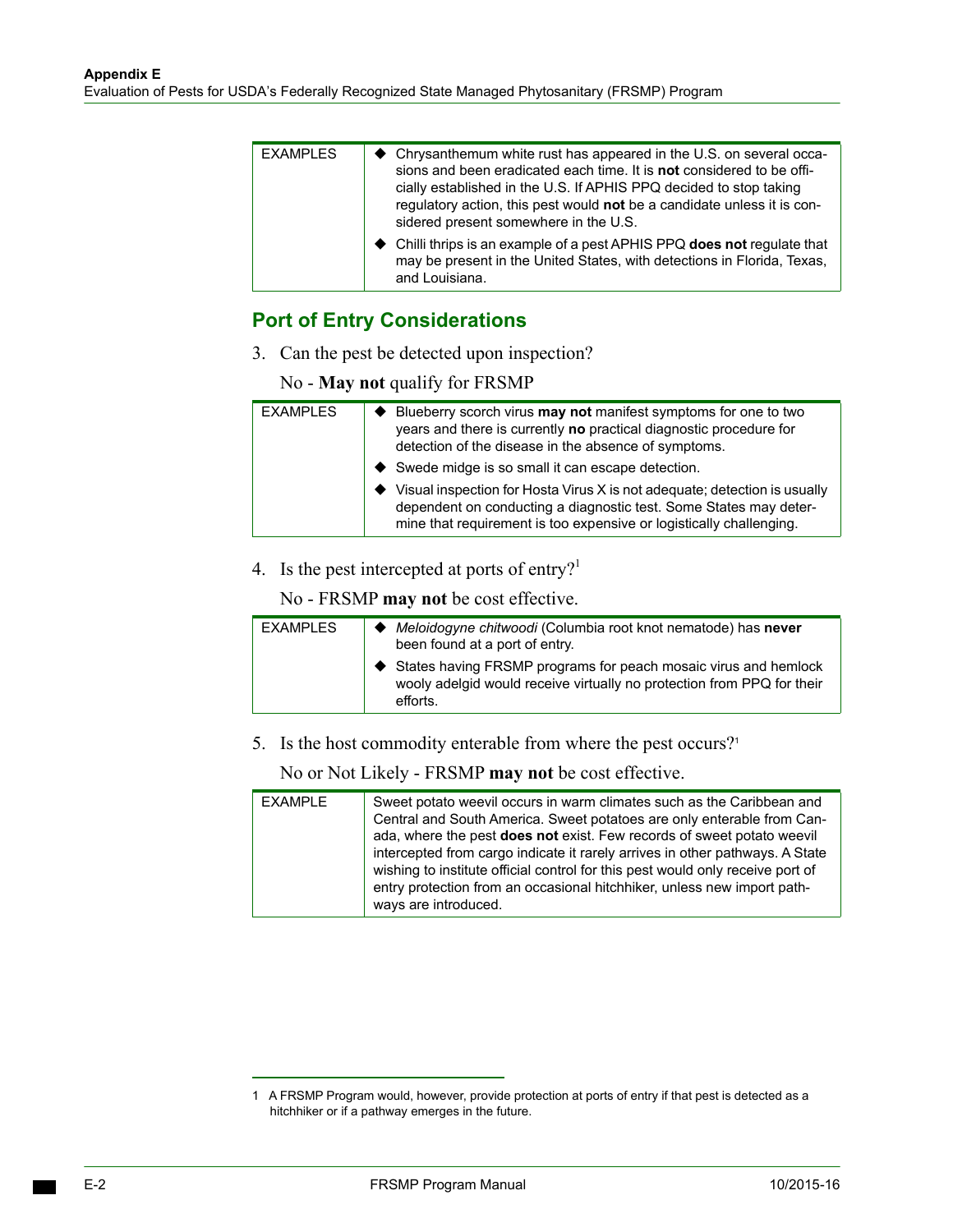6. Is the host commodity regulated and/or treated as a condition of entry to exclude the pest, for example, to comply with IPPC [International Standards](https://www.ippc.int/core-activities/standards-setting/ispms)  [for Phytosanitary Measures](https://www.ippc.int/core-activities/standards-setting/ispms) such as [ISPM No. 15](https://www.ippc.int/publications/regulation-wood-packaging-material-international-trade-0) for Wood Packing Material?

<span id="page-72-0"></span>Yes - FRSMP **may not** be cost effective.

| Wood boring pests are addressed by ISPM 15, which calls for immediate             |
|-----------------------------------------------------------------------------------|
| re-exportation of solid wood packing material that has <b>not</b> been treated as |
|                                                                                   |
| per the standard. Should detection of a live Q-pest occur on treated mate-        |
| rial, immediate re-exportation will also be required.                             |
|                                                                                   |

7. Does the plant pest belong to a larger group that requires action by APHIS PPQ, and the pest cannot typically be identified to species when intercepted at ports of entry?

Yes - FRSMP **may not** be cost effective.

# **Technical Containment/Eradication Capabilities**

8. Is a technically sound containment or eradication program possible?<sup>2</sup>

No - **Does not** qualify for FRSMP.

| <b>EXAMPLES</b> | ♦ Soybean rust is carried on the wind, as well as red palm mite. The<br>movement of these pests <b>cannot</b> be stopped with regulatory actions. |
|-----------------|---------------------------------------------------------------------------------------------------------------------------------------------------|
|                 | $\blacklozenge$ Crown gall of woody shrubs is a widespread pest on fruit trees that is<br>impossible to contain or eradicate.                     |

# **Export Considerations**

9. Are the host commodities in the endangered area exported?

Yes - FRSMP **may not** satisfy all requirements of importing countries. A SPRO may wish to consider the establishment of a Pest Free Area (PFA).

| EXAMPLE | U.S. exports of apples to Brazil must be certified as per Comite de Sanidad<br>Vegetal del Cono Sur (COSAVE) that "the product was cultivated in an area<br>recognized by the phytosanitary authorities of the importing country as free<br>of fire blight, according to COSAVE Standard 3.2 - Requirements for estab- |
|---------|------------------------------------------------------------------------------------------------------------------------------------------------------------------------------------------------------------------------------------------------------------------------------------------------------------------------|
|         | lishing pest free areas." Apples that originate in non fire blight-free areas<br>must receive a post harvest treatment before being exported. The estab-<br>lishment of a PFA may facilitate the export of U.S. apples to Brazil.                                                                                      |

<sup>2</sup> Pests that are **not** contained, eradicated or excluded may be suppressed. It is important to note that suppression programs are **not** within the purview of official control and will **not** be recognized as FRSMP programs.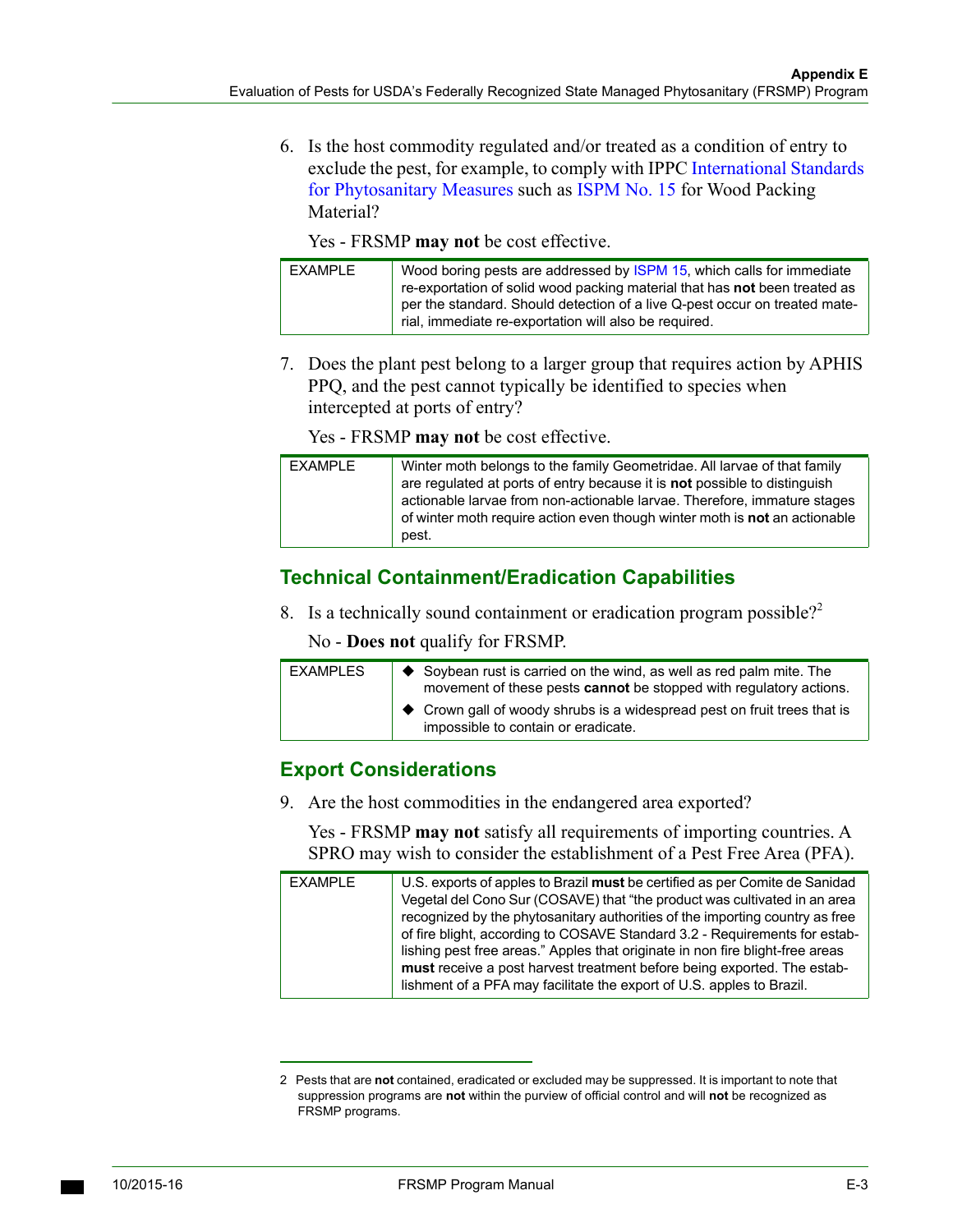# **Guidelines for Interpreting Pest Interception Records**

When States consider establishing a FRSMP Program for a given pest, they will estimate the cost of excluding, containing and/or eradicating the pest. To determine if the costs are worth the investment, they should also make their estimates of the benefits derived. The added benefit of FRSMP Programs over interstate quarantine for the same pest is federal exclusion of the pest from foreign pathways of introduction. The State should estimate how often the pest is likely to enter the U.S. from foreign sources and with destination as that State.

Unfortunately, we **do not** know with certainty how often a given pest has approached the U.S. in these pathways and cannot predict the frequency that would occur in the future. However, PPQ pest interception data record the number of times the pest was found during inspection and serves as our best gauge for estimating pest import frequency.

PPQ National Identification Services (NIS) staff will provide States interested in establishing FRSMP programs with five years of pest interception data for prospective FRSMP program pests. The report for each pest will consist of a MS Excel file with the following information:

- Quarantine status of the pest
- $\blacklozenge$  Infested commodity
- $\blacklozenge$  Commodity type (fruit, cutting, etc.)
- ◆ Origin of commodity
- ◆ Destination state of commodity
- $\blacklozenge$  Volume of commodity in the infested shipment
- **◆** Pathways
	- \* "Where intercepted" category (cargo, baggage, mail, etc.)
	- Commodity use category (propagation, consumption)
- No. of interceptions (= number of infested shipments)

By analyzing these data, the State can develop a better picture of how much protection the State would receive from a FRSMP program.

The purpose of these guidelines is to aid the States in interpreting pest interception data when evaluating potential benefit from establishing a FRSMP program. This guidance addresses each of the nine data fields to indicate the meaning, importance and suggested use of the field in analyzing FRSMP program potential.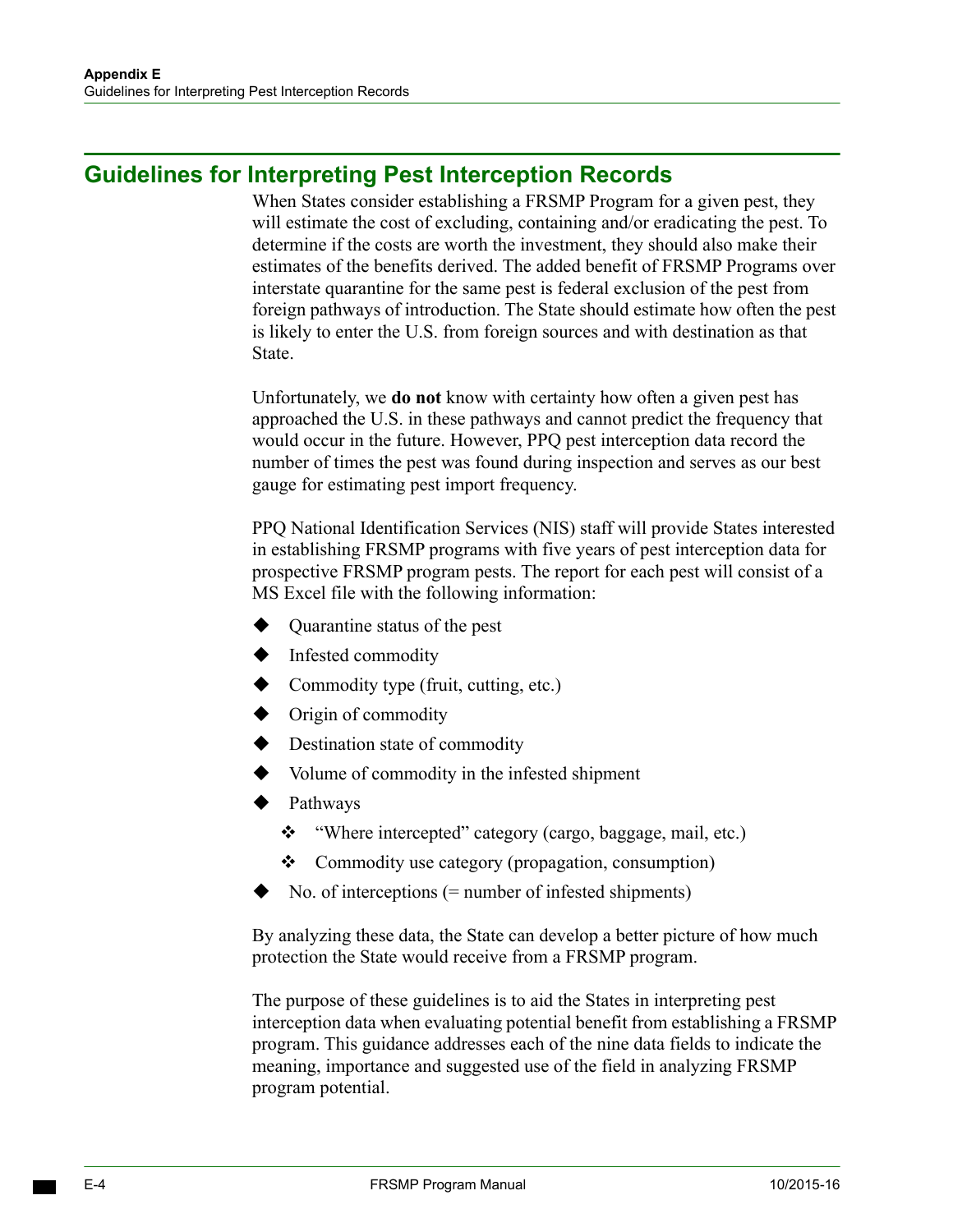#### **FRSMP Pest Interception Data**

**Pest quarantine status.** The pest will be designated as a quarantine pest for the U.S. or not at the time of the FRSMP petition.

**Infested commodity.** Indicates the commodity manifested for importation (cargo), carried by a passenger or otherwise found infested with the pest. The pest **may not** be associated with the commodity in the environment but, rather, may have infested the shipment as a hitch hiker as a result of packaging, handling or other procedures.

**Commodity type** (Imported as). This field records the form of the commodity, i.e. whether it was imported as a fruit, plant, root, seed or leaf. This information helps to define the pathway for the pest of concern. For example, if the pest is a root knot nematode on tomato plants, the State considering a FRSMP program would choose to regulate/inspect tomato plants but not the fruit.

**Origin of commodity.** This indicates the country of origin of the shipment, commodity and, presumably, the pest. Origins of cargo shipments are generally accurate. Origins of commodities carried by international passengers are often suspect. In many cases, inspectors must rely on the origin provided by the passenger or use the flight origin.

**Destination State of commodity.** Even for cargo shipments, accuracy for this field is suspect. Brokers often use their business address as destination rather than the ultimate delivery point of the cargo. Distribution warehouses also serve as destination when, actually, the shipment may travel all over the U.S. If your State is indicated repeatedly, at least you know the pest could frequently transit your State.

**Volume of commodity in the infested shipment.** Several very large infested shipments may very well pose a larger threat of pest establishment than numerous small shipments.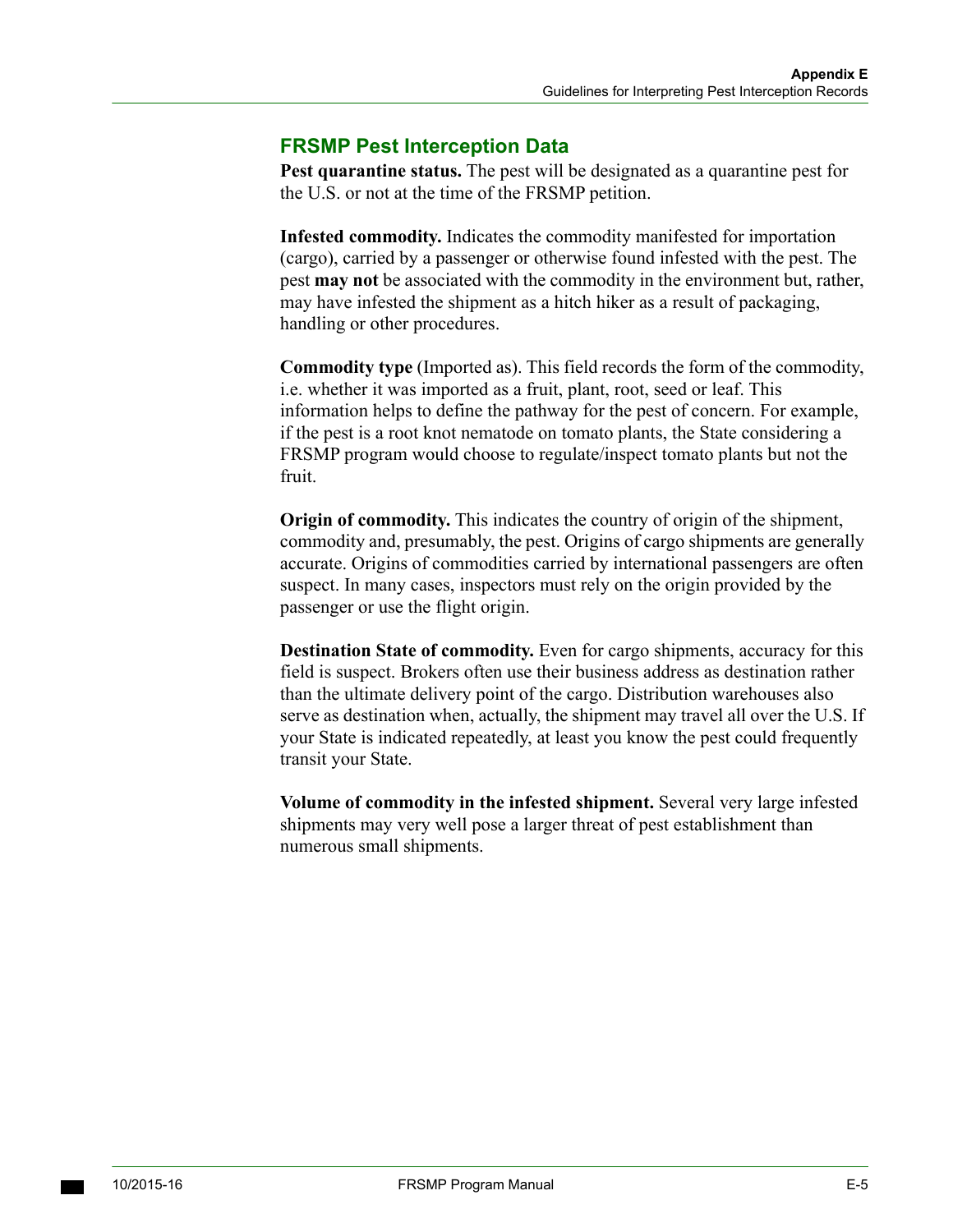**Pathway: "Where intercepted" category** (cargo, baggage, mail, etc.). The two "Pathway" data fields offer high utility in analyzing these data for FRSMP purposes. States should sort data on these two fields as part of their analysis.

If the State decides **NOT** to implement a FRSMP program and the pest was intercepted in cargo or mail, infested cargo or mail will be released and allowed to proceed to that State. The same pest found in other "Where intercepted" options will not be released, for reasons independent of FRSMP. For example, if found in the passenger "Baggage" category, the inspector will not know with certainty which organism he/she has intercepted - PPQ identifiers make the identifications. Therefore, the inspector must seize and destroy the infested commodity before submitting the pest for identification. With or without FRSMP programs, the infested commodities from baggage will not be released into the U.S. So, States should not consider baggage interception numbers when estimating benefit of FRSMP programs. Nor should they consider other "Where intercepted" options when the "Commodity Use" ("Material for") column indicates "Non-Entry." Thus, interceptions from ship or airplane "Quarters," "Stores," or "Holds" **do not** reflect situations where pests would be allowed to enter the U.S., with or without a FRSMP program. Pests found in those situations are safeguarded and must exit the country with the carrier.

**Pathway: Commodity use category** (propagation, consumption, non-entry). Again, "Non-Entry" pathways indicate that pests found in those situations are not allowed into the U.S. even if not quarantine pests. The distinction between commodities imported for propagation vs. consumption (meaning not for propagation) can be extremely important for determining the feasibility of implementing a FRSMP program. If the pest under consideration for FRSMP is highly polyphagous and/or often a hitch hiker, it may be impractical to regulate the pest in many consumption pathways from infested states.

For a pest like brown garden snail (BGS), for example, the State may choose to accept the risk posed by consumption pathways (not regulate these) because the snail could hitchhike with almost any foreign commodity (or container), whether the commodity is held for inspection upon arrival or not. The State may decide it would be impractical to track down and inspect shipments of many different commodities from all infested states. However, the State could choose to regulate only the propagative pathway for BGS. The State may deem this approach reasonable, wherein the State would list the pest as regulated and require nursery certification of freedom from BGS for all plants shipped from infested states. In this case, PPQ would implement similar policy at ports of entry, taking quarantine action on infested shipments of plants for planting but no action on infested consumption commodity shipments.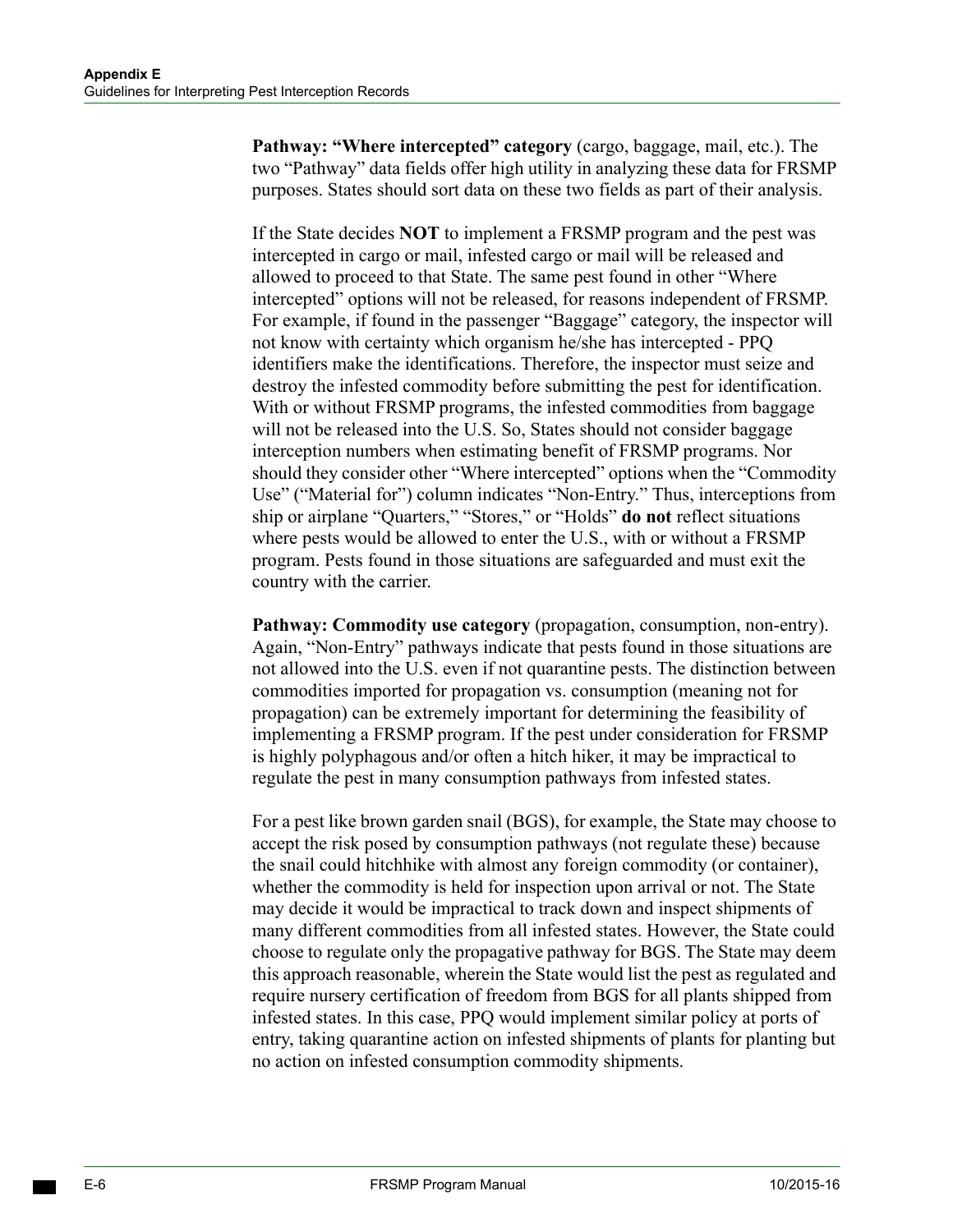Additionally, a State would likely elect to regulate only the propagative pathway for a pest when data indicates a record of interceptions only from that pathway and never, or rarely, from consumption commodities.

**No. of interceptions** (= approximate number of infested shipments). Numbers of pest interceptions reflect the priorities and other biases of inspectional policy and personnel. Consequently, negative data does not guarantee lack of pest risk. High numbers indicate significant approach rates and heightened risk of pest establishment.

PPQ will provide five years of interception data for pests under petition for FRSMP. When interpreting these data, the States must understand differences in availability of data for quarantine pests vs. non- quarantine organisms. For quarantine pests, all records were captured in the database during all five years. For non-quarantine organisms, all data were captured for interceptions from consumption items since March 2009; only a small percentage of data were captured from consumption commodities before March 2009. For nonquarantine organisms from propagative commodities, only a small percentage of data were captured for all five years.

For further guidance and examples, see pages 26 and 27 of the combined annotated PowerPoint presentation on the National Plant Board website entitled [FRSMP Program or Not: Using Pest Interception Data to Determine](http://nationalplantboard.org/wp-content/uploads/docs/2011_meeting/thurs_2_frsmp.pdf)  [Program Feasibility](http://nationalplantboard.org/wp-content/uploads/docs/2011_meeting/thurs_2_frsmp.pdf).

Contact: Scott Neitch, USDA, APHIS, PPQ, National Identification Services, Phone 301-851-2262, email [david.s.neitch@aphis.usda.gov.](mailto:david.s.neitch@aphis.usda.gov)

# **Comparing FRSMP to Programs that Seem Similar**

Other activities that APHIS-PPQ oversees have some similarities to the FRSMP Program, but have differing purposes and goals. Refer to [Table E-1 on](#page-77-0)  [page](#page-77-0) E-8 for a comparison of those programs with the purpose and goals of the FRSMP Program.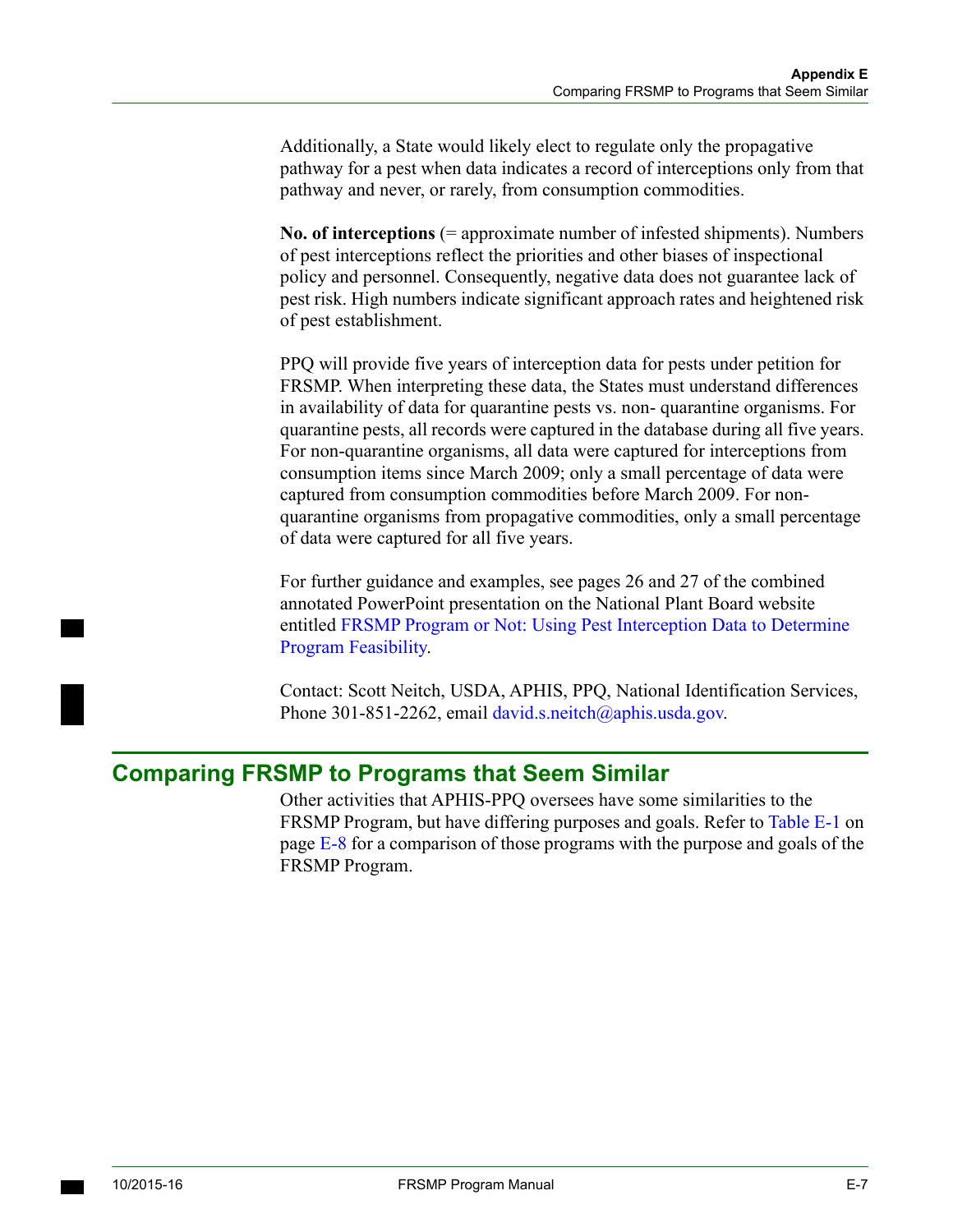| Category                                      | <b>Federally Recog-</b><br>nized State Man-<br>aged Phytosanitary<br>Program                                                                                                                                                                                                                                    | <b>Official Control</b>                                                                                                                                                                                                                                                                | <b>Special Need Provision Of The</b><br><b>Plant Protection Act</b>                                                                                                                                                                                                                                                                                                                                                                                                                                                                                                                                                                    | Pest Free Area                                                                                                                                                                                                                                                                                                     |
|-----------------------------------------------|-----------------------------------------------------------------------------------------------------------------------------------------------------------------------------------------------------------------------------------------------------------------------------------------------------------------|----------------------------------------------------------------------------------------------------------------------------------------------------------------------------------------------------------------------------------------------------------------------------------------|----------------------------------------------------------------------------------------------------------------------------------------------------------------------------------------------------------------------------------------------------------------------------------------------------------------------------------------------------------------------------------------------------------------------------------------------------------------------------------------------------------------------------------------------------------------------------------------------------------------------------------------|--------------------------------------------------------------------------------------------------------------------------------------------------------------------------------------------------------------------------------------------------------------------------------------------------------------------|
| Definition                                    | The active enforce-<br>ment of mandatory<br>phytosanitary regula-<br>tions and the appli-<br>cation of<br>phytosanitary proce-<br>dures with the objec-<br>tive of exclusion.<br>eradication or con-<br>tainment of quaran-<br>tine pests or for the<br>management of reg-<br>ulated non-quaran-<br>tine pests. | The active enforce-<br>ment of mandatory<br>phytosanitary regula-<br>tions and the applica-<br>tion of phytosanitary<br>procedures with the<br>objective of eradica-<br>tion or containment of<br>quarantine pests or<br>for the management<br>of regulated non-quar-<br>antine pests. | A State or political subdivision of a<br>State may impose prohibitions or<br>restrictions upon the movement in<br>interstate commerce of articles,<br>means of conveyance, plants,<br>plant products, biological control<br>organisms, plant pests or noxious<br>weeds that are in addition to the<br>prohibitions or restrictions<br>imposed by the Secretary, if the<br>State or political subdivision of a<br>State demonstrates to the Secre-<br>tary and the Secretary finds that<br>there is a special need for addi-<br>tional prohibitions or restrictions<br>based on sound scientific data or<br>a thorough risk assessment. | An area in which a<br>specific pest does not<br>occur as demon-<br>strated by scientific<br>evidence and in<br>which, where appro-<br>priate, this condition is<br>being officially main-<br>tained.                                                                                                               |
| Purpose                                       | For the National<br><b>Plant Protection</b><br>Organization<br>(NPPO) to oversee<br>recognized State<br>level exclusion, erad-<br>ication or contain-<br>ment programs for<br>the purpose of non-<br>discriminatory risk<br>management.                                                                         | For the National Plant<br>Protection Organiza-<br>tion (NPPO) to per-<br>form eradication or<br>containment pro-<br>grams for the purpose<br>of non-discriminatory<br>risk management, or<br>oversee recognized<br>State level eradica-<br>tion or containment<br>programs.            | For a State to gain approval from<br>the Secretary to impose prohibi-<br>tions or restrictions on the move-<br>ment in interstate commerce of<br>articles, that are in addition to pro-<br>hibitions or restrictions imposed<br>by PPQ.                                                                                                                                                                                                                                                                                                                                                                                                | A risk management<br>option for phytosani-<br>tary certification of<br>plants & plant prod-<br>ucts & other regulated<br>articles exported from<br>the area or to support<br>scientific justification<br>for phytosanitary<br>measures taken by an<br>importing country for<br>protection of an<br>endangered PFA. |
| Goals                                         | To justify safeguard-<br>ing measures taken<br>at ports of entry;<br>apply non-discrimi-<br>natory measures for<br>foreign import and<br>interstate commerce.                                                                                                                                                   | To justify safeguard-<br>ing measures taken at<br>ports of entry; apply<br>non-discriminatory<br>measures for foreign<br>import and interstate<br>commerce.                                                                                                                            | Provide extra protection to area<br>from a pest regulated by PPQ that<br>may be transported through inter-<br>state commerce.                                                                                                                                                                                                                                                                                                                                                                                                                                                                                                          | Predominant goal is<br>to facilitate exports by<br>providing scientific<br>documentation that a<br>regulated pest which<br>is of limited distribu-<br>tion in a country, is not<br>present in the defined<br>area.                                                                                                 |
| Federal/State<br>Pest Program<br>Relationship |                                                                                                                                                                                                                                                                                                                 | Managed at the Fed-<br>eral Level by 7 CFR<br>301 or Federal Order.                                                                                                                                                                                                                    | Special Need may be considered<br>for pests that PPQ regulates<br>under 7 CFR 301 or by Federal<br>Order.                                                                                                                                                                                                                                                                                                                                                                                                                                                                                                                              | Pest Free Areas are<br>established in order to<br>facilitate American<br>exports for regulated<br>pests of limited distri-<br>bution in the United<br>States.                                                                                                                                                      |
|                                               | Managed at the<br>State level and rec-<br>ognized by PPQ as<br>meeting approved<br>criteria.                                                                                                                                                                                                                    | Managed at the State<br>Level- (SMOC) State<br>Managed Official<br>Control.                                                                                                                                                                                                            | Special Need cannot apply to<br>pests not under Federal Regula-<br>tion. A State may choose to estab-<br>lish its own phytosanitary<br>program.                                                                                                                                                                                                                                                                                                                                                                                                                                                                                        | Pest Free Areas may<br>be established within<br>States and may or<br>may not follow geopo-<br>litical boundaries<br>within a particular<br>State                                                                                                                                                                   |

#### <span id="page-77-0"></span>**Table E-1 FRSMP-OC-SN-PFA Relationships**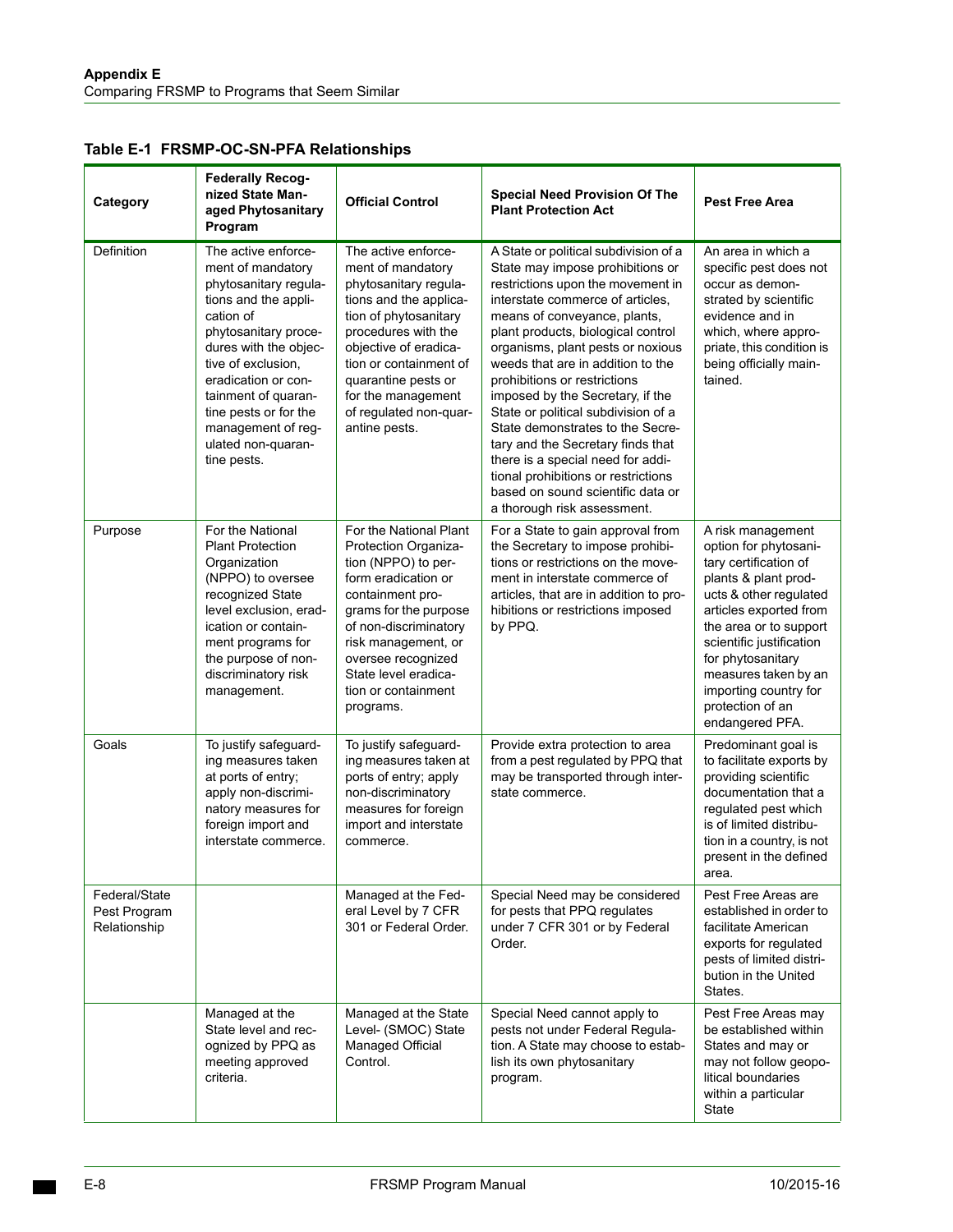# **FRSMP Program versus the Special Need Request versus Pest Free Areas**

FRSMP Program and the Special Need request share the requirements States submit to PPQ:

- 1. Absence or Limited Distribution
- 2. Likelihood of entry and establishment
- 3. Potential Economic/ environmental harm
- 4. A Program for Maintenance/ Verification
- 5. State Phytosanitary regulations

After that, the similarity ends. Special Need is for requests concerning pests that PPQ regulates domestically such as Gypsy moth, European grapevine moth, and Plum pox virus. Following a successful application for a Special Need request, States may impose stricter phytosanitary regulations than PPQ on the approved pest for extra protection in interstate commerce. PPQ will continue to regulate the pest at ports of entry with Federal quarantines in place, with no plans to discontinue.

The FRSMP Program is designed to address different circumstances. PPQ has no domestic regulations for pest movement, PPQ has made the decision there will be no domestic resources invested to contain or eradicate the pest, PPQ plans to stop regulating the pest at ports of entry, and the pest can be feasibly contained, eradicated or excluded by interested States.

What can a State do if the pest may have an unacceptable economic or environmental impact for them? As is the practice today, the State can impose its own exterior quarantine and/or establish a containment/eradication program, which will protect the State in domestic commerce. What about protection in foreign trade? The State can be confident of protection if:

- The pest is rarely if ever intercepted at ports of entry
- <span id="page-78-0"></span>The pest is part of a family regulated at ports of entry when detected in its immature stages
- The pest is regulated under the conditions of [ISPM No. 15](https://www.ippc.int/publications/regulation-wood-packaging-material-international-trade-0) without another pathway

What are the options if the previous conditions do not apply? A State may seek to establish a Pest Free Area or petition for Federal recognition of their phytosanitary program.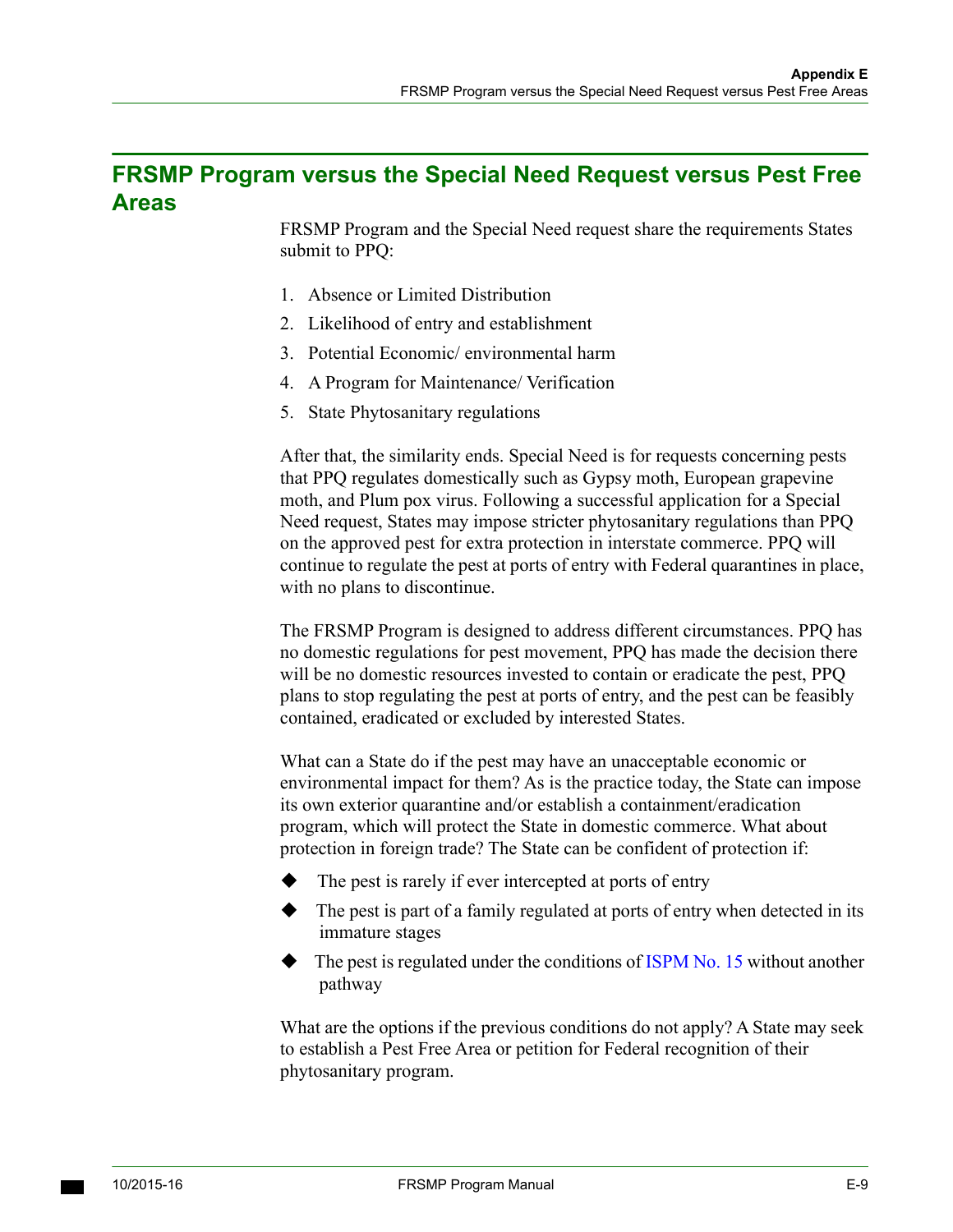How would a Pest Free Area (PFA) help a State? If a State has export commodities associated with the pest, then a PFA could mitigate the importing country's phytosanitary requirements. The establishment of a PFA justifies regulating the pest at ports of entry.

How would the FRSMP Program help a State? FRSMP may be the solution when PPQ has no domestic regulations for the pest but the State does, and the pest is encountered in foreign trade. Effective and non-discriminatory (equivalent) phytosanitary measures would be required.

Let's compare:

|                                                           | <b>FRSMP</b> | <b>Special Need</b> | <b>Pest Free</b><br>Area |
|-----------------------------------------------------------|--------------|---------------------|--------------------------|
| PPQ regulated pest domestically?                          |              |                     |                          |
| State Quarantine affected by PPQ<br>regulations?          |              | х                   |                          |
| State imposes extra protection in<br>interstate commerce? | х            | x                   |                          |
| State receives port of entry protec-<br>tion?             | x            | x                   |                          |
| Exports facilitated?                                      |              |                     |                          |

#### **Table E-2 FRSMP-SN-PFA Comparison**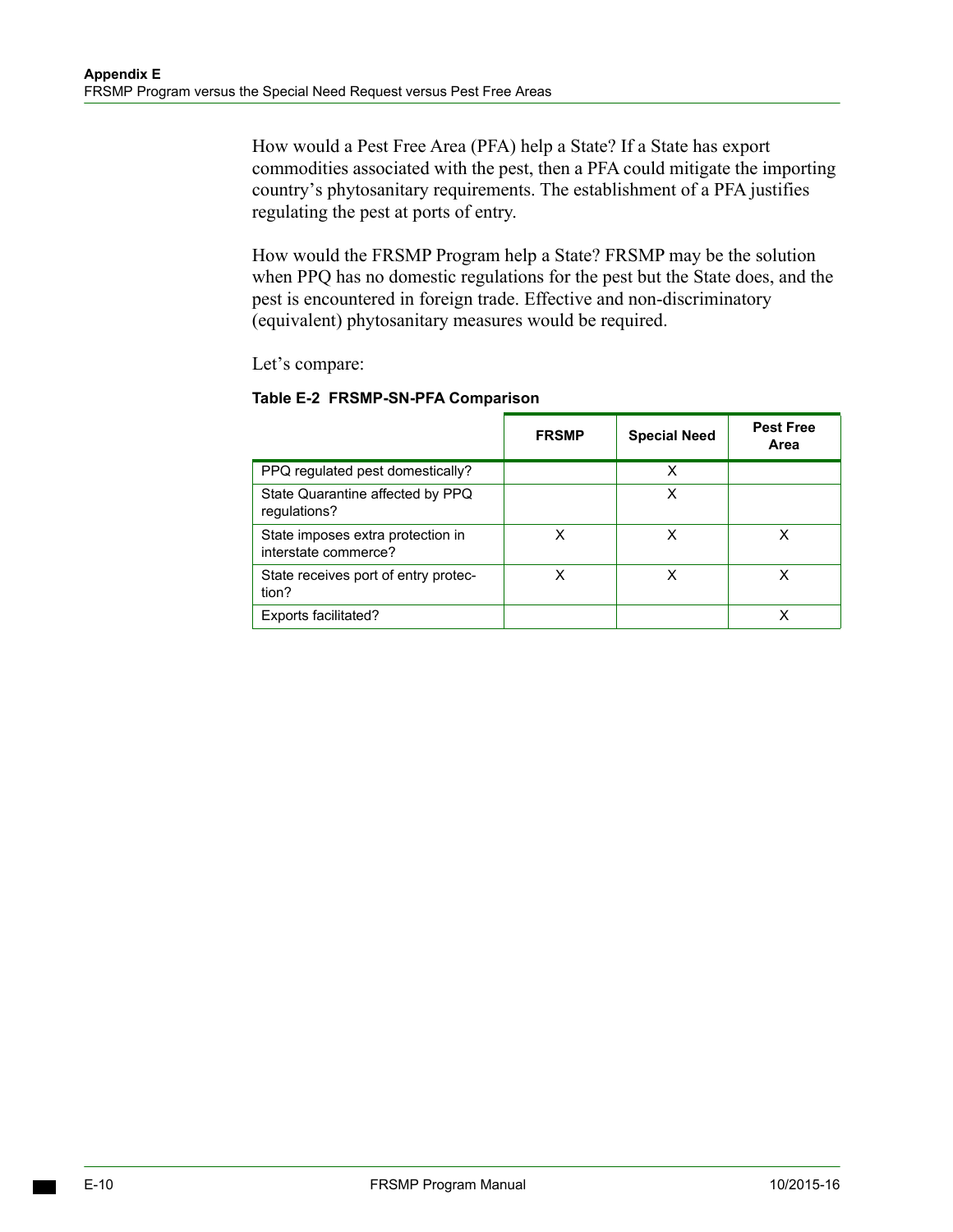

# **Appendix F**

*Supporting Action, Program Process, and Program Flow*

# **Contents**

[Action to Support the FRSMP Program at Ports of Entry](#page-80-0) **F-1** [FRSMP Program Process at Ports of Entry](#page-81-0) **F-2** [FRSMP Program Flow](#page-81-1) **F-2**

# <span id="page-80-0"></span>**Action to Support the FRSMP Program at Ports of Entry**

[PPQ Form 523, Emergency Action Notification](#page-55-0) is used for Formal Communication of Remedial Measures. When a pest is detected on an imported commodity, and PPQ identifies it as under the FRSMP Program, the following procedure will take place. Refer to [Table F-1 on page](#page-81-2) F-2, which will summarize the following explanation:

If the commodity enters a port in a State which has a federally recognized State managed phytosanitary program, the options to the importer will be the least restrictive measure that is feasible and adequate to prevent the dissemination of any plant pest new to or not known to be widely prevalent or distributed as per the Plant Protection Act of 2000. The CBPAS or PPQ Officer will follow the appropriate manual for specific instructions.

If the commodity is not arriving in a State having a federally recognized State managed phytosanitary program, an EAN will be issued as an official order to the owner or his agent that the pest is subject to the terms of the [FRSMP](http://www.aphis.usda.gov/plant_health/plant_pest_info/frsmp/index.shtml)  [Program](http://www.aphis.usda.gov/plant_health/plant_pest_info/frsmp/index.shtml). PPQ identifiers or National Identification Services through PPQ identifiers will relate the remedial action to the CBPAS or PPQ Officer who is issuing the EAN. The CBPAS or PPQ Officer will follow the appropriate manual for specific instructions.

The EAN will communicate that the pest is prohibited from entering a FRSMP Program State(s) for that pest. Should a future decision be made to move the shipment to a State with a FRSMP program for the pest present in the shipment, the shipment must meet treatment requirements if available in order to be moved there. Failure to comply with those requirements will be cause for a violation under Section 414 of the Plant Protection Act.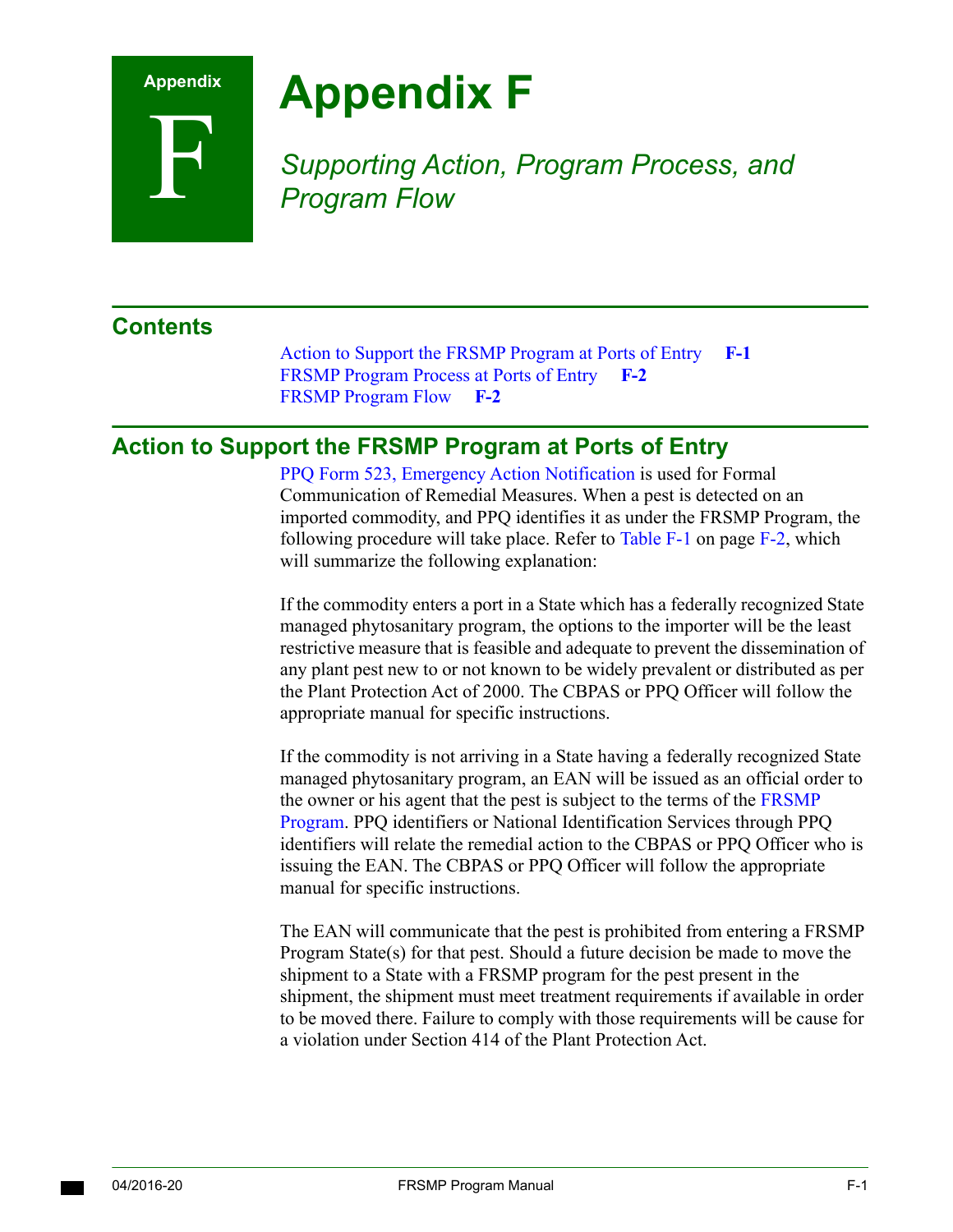# <span id="page-81-0"></span>**FRSMP Program Process at Ports of Entry**

- **1.** The Agricultural commodity is imported and inspected at the U.S. port of entry (POE).
- **2.** If no plant pest is detected, the shipment is released.
- **3.** A plant pest is detected and identified. For a more detailed description of the process, refer to the [Manual for Agricultural Clearance](https://cbp.aphis.usda.gov/ppq/php/manual/mac.pdf) or the Plant Inspection Stations Manual.

# <span id="page-81-1"></span>**FRSMP Program Flow**

A FRSMP Program pest<sup>1</sup> is detected on an imported shipment. Refer to [Table F-1](#page-81-2) for the process.

<span id="page-81-2"></span>

| Table F-1 FRSMP Program Flow |  |  |  |
|------------------------------|--|--|--|
|------------------------------|--|--|--|

| If the shipment is:                            | Then:                                                                                                                                                       |
|------------------------------------------------|-------------------------------------------------------------------------------------------------------------------------------------------------------------|
| Arriving in a FRSMP State                      | (1) TREAT; (2) RE-EXPORT; (3) DESTROY; or REDIRECT<br>and avoid States participating in an FRSMP program for<br>that specific pest                          |
| <b>Not</b> arriving in a FRSMP<br><b>State</b> | 1. INCLUDE notice to avoid States participating in an<br>FRSMP program for that specific pest<br>2. RELEASE the shipment<br>3. PPQ generates internal alert |

When the EAN communicating required remedial measures is issued to an owner or agent whose commodity is not arriving in a State with a federally recognized State managed phytosanitary program, PPQ will also communicate with the appropriate internal PPQ group for periodic quality assurance follow up in the market place. The internal PPQ group may confirm by shipping records that the shipment did not move to that State. If records indicate that the shipment did indeed enter the State without remedial measures, State and/or federal agencies may pursue a violation.

<sup>1</sup> FRSMP pests are quarantine pests that require phytosanitary action.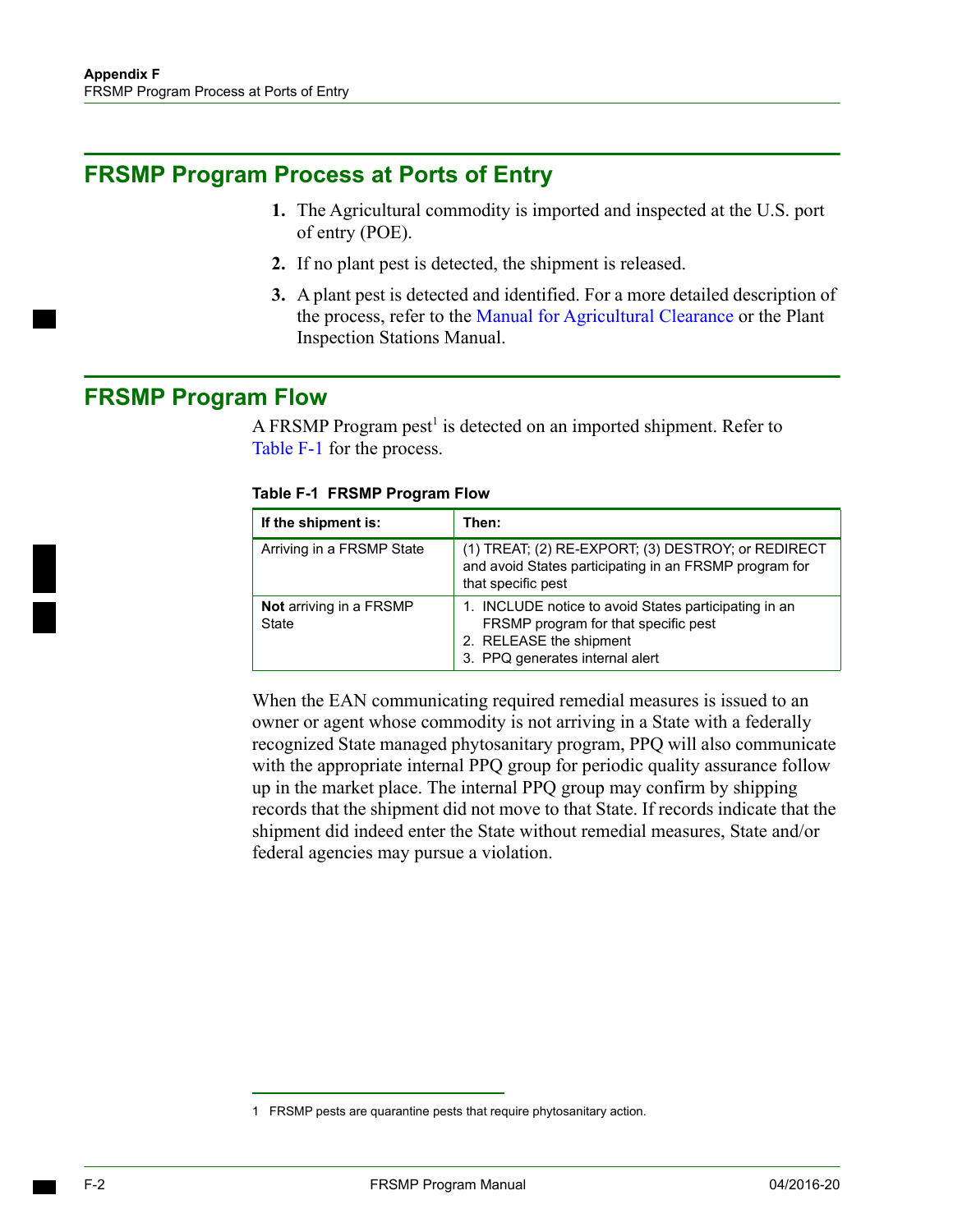# G **Appendix G**

*Audit Checklist*

# **Contents**

**Appendix**

[Audit for Recognition in the FRSMP Program](#page-82-0) **G-1** [APHIS Audits](#page-82-1) **G-1** [Audit Checklist](#page-82-2) **G-1** [Checklist Instructions](#page-82-3) **G-1**

# <span id="page-82-0"></span>**Audit for Recognition in the FRSMP Program**

#### <span id="page-82-1"></span>**APHIS Audits**

APHIS will conduct regular audits of a State FRSMP program that has been approved and implemented. The objective of these audits is to identify the program's conformance or deficiencies in its implementation.

APHIS-PPQ Field Operations will determine the procedure to conduct these audits with a frequency of one audit per approved program every three years.

# <span id="page-82-2"></span>**Audit Checklist**

The attached checklist must be used by PPQ auditors who will be designated by PPQ Field Operations. The list reflects the conditions agreed upon by the State during the original application process. Interviews with State officials are an important component of these audits. With some exceptions, the burden to prove conformance resides on the State.

It is important that PPQ auditors request appropriate documents required to complete the checklist and record titles of such documents in the "Notes" sections of the checklist. Depending on funding and availability of personnel, auditors should also consider coordinating site visits to verify conformance.

PPQ auditors should note that the some evidence may be used in more than one sections of the checklist, if appropriate.

# <span id="page-82-3"></span>**Checklist Instructions1**

Refer to the tables on the following pages.

<sup>1</sup> This Checklist applies to BOTH Quarantine AND Regulated Non Quarantine Pests (RNQPs).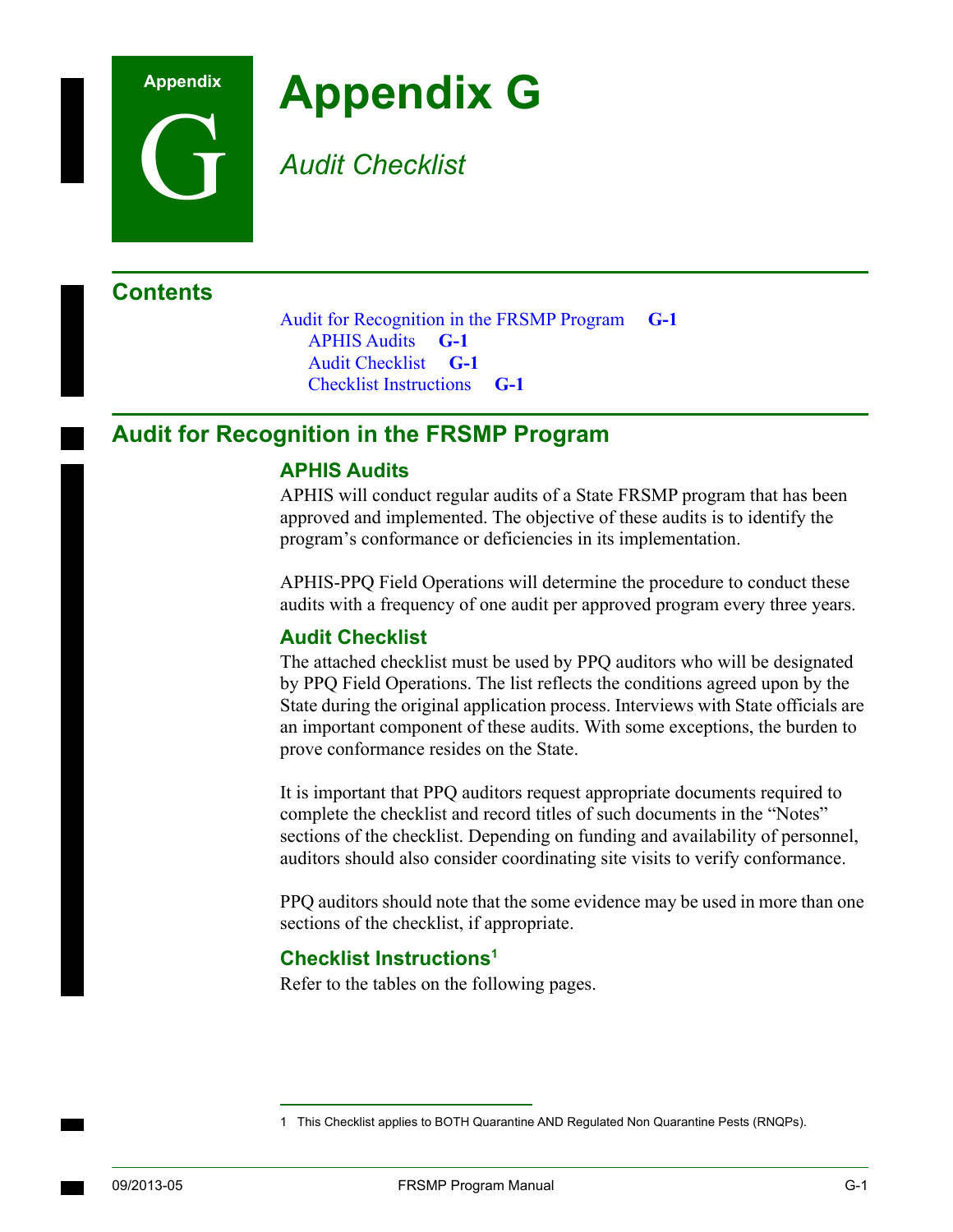#### **Table G-1 General Information—Pest**

#### Date *Write date of audit.* Pest

*Write pest covered by FRSMP Program.*

#### Domestic Distribution

*Provide a list of states where pest occurs in the United States. Specify any updates on distribution. Use the IPPC 2007 definition of establishment: "perpetuation, for the foreseeable future, of a pest within an area after entry." Provide references.*

#### Host Range

*Provide list of hosts that are of importance to the state(s). Specify any updates on list of hosts. Provide family, scientific name and common name.*

#### **Notes**

*Document any additional relevant information. Attach additional pages if necessary.*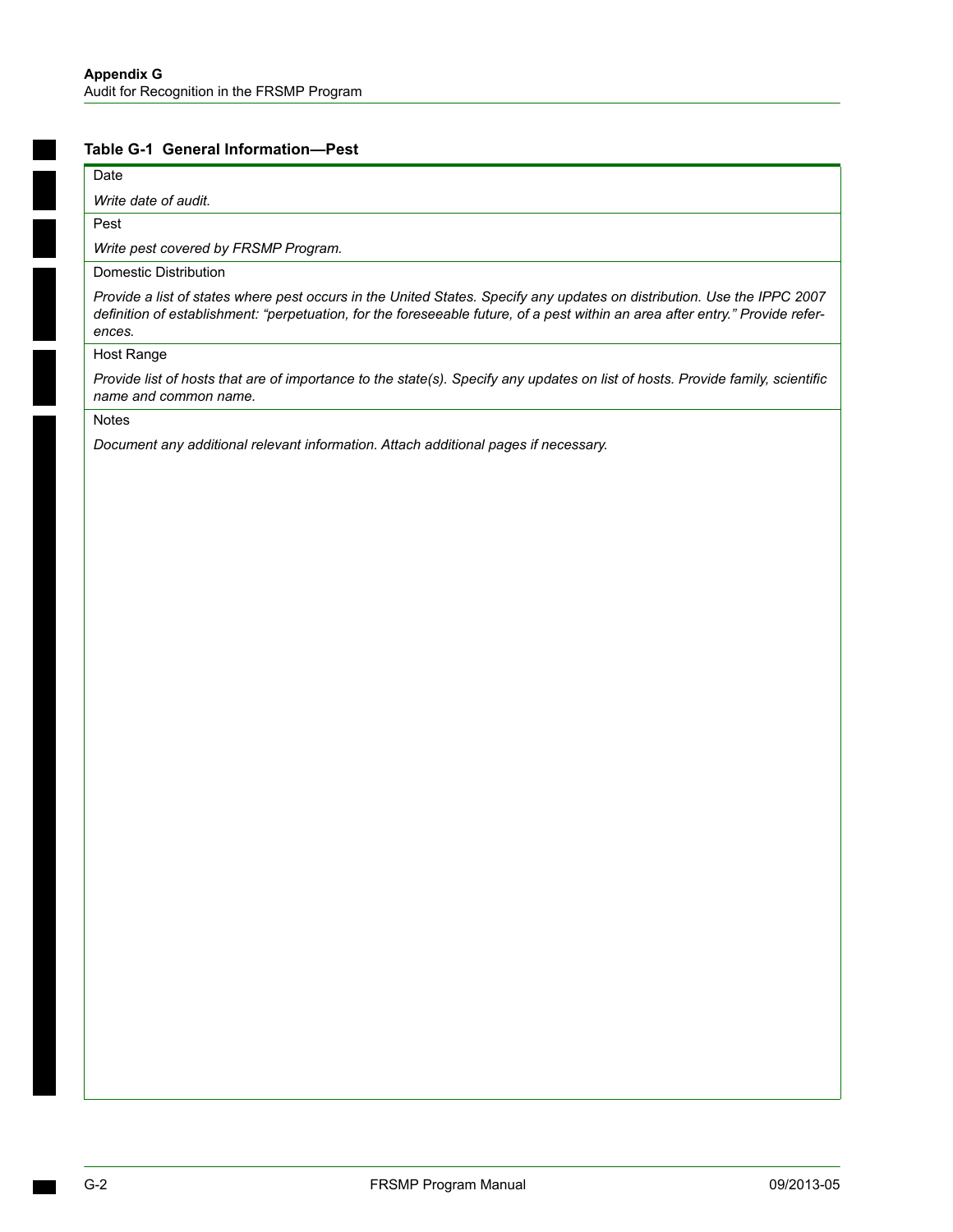| Table G-2 General Information-Program                                                                                               |            |              |               |
|-------------------------------------------------------------------------------------------------------------------------------------|------------|--------------|---------------|
| Name of Sponsoring State                                                                                                            |            |              |               |
| Specify name of sponsoring State.                                                                                                   |            |              |               |
| Name of Additional State(s)                                                                                                         |            |              |               |
| Write name(s) of additional approved States(s) covered in the original petition.<br>If there are no additional states, write "N/A." |            |              |               |
| Name of PPQ Auditor(s)                                                                                                              |            |              |               |
| Write name of PPQ official conducting the audit.                                                                                    |            |              |               |
| Name of State Official(s)                                                                                                           |            |              |               |
| Write name of state(s) officials involved in this audit.                                                                            |            |              |               |
| Is a copy of the petition signed by a designated state official available?                                                          | $\Box$ Yes | $\Box$ No    | $\square$ N/A |
| Check as appropriate.                                                                                                               |            |              |               |
| Is a copy of the signed Cooperative Arrangement with APHIS available?                                                               | $\Box$ Yes | $\square$ No | $\square$ N/A |
| Check as appropriate.                                                                                                               |            |              |               |
| Is the APHIS permit for the pest available?                                                                                         | $\Box$ Yes | $\Box$ No    | $\Box N/A$    |
| Check as appropriate.                                                                                                               |            |              |               |
| <b>Notes</b>                                                                                                                        |            |              |               |

*Document any additional relevant information. Attach additional pages if necessary.*

 $\blacksquare$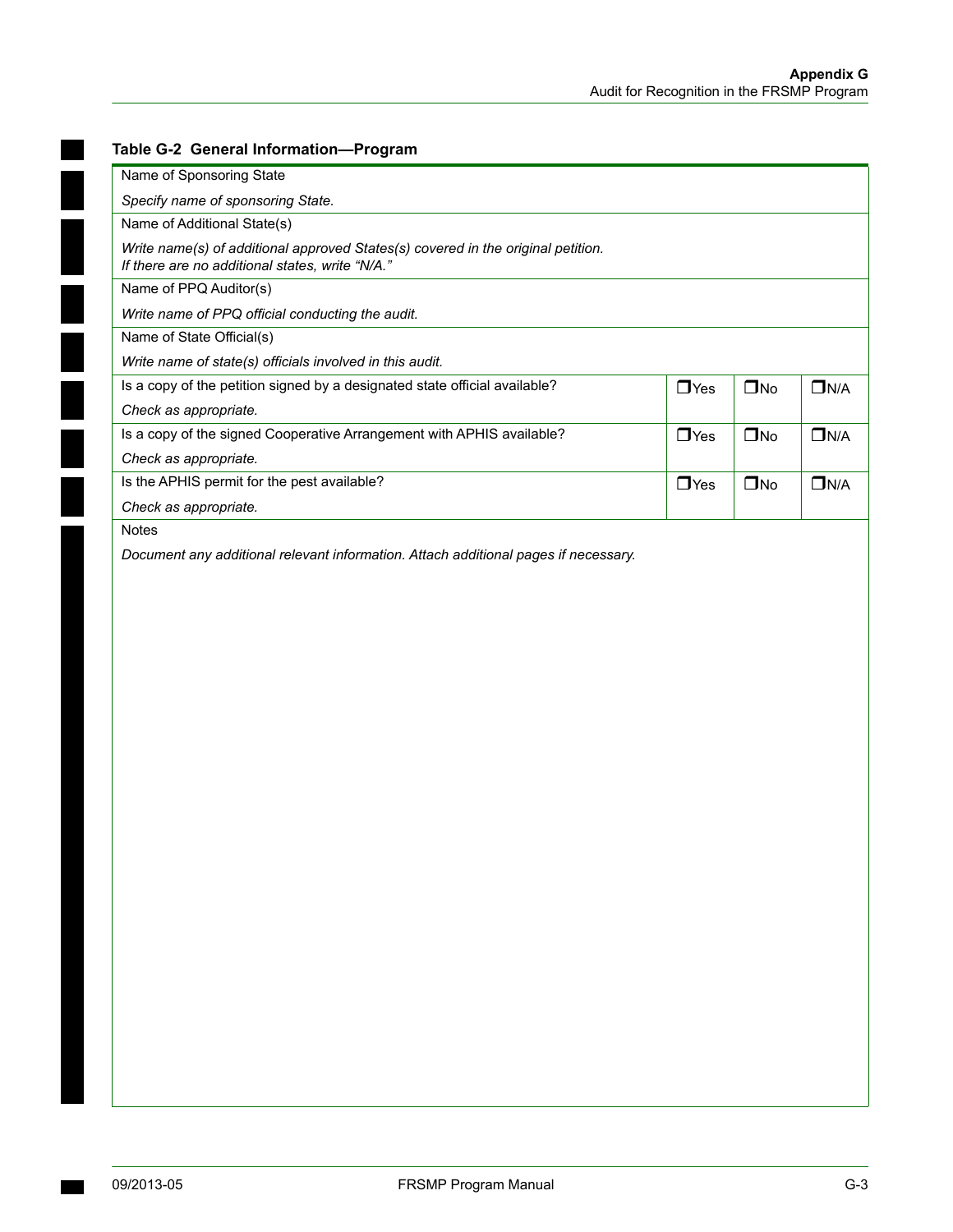#### **Table G-3 Presence**

| Has the state conducted a comprehensive pest survey?                                                                                                                                                                                              | $\Box$ Yes | $\square$ No | $\square$ N/A |
|---------------------------------------------------------------------------------------------------------------------------------------------------------------------------------------------------------------------------------------------------|------------|--------------|---------------|
| Check as appropriate. Cite sources in "Notes" below. If a field visit is conducted, spec-<br>ify.                                                                                                                                                 |            |              |               |
| Has the state conducted surveillance activities?                                                                                                                                                                                                  | $\Box$ Yes | $\square$ No | $\square$ N/A |
| Provide supporting documentation.                                                                                                                                                                                                                 |            |              |               |
| Are there state inspection reports pertaining to the FRSMP pest available?                                                                                                                                                                        | $\Box$ Yes | $\square$ No | $\square$ N/A |
| Check as appropriate.                                                                                                                                                                                                                             |            |              |               |
| Is there evidence that the pest is officially contained or under eradication?                                                                                                                                                                     | $\Box$ Yes | $\square$ No | $\square$ N/A |
| Request appropriate comprehensive survey data or scientific and academic literature<br>that defines infested area(s), endangered area(s), protected area(s), and procedures<br>used in containment or eradication. Cite sources in "Notes" below. |            |              |               |
| Evidence supports that program remains technically feasible                                                                                                                                                                                       |            |              |               |
| If pest does not exist in state, check "No" and cite evidence in "Notes."                                                                                                                                                                         |            |              |               |
| If pest is prevalent in greenhouses, specify in "Notes."                                                                                                                                                                                          |            |              |               |
| Do records exist for the pest?                                                                                                                                                                                                                    | $\Box$ Yes | $\square$ No | $\square$ N/A |
| Pest records exist in databases such as:                                                                                                                                                                                                          |            |              |               |
| National Agricultural Pest Information System (NAPIS) Database                                                                                                                                                                                    |            |              |               |
| Centre for Agricultural Bioscience International (CABI) Database                                                                                                                                                                                  |            |              |               |
| Global Pest and Disease Database (GPDD)                                                                                                                                                                                                           |            |              |               |
| Other                                                                                                                                                                                                                                             |            |              |               |
| Is scientific literature available in regard to status of FRSMP pest in the program<br>State(s)?                                                                                                                                                  | $\Box$ Yes | $\square$ No | $\square$ N/A |
| Cite sources, if applicable, in "Notes" below.                                                                                                                                                                                                    |            |              |               |
| <b>Notes</b>                                                                                                                                                                                                                                      |            |              |               |

*Document any additional relevant information. Attach additional pages if necessary.*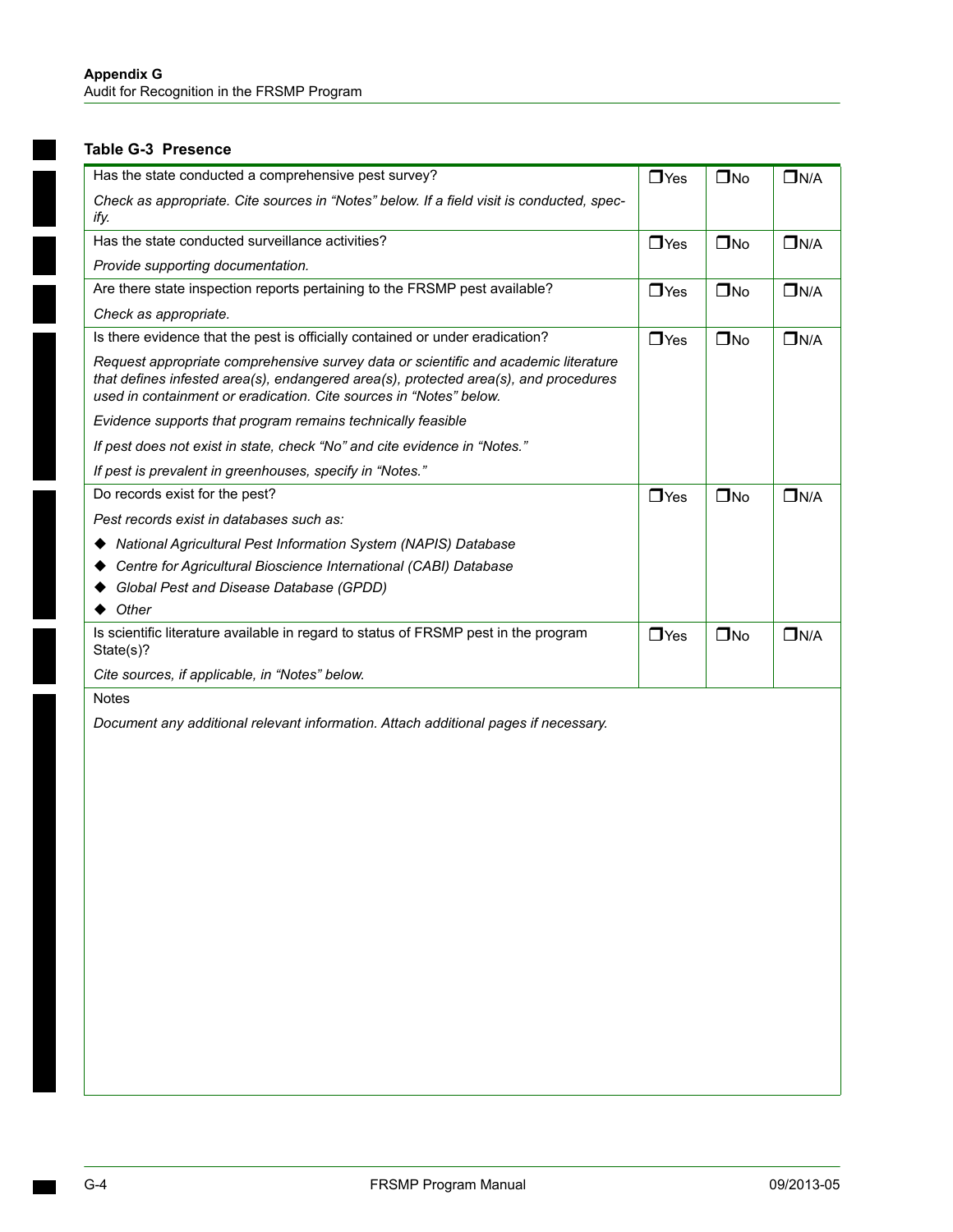#### **Table G-4 Possible Introduction Pathways**

| Has Pest Risk Analysis (PRA) been updated?                                                                                                                                                                                                                                                                                 | $\Box$ Yes | $\square$ No | $\square$ N/A |
|----------------------------------------------------------------------------------------------------------------------------------------------------------------------------------------------------------------------------------------------------------------------------------------------------------------------------|------------|--------------|---------------|
| Check as appropriate.                                                                                                                                                                                                                                                                                                      |            |              |               |
| Is there evidence that new pathways exist for the pest to enter the State(s)?                                                                                                                                                                                                                                              | $\Box$ Yes | $\square$ No | $\square$ N/A |
| Request updated information if new pathways of introduction exist. Information may<br>address any means-i.e. pathways-- that would allow continued introduction of the pest<br>into the state(s), or further facilitate the pest's introduction to the state(s). Examples of<br>pathways include (but are NOT limited to): |            |              |               |
| Importation of Host                                                                                                                                                                                                                                                                                                        |            |              |               |
| Interstate Trade                                                                                                                                                                                                                                                                                                           |            |              |               |
| Smuggling                                                                                                                                                                                                                                                                                                                  |            |              |               |
| <b>Natural Spread</b>                                                                                                                                                                                                                                                                                                      |            |              |               |
| Specify in "Notes" if new information on pathways exists. Cite sources (like database<br>reports) in "Notes" below. Note any negative impact on technical feasibility of program.                                                                                                                                          |            |              |               |
| Is there new port interception data on the pest?                                                                                                                                                                                                                                                                           | $\Box$ Yes | $\square$ No | $\Box$ N/A    |
| Check as appropriate. NOTE: States may not have this information. Request reports<br>from QPAS administrators for Pest ID and EAN databases or from FRSMP Coordina-<br>tor.                                                                                                                                                |            |              |               |
| Is natural spread one of the pathways? Explain means and rate of natural spread in<br>"Notes" below                                                                                                                                                                                                                        | $\Box$ Yes | $\square$ No | $\square$ N/A |
| Request relevant sources of information. Cite in "Notes" below.                                                                                                                                                                                                                                                            |            |              |               |
| <b>Notes</b>                                                                                                                                                                                                                                                                                                               |            |              |               |
| Document any additional relevant information. Attach additional pages if necessary.                                                                                                                                                                                                                                        |            |              |               |
|                                                                                                                                                                                                                                                                                                                            |            |              |               |
|                                                                                                                                                                                                                                                                                                                            |            |              |               |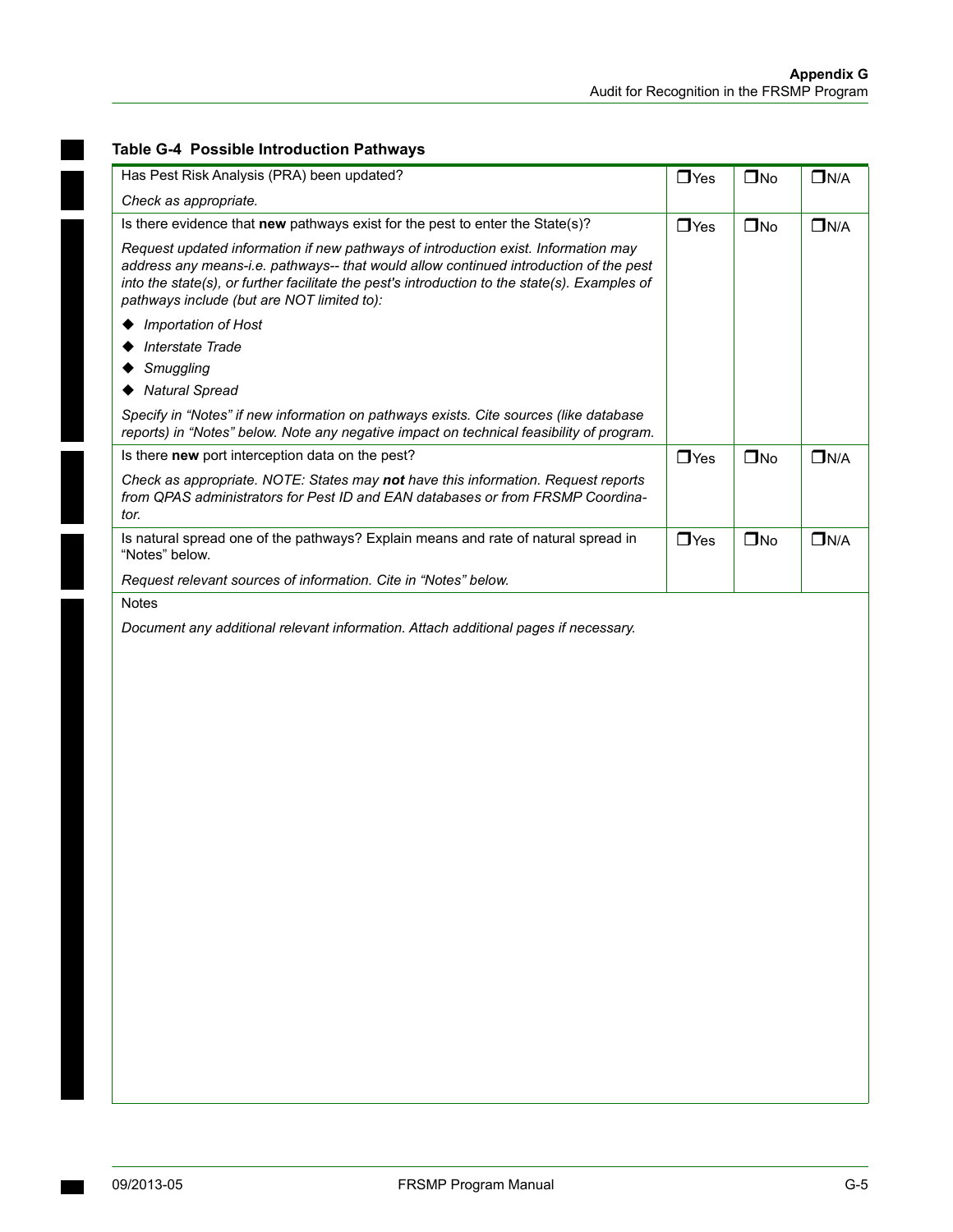#### **Table G-5 Maintenance/management/verification**

| Is there evidence of State(s)' actions to maintain and monitor for pest freedom, limit dis-<br>tribution, or containment (including exclusion)?                                                                                                                                                                             | $\Box$ Yes | $\square$ No | $\Box$ N/A    |
|-----------------------------------------------------------------------------------------------------------------------------------------------------------------------------------------------------------------------------------------------------------------------------------------------------------------------------|------------|--------------|---------------|
| Request appropriate comprehensive survey data, surveillance data, trapping data, or<br>scientific and academic literature that defines infested area(s), endangered area(s),<br>protected area(s), and procedures used in containment or eradication.                                                                       |            |              |               |
| Cite sources in "Notes" below. If a field visit is conducted, specify.                                                                                                                                                                                                                                                      |            |              |               |
| Is there evidence of inspections being conducted?                                                                                                                                                                                                                                                                           | $\Box$ Yes | $\square$ No | $\square$ N/A |
| Check as appropriate. Cite sources in "Notes" below. If a field visit is conducted, spec-<br>ify.                                                                                                                                                                                                                           |            |              |               |
| Does a State process exist to regularly evaluate the feasibility and effectiveness (qual-<br>ity assurance) of the FRSMP program in place?                                                                                                                                                                                  | $\Box$ Yes | $\square$ No | $\square$ N/A |
| Review appropriate documents. Cite sources in "Notes" below. If a field visit is con-<br>ducted, specify.                                                                                                                                                                                                                   |            |              |               |
| Regulated Non-Quarantine Pests (RNQP) ONLY. Is there evidence of State(s)'<br>actions to manage the level of pest(s) in plants for planting?                                                                                                                                                                                | $\Box$ Yes | $\square$ No | $\square$ N/A |
| Request appropriate documents that demonstrate that the pest is maintained below a<br>tolerance level that can affect production, health or marketability of plants for planting<br>and cause an unacceptable economic impact. Information must demonstrate that State<br>verifies the management of the pest by producers. |            |              |               |
| Cite sources and specify if field visits were conducted in "Notes" below.                                                                                                                                                                                                                                                   |            |              |               |
| Indicate pest's tolerance level in "Notes" below.                                                                                                                                                                                                                                                                           |            |              |               |
| <b>Notes</b>                                                                                                                                                                                                                                                                                                                |            |              |               |
| Document any additional relevant information. Attach additional pages if necessary.                                                                                                                                                                                                                                         |            |              |               |
|                                                                                                                                                                                                                                                                                                                             |            |              |               |
|                                                                                                                                                                                                                                                                                                                             |            |              |               |
|                                                                                                                                                                                                                                                                                                                             |            |              |               |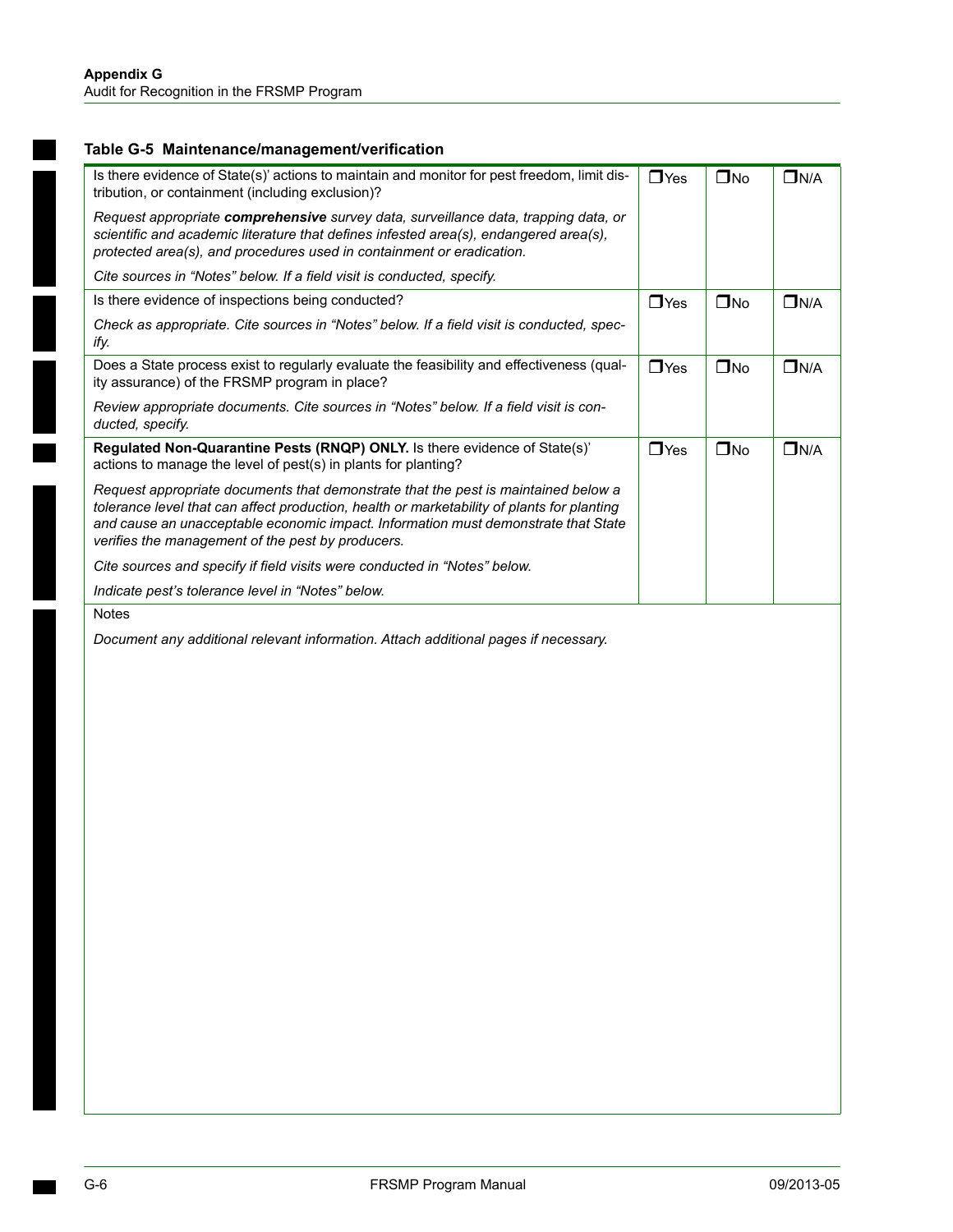#### **Table G-6 Quarantine Regulations**

| Is there a copy of established State, local or tribal quarantine regulations that provide<br>for enforcement of the FRSMP program?                                                                         | $\Box$ Yes | $\Box$ No | $\blacksquare$ N/A |
|------------------------------------------------------------------------------------------------------------------------------------------------------------------------------------------------------------|------------|-----------|--------------------|
| Request evidence that state, local or tribal authority exists to restrict the movement of<br>FRSMP pest. State, local or tribal regulations are in place to exclude the pest or limit its<br>distribution. |            |           |                    |
| Cite sources in "Notes" below. Specify any updates on regulations.                                                                                                                                         |            |           |                    |
| Are regulations specific to the FRSMP pest?                                                                                                                                                                | $\Box$ Yes | $\Box$ No | $\Box$ N/A         |
| Request evidence that regulations are specific to pest.                                                                                                                                                    |            |           |                    |
| If regulations provide a general authority only, specify in "Notes" below.                                                                                                                                 |            |           |                    |
| If regulations are not in place, document evidence that regulations are in progress.                                                                                                                       |            |           |                    |
| <b>Notes</b>                                                                                                                                                                                               |            |           |                    |

*Document any additional relevant information. Attach additional pages if necessary.*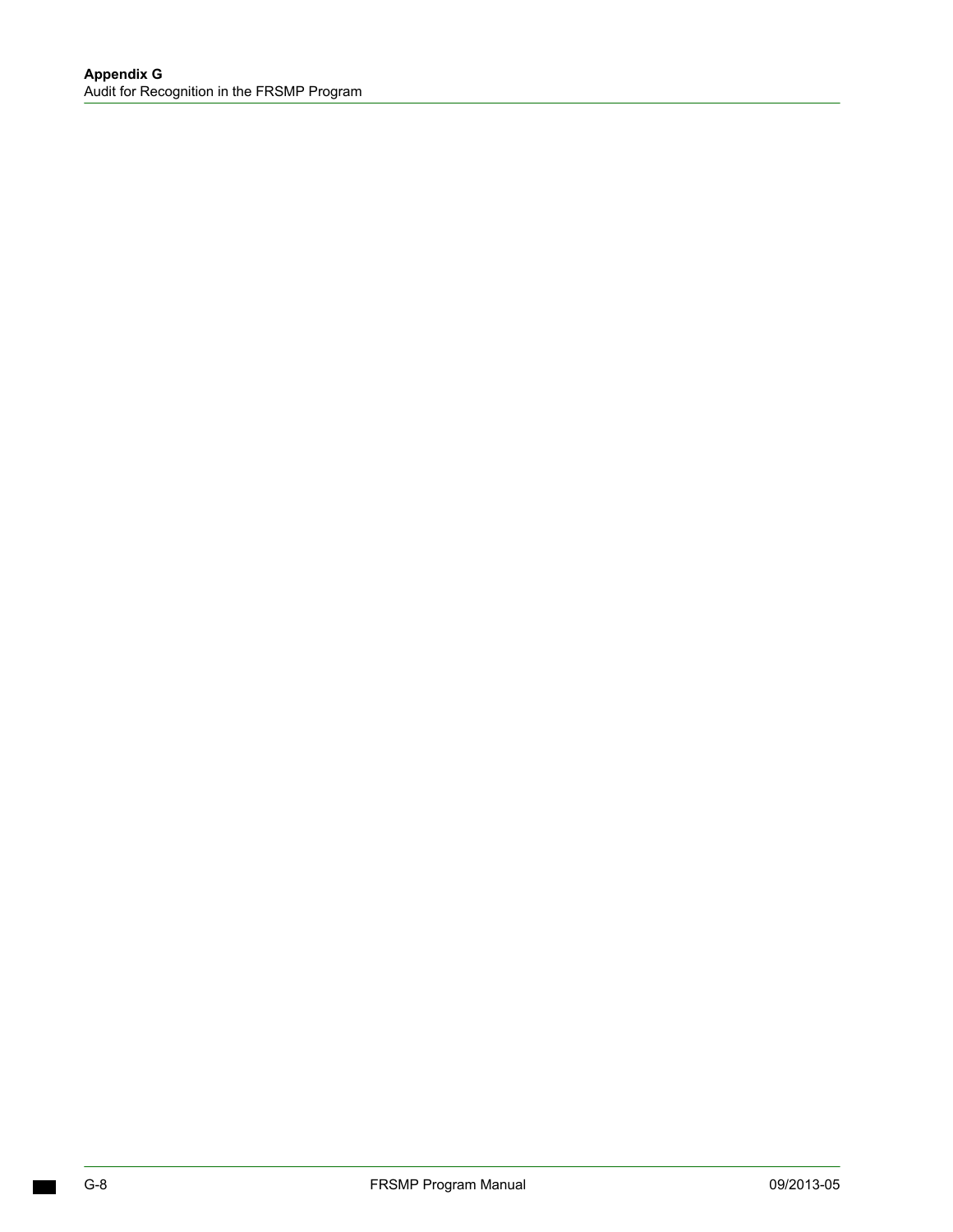# H **Appendix H**

# *Online Resources*

# **Links to Useful Websites**

**Appendix**

Refer to the websites below for additional information:

- [State Departments of Agriculture](http://nationalplantboard.org/membership/)
- [National Plant Board](http://www.nationalplantboard.org/)
- [IPPC Adopted Standards](https://www.ippc.int/en/core-activities/standards-setting/ispms/#publications)
- [National Agricultural Statistics Service](http://www.nass.usda.gov/)
- [Threatened and Endangered Species System](http://www.fws.gov/endangered/)
- ◆ USDA Crop Profiles
- [U.S. Government Printing Office Style Manual](http://www.gpo.gov/fdsys/search/pagedetails.action?granuleId=&packageId=GPO-STYLEMANUAL-2008&fromBrowse=true)

### **Approved State-managed Phytosanitary Programs**

As FRSMP programs are approved, links to those approved State-managed phytosanitary programs will appear in [Appendix B.](#page-56-0)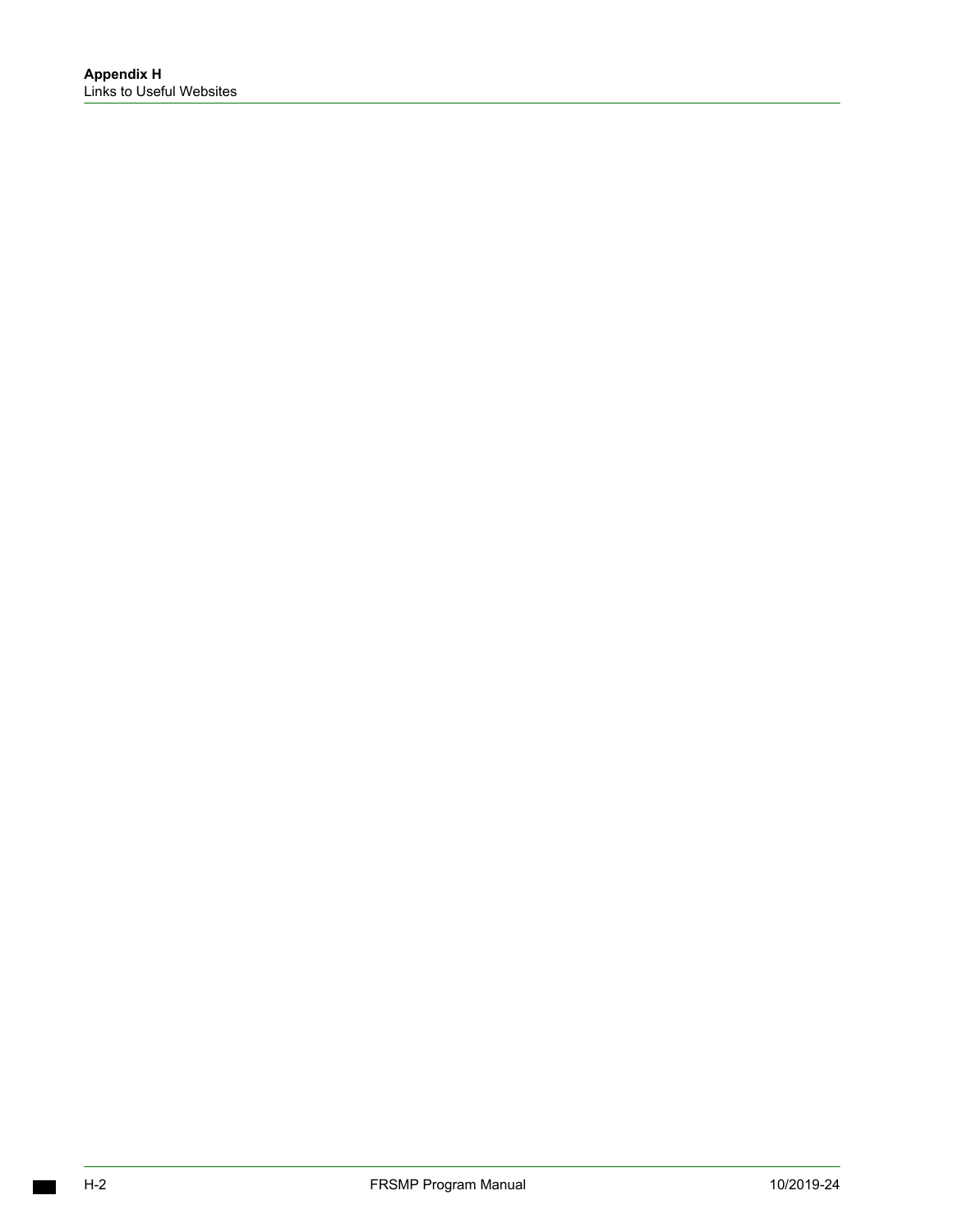

**FRSMP Program** 

# **Definitions, Terms, and Abbreviations**

containment<sup>1</sup>. Application of phytosanitary measures in and around an infested area to prevent spread of a pest.

delimiting survey<sup>[1](#page-92-0)</sup>. Survey conducted to establish the boundaries of an area considered to be infested by or free from a pest.

detection survey<sup>[1](#page-92-0)</sup>. Survey conducted in an area to determine if pests are present.

**endangered area**[1](#page-92-0) **.** An area where ecological factors favor the establishment of a pest whose presence in the area will result in economically important loss.

**equivalence (of phytosanitary measures)**[1](#page-92-0) **.** The situation where, for a specified pest risk, different phytosanitary measures achieve a contracting party's appropriate level of protection.

**eradication**[1](#page-92-0) **.** Application of phytosanitary measures to eliminate a pest from an area.

exclusion<sup>2</sup>. Application of phytosanitary measures in and around an endangered area to prevent the introduction of a pest.

**Federal Collaborator.** An individual who has specialized plant health skills that APHIS requires to complete specialized program activities, complete APHIS training, or perform APHIS-sanctioned duties. The [Plant Protection](http://www.aphis.usda.gov/brs/pdf/PlantProtAct2000.pdf)  [Act of 2000 \(PPA\)](http://www.aphis.usda.gov/brs/pdf/PlantProtAct2000.pdf) authorizes the Secretary to cooperate with the States or political subdivisions thereof, domestic or international organizations or associations, and individuals to carry out the programs of the PPA. For more information, see [Statement of Work for Federal Collaborators on page A-15](#page-52-0).

**International Plant Protection Convention<sup>1</sup>.** International Plant Protection Convention, as deposited with FAO in Rome in 1951 and as subsequently amended.

**International Standard for Phytosanitary Measures**[1](#page-92-0) **.** An international standard adopted by the Conference of FAO, the Interim Commission on phytosanitary measures or the Commission on phytosanitary measures, established under the IPPC.

<span id="page-92-1"></span><span id="page-92-0"></span><sup>1</sup> From [International Standards for Phytosanitary Measures ISPM No. 5, Glossary of Phytosanitary](https://www.ippc.int/publications/glossary-phytosanitary-terms)  [Terms \(2013\).](https://www.ippc.int/publications/glossary-phytosanitary-terms)

<sup>2</sup> Proposed IPPC definition.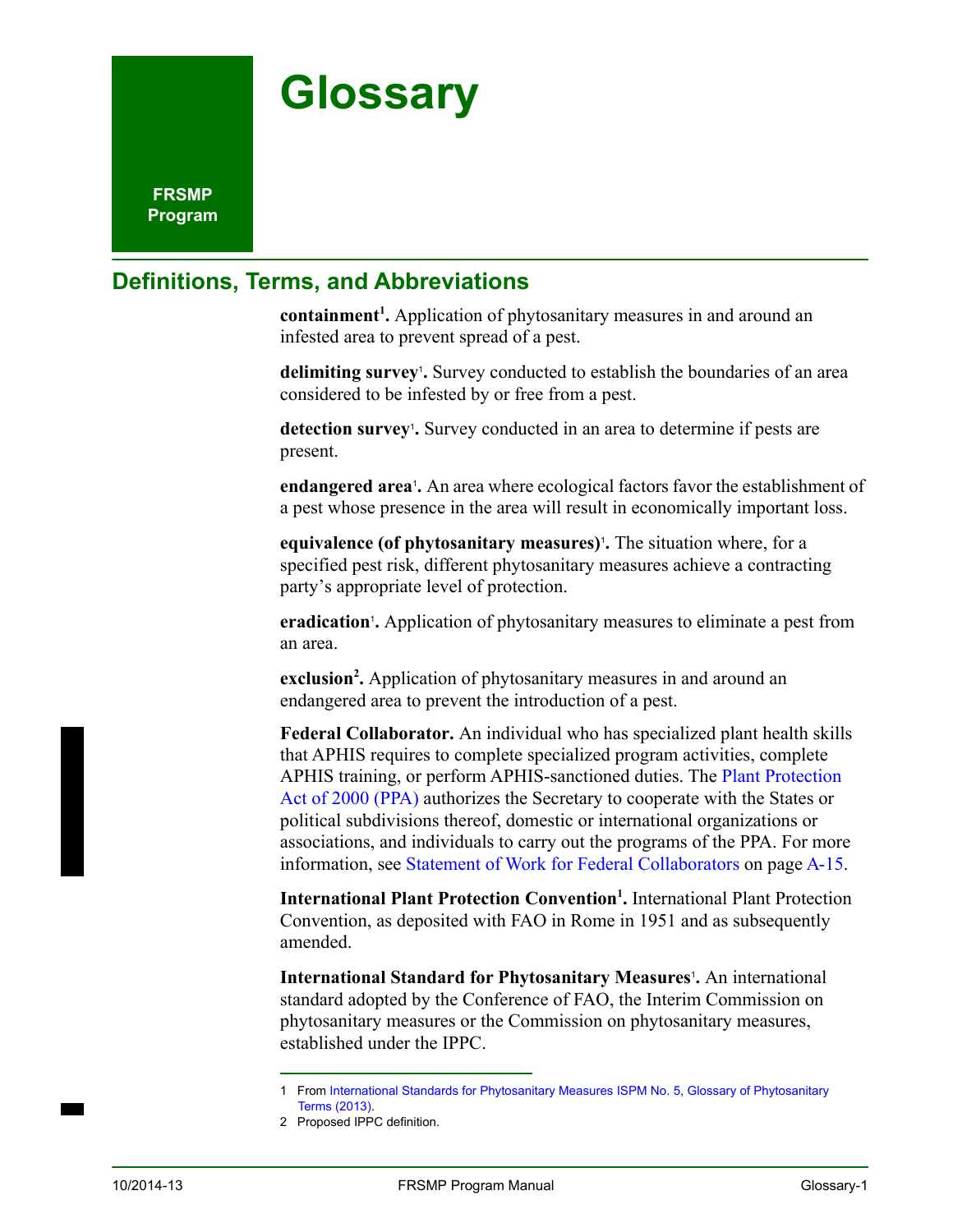**interstate commerce<sup>3</sup>.** Trade, traffic, or other commerce: (a) between a place in a State and a point in another State, or between points within the same State but through any place outside that State; or (b) within the District of Columbia, Guam, the Virgin Islands of the United States, or any other territory or possession of the United States.

<span id="page-93-2"></span>**legislation4 .** Any act, law, regulation, guideline or other administrative order promulgated by a government [\[ISPM No. 3, 2005\]](https://www.ippc.int/publications/guidelines-export-shipment-import-and-release-biological-control-agents-and-other).

**monitoring**[4](#page-93-0) **.** An official ongoing process to verify phytosanitary situations.

move and related terms<sup>[3](#page-93-1)</sup>. The terms "move", "moving", and "movement" mean: (a) to carry, enter, import, mail, ship, or transport; (b) to aid, abet, cause, or induce the carrying, entering, importing, mailing, shipping, or transporting; (c) to offer to carry, enter, import, mail, ship, or transport; (d) to receive to carry, enter, import, mail, ship, or transport; (e) to release into the environment; or (f) to allow any of the activities described in a preceding subparagraph.

National Plant Protection Organization<sup>[4](#page-93-0)</sup>. Official service established by a government to discharge the functions specified by the IPPC.

**permit**[3](#page-93-1) **.** A written or oral authorization, including by electronic methods, by the Secretary to move plants, plant products, biological control organisms, plant pests, noxious weeds, or articles under conditions prescribed by the Secretary.

**pest**[4](#page-93-0) **.** Any species, strain or biotype of plant, animal or pathogenic agent injurious to plants or plant products.

**phytosanitary measure (agreed interpretation)**[4](#page-93-0) **.** Any legislation, regulation or official procedure having the purpose to prevent the introduction and/or spread of quarantine pests, or to limit the economic impact of regulated nonquarantine pests.

**phytosanitary procedure**[4](#page-93-0) **.** Any official method for implementing phytosanitary measures including the performance of inspections, tests, surveillance or treatments in connection with regulated pests.

**protected area**[4](#page-93-0) **.** A regulated area that an NPPO has determined to be the minimum area necessary for the effective protection of an endangered area.

quarantine pest<sup>[4](#page-93-0)</sup>. A pest of potential economic importance to the area endangered thereby and not yet present there, or present but not widely distributed and being officially controlled.

<span id="page-93-3"></span><span id="page-93-1"></span><sup>3</sup> From the [Plant Protection Act of 2000](http://www.aphis.usda.gov/brs/pdf/PlantProtAct2000.pdf).

<span id="page-93-0"></span><sup>4</sup> From [International Standards for Phytosanitary Measures ISPM No. 5, Glossary of Phytosanitary](https://www.ippc.int/sites/default/files/documents/20140214/ispm_05_en_2014-02-14cpm-8_201402141055--559.25%20KB.pdf)  [Terms \(2013\).](https://www.ippc.int/sites/default/files/documents/20140214/ispm_05_en_2014-02-14cpm-8_201402141055--559.25%20KB.pdf)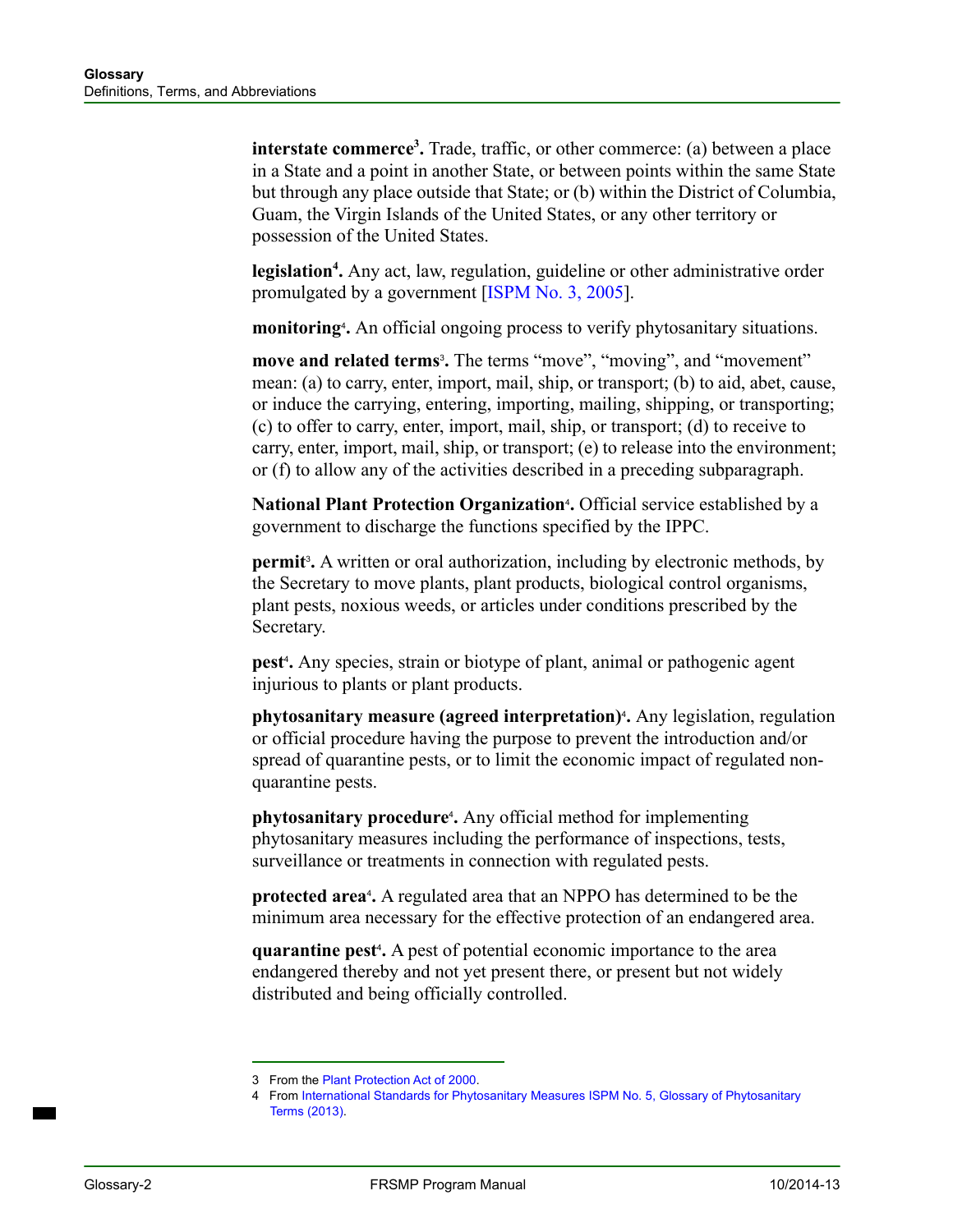**regulated area<sup>5</sup>**. An area into which, within which and/or from which plants, plant products and other regulated articles are subjected to phytosanitary regulations or procedures in order to prevent the introduction and/or spread of quarantine pests or to limit the economic impact of regulated non-quarantine pests (see Glossary Supplement No. 2).

**regulated non-quarantine pest<sup>[5](#page-94-0)</sup>.** A non-quarantine pest whose presence in plants for planting affects the intended use of those plants with an economically unacceptable impact and which is therefore regulated within the territory of the importing contracting party.

**sponsor6 .** Individual or entity who organizes and is committed to the development of a product, program or project. For the APHIS-PPQ FRSMP Program, the sponsor is responsible for coordinating, leading communication, and planning among interested SPROs. The initiating SPRO may sponsor the final petition or defer that role to another participating SPRO. The sponsoring State will be identified in the title of the program – i.e. The Federally Recognized State Managed Phytosanitary Program for "Pest A" Sponsored by the State of "B."

**State7 .** Any of several States of the United States, the Commonwealth of the Northern Mariana Islands, the Commonwealth of Puerto Rico, the District of Columbia, Guam, the Virgin Islands of the United States, or any other territory or possession of the United States.

**surveillance**[5](#page-94-0) **.** An official process which collects and records data on pest occurrence or absence by survey, monitoring, or other procedures.

**survey**[5](#page-94-0) **.** An official procedure conducted over a defined period of time to determine the characteristics of a pest population or to determine which species occur in an area.

<span id="page-94-1"></span><span id="page-94-0"></span><sup>5</sup> From [International Standards for Phytosanitary Measures ISPM No. 5, Glossary of Phytosanitary](https://www.ippc.int/publications/glossary-phytosanitary-terms)  [Terms \(2013\).](https://www.ippc.int/publications/glossary-phytosanitary-terms)

<sup>6</sup> Definition of term for the FRSMP Program.

<sup>7</sup> From the [Plant Protection Act of 2000](http://www.aphis.usda.gov/brs/pdf/PlantProtAct2000.pdf).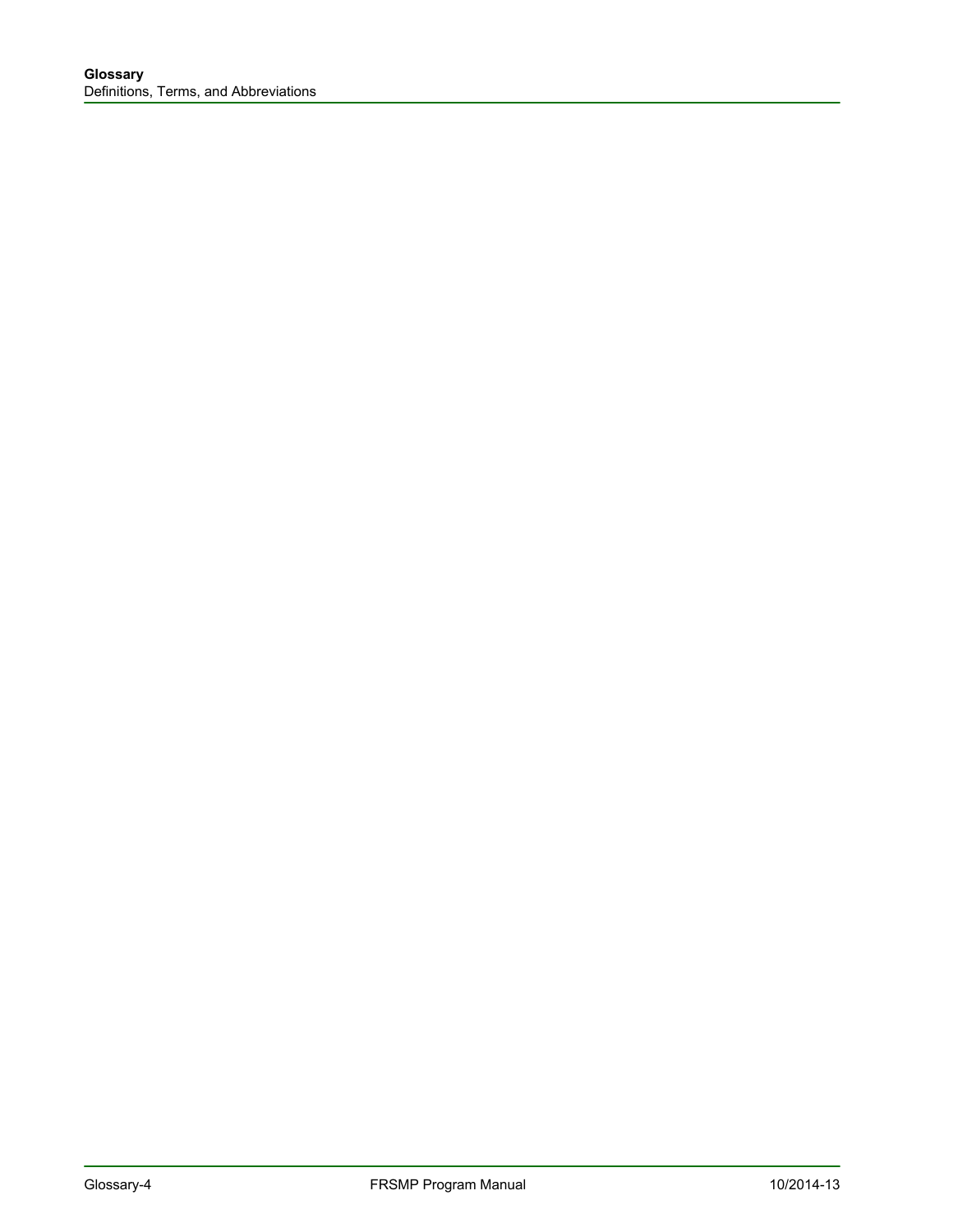#### **FRSMP Program**

#### <span id="page-96-0"></span>**A**

actionable status [2-5](#page-16-0) Agricultural Quarantine Inspection (AQI) Review Process [5-1](#page-32-0) alternate petition process [6-1](#page-34-0) Animal and Plant Health Inspection Service [3-2](#page-21-0) annual reports [2-6](#page-17-0) APHIS Stakeholder Registry [2-7](#page-18-0) APHIS Strategic Plan [3-2](#page-21-1) audit/monitoring requirements [2-6](#page-17-1) audit/review guidelines [3-6](#page-25-0) Authorized Departmental Officer's Designated Representative (ADODR) [4-5](#page-30-0)

# <span id="page-96-1"></span>**C**

cancellation [3-6](#page-25-1) Center for Plant Health Science & Technology [6-1](#page-34-1) compliance agreements [3-5](#page-24-0) containment [3-4](#page-23-0) control [2-3](#page-14-0) conventions [1-4](#page-11-0) Customs and Border Protection (CBP) [1-2](#page-9-0)

# <span id="page-96-2"></span>**D**

Data Management and Analysis Program (DMA) [5-1](#page-32-1) DEEP [6-1](#page-34-2) definitions [3-6](#page-25-2) Department of Homeland Security [1-2](#page-9-1) Deregulation Evaluation of Established Pests (DEEP) [4-1,](#page-26-0) [4-2,](#page-27-0) [6-1](#page-34-3) documentation [3-5](#page-24-1) domestic commerce [1-2,](#page-9-2) [4-5](#page-30-1) domestic measures [6-2](#page-35-0) domestic pathways [6-2](#page-35-1) domestic quarantine [6-3](#page-36-0)

# <span id="page-96-3"></span>**E**

economic harm [3-4](#page-23-1) economic risk [1-2](#page-9-3) Emergency Action Notification (EAN) [5-2](#page-33-0) endangered area [1-2,](#page-9-4) [3-4](#page-23-2) enforcement [3-4,](#page-23-3) [3-5](#page-24-2) environmental harm [3-4](#page-23-4) environmental risk [1-2](#page-9-5) equivalent action [1-2](#page-9-6)

equivalent phytosanitary requirements [1-2](#page-9-7) eradication [2-3,](#page-14-1) [3-4](#page-23-5) established criteria [2-4](#page-15-0) exclusion [2-3,](#page-14-2) [3-4](#page-23-6) exclusionary measures [6-2](#page-35-2) exotic plant pests [3-3](#page-22-0)

**[A](#page-96-0)**

**[B](#page-96-1)**

**[C](#page-96-1)**

**[D](#page-96-2)**

**[E](#page-96-3)**

**[F](#page-96-4)**

**[G](#page-96-5)**

**[H](#page-96-5)**

**[I](#page-96-6)**

**[J](#page-96-7)**

**[K](#page-96-8)**

**[L](#page-96-8)**

**[M](#page-96-8)**

**[N](#page-97-0)**

**[O](#page-97-1)**

**[P](#page-97-2)**

**[Q](#page-97-3)**

**[R](#page-97-4)**

**[S](#page-97-5)**

**[T](#page-97-6)**

**[U](#page-97-7)**

**[V](#page-97-7)**

**[W](#page-97-7)**

**X**

**Y**

**Z**

#### <span id="page-96-4"></span>**F**

Federal Collaborator [2-3,](#page-14-3) [4-5,](#page-30-2) [4-6](#page-31-0) Federal recognition [2-7,](#page-18-1) [3-5](#page-24-3) Federal Register Notice [2-7,](#page-18-2) [6-3](#page-36-1) foreign commerce [1-2,](#page-9-8) [4-3,](#page-28-0) [4-5](#page-30-3) FRSMP Program Coordinator [2-7](#page-18-3)

#### <span id="page-96-5"></span>**H**

hosts [3-5](#page-24-4) hypertext [1-4](#page-11-1)

#### <span id="page-96-6"></span>**I**

import requirements [3-3](#page-22-1) importing country [1-1](#page-8-0) infested area [3-4](#page-23-7) Information Services & Manuals Unit (ISMU) [4-2](#page-27-1) inspections [3-5](#page-24-5) International Plant Protection Convention (IPPC) [1-1,](#page-8-1) [1-2,](#page-9-9) [4-2](#page-27-2) International Standards for Phytosanitary Measures [3-2](#page-21-2) interstate commerce requirements [6-1](#page-34-4) ISPM No. 11 [A-3](#page-40-0) ISPM No. 15 [E-3,](#page-72-0) [E-9](#page-78-0) ISPM No. 3 [Glossary-2](#page-93-2) ISPM No. 5 [1-1,](#page-8-2) [2-1,](#page-12-0) [2-3,](#page-14-4) [3-2,](#page-21-3) [A-3,](#page-40-1) [C-2,](#page-59-0) [C-3,](#page-60-0)  [Glossary-1,](#page-92-1) [Glossary-2,](#page-93-3) [Glossary-3](#page-94-1)

#### <span id="page-96-7"></span>**J**

Job Aids [1-3](#page-10-0)

#### <span id="page-96-8"></span>**M**

management program [3-5](#page-24-6) monitoring programs [3-4](#page-23-8)